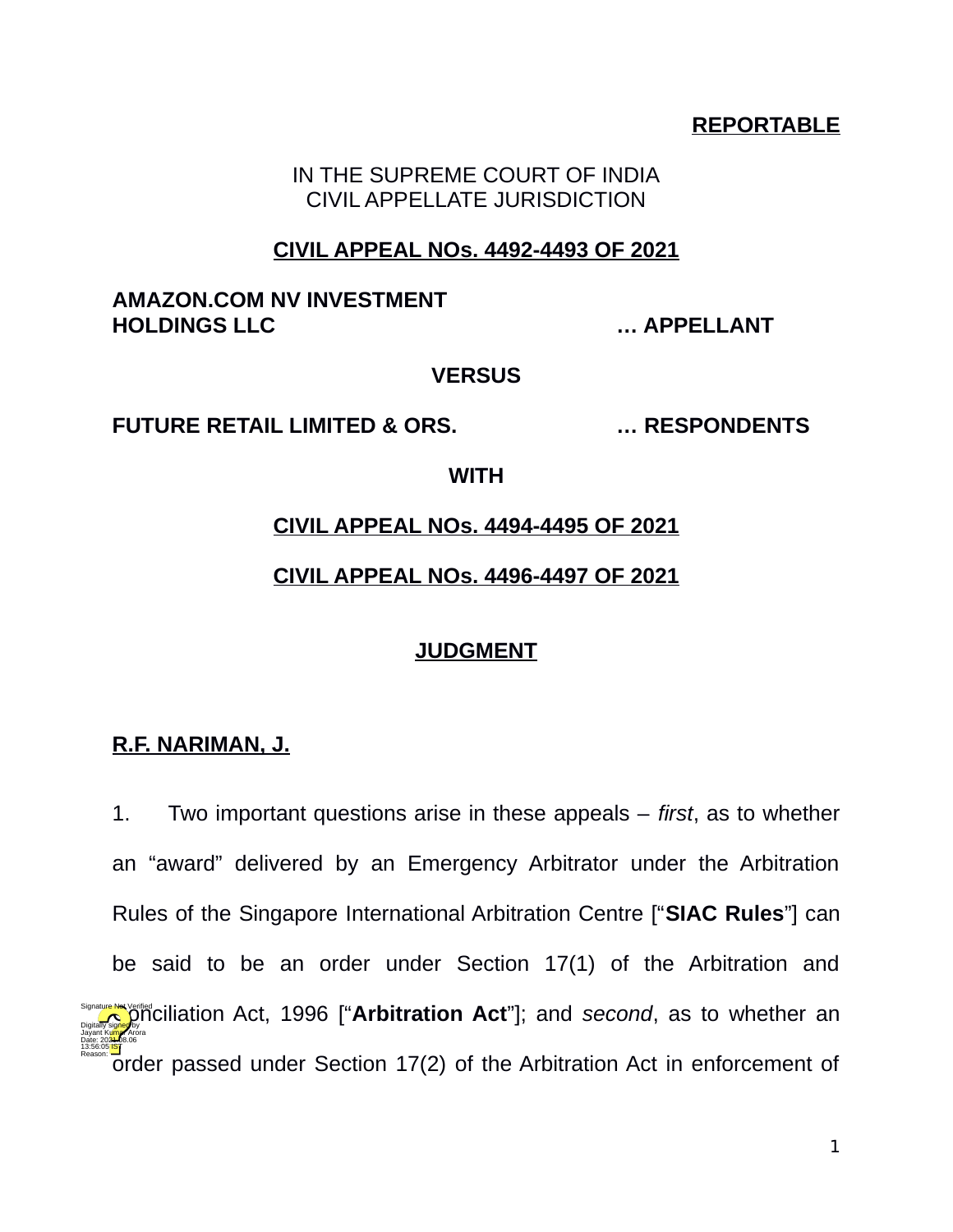the award of an Emergency Arbitrator by a learned Single Judge of the High Court is appealable.

2. The brief facts necessary to appreciate the context in which these two questions arise are as follows:

2.1. Proceedings were initiated by the Appellant, Amazon.com NV Investment Holdings LLC ["**Amazon**"] before the High Court of Delhi under Section 17(2) of the Arbitration Act to enforce the award/order dated  $25<sup>th</sup>$ October, 2020 of an Emergency Arbitrator, Mr. V.K. Rajah, SC. This order was passed in arbitration proceedings being SIAC Arbitration No. 960 of 2020 commenced by Amazon against Respondents No. 1 to 13, who are described as under:

- (i) Respondent No.1 Future Retail Limited, India's second-largest offline retailer ["**FRL**"]
- (ii) Respondent No.2 Future Coupons Pvt. Ltd., a company that holds 9.82% shareholding in FRL and is controlled and majority-owned by Respondents No. 3 to 11 ["**FCPL**"]
- (iii) Respondent No.3 Mr. Kishore Biyani, Executive Chairman and Group CEO of FRL
- (iv) Respondent No.8 Mr. Rakesh Biyani, Managing Director of FRL
- (v) Respondents No. 4 to 7 and 9 to  $11 -$  other members of the Biyani family, namely, Ms. Ashni Kishore Biyani, Mr. Anil Biyani, Mr. Gopikishan Biyani, Mr. Laxminarayan Biyani, Mr. Sunil Biyani, Mr. Vijay Biyani, and Mr. Vivek Biyani, who are promoters and shareholders of FRL
- (vi) Respondents No. 12 and 13 Future Corporate Resources Pvt. Ltd. and Akar Estate and Finance Pvt. Ltd., group companies of FRL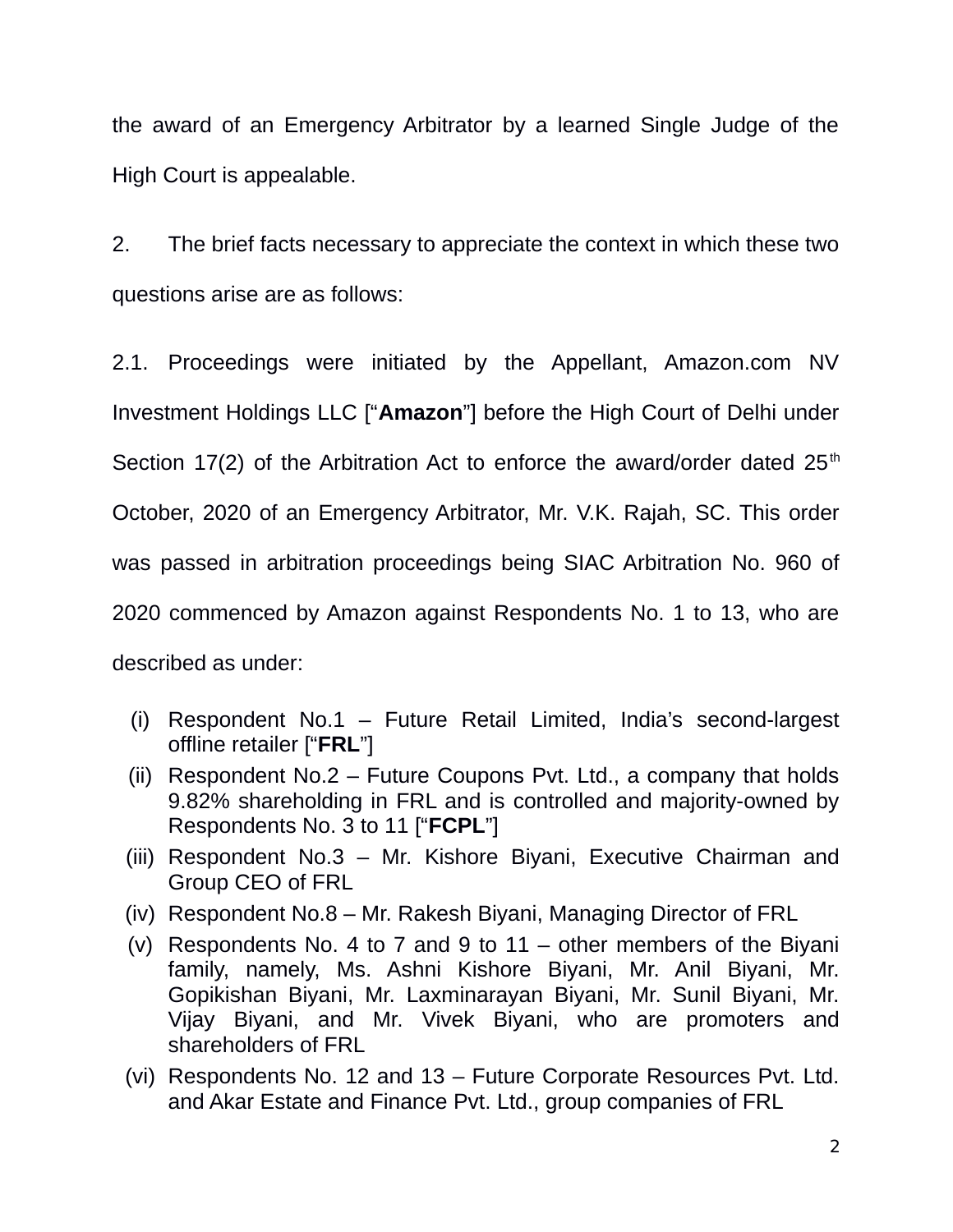Respondents No. 1 to 13 are hereinafter collectively referred to as the "**Biyani Group**".

2.2. The seat of the arbitral proceedings is New Delhi, and as per the arbitration clause agreed upon by the parties, SIAC Rules apply.

2.3. Three agreements were entered into between the parties. A Shareholders' Agreement dated 12<sup>th</sup> August, 2019, was entered into amongst the Biyani Group, i.e., Respondents No. 1 to 13 ["**FRL Shareholders' Agreement**"]. Under this Shareholders' Agreement, FCPL was accorded negative, protective, special, and material rights with regard to FRL including, in particular, FRL's retail stores ["**retail assets**"]. The rights granted to FCPL under this Shareholders' Agreement were to be exercised for Amazon's benefit and thus were mirrored in a Shareholders' Agreement dated 22<sup>nd</sup> August, 2019 entered into between Amazon, FCPL, and Respondents No. 3 to 13 ["**FCPL Shareholders' Agreement**"]. Amazon agreed to invest a sum of Rs.1431 crore in FCPL based on the rights granted to FCPL under the FRL Shareholders' Agreement and the FCPL Shareholders' Agreement. This investment was recorded in the Share Subscription Agreement dated 22<sup>nd</sup> August, 2019 entered into between Amazon, FCPL, and Respondents No. 3 to 13 ["**Share**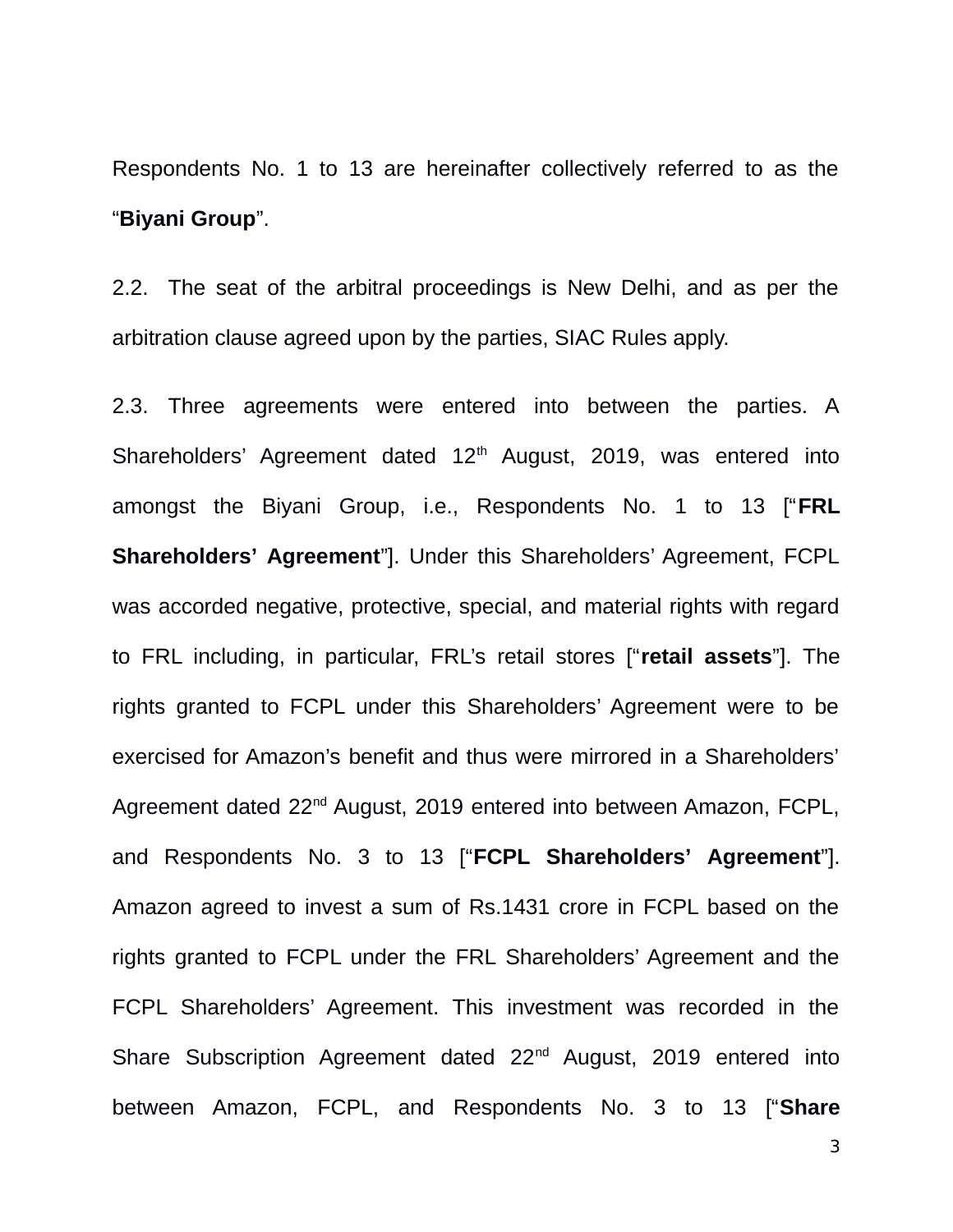**Subscription Agreement**"]. It was expressly stipulated that this investment in FCPL would "flow down" to FRL. It appears that the basic understanding between the parties was that Amazon's investment in the retail assets of FRL would continue to vest in FRL, as a result of which FRL could not transfer its retail assets without FCPL's consent which, in turn, could not be granted unless Amazon had provided its consent. Also, FRL was prohibited from encumbering/transferring/selling/divesting/disposing of its retail assets to "restricted persons", being prohibited entities, with whom FRL, FCPL, and the Biyanis could not deal. A list of such restricted persons was then set out in Schedule III of the FCPL Shareholders' Agreement and also under the FRL Shareholders' Agreement *vide* letter dated 19<sup>th</sup> December, 2019. There is no doubt that the Mukesh Dhirubhai Ambani group (Reliance Industries group) is a "restricted person" under both these Shareholders' Agreements.

2.4. On  $26<sup>th</sup>$  December, 2019, Amazon invested the aforesaid sum of Rs.1431 crore in FCPL which "flowed down" to FRL on the very same day. The bone of contention between the parties is that within a few months from the date of this investment, i.e., on  $29<sup>th</sup>$  August, 2020, Respondents No. 1 to 13 entered into a transaction with the Mukesh Dhirubhai Ambani group which envisages the amalgamation of FRL with the Mukesh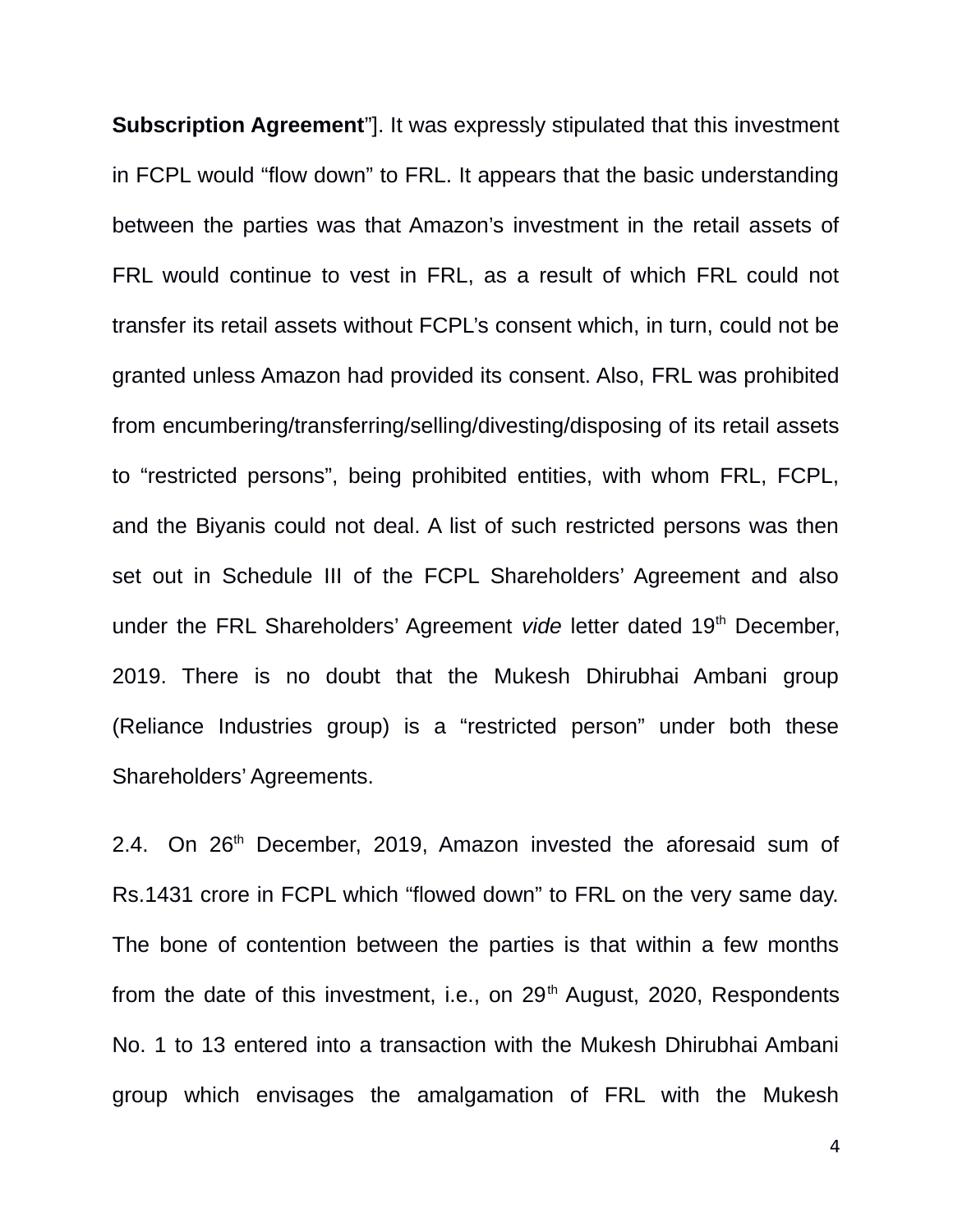Dhirubhai Ambani group, the consequential cessation of FRL as an entity, and the complete disposal of its retail assets in favour of the said group.

2.5. Amazon initiated arbitration proceedings and filed an application on 5<sup>th</sup> October, 2020 seeking emergency interim relief under the SIAC Rules, asking for injunctions against the aforesaid transaction. Mr. V.K. Rajah, SC was appointed as the Emergency Arbitrator and heard detailed oral submissions from all parties and then passed an "interim award" dated 25<sup>th</sup> October, 2020, in which the learned Arbitrator issued the following injunctions/directions:

"**B. Dispositive Orders/Directions**

*285.* In the result, I award, direct, and order as follows:

(a) the Respondents are injuncted from taking any steps in furtherance or in aid of the Board Resolution made by the Board of Directors of FRL on 29 August 2020 in relation to the Disputed Transaction, including but not limited to filing or pursuing any application before any person, including regulatory bodies or agencies in India, or requesting for approval at any company meeting;

(b) the Respondents are injuncted from taking any steps to complete the Disputed Transaction with entities that are part of the MDA Group;

(c) without prejudice to the rights of any current Promoter Lenders, the Respondents are injuncted from directly or indirectly taking any steps to transfer/ dispose/ alienate/ encumber FRL's Retail Assets or the shares held in FRL by the Promoters in any manner without the prior written consent of the Claimant;

(d) the Respondents are injuncted from issuing securities of FRL or obtaining/securing any financing, directly or indirectly,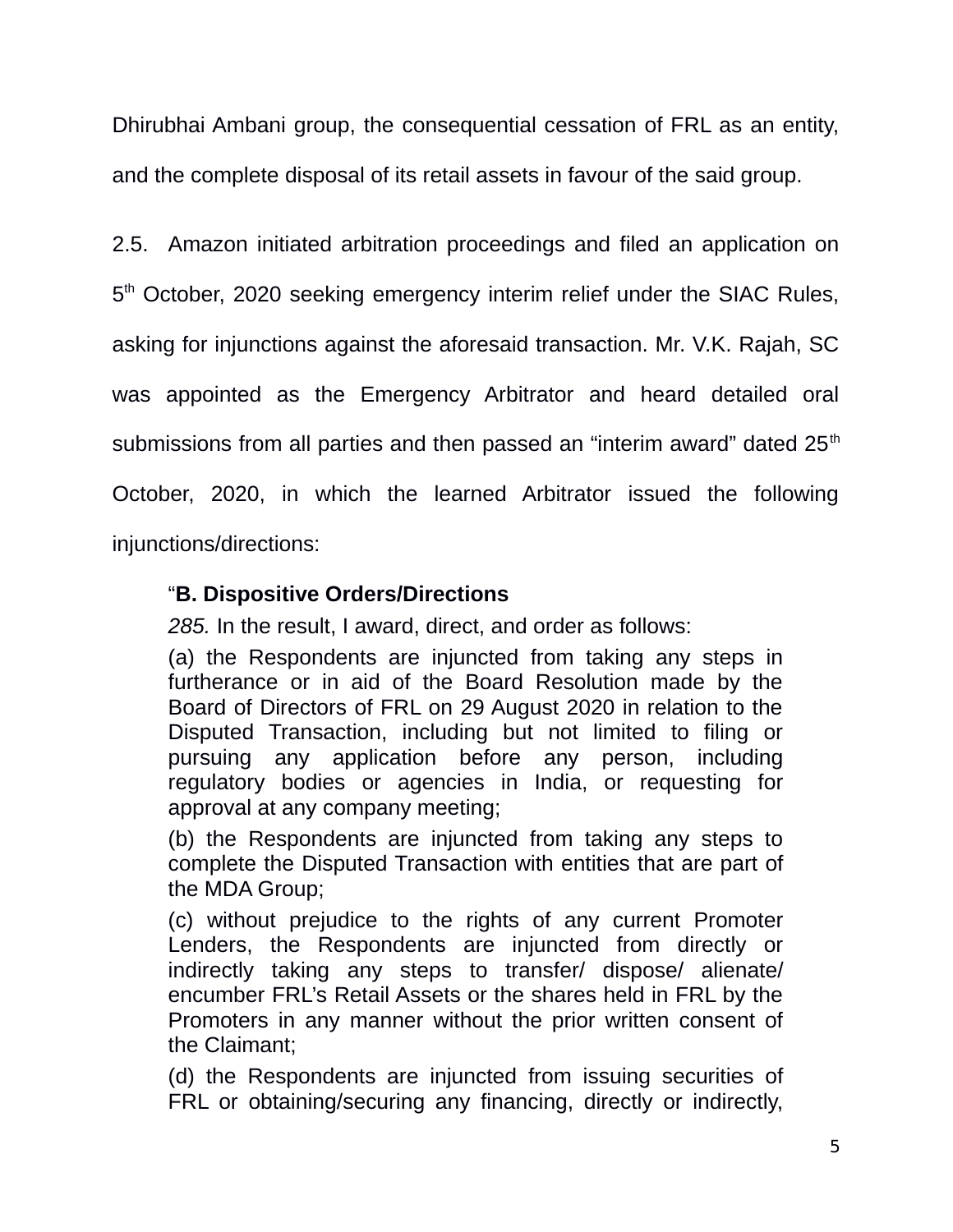from any Restricted Person that will be in any manner contrary to Section 13.3.1 of the FCPL SHA;

(e) the orders in (a) to (d) above are to take effect immediately and will remain in place until further order from the Tribunal, when constituted; and

(f) the Claimant is to provide within 7 days from the date hereof a cross-undertaking in damages to the Respondents. If the Parties are unable to agree on its terms, they are to refer their differences to me qua EA for resolution; and

(g) the costs of this Application be part of the costs of this Arbitration."

2.6. The Biyani Group thereafter went ahead with the impugned transaction, describing the award as a nullity and the Emergency Arbitrator as *coram non judice* in order to press forward for permissions before statutory authorities/regulatory bodies. FRL, consistent with this stand, did not challenge the Emergency Arbitrator's award under Section 37 of the Arbitration Act, but instead chose to file a civil suit before the Delhi High Court being C.S. No. 493 of 2020, in which it sought to interdict the arbitration proceedings and asked for interim relief to restrain Amazon from writing to statutory authorities by relying on the Emergency Arbitrator's order, calling it a "tortious interference" with its civil rights. A learned Single Judge of the Delhi High Court, after finding a *prima facie* case of tortious interference, then refused to grant any interim injunction as follows:

"*12.3* Thus the trinity of the principles for grant of interim injunction i.e., prima facie case, irreparable loss and balance of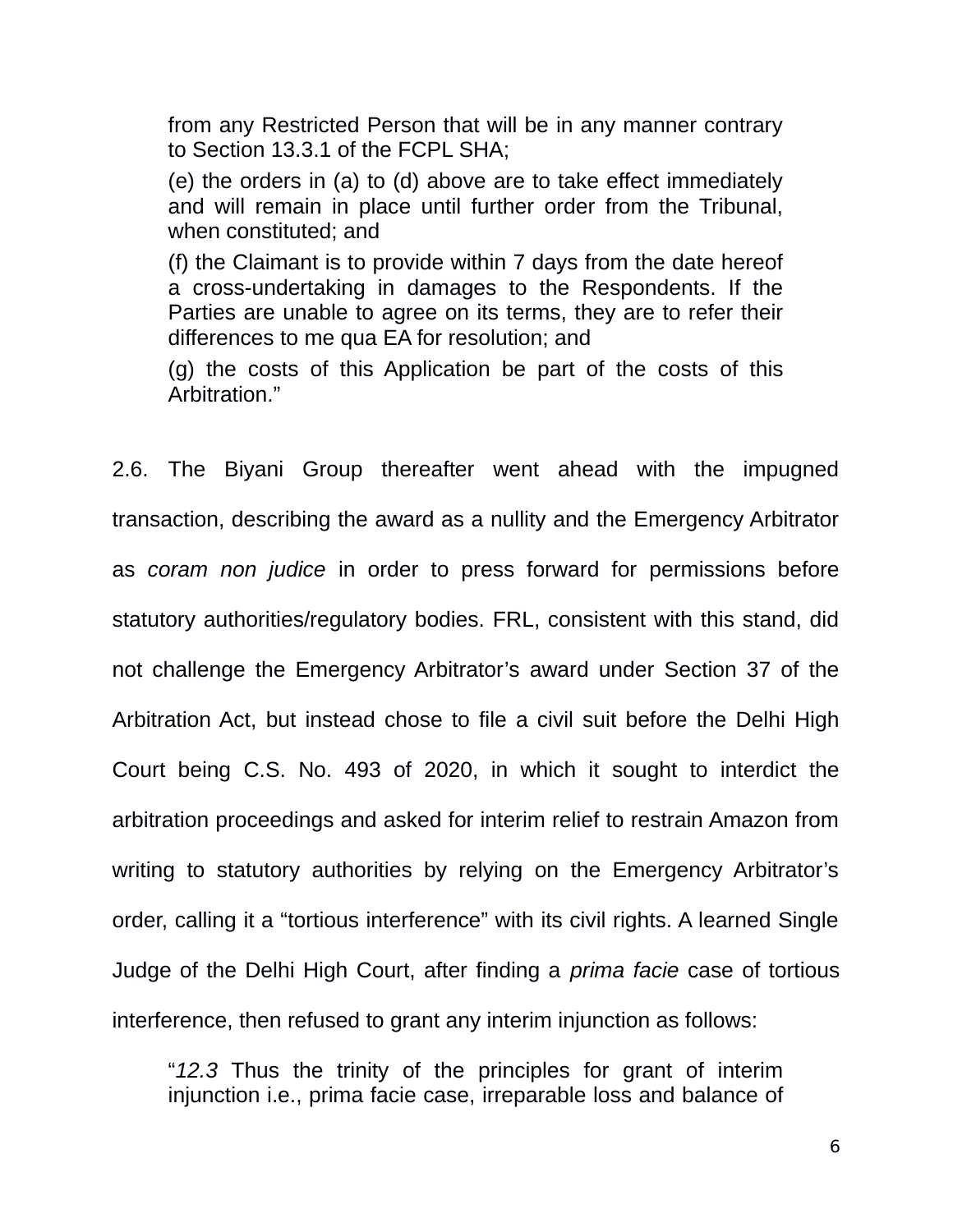convenience are required to be tested in terms of principles as noted above. Since this Court has held that prima facie the representation of Amazon based on the plea that the resolution dated 29th August, 2020 of FRL is void and that on conflation of the FCPL SHA and FRL SHA, the 'control' that is sought to be asserted by Amazon on FRL is not permitted under the FEMA FDI Rules, without the governmental approvals, this Court finds that FRL has made out a prima facie case in its favour for grant of interim injunction. However, the main tests in the present case are in respect of "balance of convenience" and "irreparable loss". Even if a prima facie case is made out by FRL, the balance of convenience lies both in favour of FRL and Amazon. If the case of FRL is that the representation by Amazon to the statutory authorities /regulators is based on illegal premise, Amazon has also based its representation on the alleged breach of FCPL SHA and FRL SHA, as also the directions in the EA order. Hence it cannot be said that the balance of convenience lies in favour of FRL and not in favour of Amazon. It would be a matter of trial after parties have led their evidence or if decided by any other competent forum to determine whether the representation of Amazon that the transaction between FRL and Reliance being in breach of the FCPL SHA and FRL SHA would outweigh the plea of FRL in the present suit. Further in case Amazon is not permitted to represent its case before the statutory authorities/Regulators, it will suffer an irreparable loss as Amazon also claims to have created pre-emptive rights in its favour in case the Indian law permitted in future. Further there may not be irreparable loss to FRL for the reason even if Amazon makes a representation based on incorrect facts thereby using unlawful means, it will be for the statutory authorities/Regulators to apply their mind to the facts and legal issues therein and come to the right conclusion. There is yet another aspect as to why no interim injunction can be granted in the present application for the reason both FRL and Amazon have already made their representations and counter representations to the statutory authorities/regulators and now it is for the Statutory Authorities/Regulators to take a decision thereon.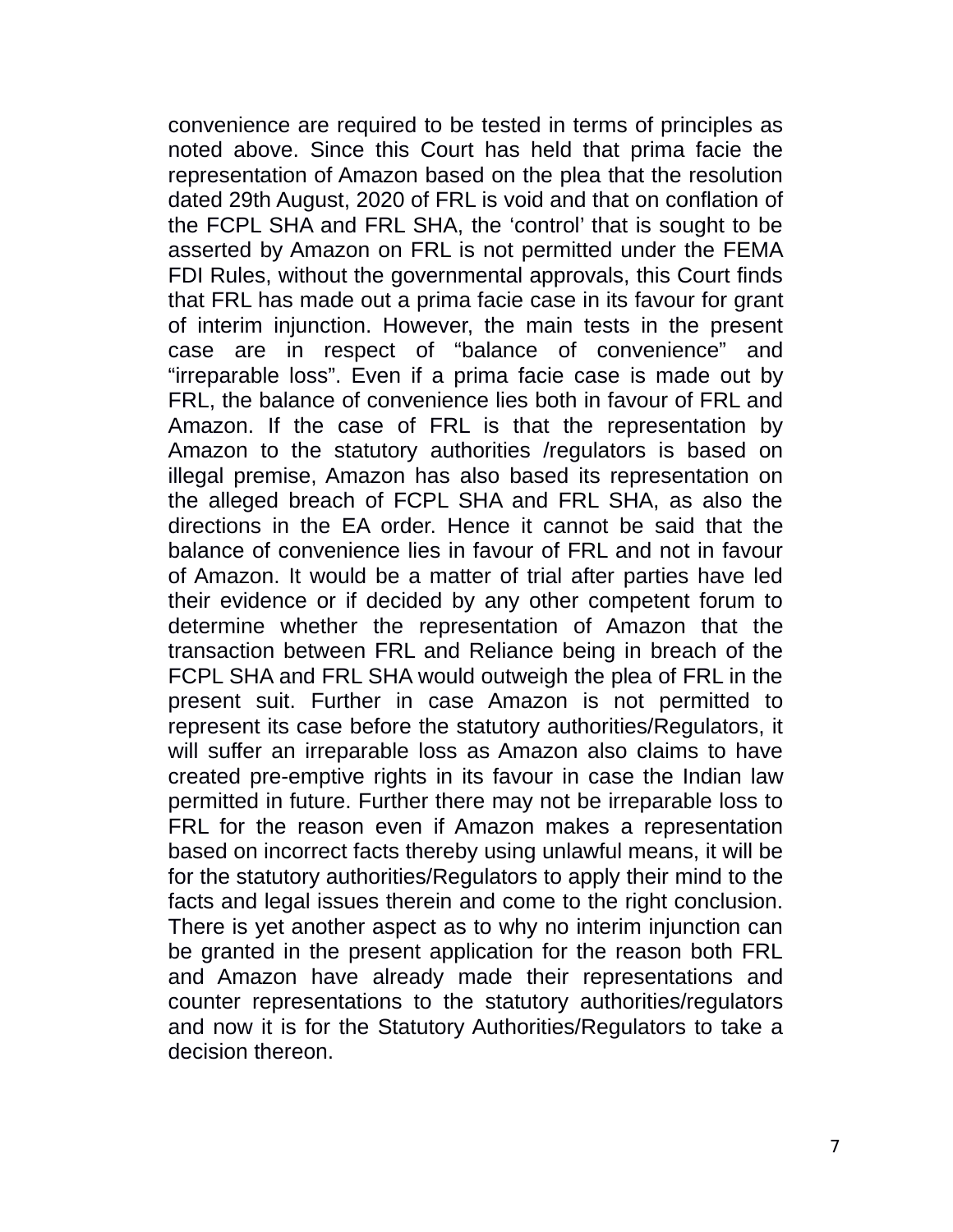Therefore, this Court finds that no case for grant of interim injunction is made out in favour of the FRL and against Amazon.

# **Conclusion**

*13*. Consequently, the present application is disposed of, declining the grant of interim injunction as prayed for by FRL, however, the Statutory Authorities/Regulators are directed to take the decision on the applications/objections in accordance with the law."

No appeal against this order has been filed by the Biyani Group. On the other hand, Amazon has filed an appeal against certain observations made in the order. This appeal is pending.

2.7. Meanwhile, Amazon went ahead with an application filed under Section 17(2) of the Arbitration Act which was heard and disposed of by a learned Single Judge of the Delhi High Court. On 2<sup>nd</sup> February, 2021, the learned Single Judge passed a status-quo order in which he restrained the Biyani Group from going ahead with the impugned transaction, stating that reasons and a detailed order will follow. An appeal against this was filed by FRL, in which a Division Bench, *vide* order dated 8<sup>th</sup> February, 2021, after setting out the facts of this case and after reaching certain *prima facie* findings, stayed the operation, implementation, and execution of the Single Judge order dated  $2^{nd}$  February, 2021 till the next date of hearing, and listed the appeal for further hearing on  $26<sup>th</sup>$  February, 2021. Meanwhile, on  $22<sup>nd</sup>$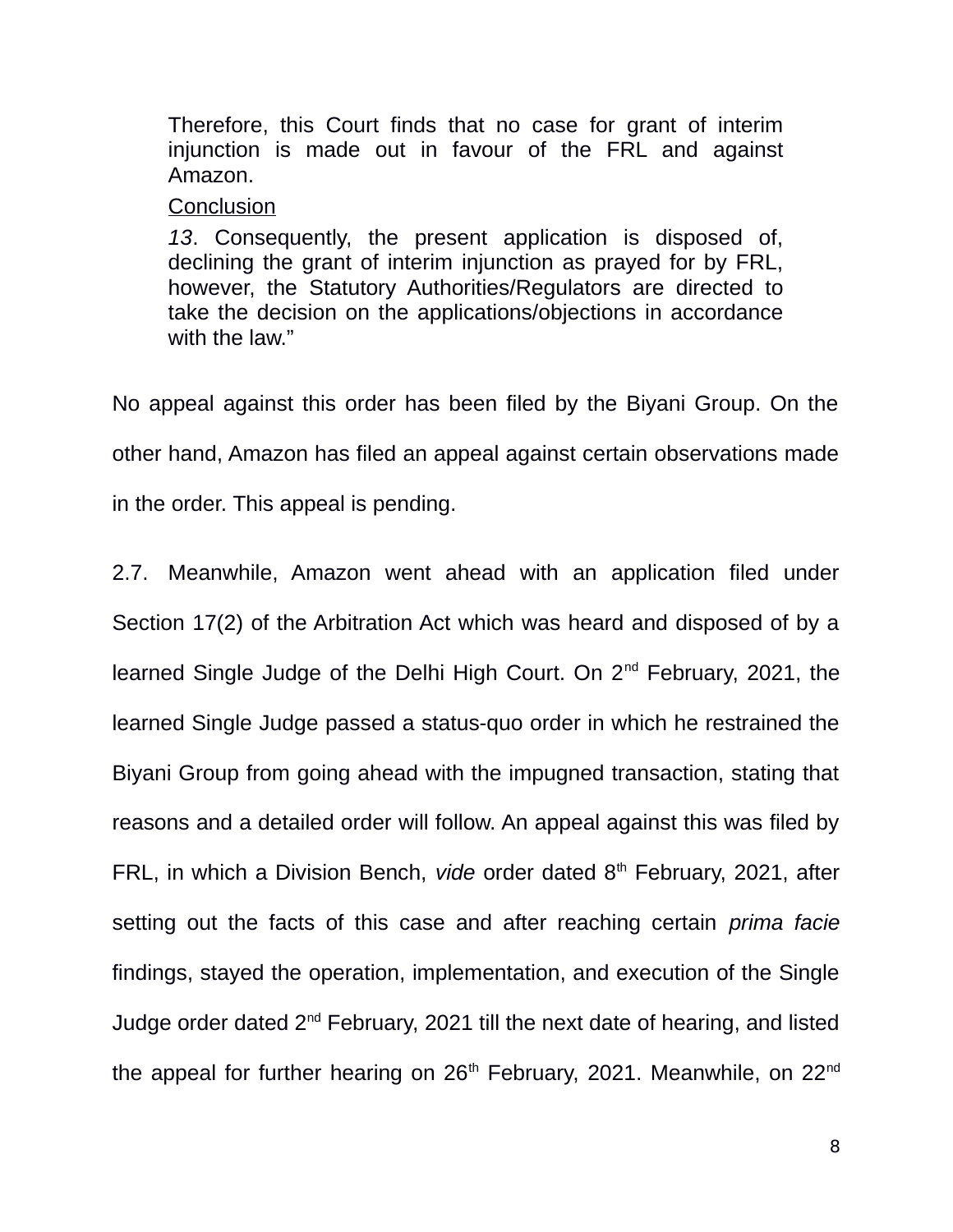February, 2021, the Supreme Court allowed the amalgamation proceedings pending before the National Company Law Tribunal to continue, but not to culminate in any final order of sanction of scheme of amalgamation.

2.8. On  $18<sup>th</sup>$  March, 2020, the learned Single Judge passed a detailed judgment giving reasons for an order made under Section 17(2) read with Order XXXIX, Rule 2-A of the Code of Civil Procedure, 1908 ["**Code of Civil Procedure**"] in which it was held that an Emergency Arbitrator's award is an order under Section 17(1) of the Arbitration Act. Since breaches of the Agreements aforementioned were admitted, the only plea being raised being that the Emergency Arbitrator's award was a nullity, the learned Single Judge held that such award was enforceable as an order under the Arbitration Act, and further held that the injunctions/directions granted by the said award were deliberately flouted by the Biyani Group. He also found that any so-called violations of Foreign Exchange Management Act, 1999 ["**FEMA**"] did not render the Emergency Arbitrator's award a nullity, and therefore, issued a show-cause notice under Order XXXIX, Rule 2-A of the Code of Civil Procedure, after imposing Rs.20 lakh as costs to be deposited with the Prime Minister Relief Fund for being used for providing COVID vaccinations to the Below Poverty Line category of senior citizens of Delhi. The learned Single Judge then directed as follows: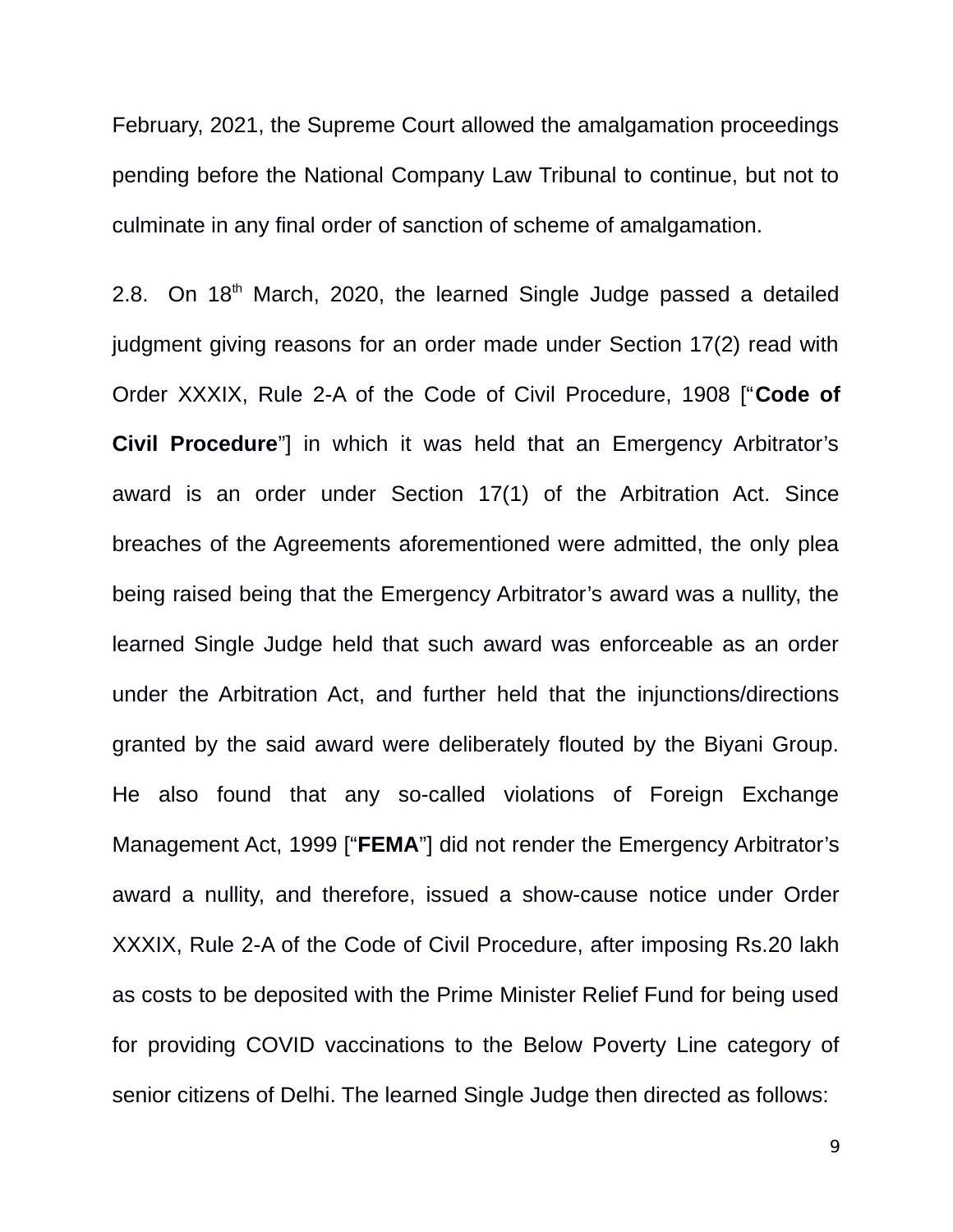"Conclusion

*188*. The Emergency Arbitrator is an Arbitrator for all intents and purposes; order of the Emergency Arbitrator is an order under Section 17(1) and enforceable as an order of this Court under Section 17(2) of the Arbitration and Conciliation Act.

*189*. Respondent No.2 is a proper party to the arbitration proceedings and the Emergency Arbitrator has rightly invoked the Group of Companies doctrine by applying the well settled principles laid down by the Supreme Court in Chloro Controls (supra), Cheran Properties (supra) and MTNL (supra). The respondents have raised a plea contrary to the well settled law relating to Group of Companies doctrine laid down by the Supreme Court.

*190*. The respondents have raised a vague plea of Nullity without substantiating the same. The interim order of the Emergency Arbitrator is not a Nullity as alleged by respondent No.2.

*191*. Combining/treating all the agreements as a single integrated transaction does not amount to control of the petitioner over FRL and therefore, the petitioner's investment does not violate any law.

*192*. All the objections raised by the respondents are hereby rejected with cost of Rs.20,00,000/- to be deposited by the respondents with the Prime Minister Relief Fund for being used for providing COVID vaccination to the Below Poverty Line (BPL) category - senior citizens of Delhi. The cost be deposited within a period of two weeks and the receipt be placed on record within one week of the deposit.

*193*. The respondents have deliberately and wilfully violated the interim order dated 25th October, 2020 and are liable for the consequences enumerated in Order XXXIX Rule 2-A of the Code of Civil Procedure.

*194*. In exercise of power under Order XXXIX Rule 2-A(1) of the Code of Civil Procedure, the assets of respondents No.1 to 13 are hereby attached. Respondents No.1 to 13 are directed to file an affidavit of their assets as on today in Form 16A, Appendix E under Order XXI Rule 41(2) of the Code of Civil Procedure within 30 days. Respondent No.1, 2, 12 and 13 are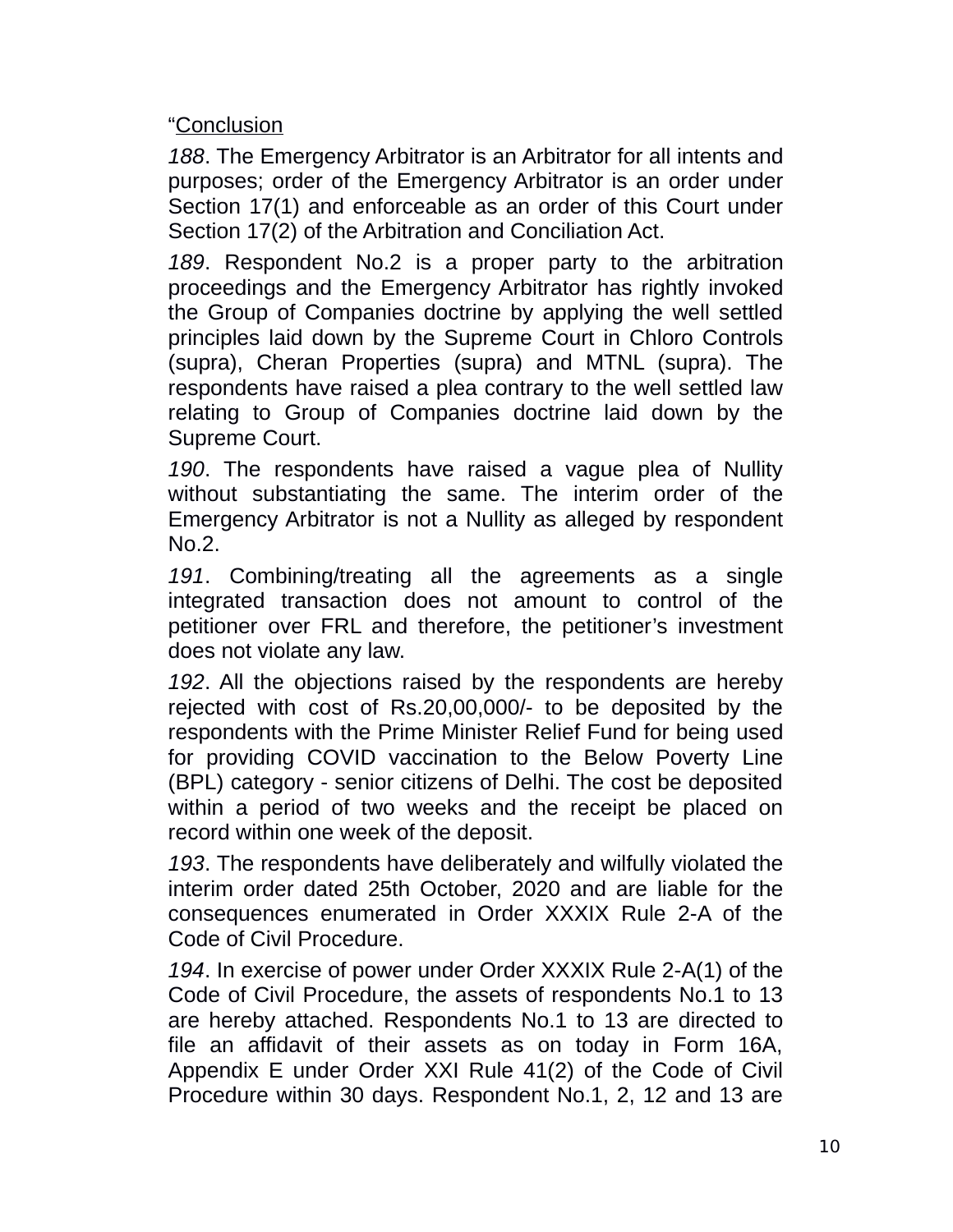directed to file an additional affidavit in the format of Annexure B-1 and respondents No.3 to 11 are directed to file an additional affidavit in the format of Annexure A-1 to the judgment of M/s Bhandari Engineers & Builders Pvt. Ltd. v. M/s Maharia Raj Joint Venture, (supra) along with the documents mentioned therein within 30 days.

*195*. Show cause notice is hereby issued to respondents No.3 to 13 to show cause why they be not detained in civil prison for a term not exceeding three months under Order XXXIX Rule 2- A(1) of the Code of Civil Procedure for violation of the order dated 25th October, 2020. Reply to the show cause notice be filed within two weeks. Rejoinder within two weeks thereafter.

*196*. The respondents are directed not to take any further action in violation of the interim order dated 25th October, 2020. The respondents are further directed to approach all the competent authorities for recall of the orders passed on their applications in violation of the interim order dated 25th October, 2020 within two weeks. The respondents are directed to file an affidavit to place on record the actions taken by them after  $25<sup>th</sup>$  October, 2020 and the present status of all those actions at least three days before the next date of hearing.

*197*. Respondents No.3 to 11 shall remain present before this Court on the next date of hearing."

He listed the matter for further directions on 28<sup>th</sup> April, 2021.

2.9. Against this detailed judgment, FAO No. 51 of 2021 was filed by FRL.

By the second impugned judgment in this case dated 22<sup>nd</sup> March, 2021, a

Division Bench of the Delhi High Court referred to its earlier order dated 8<sup>th</sup>

February, 2021 and stayed the learned Single Judge's detailed judgment

and order for the same reasons given by the earlier order till the next date

of hearing, which was  $30<sup>th</sup>$  April, 2021. Against the said order, Special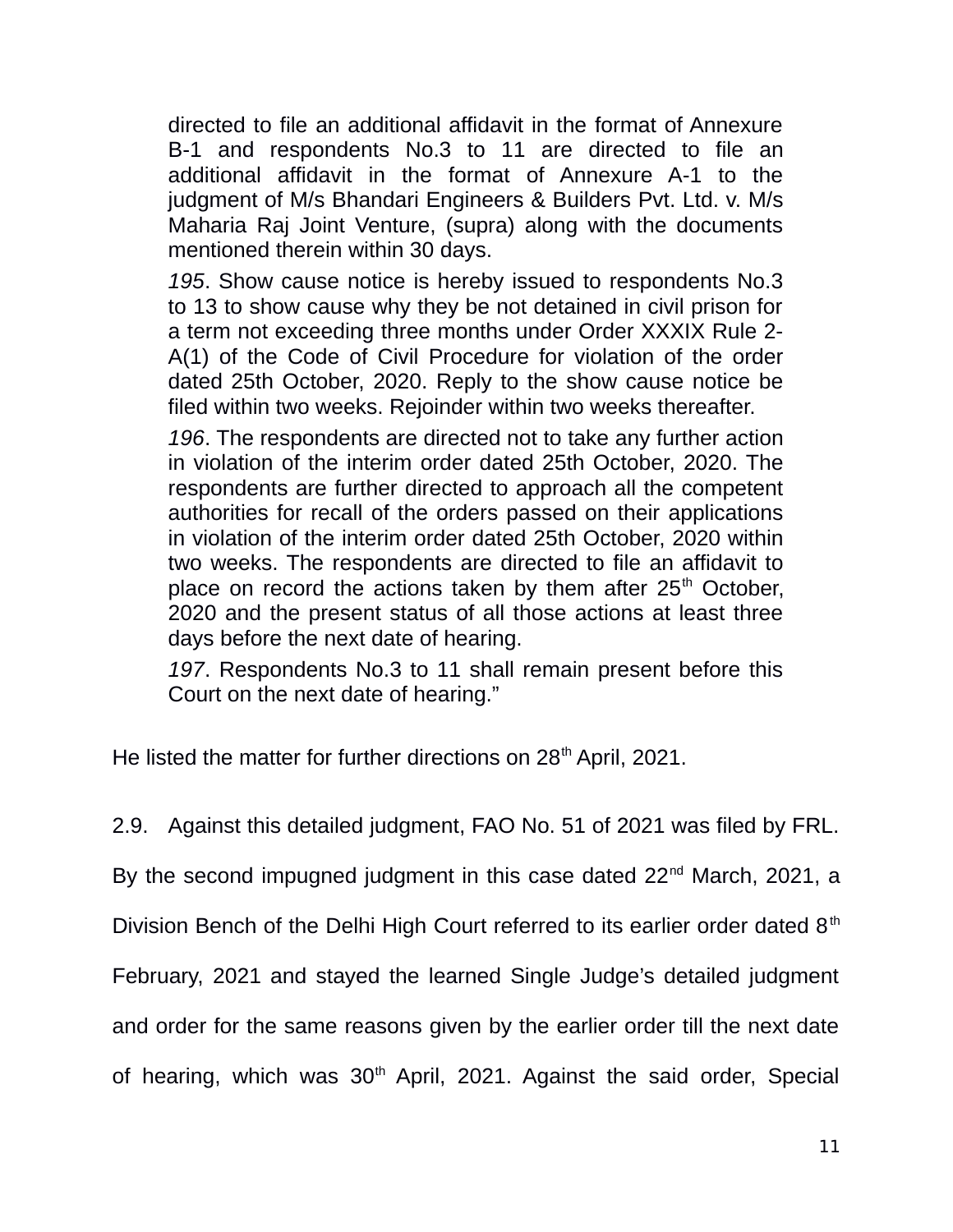Leave Petitions were filed before this Court, and this Court by its order dated 19<sup>th</sup> April, 2021 stayed further proceedings before the learned Single Judge as well as the Division Bench of the Delhi High Court, and set the matter down for final disposal before this Court.

3. Mr. Gopal Subramanium, learned Senior Advocate appearing on behalf of Amazon, took us through the record with painstaking detail. He castigated the impugned orders of the Division Bench as suffering from a complete non-application of mind in that the order dated  $8<sup>th</sup>$  February, 2021 referred to three agreements, the third being between FRL and Reliance Retail Ltd., which is an error apparent on the face of the record. Secondly, it went on to observe that in the aforesaid agreement, Amazon is not a party. It then went on to hold that an appeal against an order under Section 17(2) of the Arbitration Act would be maintainable under the provisions of the Code of Civil Procedure on the basis of the reasoning contained in a Delhi High Court judgment in **South Delhi Municipal Corporation v. Tech Mahindra**, (2019) SCC Online Delhi 11863, relying upon paragraphs 8 to 11 thereof. Mr. Subramanium argued that had the learned Division Bench bothered to refer to paragraphs 12 and 13 of the aforesaid judgment, it would be clear that this authority would be an authority for exactly the opposite proposition, thereby rendering an appeal under Order XLIII, Rule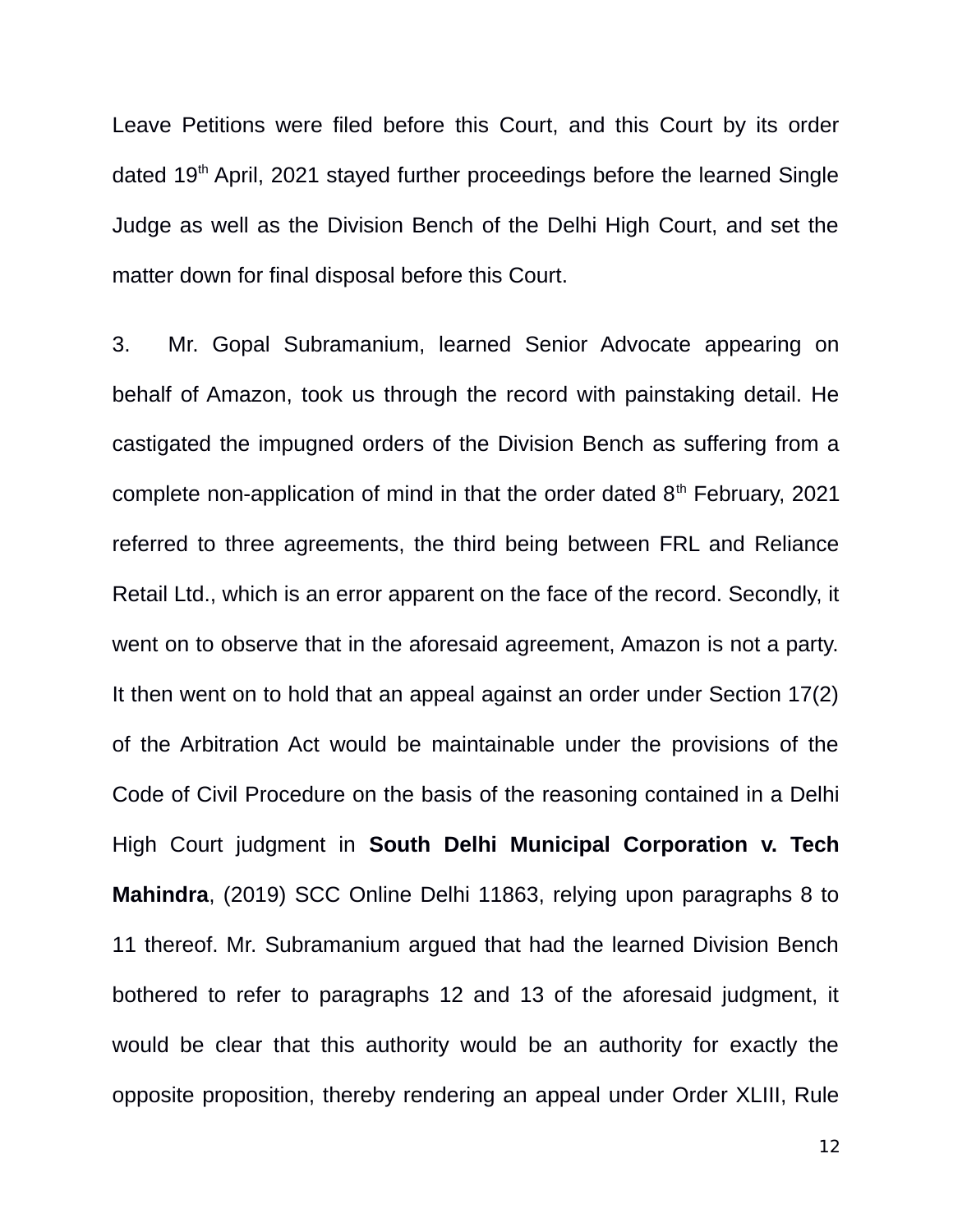1(r) of the Code of Civil Procedure non-maintainable when it is read with Section 37 of the Arbitration Act. Further observations that *prima facie*, the agreements are between different parties, and therefore, the group-ofcompanies doctrine cannot be invoked, without any reasoning, again betrays a complete non-application of mind. Since the second impugned order of the Division Bench relies upon this very order to stay even the detailed judgment of the Single Judge, the learned senior counsel argued that the second order, being a reiteration of the first, suffers from the same malady.

3.1. Mr. Subramanium then referred us to Sections 2(1)(a), 2(1)(c), 2(1) (d), 2(6), 2(8) and 19(2) to argue that the Arbitration Act reflects the *grundnorm* of arbitration as being party autonomy, which is respected by these provisions and delineated in several judgments of this Court. He then referred to Section 37, pointing out that an appeal under Section 37(2)(b) is restricted to granting or refusing to grant an interim measure under Section 17, which would refer to Section 17(1) and not Section 17(2). He went on to argue that the Arbitration Act is a complete code in itself and if an appeal does not fall within the four corners of Section 37, then it is incompetent, as has been held by several judgments of this Court.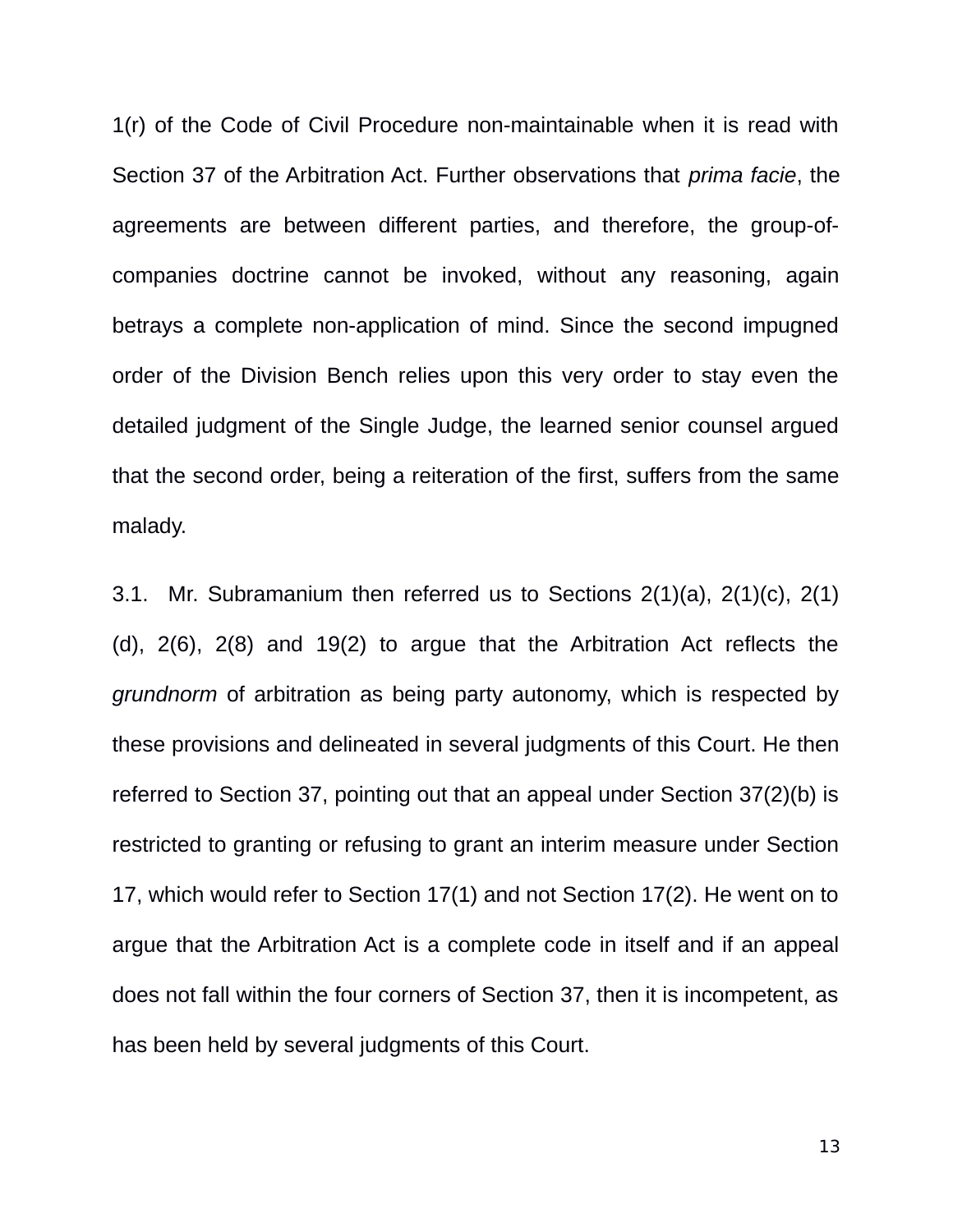3.2. He also referred to various judgments of this Court, arguing that an Emergency Arbitrator's award can never be characterised as a nullity and ignored, and cited a number of judgments to show that until the said award is set aside, it must be obeyed. He also referred to the important fact that the award must be taken as it stands as no appeal was made therefrom by the Biyani Group and that, therefore, it was not permissible to go behind the award.

3.3. He also cited judgments to show that non-signatories to arbitration agreements would nevertheless be bound thereby and on facts, it was admitted that the "Ultimate Controlling Person" behind the entire transaction was Mr. Kishore Biyani, who was defined as such under the three Agreements.

3.4. He also argued that, as has been held in the judgments of this Court, the FEMA is wholly unlike the Foreign Exchange Regulation Act, 1973 ["**FERA**"] and does not contain any provision nullifying an agreement, even assuming that there was a breach thereof.

4. Mr. Aspi Chinoy, learned Senior Advocate also appearing on behalf of Amazon, took us through various parts of the Emergency Arbitrator's award and argued that no equity can possibly be found in favour of the Biyani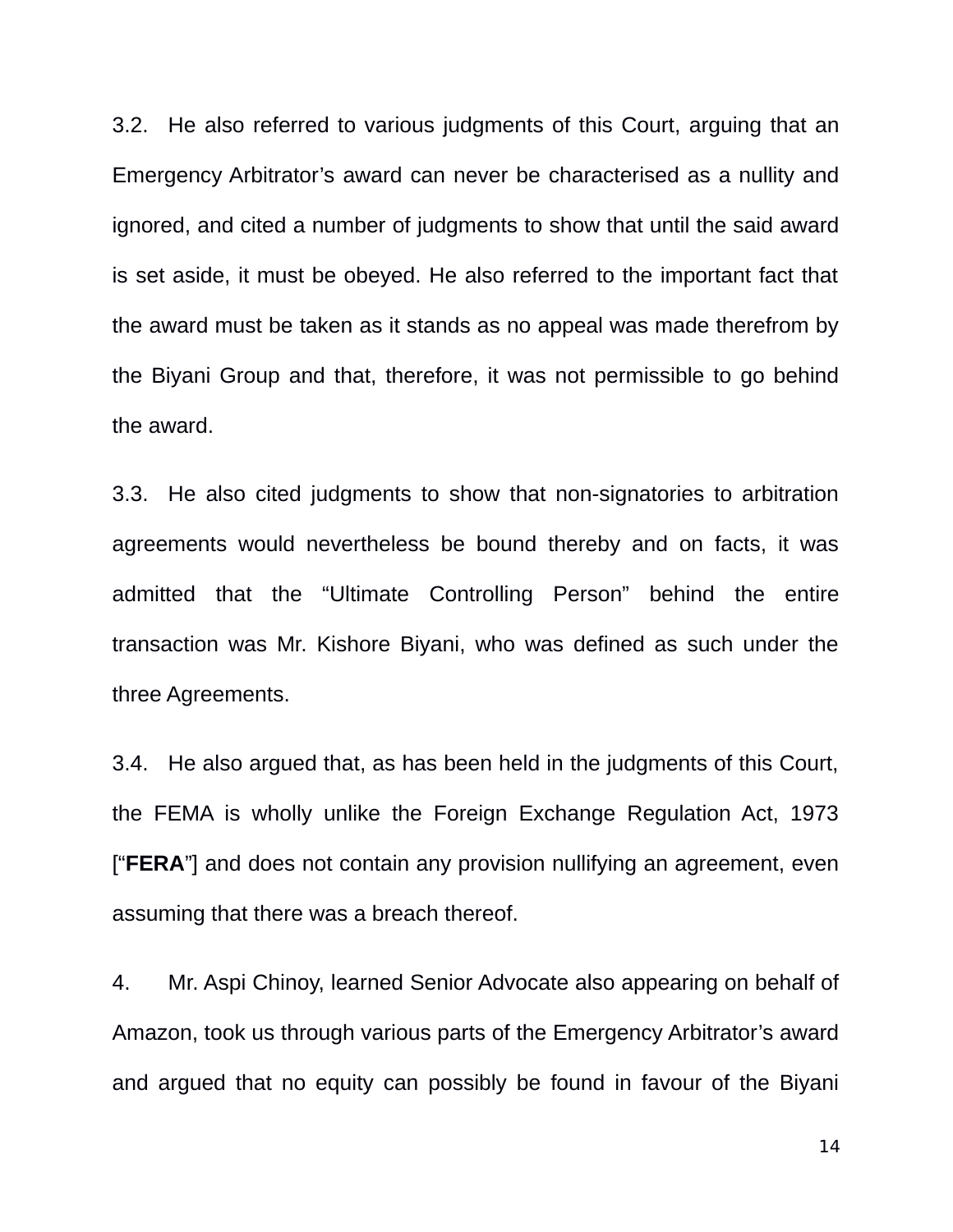Group as the breach of the Emergency Arbitrator's award had been admitted by them. Thus, they have come to the Court with a dishonest and immoral case and if this is appreciated, it will be clear that on facts, after openly flouting the Emergency Arbitrator's award, they would have no case on merits to resist the directions issued by the learned Single Judge under Section 17(2) of the Arbitration Act. Even otherwise, he referred to Section 17(2) and argued that enforcement orders were made under the Arbitration Act and not under the Code of Civil Procedure, as a result of which the appeal filed under Order XLIII, Rule 1(r) would not be maintainable. Mr. Chinoy also referred to a Division Bench judgment of the Bombay High Court in **Kakade Construction Co. Ltd. v. Vistra ITCL**, 2019 SCC OnLine Bom 1521 : (2019) 6 Bom CR 805 ["**Kakade Construction**"] to buttress his submission.

5. Mr. Ranjit Kumar, learned Senior Advocate appearing on behalf of Amazon, referred to Sections 9 and 17 of the Arbitration Act and the Arbitration and Conciliation (Amendment) Act, 2015 ["**2015 Amendment Act**"] which brought Section 17 into line with Section 9. He then referred to Section 9(3) to argue that the legislative intent is to obtain interim orders from an arbitral tribunal then constituted so as to decongest courts and free them from the burdens of Section 9 petitions being filed before them. If this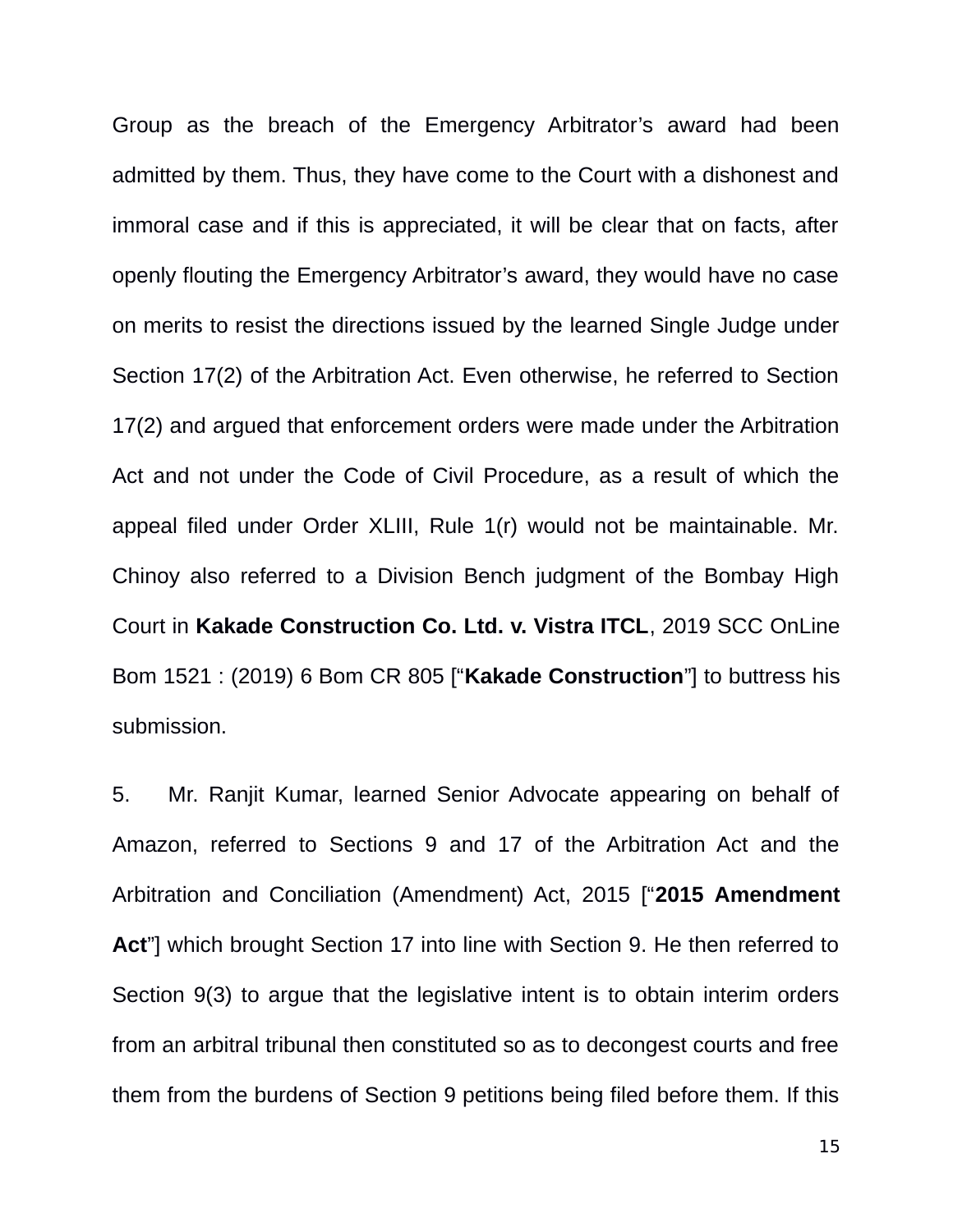is appreciated, then it would be clear that an Emergency Arbitrator's award would be a step in the right direction under institutional rules, furthering this very objective. He also pointed out that by the very same amendment, a non-obstante clause was added to Section 37(1), thereby making it abundantly clear that unless an appeal falls within the four corners of Section 37, the moment an order is passed under the Arbitration Act, no other appeal could possibly be filed if it was outside the four corners of Section 37.

6. Mr. Harish Salve, learned Senior Advocate appearing on behalf of FRL, stated that he would not go to the extent of arguing that an Emergency Arbitrator's award would be outside the ken of the Arbitration Act, but that it was sufficient for his purpose to argue that an Emergency Arbitrator's award cannot be said to fall under Section 17(1) of the Act. He placed before us an extract of the 246<sup>th</sup> Law Commission Report, in which the Law Commission advocated the amendment of Section 2 of the Arbitration Act, to include within sub-section (1)(d) a provision for the appointment of an Emergency Arbitrator. He said that despite this suggestion being made, Parliament did not adopt the same when it amended the Arbitration Act by the 2015 Amendment Act, thereby indicating that such orders would not fall within Section 17(1) of the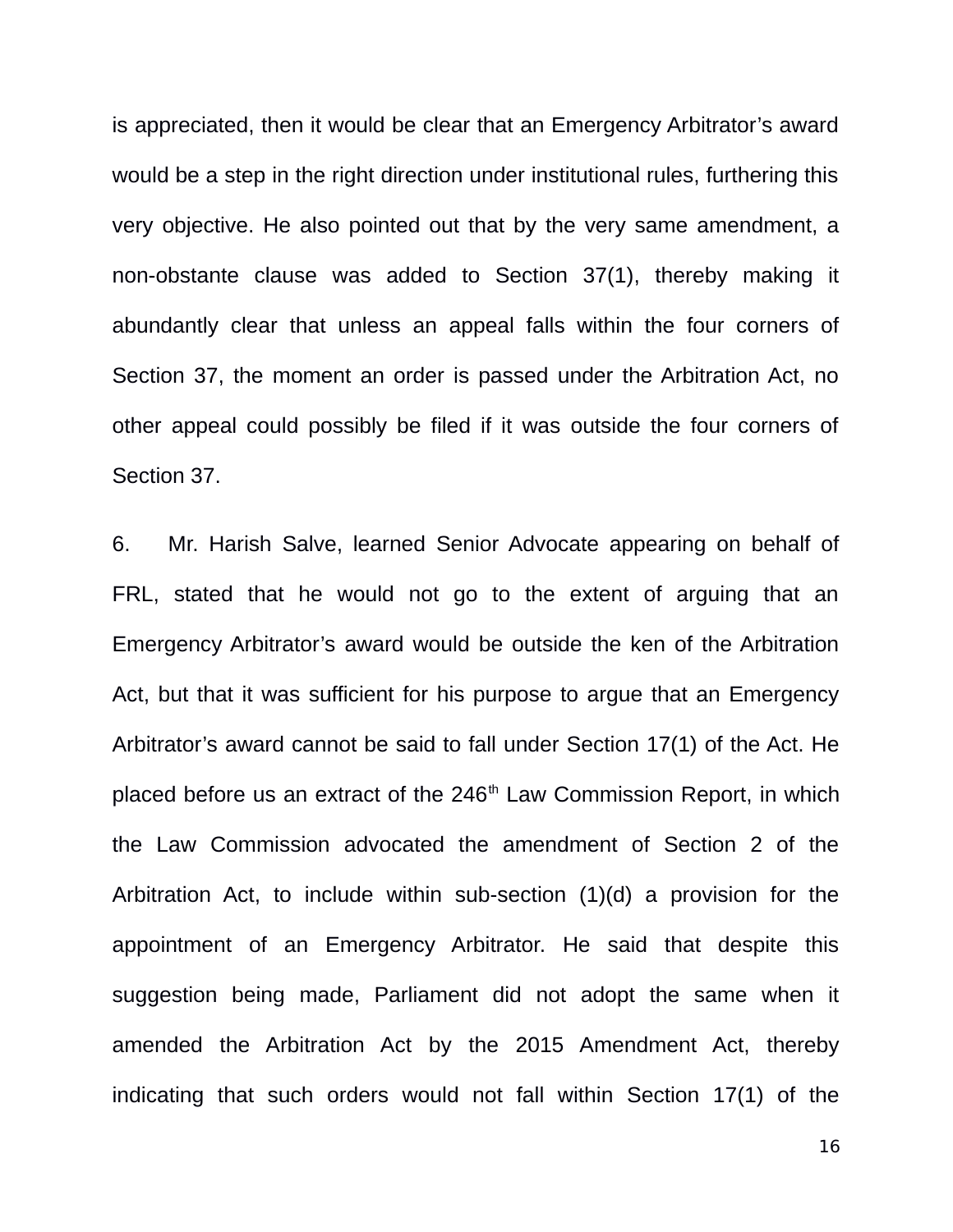Arbitration Act. He then took us through the definition sections in the Arbitration Act and read out Sections 10 to 13, 16, 17, 21, 23, 27, 29A, and 30, in particular, to argue that an arbitral tribunal as defined by Section 2(1) (d) of the Act can only mean a tribunal that is constituted between the parties, which then decides the disputes between the parties finally and cannot, given the scheme of the Act, include an Emergency Arbitrator who is not an "arbitral tribunal" but a person who only decides, at best, an interim dispute between the parties which never culminates in a final award. He argued that Mr. Subramanium was trying to fit a square peg in a round hole as the Arbitration Act only speaks of arbitral tribunals that are constituted between the parties and that can finally decide the disputes between the parties. As an example, if the tribunal rules on its own jurisdiction and rejects a plea stating it has no jurisdiction, it must only continue with the arbitral proceedings and make a final arbitral award, which can never be done by an Emergency Arbitrator. The scheme, therefore, of the entirety of Part I of the Act, would show that an Emergency Arbitrator is a foreigner to the Indian Arbitration Act and cannot fit within its scheme unless an amendment is made by Parliament.

6.1. He further argued, pointing to section 25.2 of the arbitral agreement contained in the FCPL Shareholders' Agreement (which is mirrored in the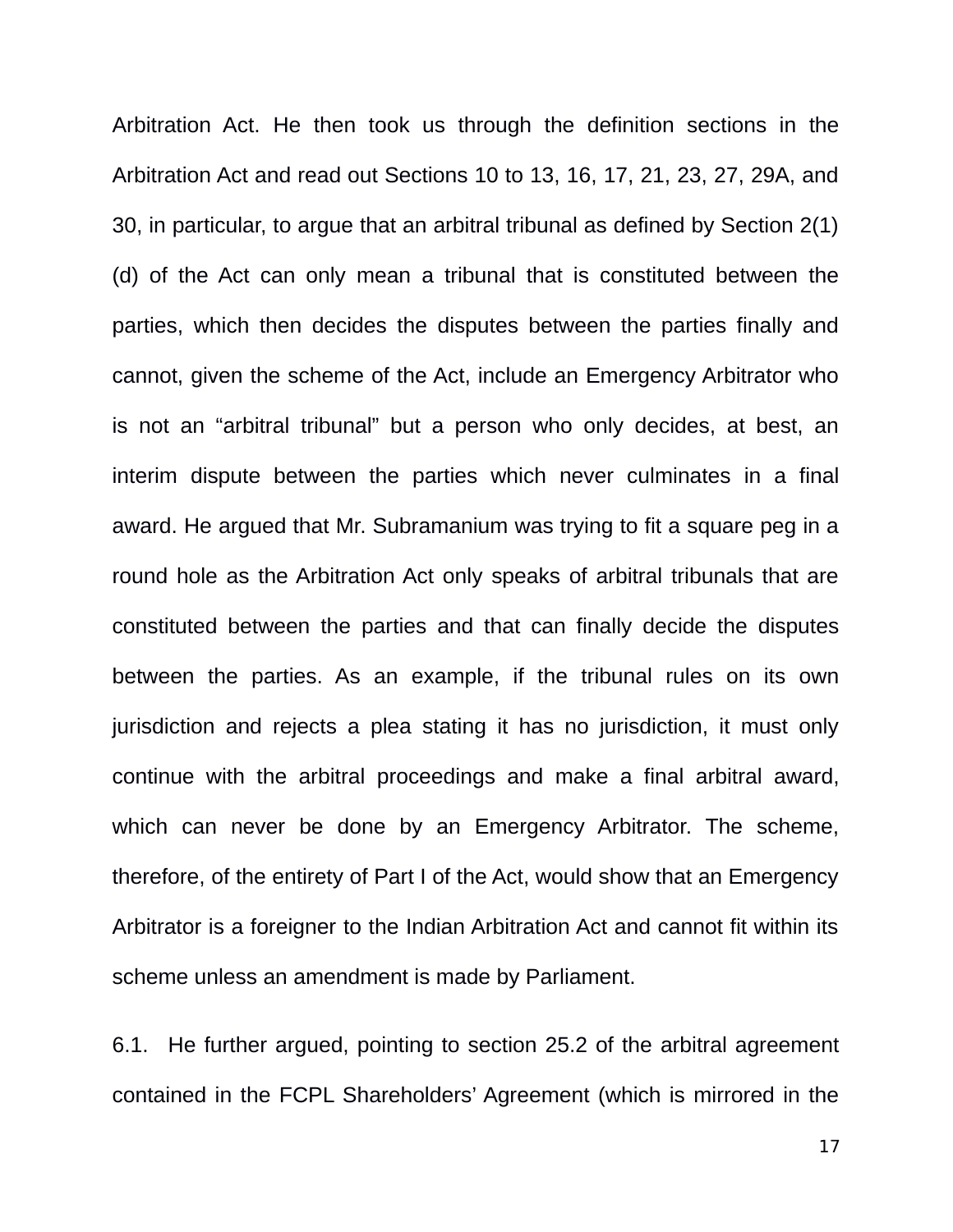FRL Shareholders' Agreement as section 15.2), that in any case, the provisions of the SIAC Rules relating to an Emergency Arbitrator's award, which were agreed to between the parties, were subject to the provisions of the Arbitration Act; and since the Arbitration Act did not provide for Emergency Arbitrators, this part of the SIAC Rules would not apply, making it clear that an Emergency Arbitrator's award cannot fall within Section 17(1) of the Act. He also argued that the scheme of Section 17(1) made it clear that a party may, during arbitral proceedings, apply to the arbitral tribunal. Even under the SIAC Rules, an Emergency Arbitrator is appointed before the arbitral tribunal is constituted, as is clear from Rule 30 read with Schedule 1. This being the case, an Emergency Arbitrator, not being appointed during arbitral proceedings, falls outside Section 17(1).

6.2. He also contrasted the Arbitration Act with provisions contained in the Singapore, New Zealand, Hong Kong, and English statutes which made it clear that under those statutes, an Emergency Arbitrator's awards were expressly included and could thus be enforced under their provisions.

6.3. Mr. Salve made it clear that the appeal that was filed in the present case was not under Section 37 of the Arbitration Act but was under Order XLIII, Rule 1(r) of the Code of Civil Procedure. He then read Section 9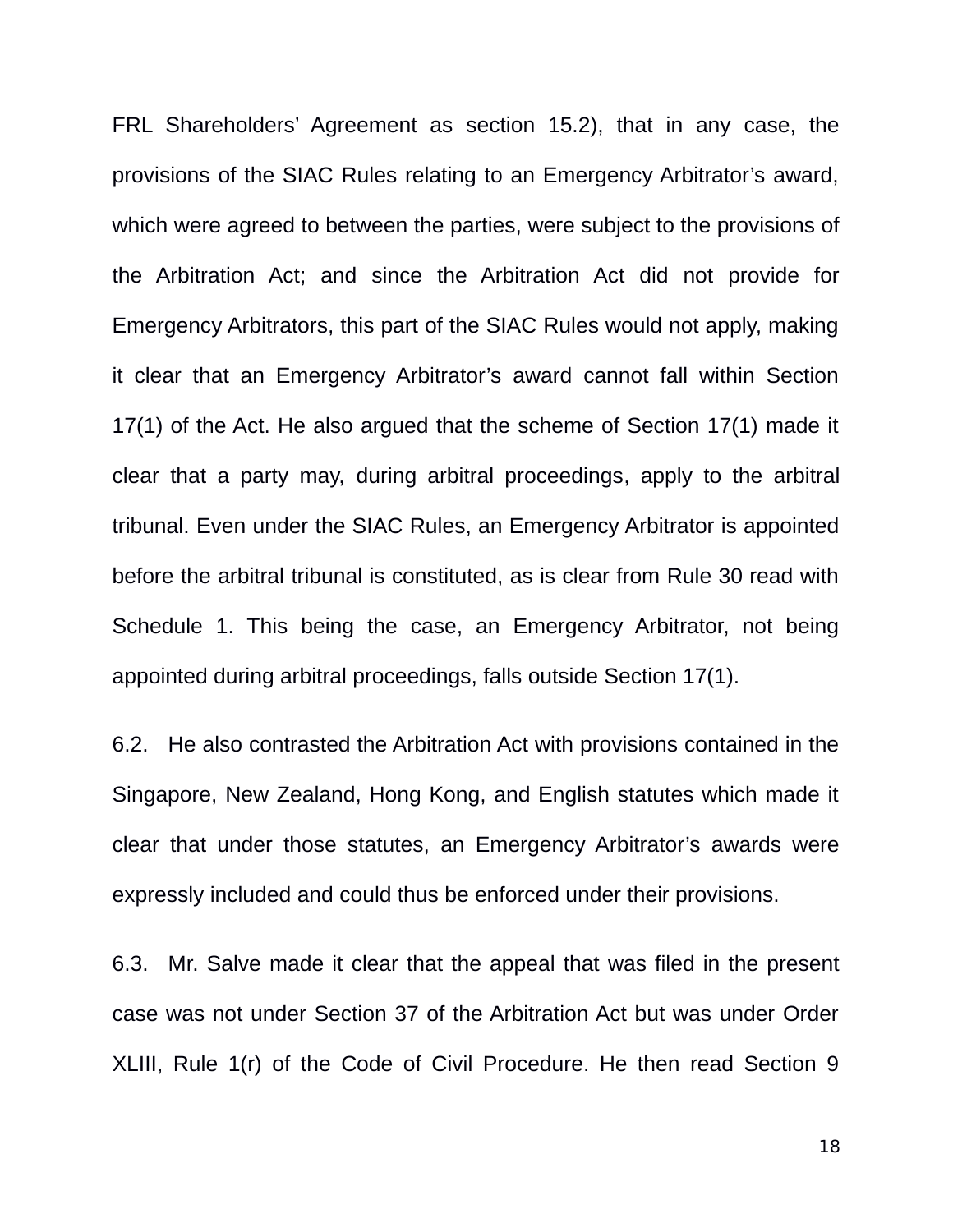together with Section 37 of the Arbitration Act to stress that orders may be made under Section 9 until enforcement of an award in accordance with Section 36, and then read Section 36 to make it clear that the contours of Section 37 did not go beyond orders and awards made under the Arbitration Act. Since orders made in enforcement proceedings are not under the Arbitration Act but only under the Code of Civil Procedure, therefore, in enforcement proceedings – both under Section 17(2) and under Section  $36(1)$  – appeals can be filed from such orders under the Code of Civil Procedure. He stressed upon the language of Section 36(1), which made it clear that when a final award is made, it shall be enforced in accordance with the provisions of the Code of Civil Procedure in the same manner as if it were a decree of the court, thereby arguing that by a legal fiction, an award is deemed to be a decree for the purposes of enforcement, which would include all purposes, including appeals from orders passed in enforcement proceedings. He also stressed upon the language of Section 17(2) to indicate that an order passed under Section 17(1) is deemed to be an order of the court for all purposes and shall be enforceable under the Code of Civil Procedure in the same manner as if it were an order of the court, making it clear that enforcement is not under the Arbitration Act but only under the Code of Civil Procedure. He stressed the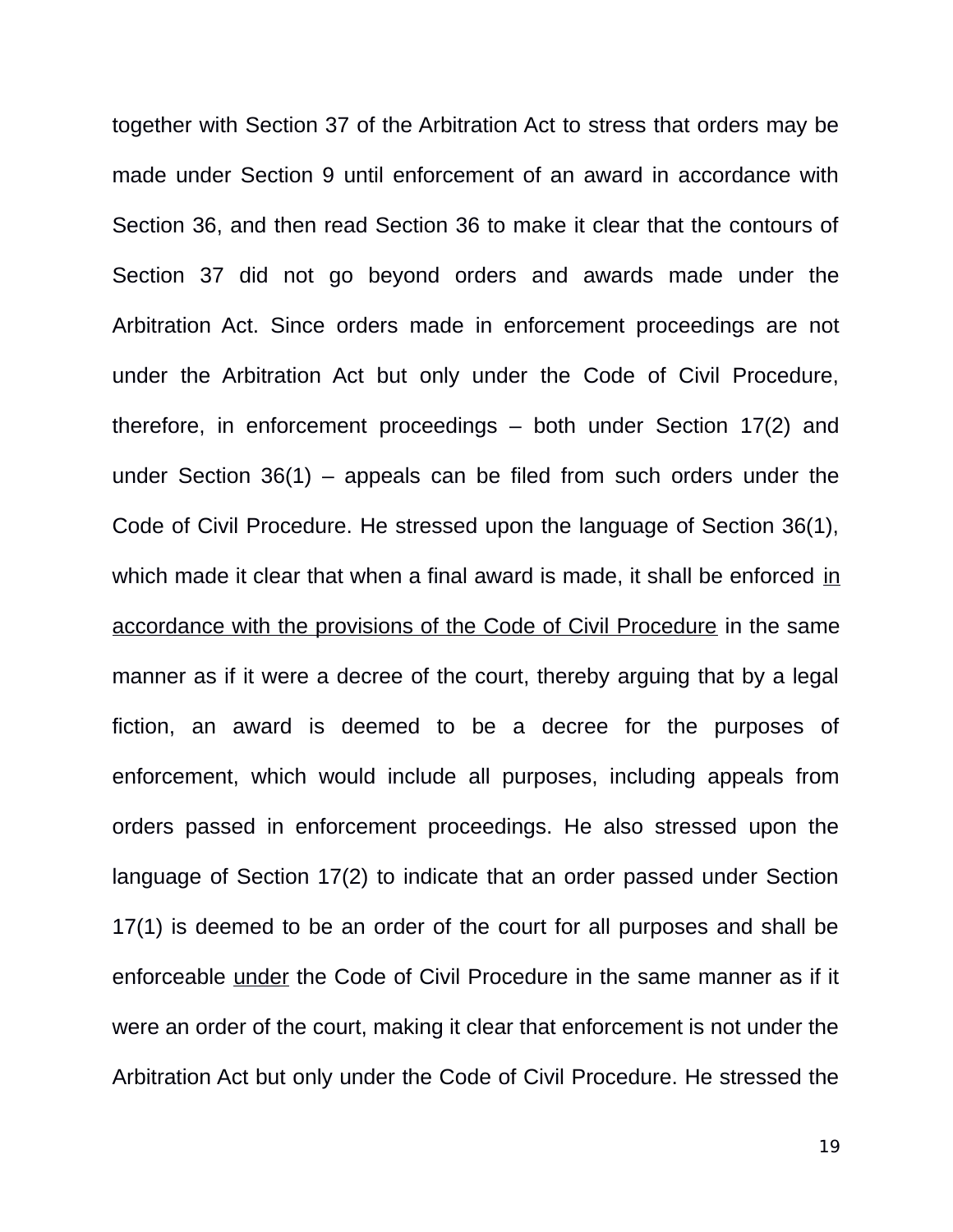fact that the order of the learned Single Judge also made it abundantly clear that he was exercising powers only under Order XXXIX, Rule 2-A of the Code of Civil Procedure and not under the Arbitration Act. He then pointed out that there would be various anomalies which cannot be addressed if we were to accept the construction suggested by Mr. Subramanium. As is well known, third-party objectors may object to an order under Section 17(2) or an award. If their rights are affected, it cannot be that they would have no right of appeal, as a perverse order against their interests would certainly be appealable. He also pointed out that, as of today, the application for modification/setting aside of the Emergency Arbitrator's award had been argued before a regularly constituted arbitral tribunal, which would issue its order either agreeing with or rejecting the Emergency Arbitrator's award, from which either his clients or Mr. Subramanium's clients would file appeals, depending upon the orders so passed. He referred to a number of judgments to buttress his submissions.

7. Mr. K.V. Viswanathan, learned Senior Advocate also appearing on behalf of FRL, argued that four rules of interpretation of statutes in this case would necessarily require us to allow these appeals in favour of the Respondents. First, he argued that the words "as if" contained in Section 17(2) of the Act contain a legal fiction which, when taken to its logical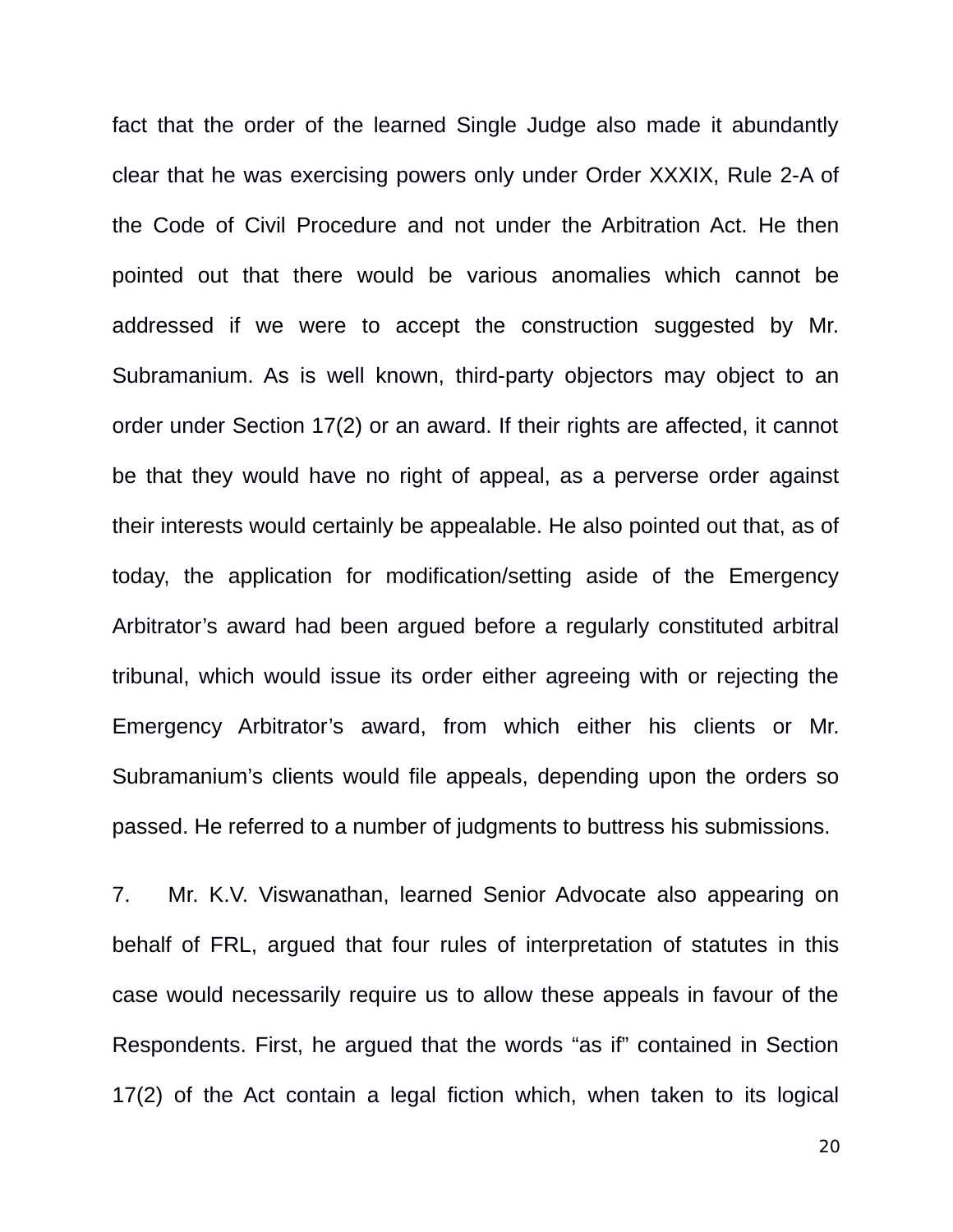conclusion, would necessarily mean that enforcement proceedings would be outside the pale of the Arbitration Act and within the confines of the Code of Civil Procedure. Further, he argued that the use of the expression "under the Code of Civil Procedure" in Section 17(2) is legislation by reference and not by incorporation, leading to the conclusion that it is the Code of Civil Procedure alone under which enforcement takes place. He then reiterated that the expression "due regard" contained in Section 36(3) is fundamentally different from the expression "under the Code of Civil Procedure", and that Section 36(1) and Section 17(2) are *pari materia* provisions, distinct from Section 36(3), under which a stay of an award may be granted under the Arbitration Act with "due regard to the Code of Civil Procedure". He then added that when different words are used in different provisions, they are meant to be differentiated. He also cited judgments to buttress each one of these submissions. He then went on to discuss various High Court judgments which show that, in practice, appeals that are filed against orders and awards sought to be enforced are filed under the Code of Civil Procedure and not under the Arbitration Act.

7.1. He then referred to Section 17(1) and, in particular, to the expression "*and the arbitral tribunal shall have the same power for making orders, as the court has for the purpose of, and in relation to, any proceedings before*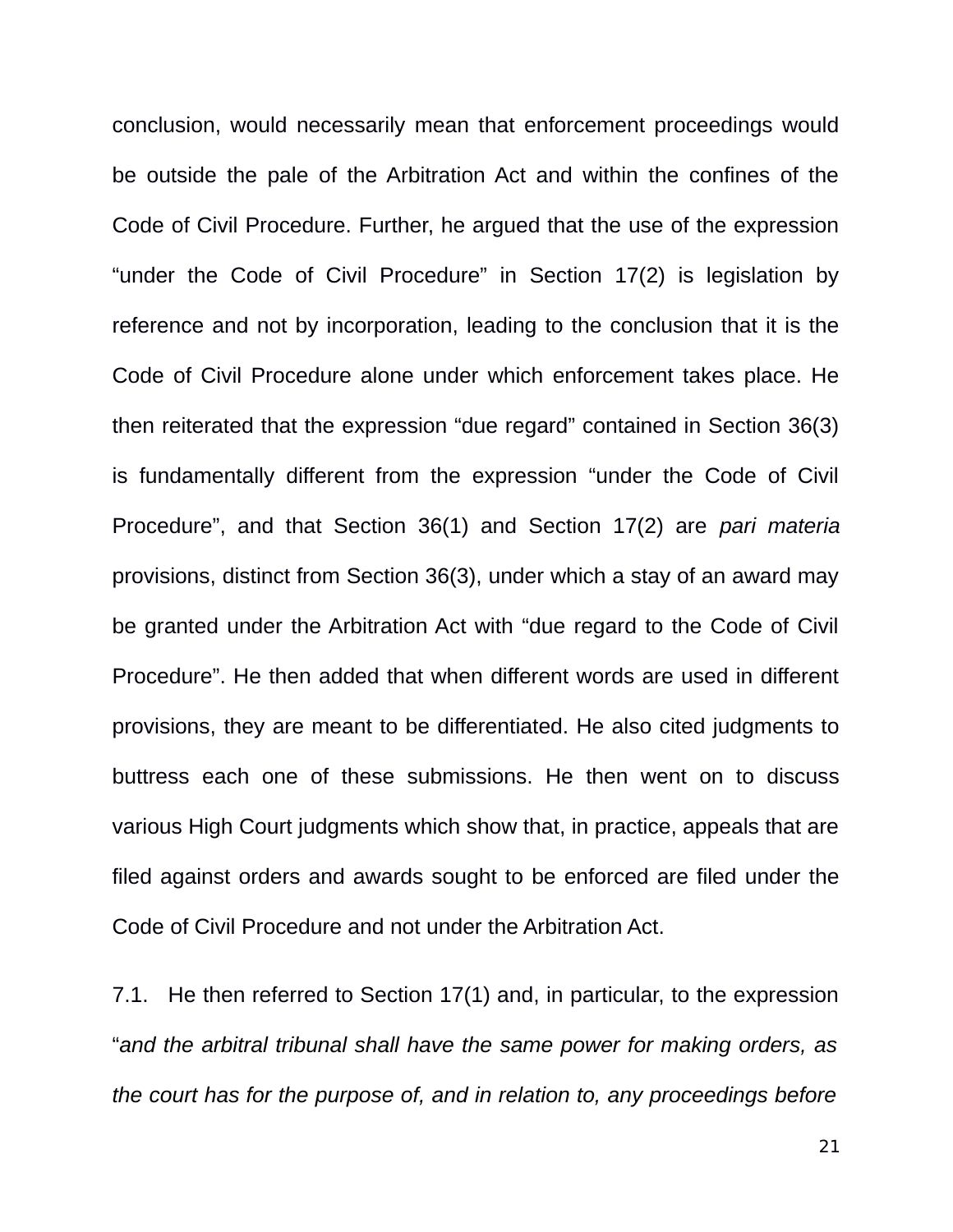*it*" and argued that the expression "in relation to" refers only to incidental powers given to the tribunal and not to powers of enforcement. He also argued that the expression "arbitral tribunal" in Section 17(1) is to be read as defined by Section 2(1)(d), there being nothing in the context of Section 17(1) to the contrary which would obviate the application of Section 2(1)(d) in the context of Section 17(1). He then referred to the arbitration clause between the parties to argue that the parties contemplated, by virtue of section 25.2 of the FCPL Shareholders' Agreement, that only civil courts could pass interim orders until the arbitral tribunal is properly constituted by the parties. He then referred to a recent judgment of this Court, namely **National Highways Authority of India v. M. Hakeem**, 2021 SCC OnLine SC 473 ["**NHAI**"], arguing that Section 17 was like Section 34(1) of the Arbitration Act in that nothing could be read into Section 17 so as to incorporate awards made by an Emergency Arbitrator.

7.2. He then argued that on a reading of Schedule 1 of the SIAC Rules, an Emergency Arbitrator cannot be said to be like an arbitral tribunal in that, under Rule 3, the President of the SIAC must first accept as to whether or not an Emergency Arbitrator be appointed at all. Also, under Rule 9, an administrative authority alone is given the power to extend time in the circumstances mentioned in the Rule, and under Rule 10, an Emergency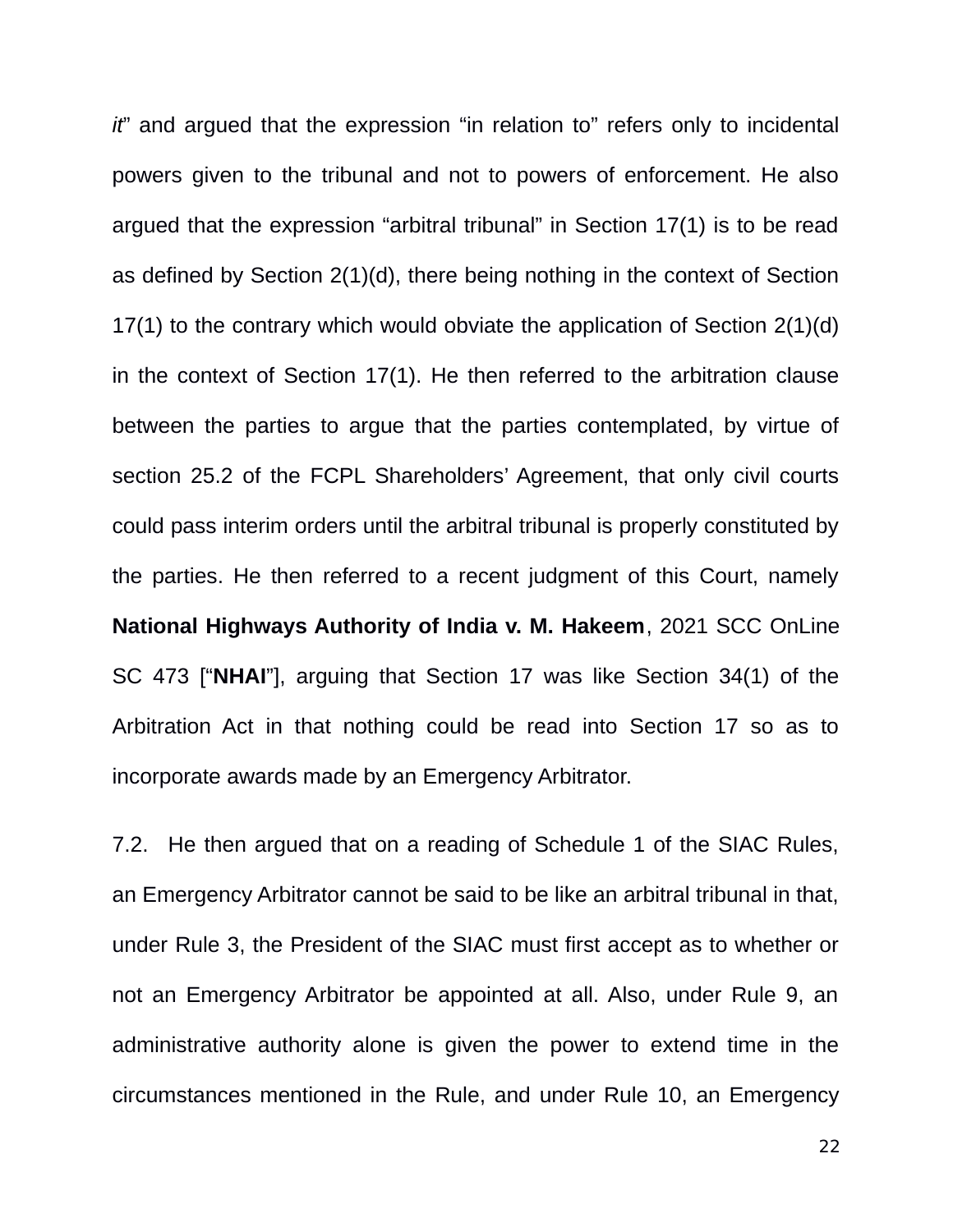Arbitrator has no power to act after the arbitral tribunal is constituted, the tribunal not being bound by any reasons given by the Emergency Arbitrator. From this, he argued that an Emergency Arbitrator does not fit within the Arbitration Act as such arbitrator is not an independent quasi-judicial body under the Rules.

7.3. He then referred to certain judgments and authorities for the proposition that a proper reading of Exception 1 to Section 28 of the Indian Contract Act, 1872 would show that the civil court's jurisdiction is ousted and that only what is expressly provided for by the ouster provisions can be given effect to as nothing can be implied therein. He then argued that the learned Single Judge was in a great hurry to decide the case and did not even give sufficient time to the Respondents to file objections to the enforcement application, though he did concede that notes of written arguments, including the objection as to an award by an Emergency Arbitrator being a nullity, were raised before the learned Single Judge. He also cited various judgments to show that this was a case in which the Emergency Arbitrator lacked inherent jurisdiction, as a result of which his clients were justified in ignoring the award passed by the Emergency Arbitrator.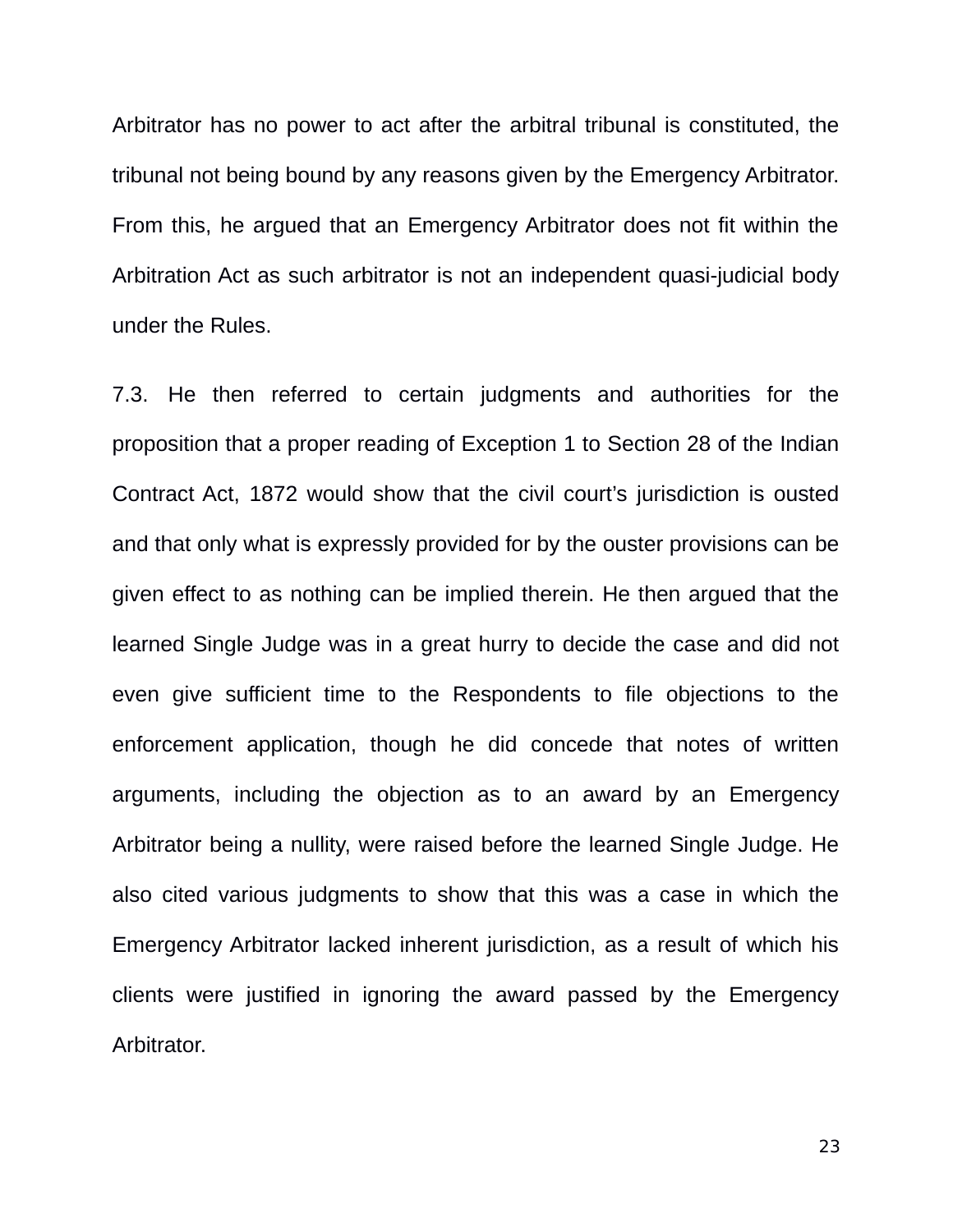8. Mr. Vikram Nankani, learned Senior Advocate appearing on behalf of Respondents No. 1 to 12 in Civil Appeal Nos. 4496-4497 of 2021 and Respondents No. 2 to 13 in Civil Appeal Nos. 4494-4495 of 2021, was at pains to point out that in the enforcement application, on the facts of this case, it was specifically pleaded that the High Court was being approached as a civil court, and that the application was filed only under Order XXXIX, Rule 2-A. He also cited judgments to show that the provisions of Order XXXIX, Rule 2-A, being punitive in nature and requiring a heightened standard of wilful disobedience to be applied cannot be applied routinely or in the cavalier manner in which the learned Single Judge has applied the said provision. He also referred to the fact that only the SIAC Rules pertaining to "arbitration" *stricto sensu* were agreed to between the parties, which would exclude rules relating to awards by an Emergency Arbitrator. He then distinguished the judgment in **Kakade Construction** (supra) relied upon by Mr. Chinoy and the judgment in **Jet Airways (India) Ltd. v. Subrata Roy Sahara**, 2011 SCC OnLine Bom 1379 : 2012 (2) AIR Bom 855 ["**Jet Airways**"], stating that they applied only to Section 36 of the Act and are not authorities qua Section 17, which is the subject matter of argument in the facts of the present case.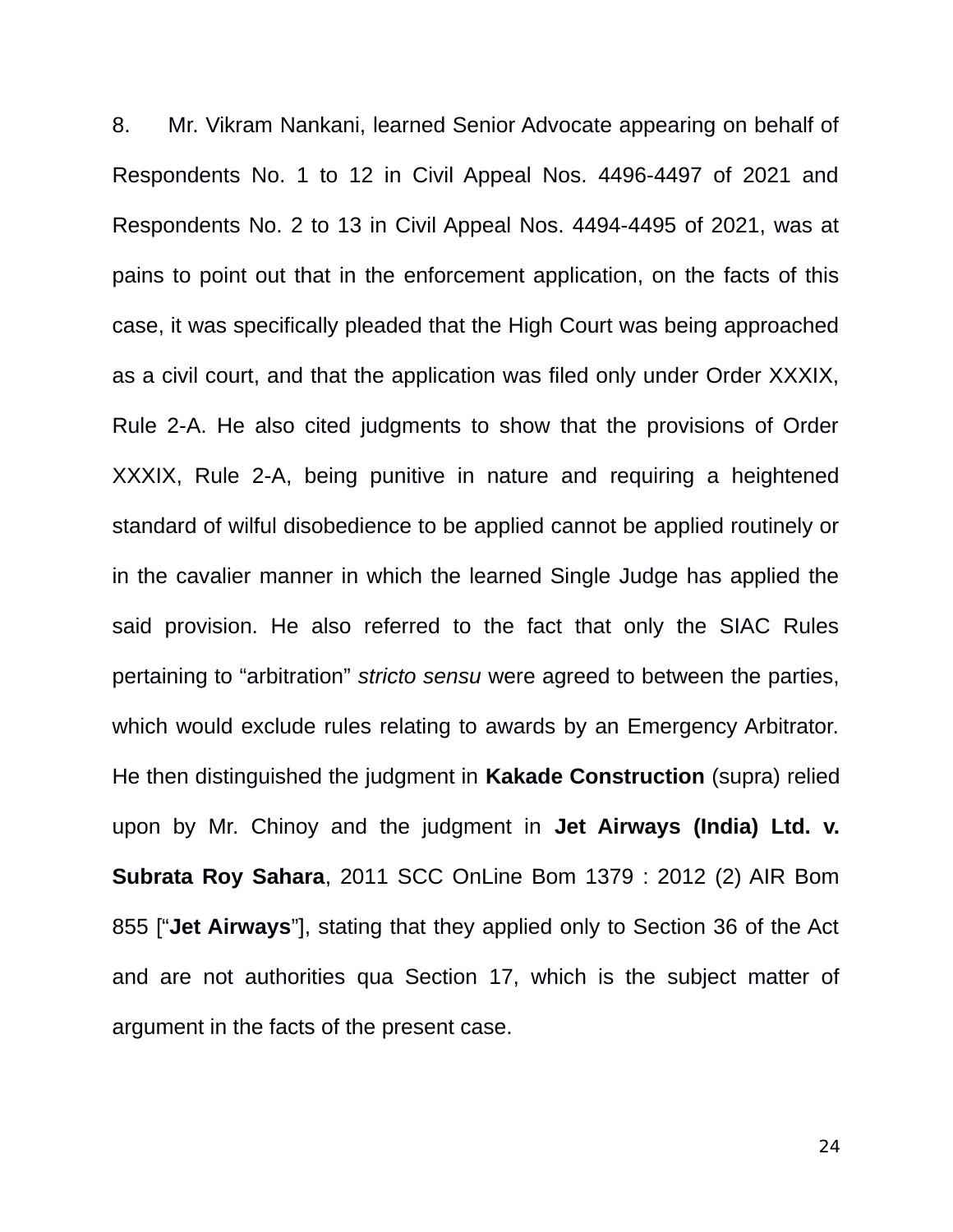9. Having heard learned counsel for the parties, the first question to be determined by this Court is whether an Emergency Arbitrator's award can be said to be within the contemplation of the Arbitration Act, and whether it can further be said to be an order under Section 17(1) of the Act.

10. The relevant provisions of the Arbitration Act, so far as this contention is concerned, are as follows:

"**2. Definitions**.—(1) In this Part, unless the context otherwise requires,—

(*a*) "arbitration" means any arbitration whether or not administered by permanent arbitral institution;

\* \* \*

- (*c*) "arbitral award" includes an interim award;
- (*d*) "arbitral tribunal" means a sole arbitrator or a panel of arbitrators;"

\* \* \*

(6) **Construction of references**.—Where this Part, except Section 28, leaves the parties free to determine a certain issue, that freedom shall include the right of the parties to authorise any person including an institution, to determine that issue."

\* \* \*

(8) Where this Part—

- (*a*) refers to the fact that the parties have agreed or that they may agree, or
- (*b*) in any other way refers to an agreement of the parties, that agreement shall include any arbitration rules referred to in that agreement."

"**19. Determination of rules of procedure**.—

\* \* \*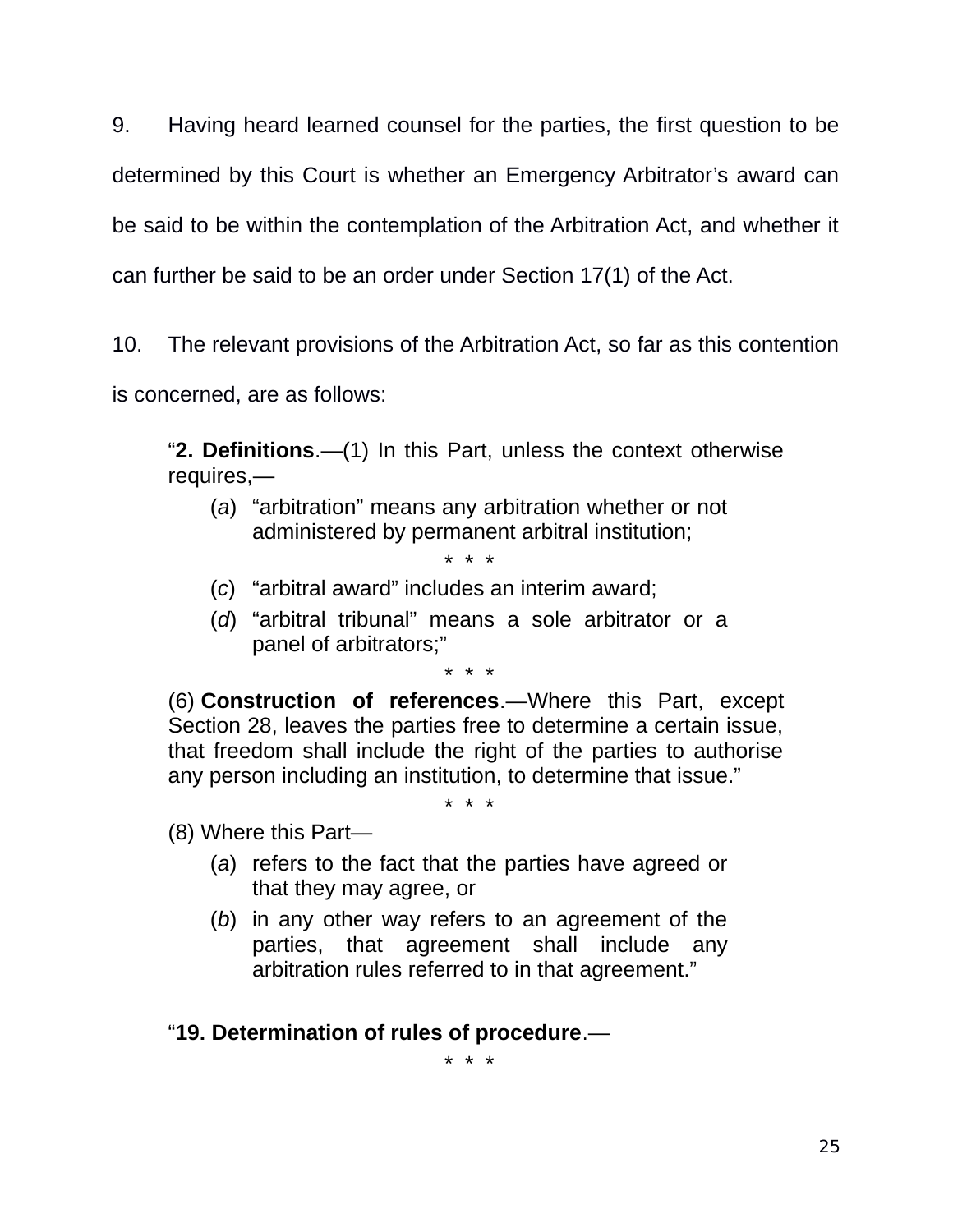(2) Subject to this Part, the parties are free to agree on the procedure to be followed by the arbitral tribunal in conducting its proceedings."

"**21. Commencement of arbitral proceedings**.—Unless otherwise agreed by the parties, the arbitral proceedings in respect of a particular dispute commence on the date on which a request for that dispute to be referred to arbitration is received by the respondent."

11. A reading of these provisions would show that an arbitration proceeding can be administered by a permanent arbitral institution. Importantly, Section 2(6) makes it clear that parties are free to authorise any person including an institution to determine issues that arise between the parties. Also, under Section 2(8), party autonomy goes to the extent of an agreement which includes being governed by arbitration rules referred to in the aforesaid agreements. Likewise, under Section 19(2), parties are free to agree on the procedure to be followed by an arbitral tribunal in conducting its proceedings.

12. Section 21 provides that arbitral proceedings in respect of a particular dispute commence on the date on which a request for that dispute to be referred to arbitration is received by the respondent. This Section is expressly subject to agreement by the parties. Rule 3.3 of the SIAC Rules reads as follows: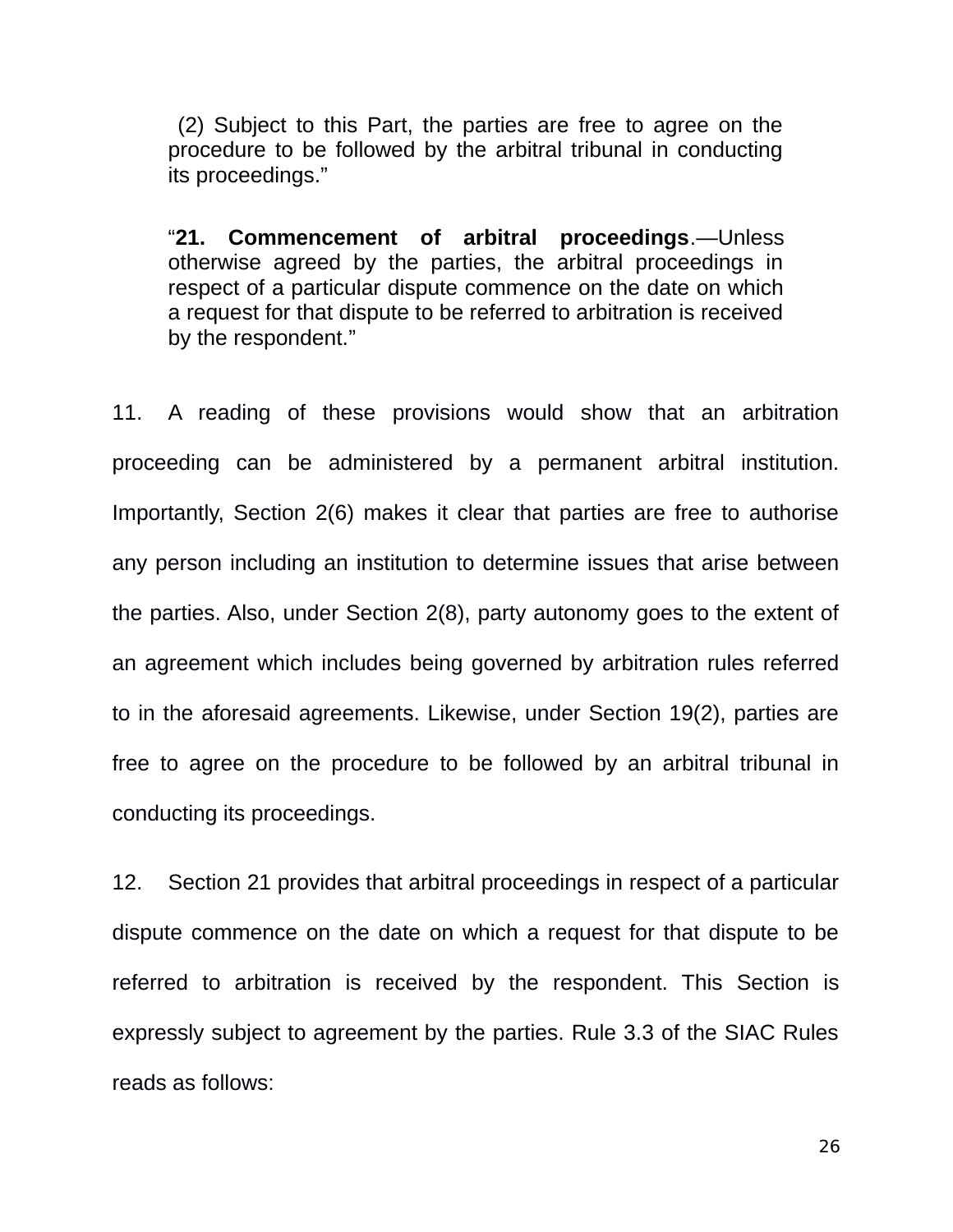### "**Rule 3: Notice of Arbitration**

\* \* \*

**3.3** The date of receipt of the complete Notice of Arbitration by the Registrar shall be deemed to be the date of commencement of the arbitration. For the avoidance of doubt, the Notice of Arbitration is deemed to be complete when all the requirements of Rule 3.1 and Rule 6.1(b) (if applicable) are fulfilled or when the Registrar determines that there has been substantial compliance with such requirements. SIAC shall notify the parties of the commencement of the arbitration."

By agreeing to the application of the SIAC Rules, the arbitral proceedings in the present case can be said to have commenced from the date of receipt of a complete notice of arbitration by the Registrar of the SIAC, which would indicate that arbitral proceedings under the SIAC Rules commence much before the constitution of an arbitral tribunal under the said Rules. This being the case, when Section 17(1) uses the expression "during the arbitral proceedings", the said expression would be elastic enough, when read with the provisions of Section 21 of the Act, to include emergency arbitration proceedings, which only commence after receipt of notice of arbitration by the Registrar under Rule 3.3 of the SIAC Rules as aforesaid.

13. A conjoint reading of these provisions coupled with there being no interdict, either express or by necessary implication, against an Emergency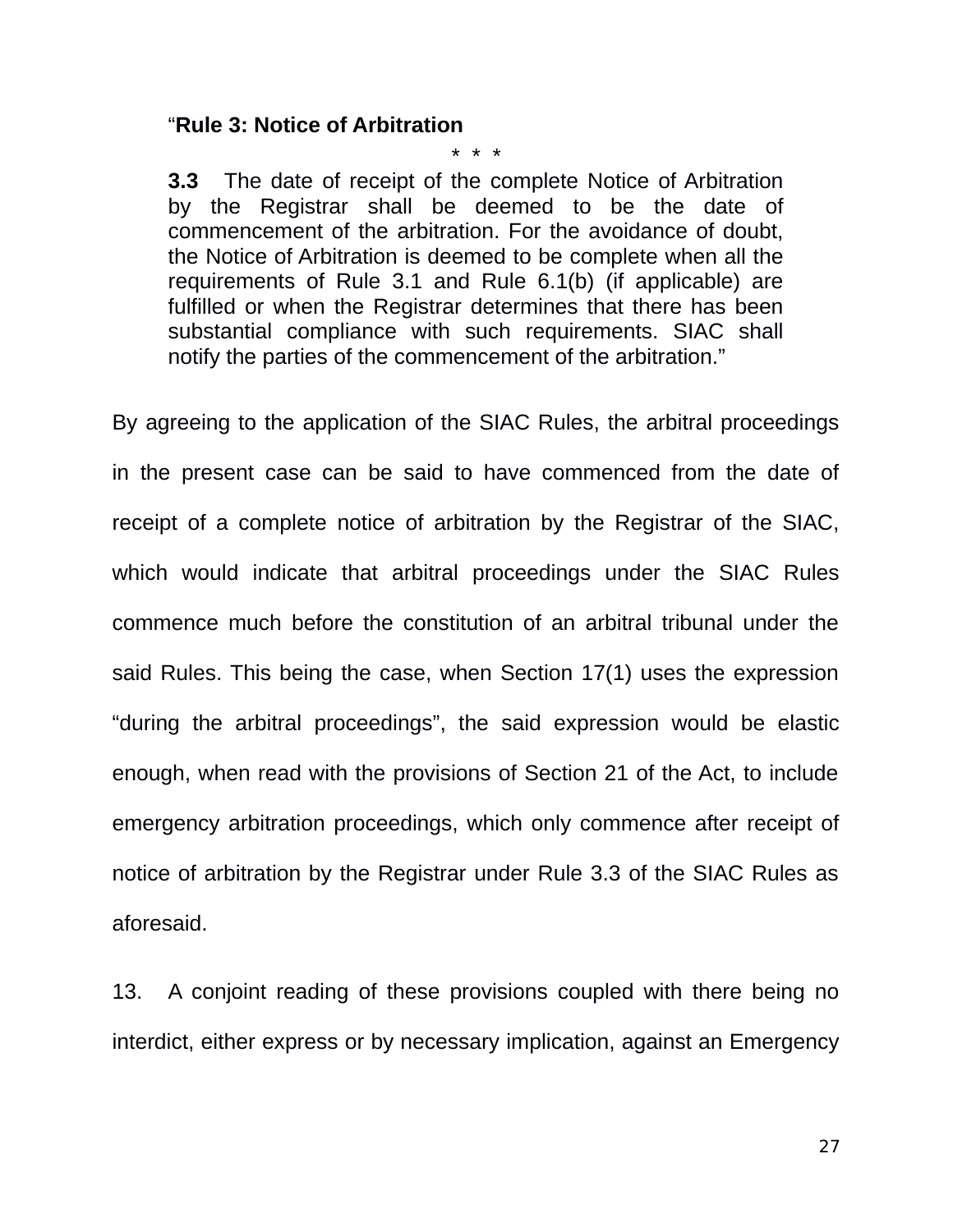Arbitrator would show that an Emergency Arbitrator's orders, if provided for

under institutional rules, would be covered by the Arbitration Act.

14. As a matter of fact, a number of judgments of this Court have referred

to the importance of party autonomy as being one of the pillars of

arbitration in the Arbitration Act. Thus, in **Antrix Corporation Ltd. v. Devas**

**Multimedia Pvt. Ltd.**, (2014) 11 SCC 560, this Court held as follows:

"**35.** In view of the language of Article 20 of the arbitration agreement which provided that the arbitration proceedings would be held in accordance with the rules and procedures of the International Chamber of Commerce or UNCITRAL, Devas was entitled to invoke the Rules of Arbitration of ICC for the conduct of the arbitration proceedings. Article 19 of the agreement provided that the rights and responsibilities of the parties thereunder would be subject to and construed in accordance with the laws of India. There is, therefore, a clear distinction between the law which was to operate as the governing law of the agreement and the law which was to govern the arbitration proceedings. Once the provisions of the ICC Rules of Arbitration had been invoked by Devas, the proceedings initiated thereunder could not be interfered with in a proceeding under Section 11 of the 1996 Act. The invocation of the ICC Rules would, of course, be subject to challenge in appropriate proceedings but not by way of an application under Section 11(6) of the 1996 Act. Where the parties had agreed that the procedure for the arbitration would be governed by the ICC Rules, the same would necessarily include the appointment of an Arbitral Tribunal in terms of the arbitration agreement and the said Rules. Arbitration Petition No. 20 of 2011 under Section 11(6) of the 1996 Act for the appointment of an arbitrator must, therefore, fail and is rejected, but this will not prevent the petitioner from taking recourse to other provisions of the aforesaid Act for appropriate relief."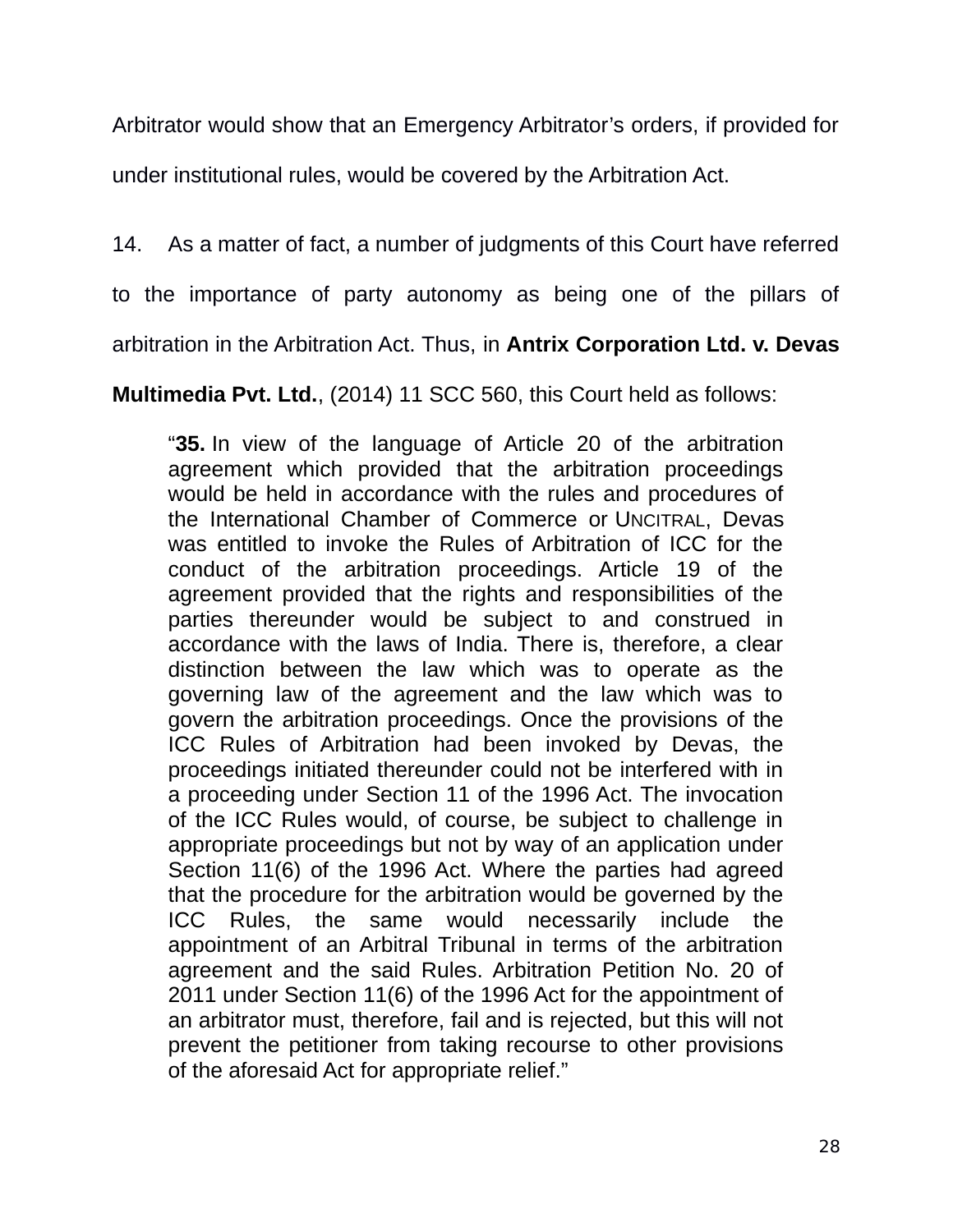Similarly, in **Bharat Aluminium Co. v. Kaiser Aluminium Technical**

**Services Inc.**, (2016) 4 SCC 126 ["**Balco**"], this Court stated thus:

"**5.** Party autonomy being the brooding and guiding spirit in arbitration, the parties are free to agree on application of three different laws governing their entire contract — (*1*) proper law of contract, (*2*) proper law of arbitration agreement, and (*3*) proper law of the conduct of arbitration, which is popularly and in legal parlance known as "curial law". The interplay and application of these different laws to an arbitration has been succinctly explained by this Court in *Sumitomo Heavy Industries Ltd.* v. *ONGC Ltd.* [*Sumitomo Heavy Industries Ltd.* v. *ONGC Ltd.*, (1998) 1 SCC 305], which is one of the earliest decisions in that direction and which has been consistently followed in all the subsequent decisions including the recent *Reliance Industries Ltd.* v. *Union of India* [*Reliance Industries Ltd.* v. *Union of India*, (2014) 7 SCC 603 : (2014) 3 SCC (Civ) 737]."

\* \* \*

"**10.** In the matter of interpretation, the court has to make different approaches depending upon the instrument falling for interpretation. Legislative drafting is made by experts and is subjected to scrutiny at different stages before it takes final shape of an Act, Rule or Regulation. There is another category of drafting by lawmen or document writers who are professionally qualified and experienced in the field like drafting deeds, treaties, settlements in court, etc. And then there is the third category of documents made by laymen who have no knowledge of law or expertise in the field. The legal quality or perfection of the document is comparatively low in the third category, high in second and higher in first. No doubt, in the process of interpretation in the first category, the courts do make an attempt to gather the purpose of the legislation, its context and text. In the second category also, the text as well as the purpose is certainly important, and in the third category of documents like wills, it is simply intention alone of the executor that is relevant. In the case before us, being a contract executed between the two parties, the court cannot adopt an approach for interpreting a statute. The terms of the contract will have to be understood in the way the parties wanted and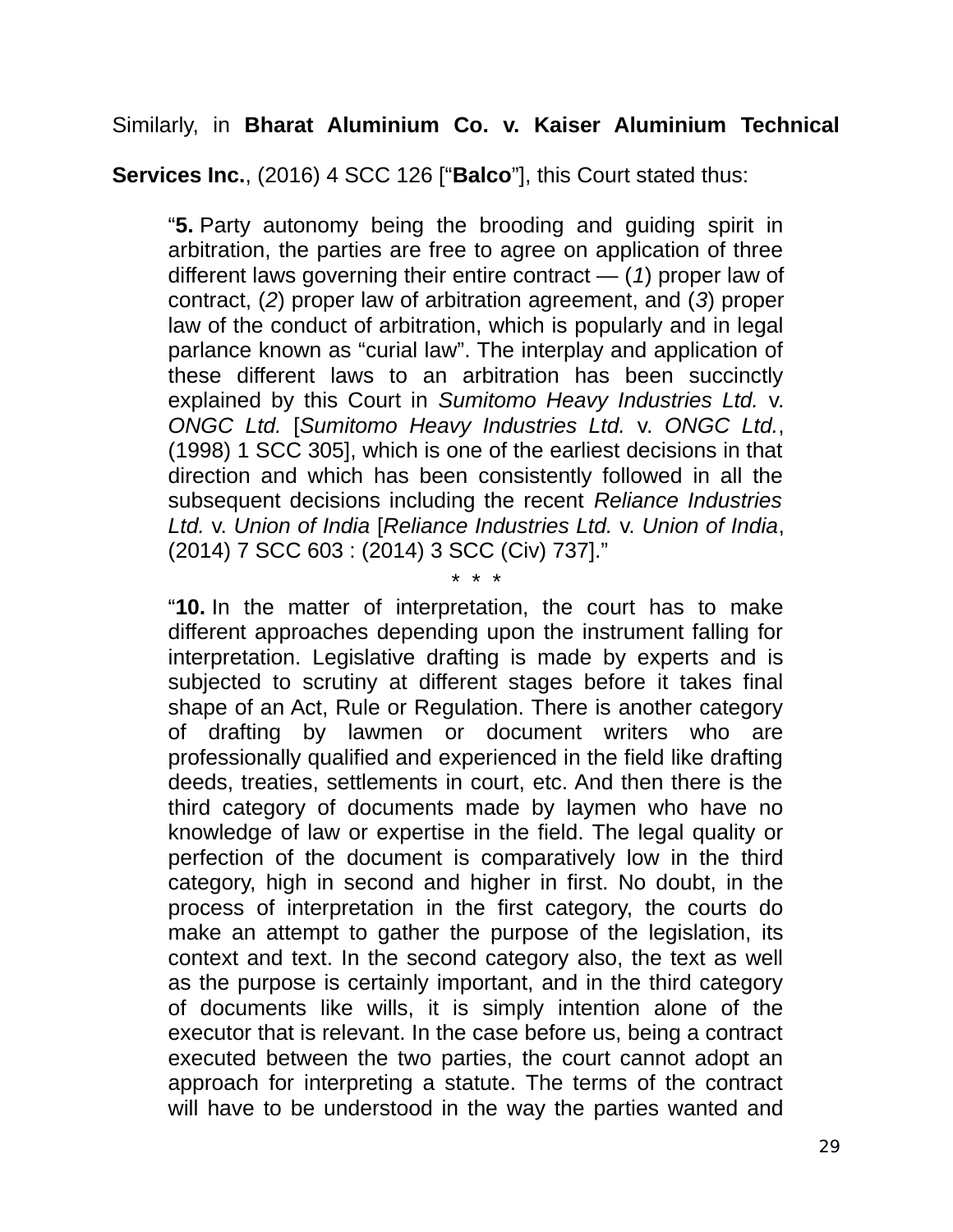intended them to be. In that context, particularly in agreements of arbitration, where party autonomy is the grund norm, how the parties worked out the agreement, is one of the indicators to decipher the intention, apart from the plain or grammatical meaning of the expressions and the use of the expressions at the proper places in the agreement."

The importance of party autonomy in arbitration and commercial contracts

was further delineated in the judgment of **Centrotrade Minerals & Metal**

**Inc. v. Hindustan Copper Ltd.**, (2017) 2 SCC 228 ["**Centrotrade**"] as

follows:

"**38.** Party autonomy is virtually the backbone of arbitrations. This Court has expressed this view in quite a few decisions. In two significant passages in *Balco* [*Bharat Aluminium Co.* v. *Kaiser Aluminium Technical Services Inc.*, (2016) 4 SCC 126] this Court dealt with party autonomy from the point of view of the contracting parties and its importance in commercial contracts. In para 5 of the Report, it was observed: (SCC p. 130)

"*5*. *Party autonomy being the brooding and guiding spirit in arbitration*, the parties are free to agree on application of three different laws governing their entire contract— (*1*) proper law of contract, (*2*) proper law of arbitration agreement, and (*3*) proper law of the conduct of arbitration, which is popularly and in legal parlance known as "curial law". The interplay and application of these different laws to an arbitration has been succinctly explained by this Court in *Sumitomo* [*Sumitomo Heavy Industries Ltd.* v. *ONGC Ltd.*, (1998) 1 SCC 305] which is one of the earliest decisions in that direction and which has been consistently followed in all the subsequent decisions including the recent *Reliance Industries Ltd.* v. *Union of India* [*Reliance Industries Ltd.* v. *Union of India*, (2014) 7 SCC 603 : (2014) 3 SCC (Civ) 737]."

(emphasis in original)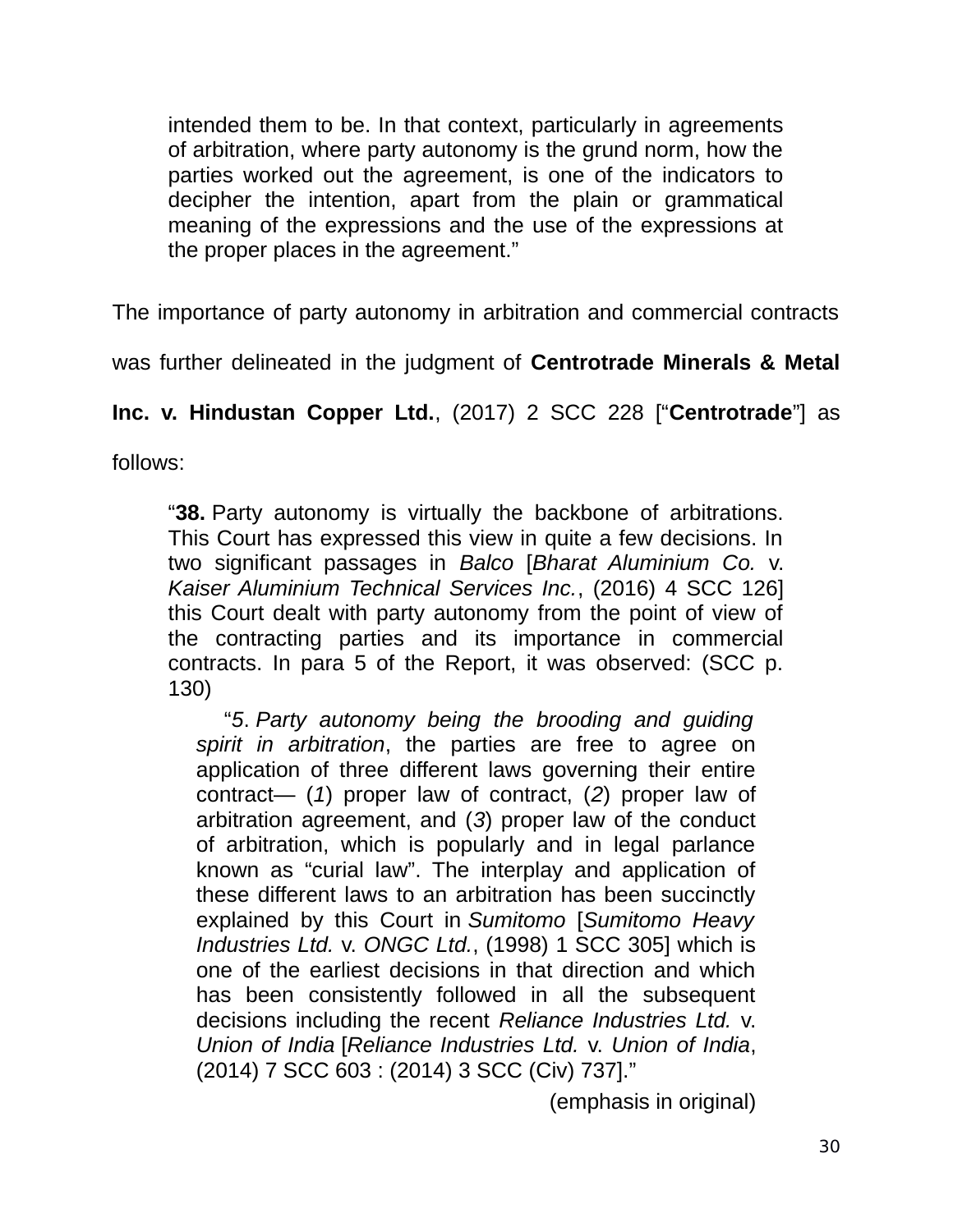Later in para 10 of the Report, it was held: (SCC pp. 131-32)

"*10*. In the matter of interpretation, the court has to make different approaches depending upon the instrument falling for interpretation. Legislative drafting is made by experts and is subjected to scrutiny at different stages before it takes final shape of an Act, Rule or Regulation. There is another category of drafting by lawmen or document writers who are professionally qualified and experienced in the field like drafting deeds, treaties, settlements in court, etc. And then there is the third category of documents made by laymen who have no knowledge of law or expertise in the field. The legal quality or perfection of the document is comparatively low in the third category, high in second and higher in first. No doubt, in the process of interpretation in the first category, the courts do make an attempt to gather the purpose of the legislation, its context and text. In the second category also, the text as well as the purpose is certainly important, and in the third category of documents like wills, it is simply intention alone of the executor that is relevant. *In the case before us, being a contract executed between the two parties, the court cannot adopt an approach for interpreting a statute. The terms of the contract will have to be understood in the way the parties wanted and intended them to be. In that context, particularly in agreements of arbitration, where party autonomy is the grund norm*, how the parties worked out the agreement, is one of the indicators to decipher the intention, apart from the plain or grammatical meaning of the expressions and the use of the expressions at the proper places in the agreement."

(emphasis in original)

\* \* \*

"**42.** Be that as it may, the legal position as we understand it is that the parties to an arbitration agreement have the autonomy to decide not only on the procedural law to be followed but also the substantive law. The choice of jurisdiction is left to the contracting parties. In the present case, the parties have agreed on a two-tier arbitration system through Clause 14 of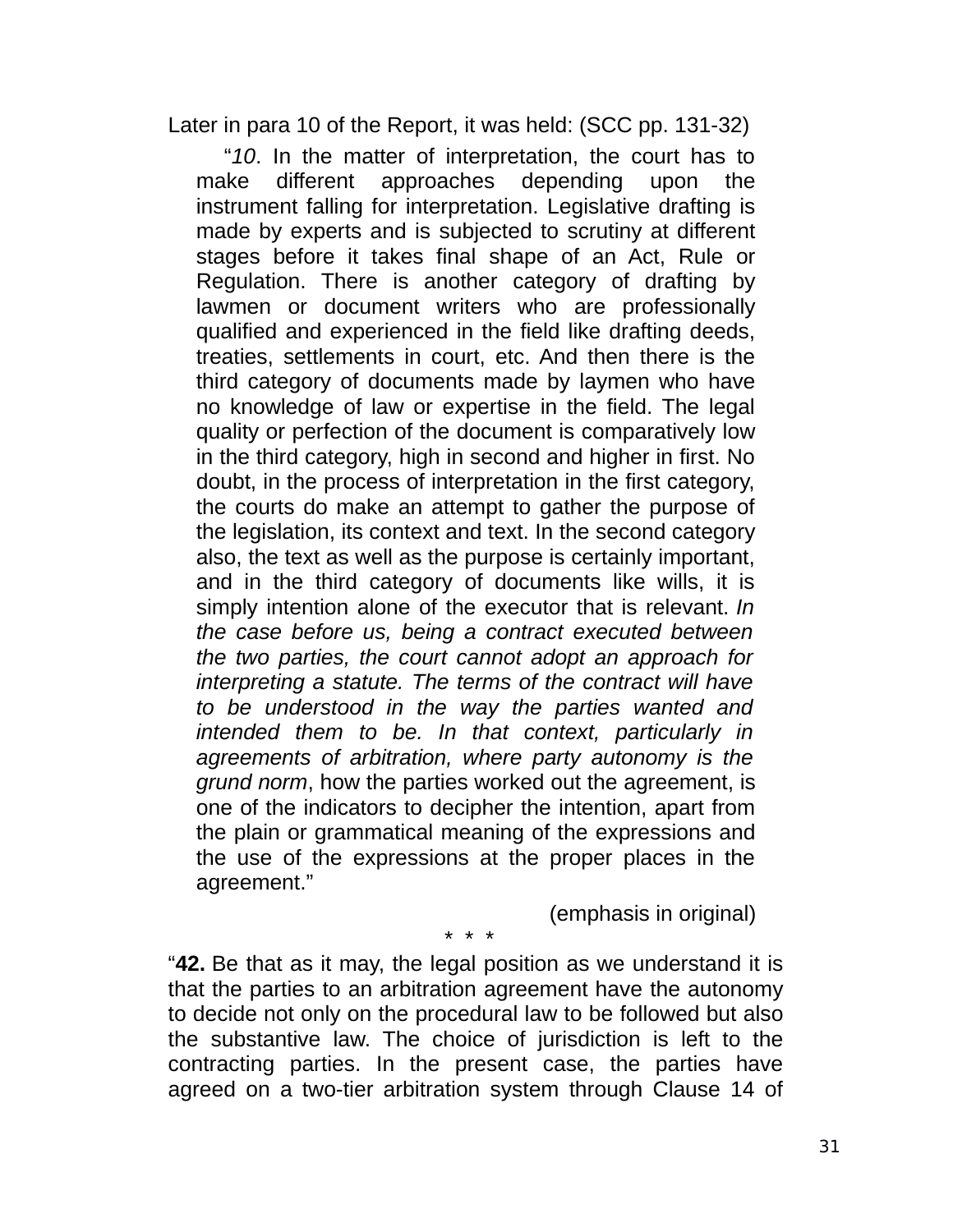the agreement and Clause 16 of the agreement provides for the construction of the contract as a contract made in accordance with the laws of India. We see nothing wrong in either of the two clauses mutually agreed upon by the parties."

\* \* \*

"**46.** For the present we are concerned only with the fundamental or public policy of India. Even assuming the broad delineation of the fundamental policy of India as stated in *Associate Builders* [*Associate Builders* v. *DDA*, (2015) 3 SCC 49 : (2015) 2 SCC (Civ) 204] we do not find anything fundamentally objectionable in the parties preferring and accepting the two-tier arbitration system. The parties to the contract have not by-passed any mandatory provision of the A&C Act and were aware, or at least ought to have been aware that they could have agreed upon the finality of an award given by the arbitration panel of the Indian Council of Arbitration in accordance with the Rules of Arbitration of the Indian Council of Arbitration. Yet they voluntarily and deliberately chose to agree upon a second or appellate arbitration in London, UK in accordance with the Rules of Conciliation and Arbitration of the International Chamber of Commerce. There is nothing in the A&C Act that prohibits the contracting parties from agreeing upon a second instance or appellate arbitration — either explicitly or implicitly. No such prohibition or mandate can be read into the A&C Act except by an unreasonable and awkward misconstruction and by straining its language to a vanishing point. We are not concerned with the reason why the parties (including HCL) agreed to a second instance arbitration — the fact is that they did and are bound by the agreement entered into by them. HCL cannot wriggle out of a solemn commitment made by it voluntarily, deliberately and with eyes wide open."

(emphasis supplied)

The principle of party autonomy, as delineated in **Balco** (supra) and

**Centrotrade** (supra), has recently been quoted with approval by this Court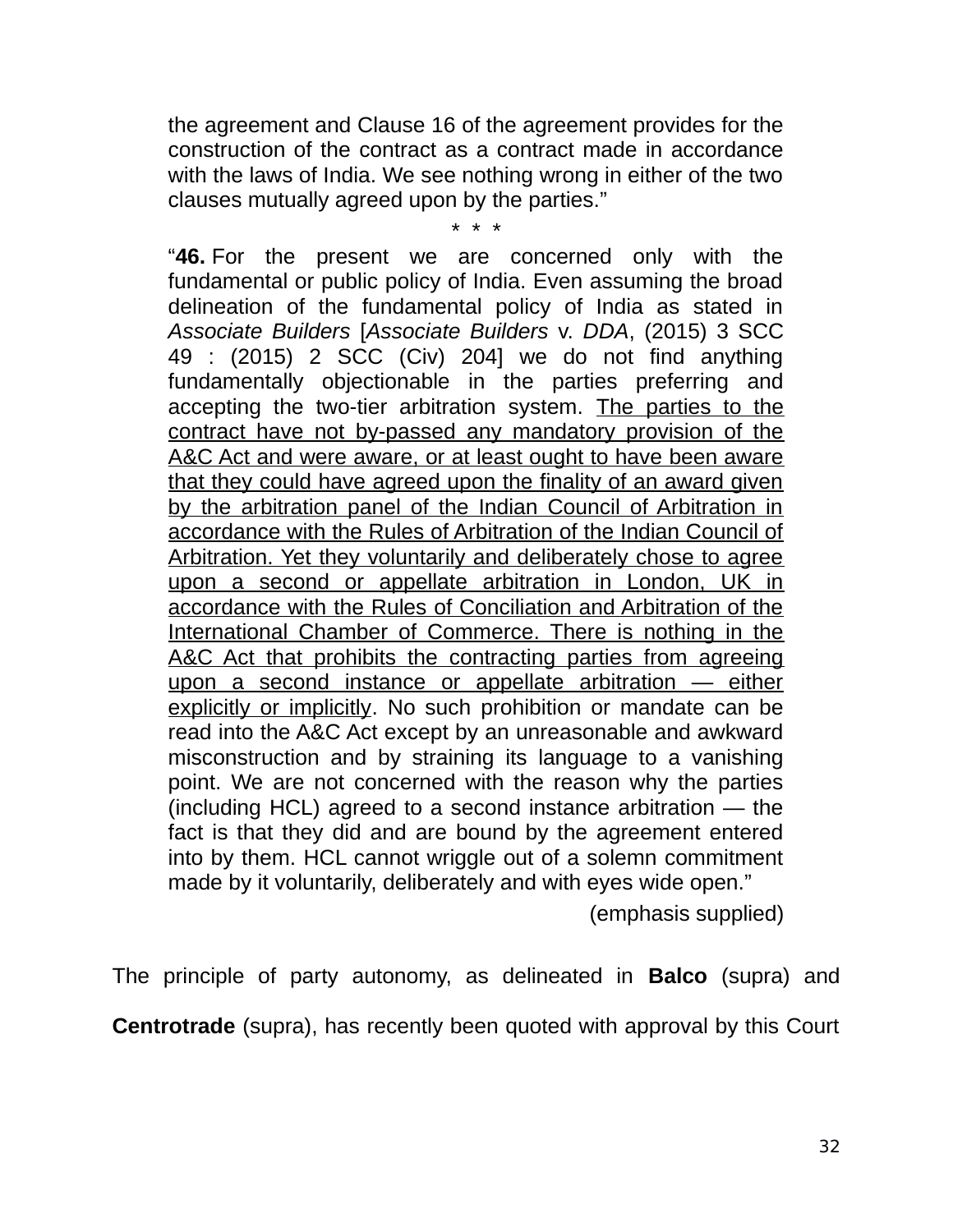in **PASL Wind Solutions Pvt. Ltd. v. GE Power Conversion India Pvt. Ltd.**, 2021 SCC OnLine SC 331 (*see* paragraphs 101 and 102).

15. A recent judgment in **NHAI v. M. Hakeem** (supra) dealt with certain provisions of the National Highways Act, 1956, which laid down a scheme of acquisition different from that contained in the Land Acquisition Act, 1984. As part of the said scheme, arbitral awards passed under the National Highways Act were challengeable only under Section 34 of the Arbitration Act. The question squarely raised before this Court was as to whether, when a court was empowered to "set aside" awards under Section 34 of the Act, would this power include the power to modify an award.

16. In answering this question, this Court referred to Article 34 of the UNCITRAL Model Law on International Commercial Arbitration, 1985 ["**Model Law**"], and came to the conclusion that given the fact that Section 34 is a verbatim reproduction of Article 34 of the Model Law, it would not contain any power to modify an arbitral award. In this case, since the parliamentary intention was crystal clear, and there was no play in the joints to apply purposive or creative interpretation, this Court came to the conclusion that only an amendment of the Arbitration Act could set right the position as otherwise, the Court would be guilty of altering the material of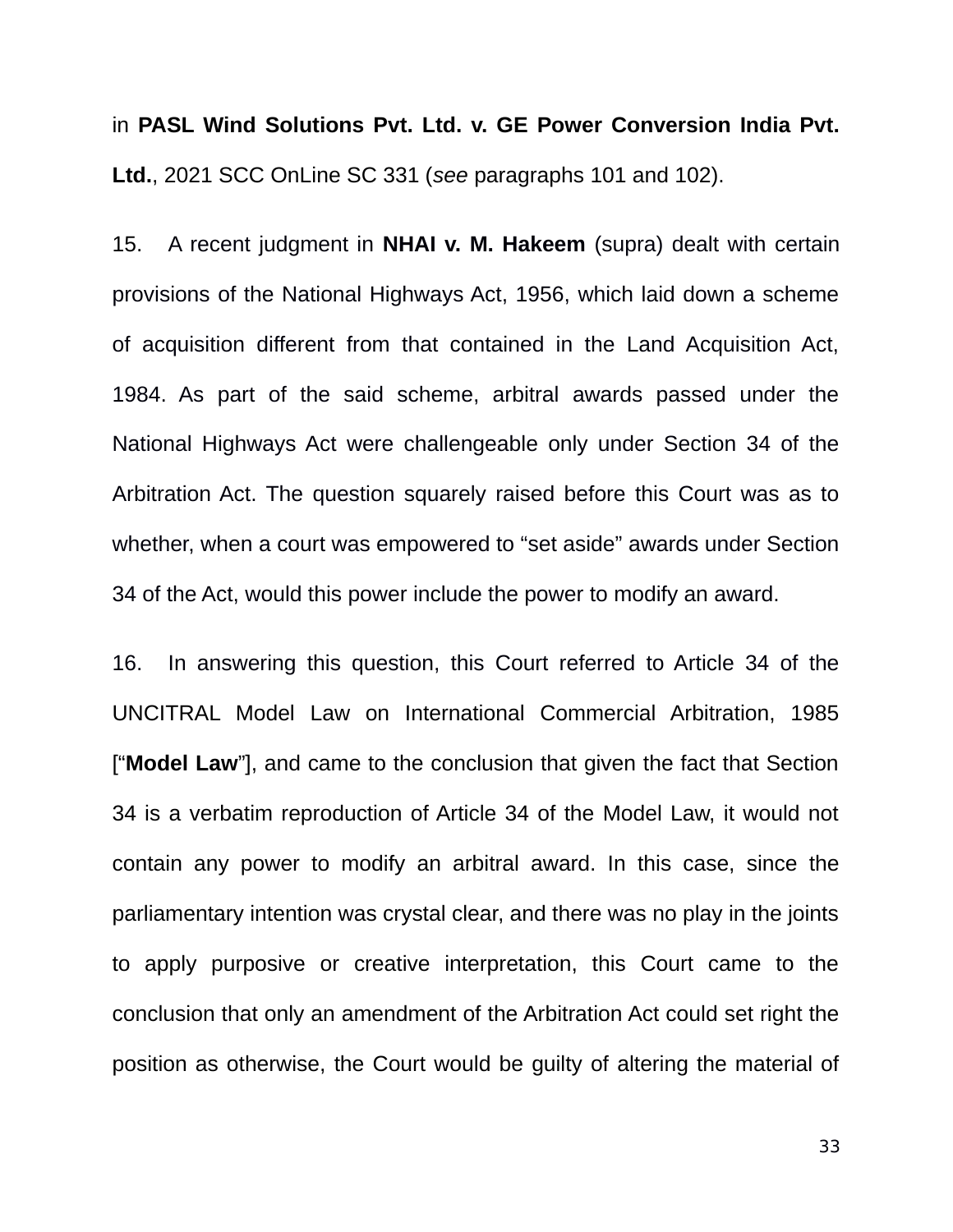which the Act was woven and not merely ironing out creases which were found in the statute.

17. By way of contrast, the present is a case akin to **Centrotrade** (supra). As has been pointed out in **Centrotrade** (supra), the parties to the contract, in the present case, by agreeing to the SIAC Rules and the award of the Emergency Arbitrator, have not bypassed any mandatory provision of the Arbitration Act. There is nothing in the Arbitration Act that prohibits contracting parties from agreeing to a provision providing for an award being made by an Emergency Arbitrator. On the contrary, when properly read, various Sections of the Act which speak of party autonomy in choosing to be governed by institutional rules would make it clear that the said rules would apply to govern the rights between the parties, a position which, far from being prohibited by the Arbitration Act, is specifically endorsed by it. This judgment is, therefore, entirely distinguishable from the fact situation in the present case.

18. However, Mr. Salve argued, relying strongly upon the provisions of Sections 10 to 13, 16, 17, 21, 23, 27, 29A, and 30 of the Arbitration Act, in particular, that the "arbitral tribunal" spoken of in these provisions, and referable to Section 2(1)(d) of the Act, is exhaustively defined, which means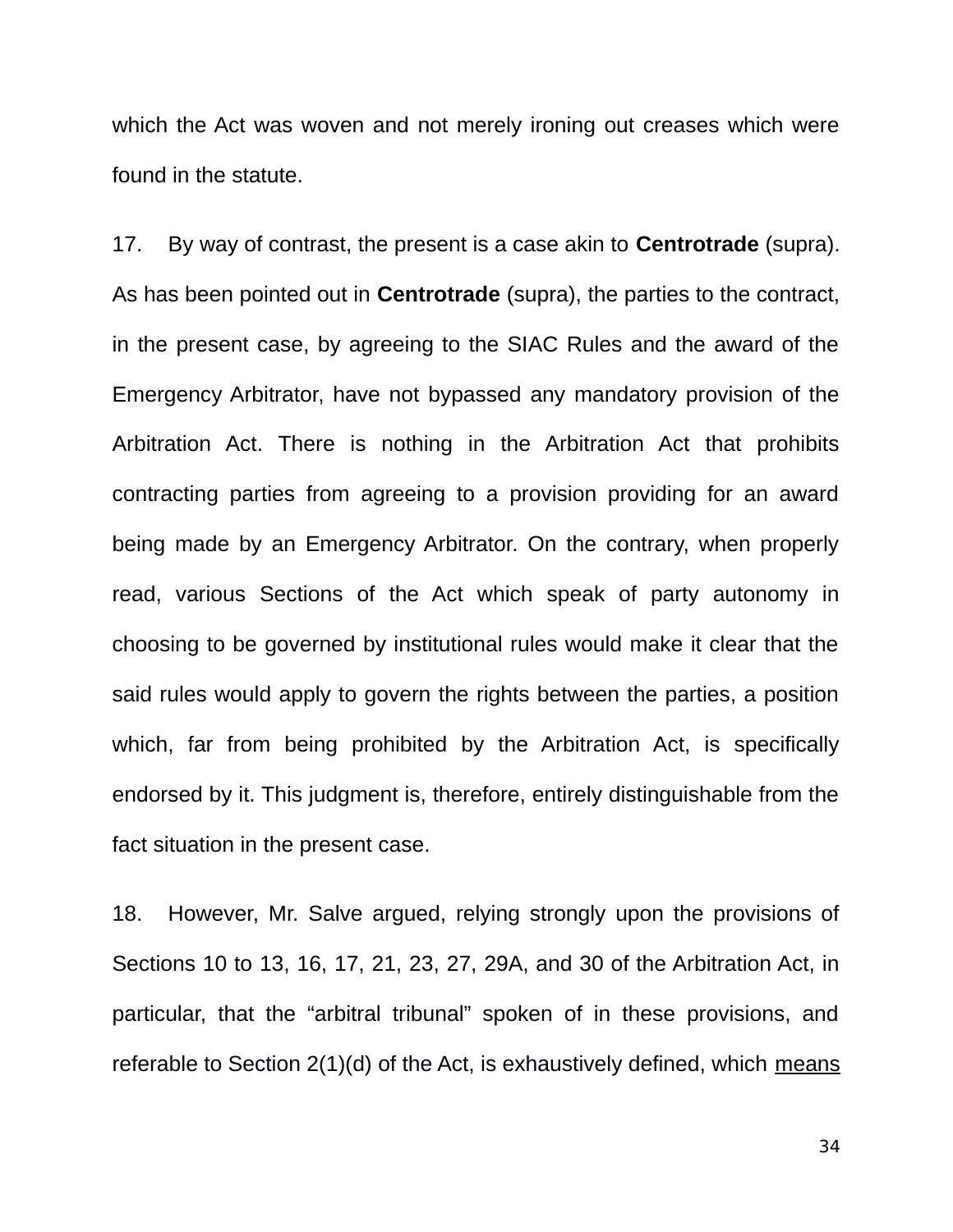a sole arbitrator or a panel of arbitrators, which, when read with these provisions, would only include an arbitral tribunal which can not only pass interim orders, but which is constituted between the parties so that interim and/or final awards can be passed by this very tribunal. He also argued, contrasting the language of Section 9(1) with the language of Section 17(1), that Section 17(1) would only apply where a party, during arbitral proceedings, applies to an arbitral tribunal (as defined) for interim relief, which cannot possibly apply to an Emergency Arbitrator who is admittedly appointed only before an arbitral tribunal is properly constituted. By way of contrast, he argued that under Section 9(1), an interim measure by the courts may be availed by a party even before arbitral proceedings commence, up to the stage of enforcement in accordance with Section 36.

19. There can be no doubt that the "arbitral tribunal" as defined in Section 2(1)(d) speaks only of an arbitral tribunal that is constituted between the parties and which can give interim and final relief, "given the scheme of the Act", as Mr. Salve puts it, as contained in the aforementioned Sections. However, like every other definition section, the definition contained in Section 2(1)(d) only applies "unless the context otherwise requires". Given that the definition of "arbitration" in Section 2(1)(a) means any arbitration, whether or not administered by a permanent arbitral institution, when read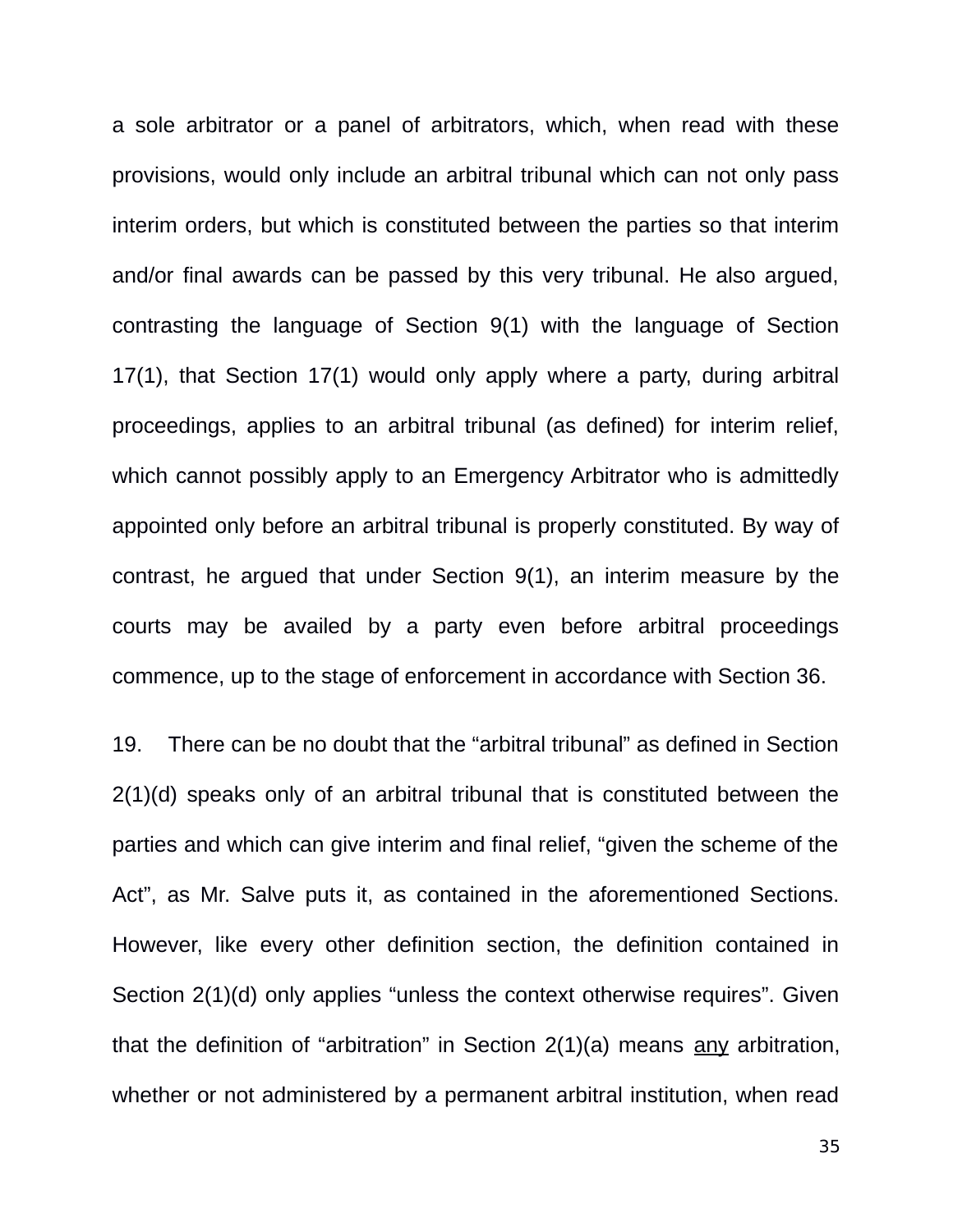with Sections 2(6) and 2(8), would make it clear that even interim orders that are passed by Emergency Arbitrators under the rules of a permanent arbitral institution would, on a proper reading of Section 17(1), be included within its ambit. It is significant to note that the words "arbitral proceedings" are not limited by any definition and thus encompass proceedings before an Emergency Arbitrator, as has been held hereinabove with reference to Section 21 of the Act read with the SIAC Rules. The short point is as to whether the definition of "arbitral tribunal" contained in Section 2(1)(d) should so constrict Section 17(1), making it apply only to an arbitral tribunal that can give final reliefs by way of an interim or final award.

20. The heart of Section 17(1) is the application by a party for interim reliefs. There is nothing in Section 17(1), when read with the other provisions of the Act, to interdict the application of rules of arbitral institutions that the parties may have agreed to. This being the position, at least insofar as Section 17(1) is concerned, the "arbitral tribunal" would, when institutional rules apply, include an Emergency Arbitrator, the context of Section 17 "otherwise requiring" – the context being interim measures that are ordered by arbitrators. The same object and context would apply even to Section 9(3) which makes it clear that the court shall not entertain an application for interim relief once an arbitral tribunal is constituted unless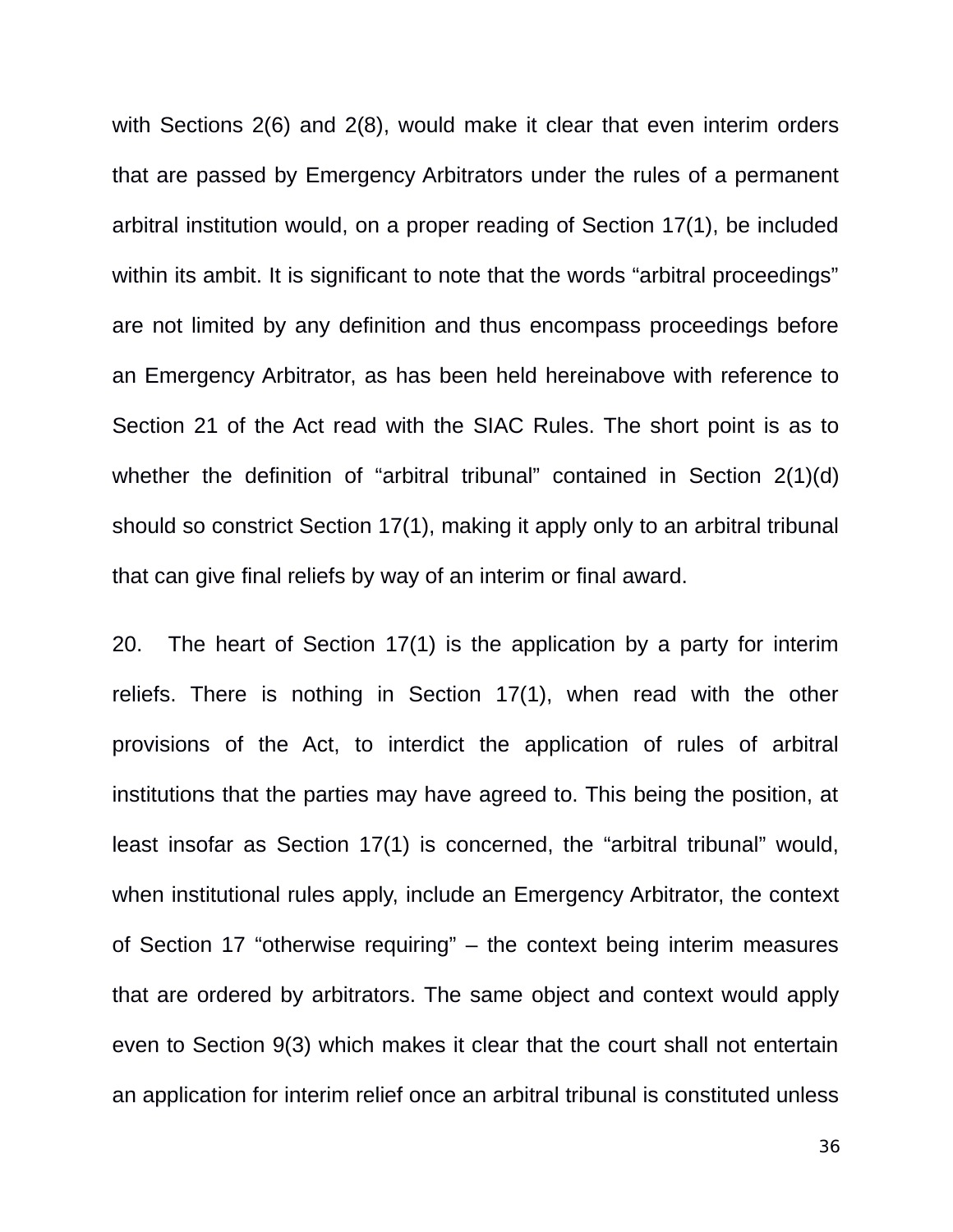the court finds that circumstances exist which may not render the remedy provided under Section 17 efficacious. Since Section 9(3) and Section 17 form part of one scheme, it is clear that an "arbitral tribunal" as defined under Section 2(1)(d) would not apply and the arbitral tribunal spoken of in Section 9(3) would be like the "arbitral tribunal" spoken of in Section 17(1) which, as has been held above, would include an Emergency Arbitrator appointed under institutional rules.

21. However, Mr. Salve relied upon **Firm Ashok Traders v. Gurumukh**

**Das Saluja**, (2004) 3 SCC 155 and, in particular, the following passage:

"**18.** Under the A&C Act, 1996, unlike the predecessor Act of 1940, the Arbitral Tribunal is empowered by Section 17 of the Act to make orders amounting to interim measures. The need for Section 9, in spite of Section 17 having been enacted, is that Section 17 would operate only during the existence of the Arbitral Tribunal and its being functional. During that period, the power conferred on the Arbitral Tribunal under Section 17 and the power conferred on the court under Section 9 may overlap to some extent but so far as the period pre- and post- the arbitral proceedings is concerned, the party requiring an interim measure of protection shall have to approach only the court. …"

This judgment also does not carry the Respondents' case any further as the question for decision in this case is whether the Emergency Arbitrator's award can be said to be by an "arbitral tribunal" as defined, and does not have any reference to when a party may approach a court under Section 9.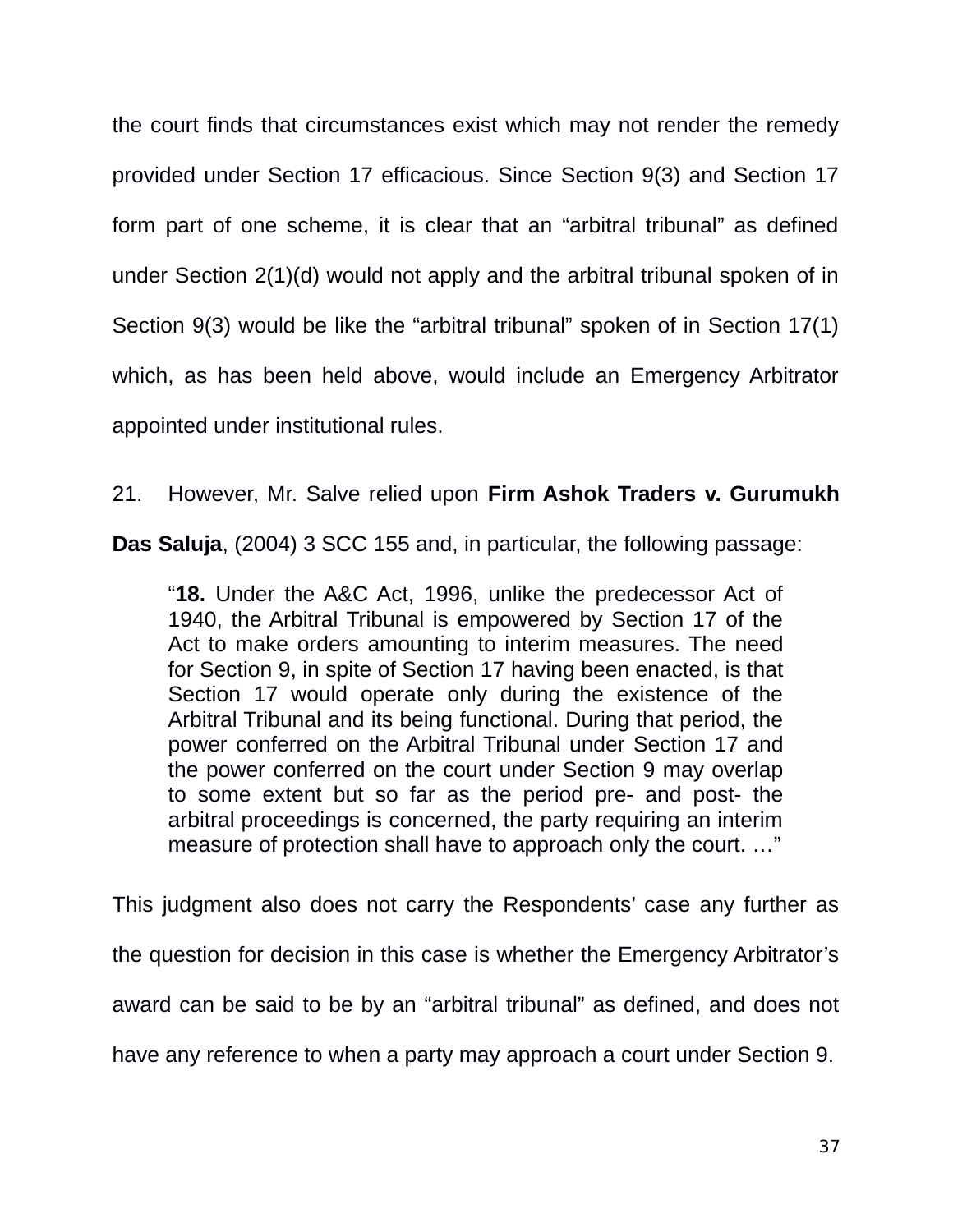22. Mr. Salve then argued that in any case, the arbitration agreement between the parties, contained in section 25.2 of the FCPL Shareholders' Agreement (*pari materia* with section 15.2 of the FRL Shareholders' Agreement), makes it clear that the SIAC Rules would be subject to the Indian Arbitration Act, and being so subject, the provisions governing an award made by an Emergency Arbitrator under the SIAC Rules would not be applicable between the parties. Sections 25.1 and 25.2 of the FCPL Shareholders' Agreement (*pari materia* with sections 15.1 and 15.2 of the

FRL Shareholders' Agreement) read as follows:

## "25.1. Governing Law

This Agreement shall be governed by and construed in accordance with the Laws of India. Subject to the provisions of Section 25.2 (Dispute Resolution), the courts at New Delhi, India shall have exclusive jurisdiction over any matters or Dispute (hereinafter defined) relating or arising out of this Agreement.

#### "25.2. Dispute Resolution

#### 25.2.1. Arbitration

Any dispute, controversy, claim or disagreement of any kind whatsoever between or among the Parties in connection with or arising out of this Agreement or the breach, termination or invalidity thereof (hereinafter referred to as a "Dispute"), failing amicable resolution through negotiations, shall be referred to and finally resolved by arbitration irrespective of the amount in Dispute or whether such Dispute would otherwise be considered justifiable or ripe for resolution by any court. The parties agree that they shall attempt to resolve through good faith consultation, any such Dispute between any of the Parties and such consultation shall begin promptly after a Party has delivered to another Party a written request for such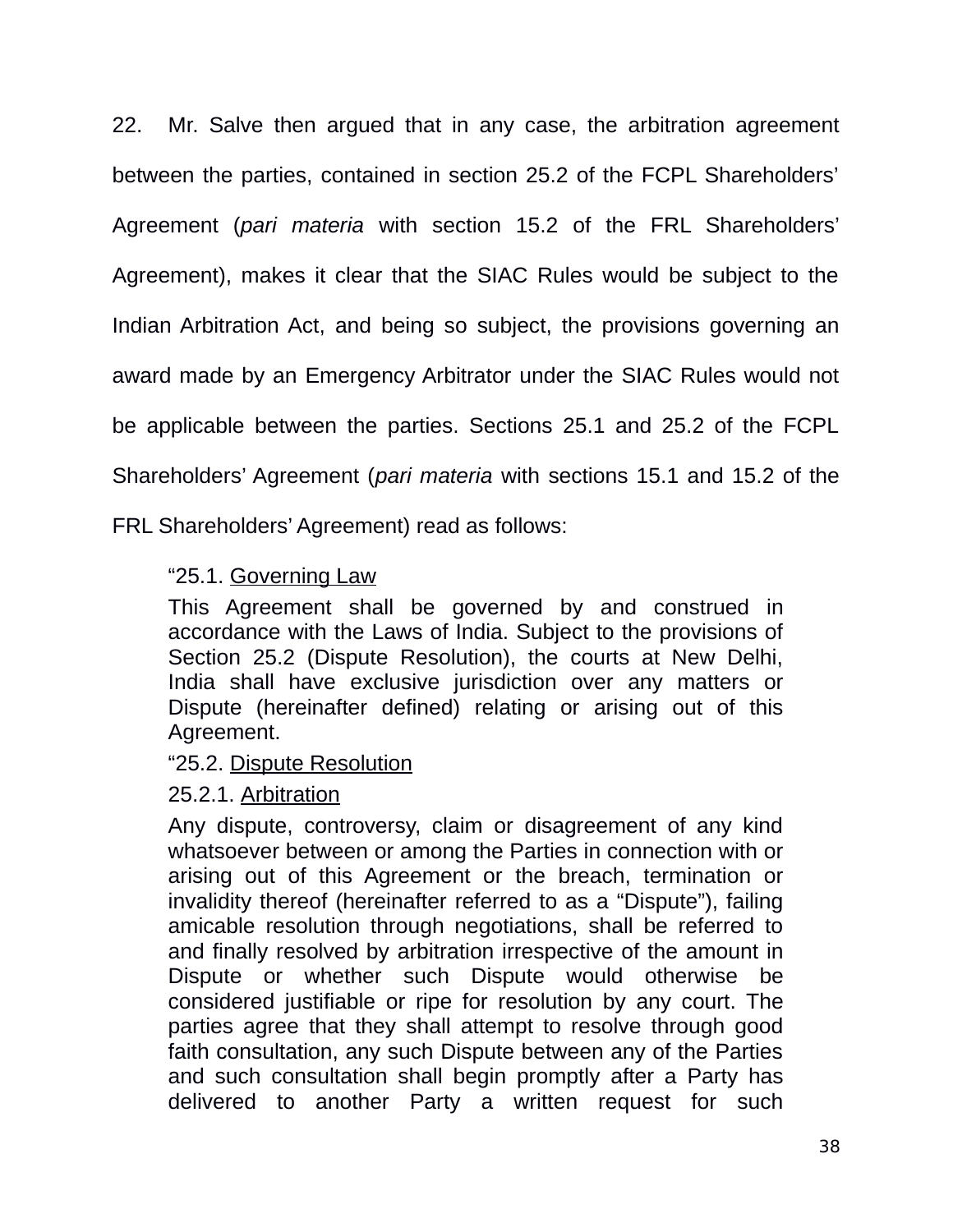consultation. In the event the Dispute is not resolved by means of negotiation within a period of 30 (thirty) days or such different period mutually agreed between the Parties, such Dispute shall be referred to and finally resolved by Arbitration in accordance with the arbitration rules of the Singapore International Arbitration Centre ("SIAC"), and such rules (the "Rules") as may be modified by the provisions of this Section 25 (Governing Law and Dispute Resolution). This Agreement and the rights and obligations of the Parties shall remain in full force and effect pending the award in such arbitration providing, which award, if appropriate, shall determine whether and when any termination shall become effective."

As has been held by us above, it is wholly incorrect to say that Section 17(1) of the Act would exclude an Emergency Arbitrator's orders. This being the case, even if section 25.2 of the FCPL Shareholders' Agreement (*pari materia* with section 15.2 of the FRL Shareholders' Agreement) makes the SIAC Rules subject to the Arbitration Act, the said Act, properly construed, would include an Emergency Arbitrator's awards/orders, there being nothing inconsistent in the SIAC Rules when read with the Act.

23. Also, Mr. Nankani's argument that the arbitration agreement contained in section 25.2 of the FCPL Shareholders' Agreement referred to hereinabove would indicate that the SIAC Rules were only agreed upon insofar as arbitration alone is concerned is wholly incorrect. Rule 1.3 of the SIAC Rules indicates that an award of an Emergency Arbitrator is included within the ambit of these Rules, and that an Emergency Arbitrator, as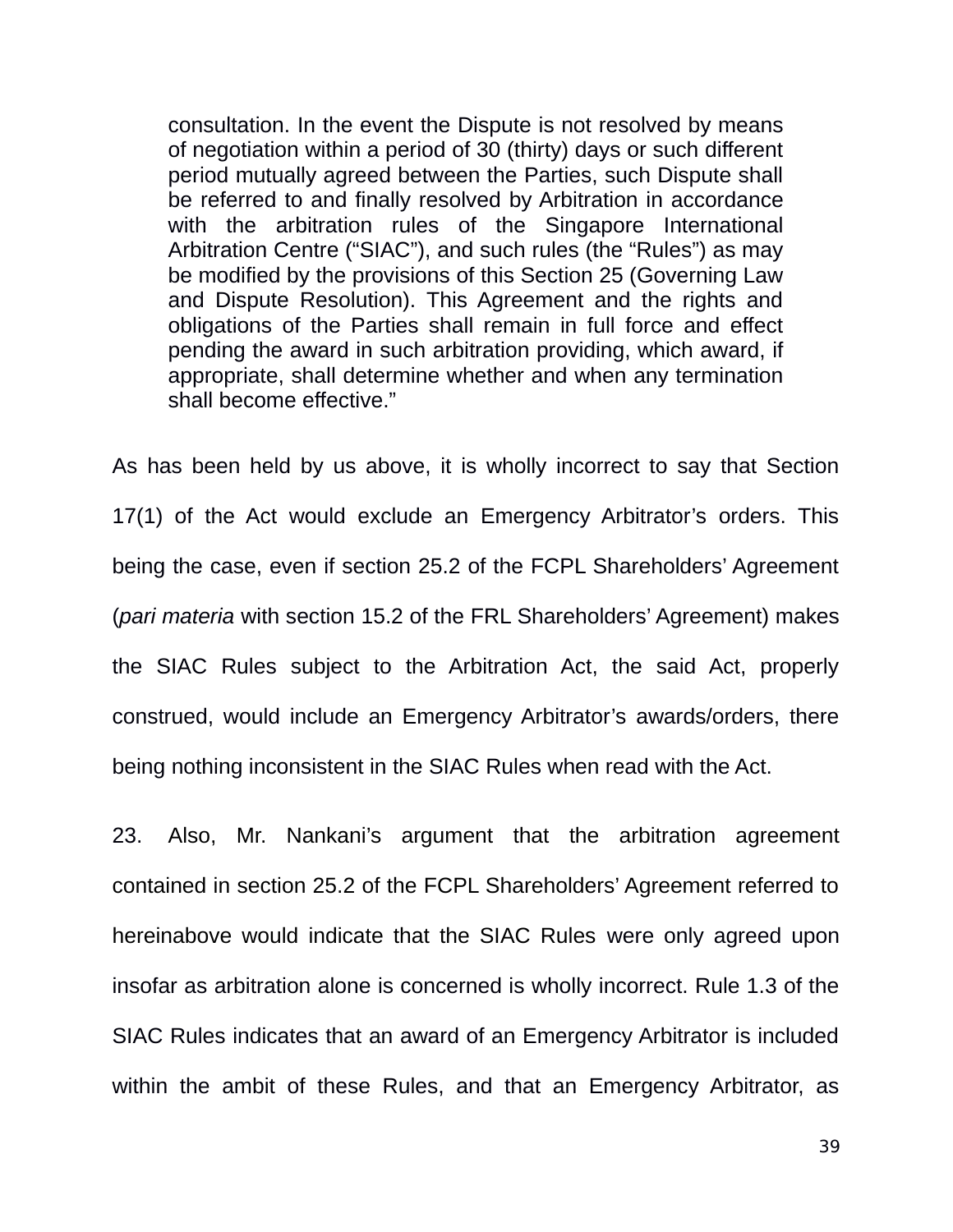defined, means an arbitrator appointed in accordance with paragraph 3 of Schedule 1. This makes it clear beyond doubt that "arbitration" mentioned in section 25.2 of the FCPL Shareholders' Agreement would include an arbitrator appointed in accordance with the SIAC Rules which, in turn, would include an Emergency Arbitrator.

24. The SIAC Rules, with which we are immediately concerned, deal with

the concept of an Emergency Arbitrator as follows:

## "**Rule 1: Scope of Application and Interpretation**

\* \* \*

**1.3** In these Rules:

"Award" includes a partial, interim or final award and an award of an Emergency Arbitrator;

\* \* \*

"Emergency Arbitrator" means an arbitrator appointed in accordance with paragraph 3 of Schedule 1;"

## "**Rule 30: Interim and Emergency Relief**

**30.1** The Tribunal may, at the request of a party, issue an order or an Award granting an injunction or any other interim relief it deems appropriate. The Tribunal may order the party requesting interim relief to provide appropriate security in connection with the relief sought.

**30.2** A party that wishes to seek emergency interim relief prior to the constitution of the Tribunal may apply for such relief pursuant to the procedures set forth in Schedule 1.

**30.3** A request for interim relief made by a party to a judicial authority prior to the constitution of the Tribunal, or in exceptional circumstances thereafter, is not incompatible with these Rules."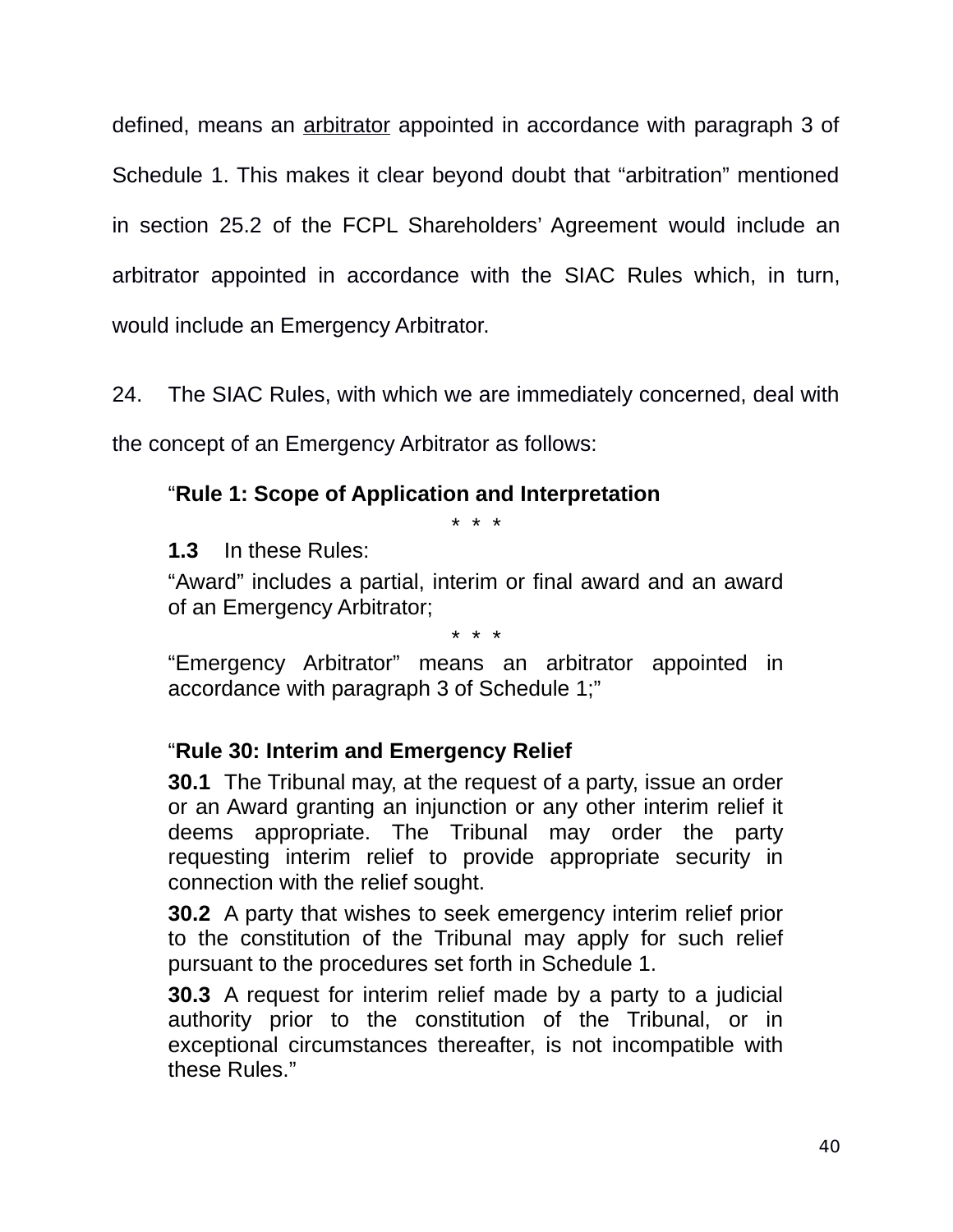# "**SCHEDULE 1 EMERGENCY ARBITRATOR**

1. A party that wishes to seek emergency interim relief may, concurrent with or following the filing of a Notice of Arbitration but prior to the constitution of the Tribunal, file an application for emergency interim relief with the Registrar. The party shall, at the same time as it files the application for emergency interim relief, send a copy of the application to all other parties. The application for emergency interim relief shall include:

- a. the nature of the relief sought;
- b. the reasons why the party is entitled to such relief; and
- c. a statement certifying that all other parties have been provided with a copy of the application or, if not, an explanation of the steps taken in good faith to provide a copy or notification to all other parties.

\* \* \*

3. The President shall, if he determines that SIAC should accept the application for emergency interim relief, seek to appoint an Emergency Arbitrator within one day of receipt by the Registrar of such application and payment of the administration fee and deposits.

4. If the parties have agreed on the seat of the arbitration, such seat shall be the seat of the proceedings for emergency interim relief. Failing such an agreement, the seat of the proceedings for emergency interim relief shall be Singapore, without prejudice to the Tribunal's determination of the seat of the arbitration under Rule 21.1.

5. Prior to accepting appointment, a prospective Emergency Arbitrator shall disclose to the Registrar any circumstances that may give rise to justifiable doubts as to his impartiality or independence. Any challenge to the appointment of the Emergency Arbitrator must be made within two days of the communication by the Registrar to the parties of the appointment of the Emergency Arbitrator and the circumstances disclosed.

6. An Emergency Arbitrator may not act as an arbitrator in any future arbitration relating to the dispute, unless otherwise agreed by the parties.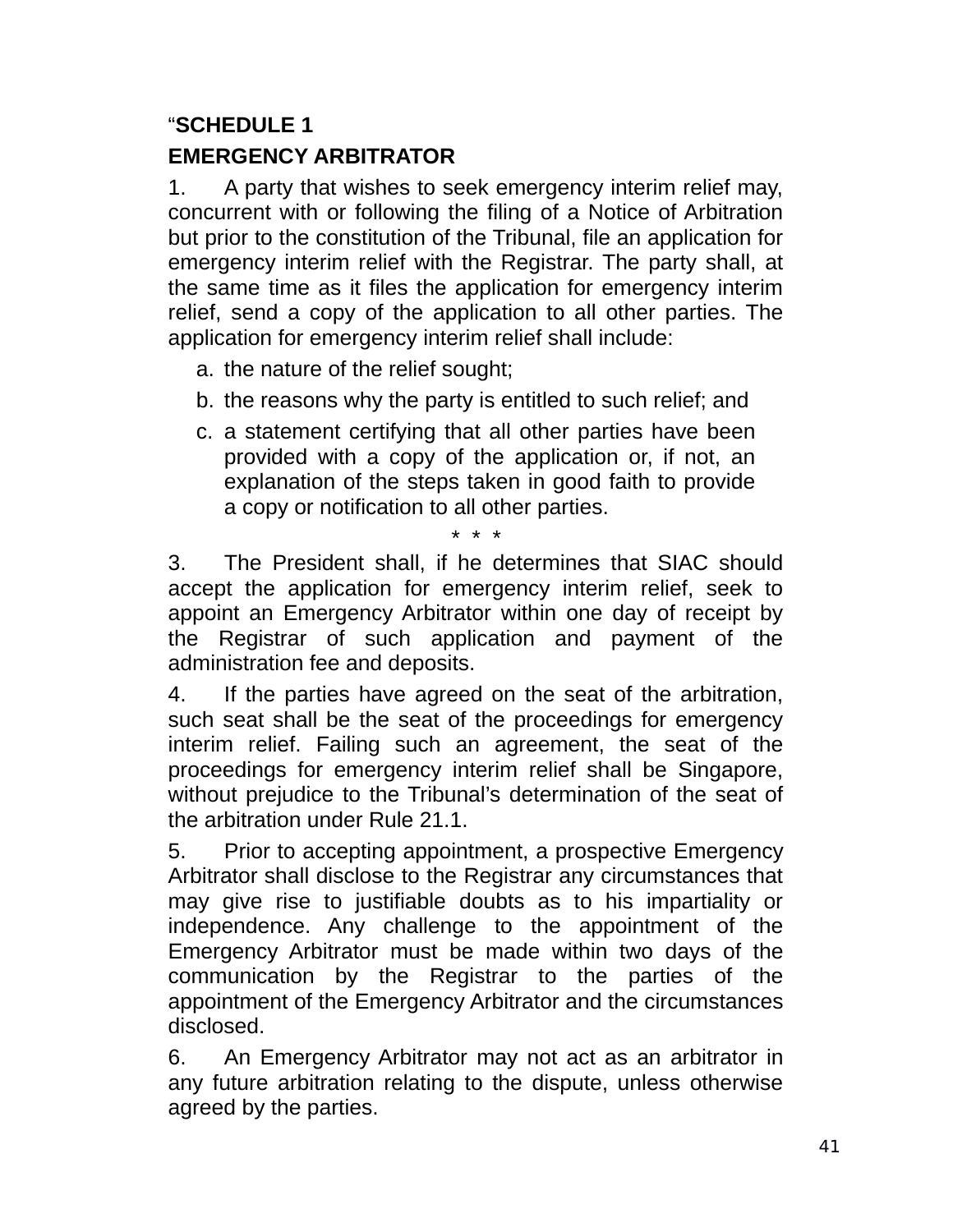8. The Emergency Arbitrator shall have the power to order or award any interim relief that he deems necessary, including preliminary orders that may be made pending any hearing, telephone or video conference or written submissions by the parties. The Emergency Arbitrator shall give summary reasons for his decision in writing. The Emergency Arbitrator may modify or vacate the preliminary order, the interim order or Award for good cause.

9. The Emergency Arbitrator shall make his interim order or Award within 14 days from the date of his appointment unless, in exceptional circumstances, the Registrar extends the time. No interim order or Award shall be made by the Emergency Arbitrator until it has been approved by the Registrar as to its form.

10. The Emergency Arbitrator shall have no power to act after the Tribunal is constituted. The Tribunal may reconsider, modify or vacate any interim order or Award issued by the Emergency Arbitrator, including a ruling on his own jurisdiction. The Tribunal is not bound by the reasons given by the Emergency Arbitrator. Any interim order or Award issued by the Emergency Arbitrator shall, in any event, cease to be binding if the Tribunal is not constituted within 90 days of such order or Award or when the Tribunal makes a final Award or if the claim is withdrawn.

\* \* \*

12. The parties agree that an order or Award by an Emergency Arbitrator pursuant to this Schedule 1 shall be binding on the parties from the date it is made, and undertake to carry out the interim order or Award immediately and without delay. The parties also irrevocably waive their rights to any form of appeal, review or recourse to any State court or other judicial authority with respect to such Award insofar as such waiver may be validly made."

25. A reading of the aforesaid Rules indicates that even before an arbitral

Tribunal is constituted under the Rules, urgent interim reliefs can be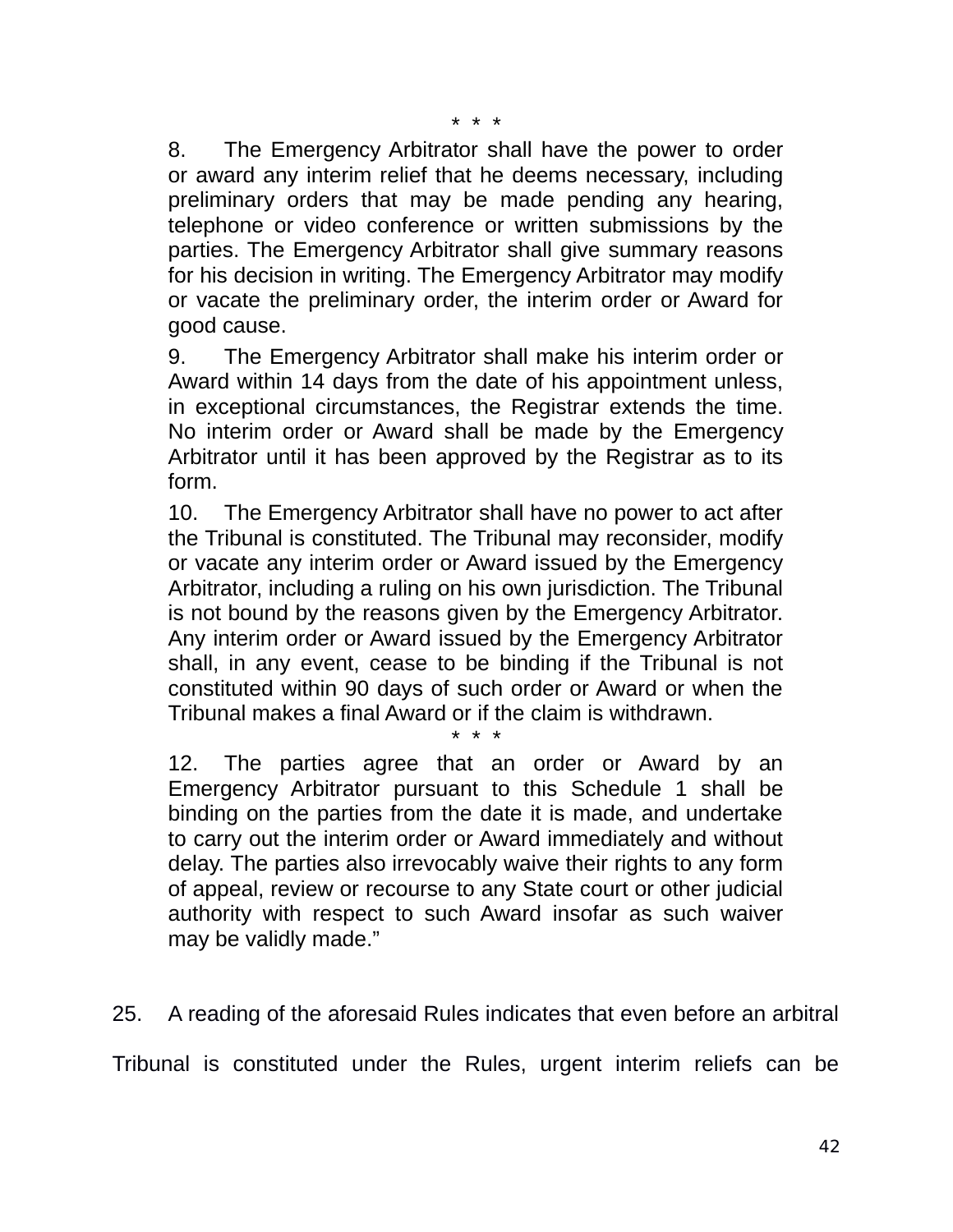granted by what is termed as an "Emergency Arbitrator". An "Emergency Arbitrator" is defined by Rule 1.3 of these Rules as meaning an arbitrator appointed in accordance with paragraph 3 of Schedule 1. Under paragraph 7 of Schedule 1, the Emergency Arbitrator has all the powers vested in the arbitral tribunal pursuant to SIAC Rules, including the authority to rule on his own jurisdiction. Importantly, under paragraph 8 of Schedule 1 to the SIAC Rules, the Emergency Arbitrator shall have the power to order such interim relief that he deems necessary, and is to give summary reasons for his decision in writing. Under paragraph 9, the interim order is to be made within 14 days of his appointment, unless time is extended. Importantly, once the arbitral tribunal is constituted under paragraph 10, the tribunal may reconsider, modify, or vacate any such interim order. Such interim order or award issued by the Emergency Arbitrator will continue to bind the parties unless it is modified or vacated by the arbitral tribunal, once it is constituted, until the tribunal makes a final award or until the claim is withdrawn. Paragraph 10 of Schedule 1 also provides that any interim order or award made by the Emergency Arbitrator shall cease to be binding only if the tribunal is not constituted within 90 days of such order or award. Under paragraph 12, the parties agree that such orders shall be binding on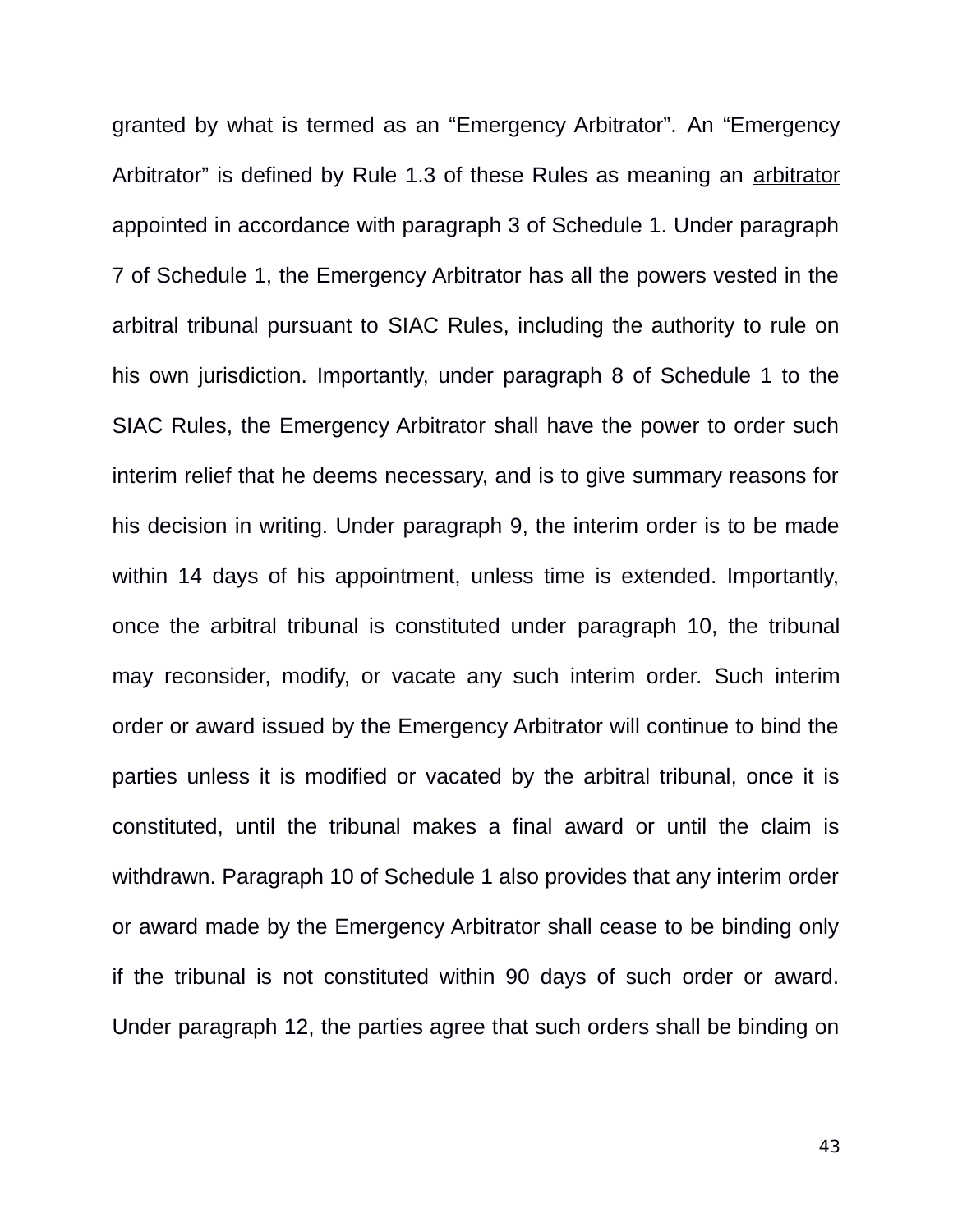the parties from the date it is made and undertake to carry out the interim order immediately and without delay.

26. No doubt, as has been submitted, the  $246<sup>th</sup>$  Law Commission Report did provide for the insertion of an Emergency Arbitrator's orders into Section 2(1)(d) of the Arbitration Act as follows:

## "Amendment of Section 2

1. In section 2 of the Arbitration and Conciliation Act, 1996,–

(i) In sub-section (1), clause (d), after the words "…panel of arbitrators" add "and, in the case of an arbitration conducted under the rules of an institution providing for appointment of an emergency arbitrator, includes such emergency arbitrator;"

[**NOTE**: This amendment is to ensure that institutional rules such as the SIAC Arbitration Rules which provide for an emergency arbitrator are given statutory recognition in India.]"

27. As has been held in **Avitel Post Studioz Ltd. & Ors. v. HSBC PI**

**Holdings (Mauritius) Ltd.**, (2021) 4 SCC 713, the mere fact that a

recommendation of a Law Commission Report is not followed by

Parliament, would not necessarily lead to the conclusion that what has

been suggested by the Law Commission cannot form part of the statute as

properly interpreted. This Court held:

"**27.** Mr Saurabh Kirpal took exception to Sikri, J.'s judgment in that Sikri, J. did not refer to Para 52 of the 246th Law Commission Report and its aftermath. Para 52 of the 246th Law Commission Report reads as follows: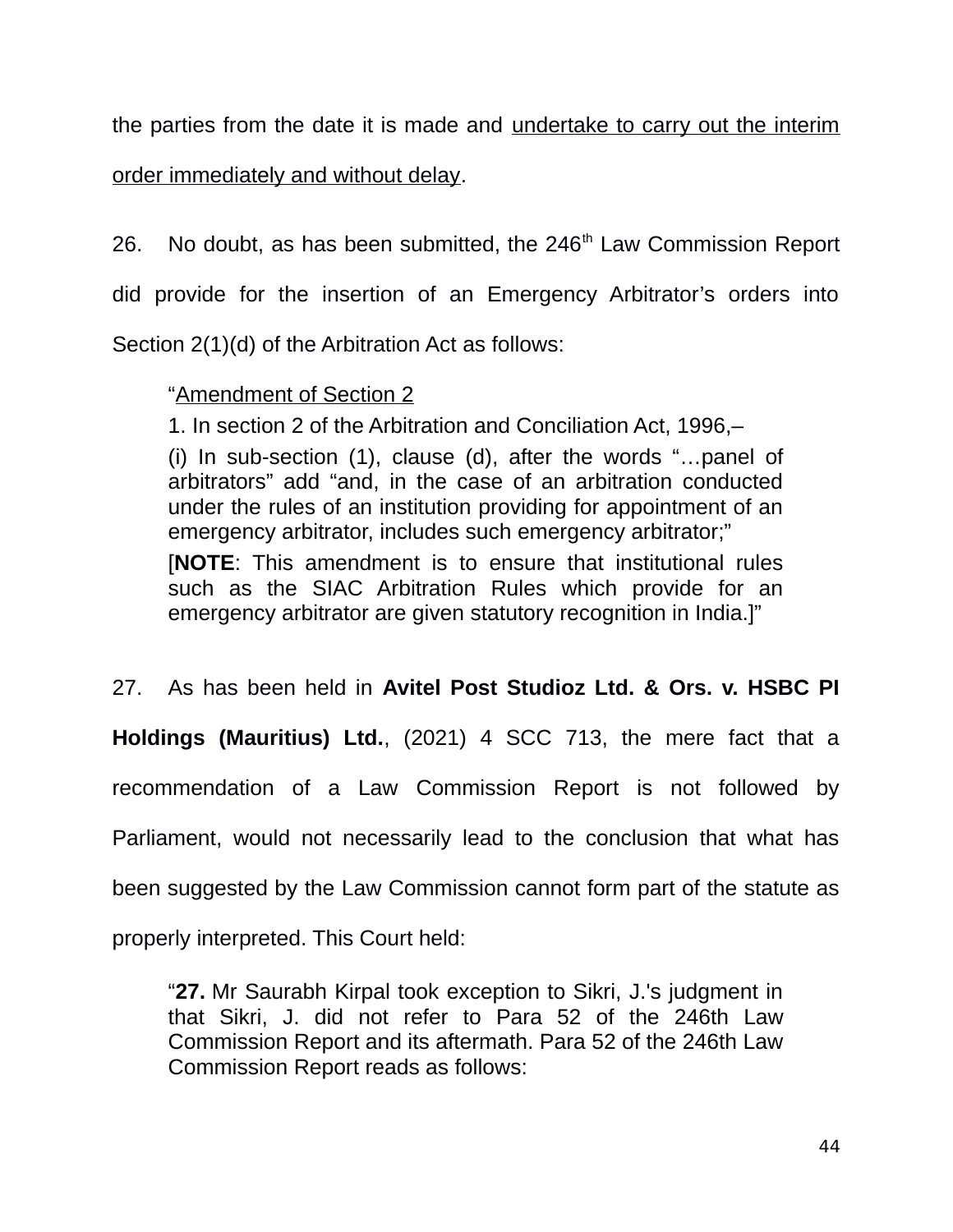"*52*. The Commission believes that it is important to set this entire controversy to a rest and make issues of fraud expressly arbitrable and to this end has proposed amendments to Section 16."

The Law Commission then added, by way of amendment, a proposed Section 16(7) as follows:

"*Amendment of Section 16*

*10*. In Section 16,

After sub-section (6), insert sub-section "(7) The Arbitral Tribunal shall have the power to make an award or give a ruling notwithstanding that the dispute before it involves a serious question of law, complicated questions of fact or allegations of fraud, corruption, etc."

[**Note**: This amendment is proposed in the light of the Supreme Court decisions (e.g. *N. Radhakrishnan* v. *Maestro Engineers* [*N. Radhakrishnan* v. *Maestro Engineers*, (2010) 1 SCC 72 : (2010) 1 SCC (Civ) 12]) which appear to denude an Arbitral Tribunal of the power to decide on issues of fraud, etc.]"

**28.** Mr Saurabh Kirpal then referred to the fact that the aforesaid sub-section was not inserted by Parliament by the 2015 Amendment Act, which largely incorporated other amendments proposed by the Law Commission. His argument therefore was that *N. Radhakrishnan* [*N. Radhakrishnan* v. *Maestro Engineers*, (2010) 1 SCC 72] not having been legislatively overruled, cannot now be said to be in any way deprived of its precedential value, as Parliament has taken note of the proposed Section 16(7) in the 246th Law Commission Report, and has expressly chosen not to enact it. For this proposition, he referred to *La Pintada* [*President of India* v. *La Pintada Compania Navigacion SA*, 1985 AC 104 : (1984) 3 WLR 10 (HL)]. This judgment related to a challenge to an award granting compound interest, inter alia, in a case where a debt is paid late, but before any proceedings for its recovery had begun.

**28.** He then referred to the fact that the aforesaid sub-section was not inserted by Parliament by the 2015 Amendment Act, which largely incorporated other amendments proposed by the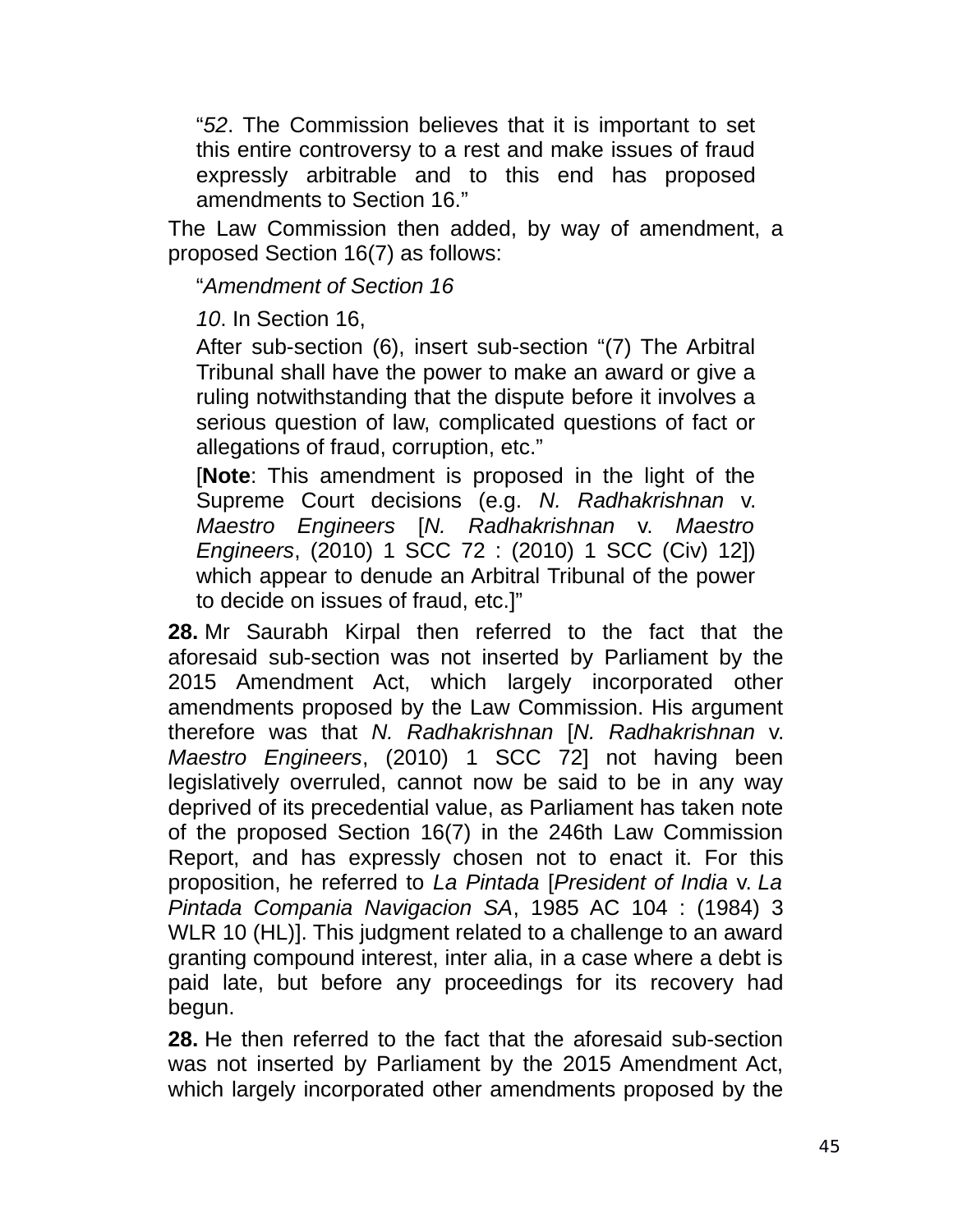Law Commission. His argument therefore was that *N. Radhakrishnan* [*N. Radhakrishnan* v. *Maestro Engineers*, (2010) 1 SCC 72] not having been legislatively overruled, cannot now be said to be in any way deprived of its precedential value, as Parliament has taken note of the proposed section  $16(7)$  in the  $246<sup>th</sup>$  Law Commission Report, and has expressly chosen not to enact it. For this proposition, he referred to *La Pintada* (supra). This judgment related to a challenge to an award granting compound interest, *inter alia*, in a case where a debt is paid late, but before any proceedings for its recovery had begun.

**29.** Lord Brandon of Oakbrook, who wrote the main judgment in this case, stated: (*La Pintada case* [*President of India* v. *La Pintada Compania Navigacion SA*, 1985 AC 104 : (1984) 3 WLR 10 (HL)] , AC p. 122)

"There are three cases in which the absence of any common law remedy for damage or loss caused by the late payment of a debt may arise, cases which I shall in what follows describe for convenience as Case 1, Case 2 and Case 3. Case 1 is where a debt is paid late, before any proceedings for its recovery have been begun. Case 2 is where a debt is paid late, after proceedings for its recovery have been begun, but before they have been concluded. Case 3 is where a debt remains unpaid until as a result of proceedings for its recovery being brought and prosecuted to a conclusion, a money judgment is given in which the original debt becomes merged."

"**32.** It is a little difficult to apply this case to resurrect the ratio of *N. Radhakrishnan* [*N. Radhakrishnan* v. *Maestro Engineers*, (2010) 1 SCC 72] as a binding precedent given the advance made in the law by this Court since *N. Radhakrishnan* was decided. Quite apart from what has been stated by us in paras 17 to 21 above, as to how *N. Radhakrishnan* cannot be considered to be a binding precedent for the reasons given in the said paragraph, we are of the view that the development of the law by this Court cannot be thwarted merely because a certain provision recommended in a Law Commission Report is not enacted by Parliament. Parliament may have felt, as was

\* \* \*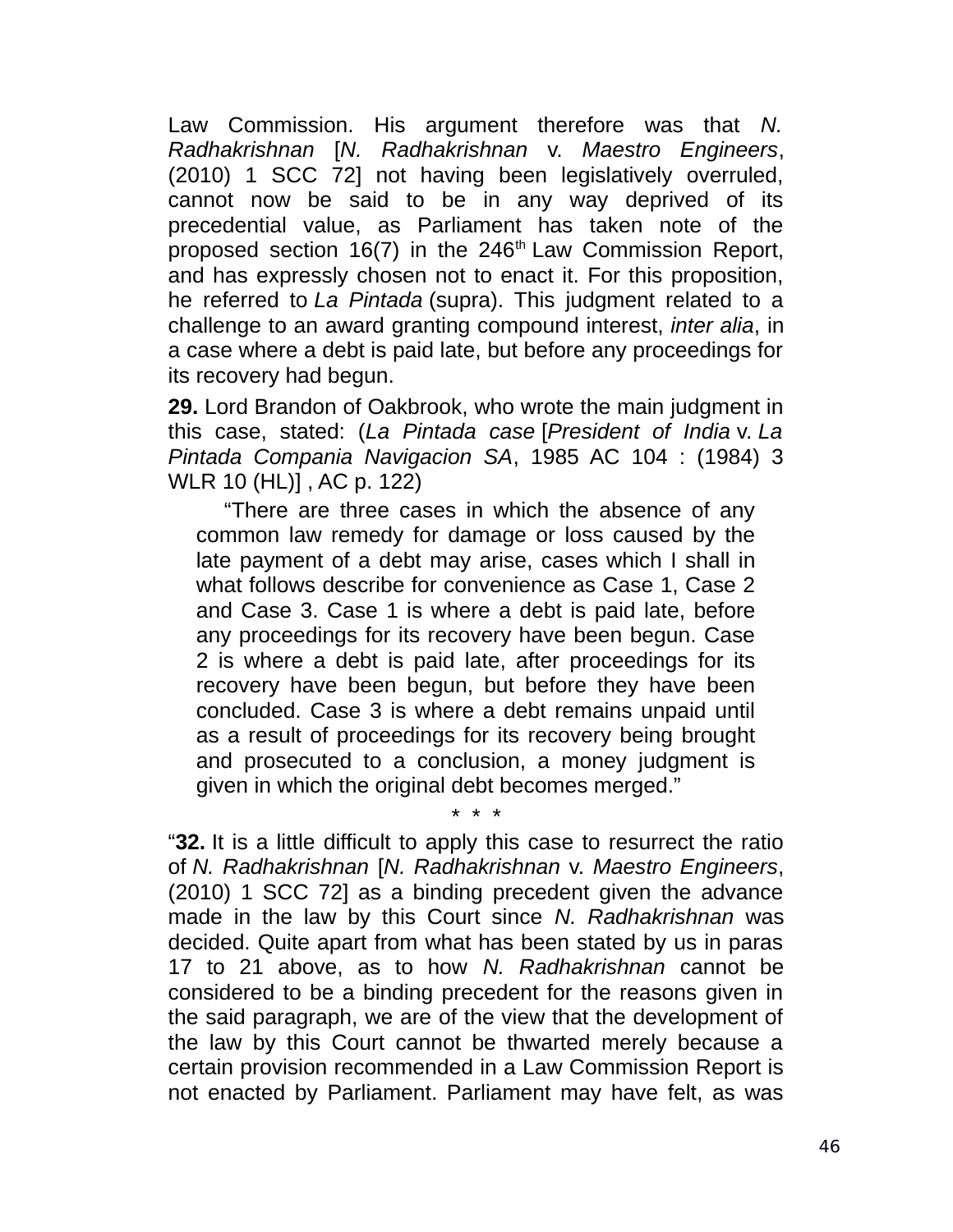mentioned by Lord Reid in *British Railways Board* v. *Herrington* [*British Railways Board* v. *Herrington*, 1972 AC 877 : 1972 2 WLR 537 (HL)] , that it was unable to make up its mind and instead, leave it to the courts to continue, case by case, deciding upon what should constitute the fraud exception. [This case is referred to in Lord Brandon's judgment in *La Pintada*, 1985 AC 104 : (1984) 3 WLR 10 (HL) and distinguished at AC p. 130 of his judgment.] Parliament may also have thought that Section 16(7), proposed by the Law Commission, is clumsily worded as it speaks of "a serious question of law, complicated questions of fact, or allegations of fraud, corruption, etc." *N. Radhakrishnan* did not lay down that serious questions of law or complicated questions of fact are non-arbitrable. Further, "allegations of fraud, corruption, *etc*." is vague. For this reason also, Parliament may have left it to the courts to work out the fraud exception. In any case, we have pointed out that dehors any such provision, the ratio in *N. Radhakrishnan*, being based upon a judgment under the 1940 Act, and without considering Sections 5, 8 and 16 of the 1996 Act in their proper perspective, would all show that the law laid down in this case cannot now be applied as a precedent for application of the fraud mantra to negate arbitral proceedings. For the reasons given in this judgment, the House of Lords' decision would have no application inasmuch as *N. Radhakrishnan* has been tackled on the judicial side and has been found to be wanting."

28. It is pertinent to note that the High-Level Committee constituted by the Government of India under the chairmanship of Justice B.N. Srikrishna (Retd.) to review the institutionalisation of arbitration mechanism in India and look into the provisions of the Arbitration Act after the 2015 Amendment Act, submitted a report on 30<sup>th</sup> July, 2017 ["Srikrishna Committee **Report**"], in which it is stated as follows:

#### "**16. Enforcement of emergency awards**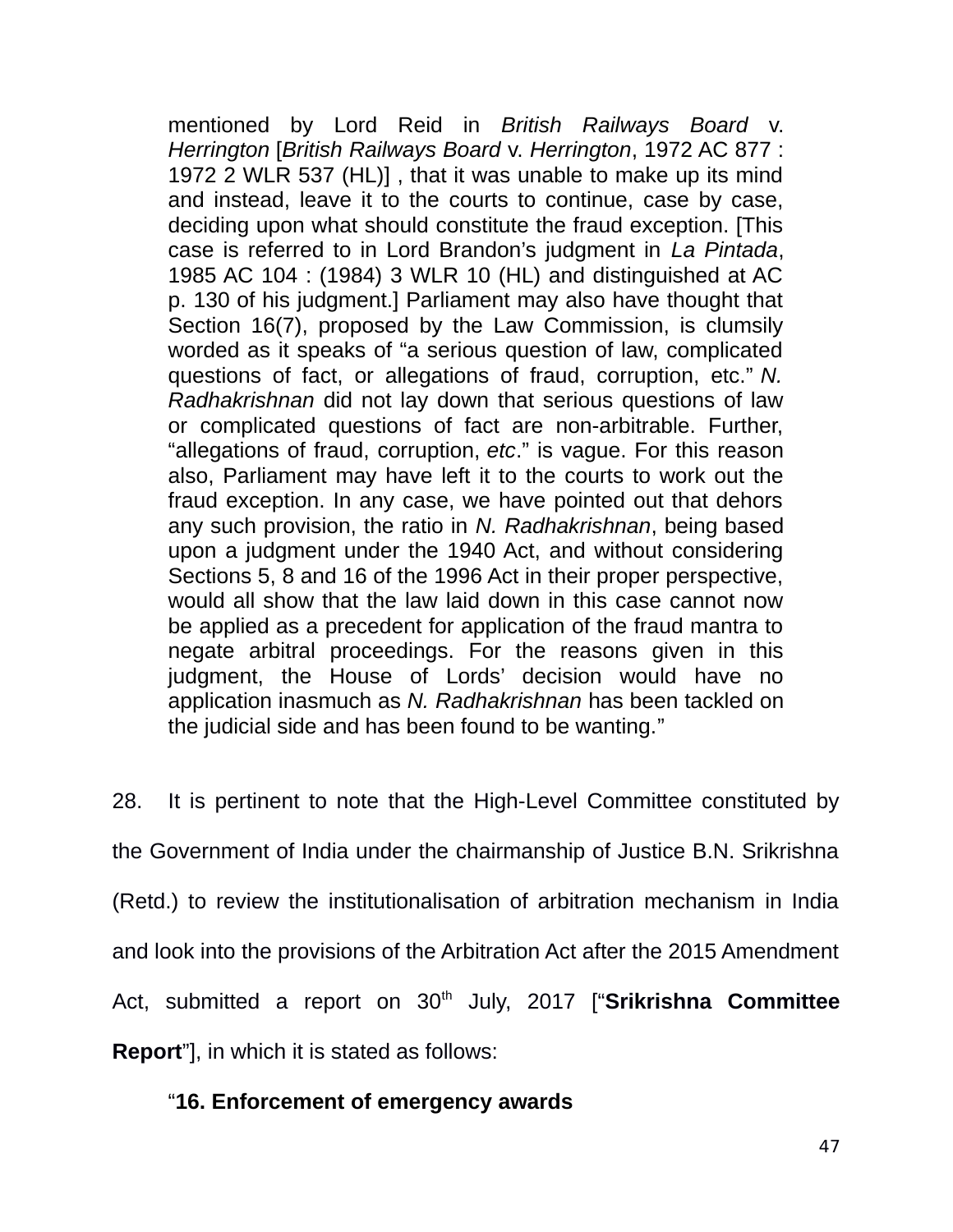There is significant uncertainty in the law regarding the enforceability of emergency awards in arbitrations seated in India. The LCI in its 246<sup>th</sup> Report had recommended recognising the concept of emergency arbitrator by widening the definition of arbitral tribunal under section 2(d) of the ACA to include emergency arbitrator. However, this recommendation was not incorporated in the 2015 Amendment Act.

While one could possibly rely on section 17(2) of the ACA to enforce emergency awards for arbitrations seated in India, the Delhi High Court decision in *Raffles Design International India Pvt. Ltd.& Anr. v. Educomp Professional Education Ltd. & Ors.*, (2016) 234 DLT 349 held that an emergency award in an arbitration seated outside India is not enforceable in India.

India's approach differs from that of developed arbitration jurisdictions such as Singapore and Hong Kong which have recognised the enforceability of orders given by an emergency arbitrator. Singapore amended the IAA in 2012 to broaden the definition of 'arbitral tribunal' in section 2(1) to include emergency arbitrator(s). Hong Kong amended the AO in 2013 to include Part 3A which deals with the enforcement of emergency relief. Section 22B provides that emergency relief granted by an emergency arbitrator shall with the leave of the Court of First Instance of the High Court be enforceable in the same manner as an order or direction of the Court.

Given that international practice is in favour of enforcing emergency awards (Singapore, Hong Kong and the United Kingdom all permit enforcement of emergency awards), it is time that India permitted the enforcement of emergency awards in all arbitral proceedings. This would also provide legislative support to rules of arbitral institutions that presently provide for emergency arbitrators (*See* Dennis Nolan and Roger Abrams, 'Arbitral Immunity', Berkeley Journal of Employment and Labour Law, Vol. 11 Issue 2 (1989), pp.228–266). For this purpose, the recommendation made by the LCI in its  $246<sup>th</sup>$  Report may be adopted."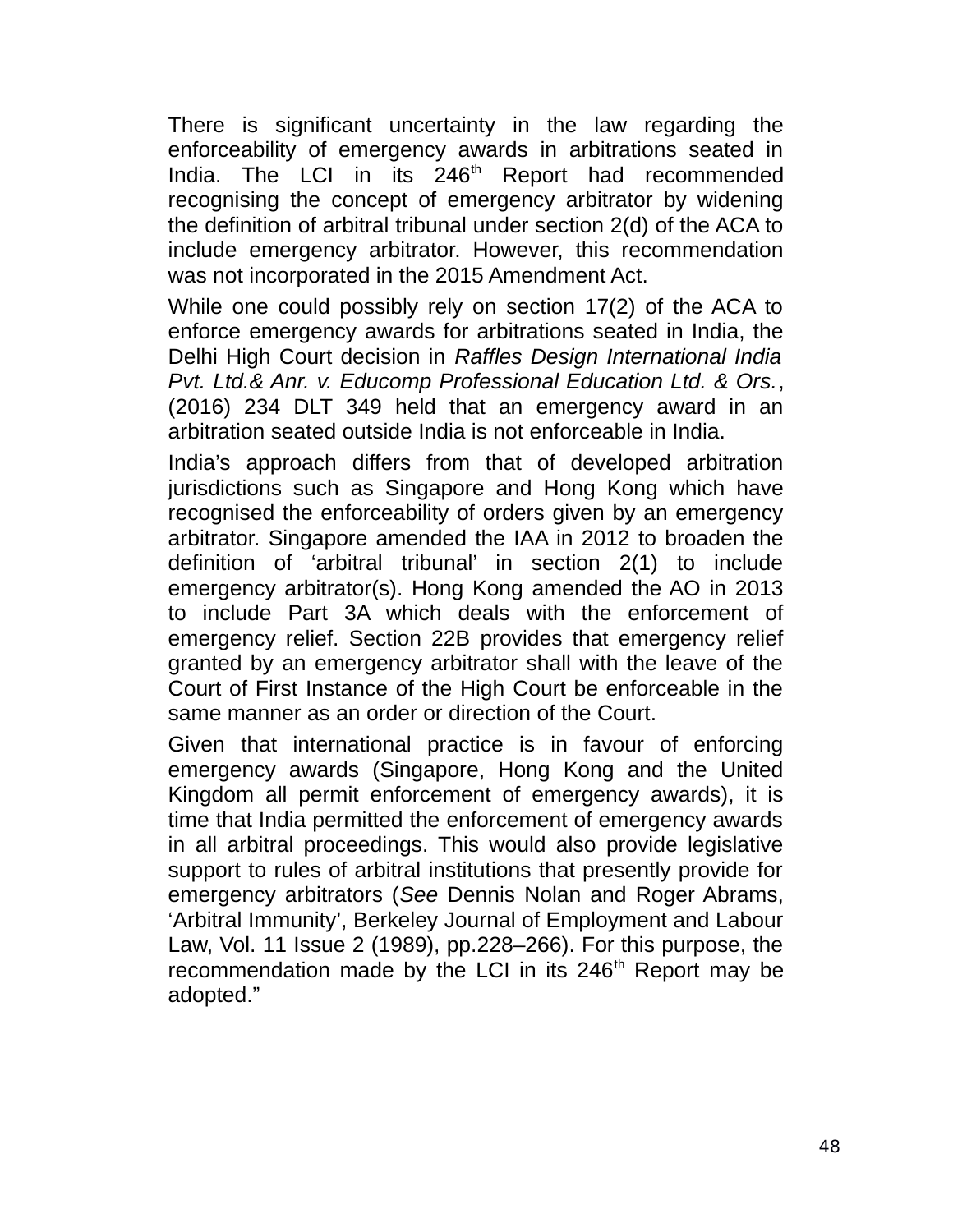29. The Delhi High Court judgment in **Raffles Design International India Pvt. Ltd. v. Educomp Professional Education Ltd.**, 2016 SCC OnLine Del 5521 : (2016) 234 DLT 349 dealt with an award by an Emergency Arbitrator in an arbitration seated outside India (as was mentioned in Srikrishna Committee Report). What is of significance is that the said Report laid down that it is possible to interpret Section 17(2) of the Act to enforce emergency awards for arbitrations seated in India, and recommended that the Act be amended only so that it comes in line with international practice in favour of recognising and enforcing an emergency award.

30. It is relevant to note that the  $246<sup>th</sup>$  Law Commission Report also recommended the insertion of Section 9(2) and 9(3) as follows:

#### "Amendment of Section 9

**6.** In section 9,

(i) before the words "A party may, before" add sub-section "(1)"

(ii) after the words "any proceedings before it" add sub-section "(2) Where, before the arbitral proceedings, a Court grants any interim measure of protection under sub-section (1), the arbitral proceedings shall be commenced within 60 days from the date of such grant or within such shorter or further time as indicated by the Court, failing which the interim measure of protection shall cease to operate.

[**NOTE**: This amendment is to ensure the timely initiation of arbitration proceedings by a party who is granted an interim measure of protection.]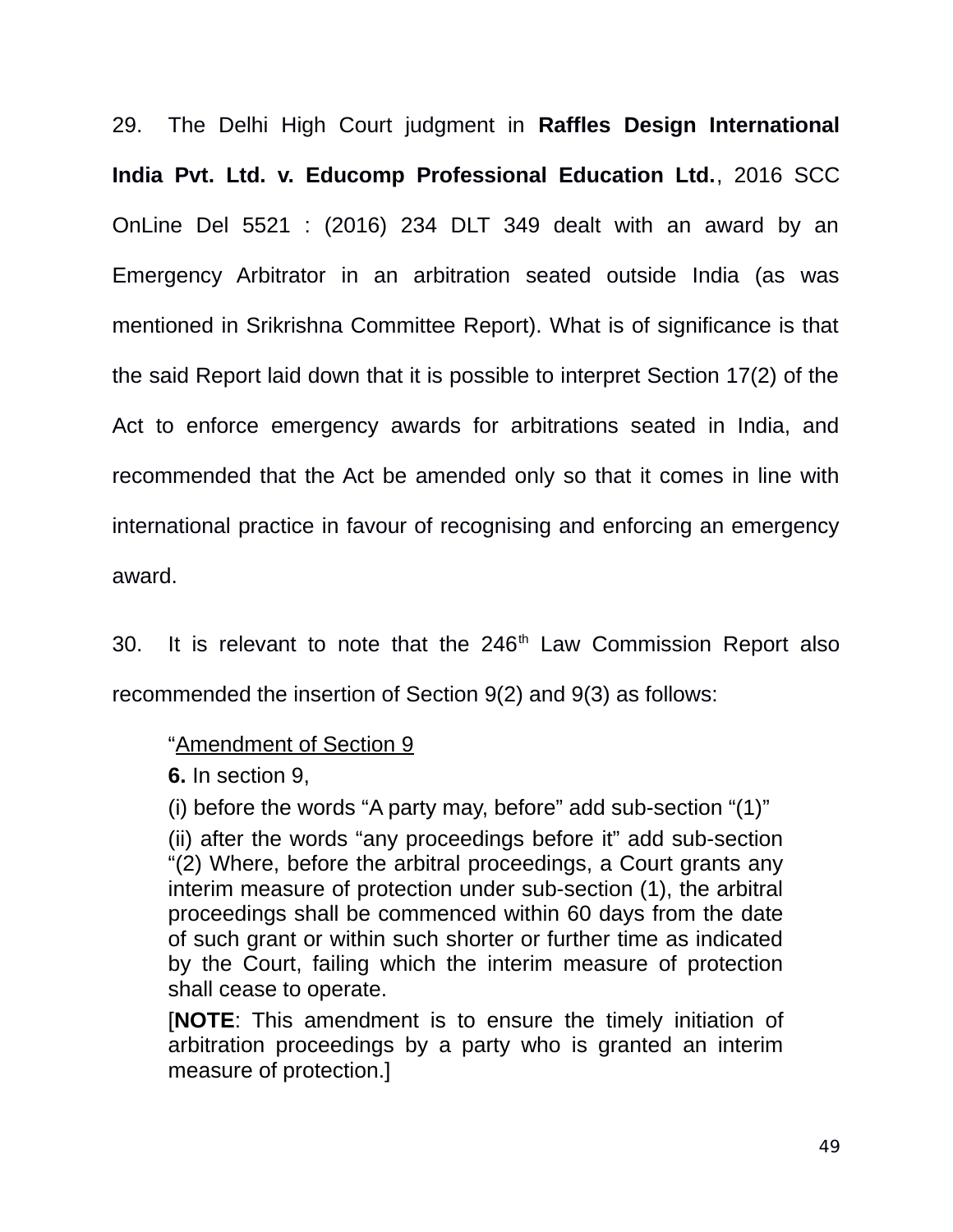(iii) Add sub-section "(3) Once the Arbitral Tribunal has been constituted, the Court shall, ordinarily, not entertain an Application under this provision unless circumstances exist owing to which the remedy under section 17 is not efficacious."

[**NOTE**: This amendment seeks to reduce the role of the Court in relation to grant of interim measures once the Arbitral Tribunal has been constituted. After all, once the Tribunal is seized of the matter it is most appropriate for the Tribunal to hear all interim applications. This also appears to be the spirit of the UNCITRAL Model Law as amended in 2006.

Accordingly, section 17 has been amended to provide the Arbitral Tribunal the same powers as a Court would have under section 9]"

- 31. The 2015 Amendment Act, therefore, introduced sub-sections (2) and
- (3) to Section 9, which read as follows:

#### "**9. Interim measures, etc. by Court**.—

\* \* \*

(2) Where, before the commencement of the arbitral proceedings, a court passes an order for any interim measure of protection under sub-section (1), the arbitral proceedings shall be commenced within a period of ninety days from the date of such order or within such further time as the court may determine.

(3) Once the arbitral tribunal has been constituted, the court shall not entertain an application under sub-section (1), unless the court finds that circumstances exist which may not render the remedy provided under Section 17 efficacious."

32. In essence, what is provided by the SIAC Rules and the other institutional rules, is reflected in Sections 9(2) and 9(3) so far as interim orders passed by courts are concerned. The introduction of Sections 9(2)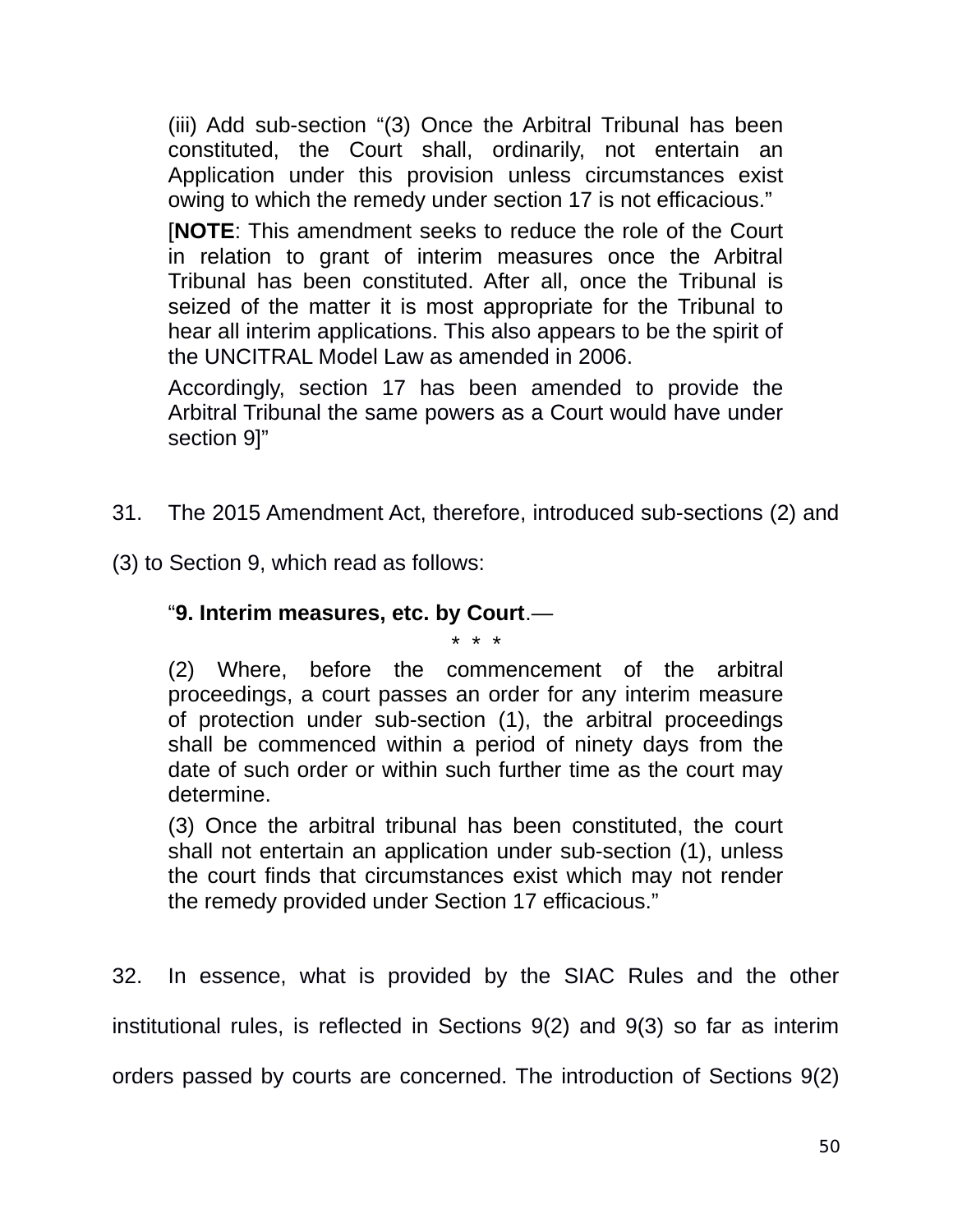and 9(3) would show that the objective was to avoid courts being flooded with Section 9 petitions when an arbitral tribunal is constituted for two good reasons – (i) that the clogged court system ought to be decongested, and (ii) that an arbitral tribunal, once constituted, would be able to grant interim relief in a timely and efficacious manner.

33. Similarly, the 246<sup>th</sup> Law Commission Report recommended the amendment of Section 17 as follows:

"Amendment of Section 17

**11.** In section 17

\* \* \*

(vi) In sub-section (1), after sub-clause "(d)", insert sub-clause "(e) such other interim measure of protection as may appear to the Arbitral Tribunal to be just and convenient, and the arbitral tribunal shall have the same power for making orders as the Court has for the purpose of, and in relation to, any proceedings before it."

[**NOTE**: This is to provide the arbitral tribunal the same powers as a civil court in relation to grant of interim measures. When this provision is read in conjunction with section 9(2), parties will by default be forced to approach the Arbitral Tribunal for interim relief once the Tribunal has been constituted. The Arbitral Tribunal would continue to have powers to grant interim relief post-award. This regime would decrease the burden on Courts. Further, this would also be in tune with the spirit of the UNCITRAL Model Law as amended in 2006.]

(vii) delete words in sub-section (2) and add the words "(2) Subject to any orders passed in appeal under section 37, any order issued by the arbitral tribunal under this section shall be deemed to be an Order of the Court for all purposes and shall be enforceable under the Code of Civil Procedure, 1908 in the same manner as if it were an Order of the Court."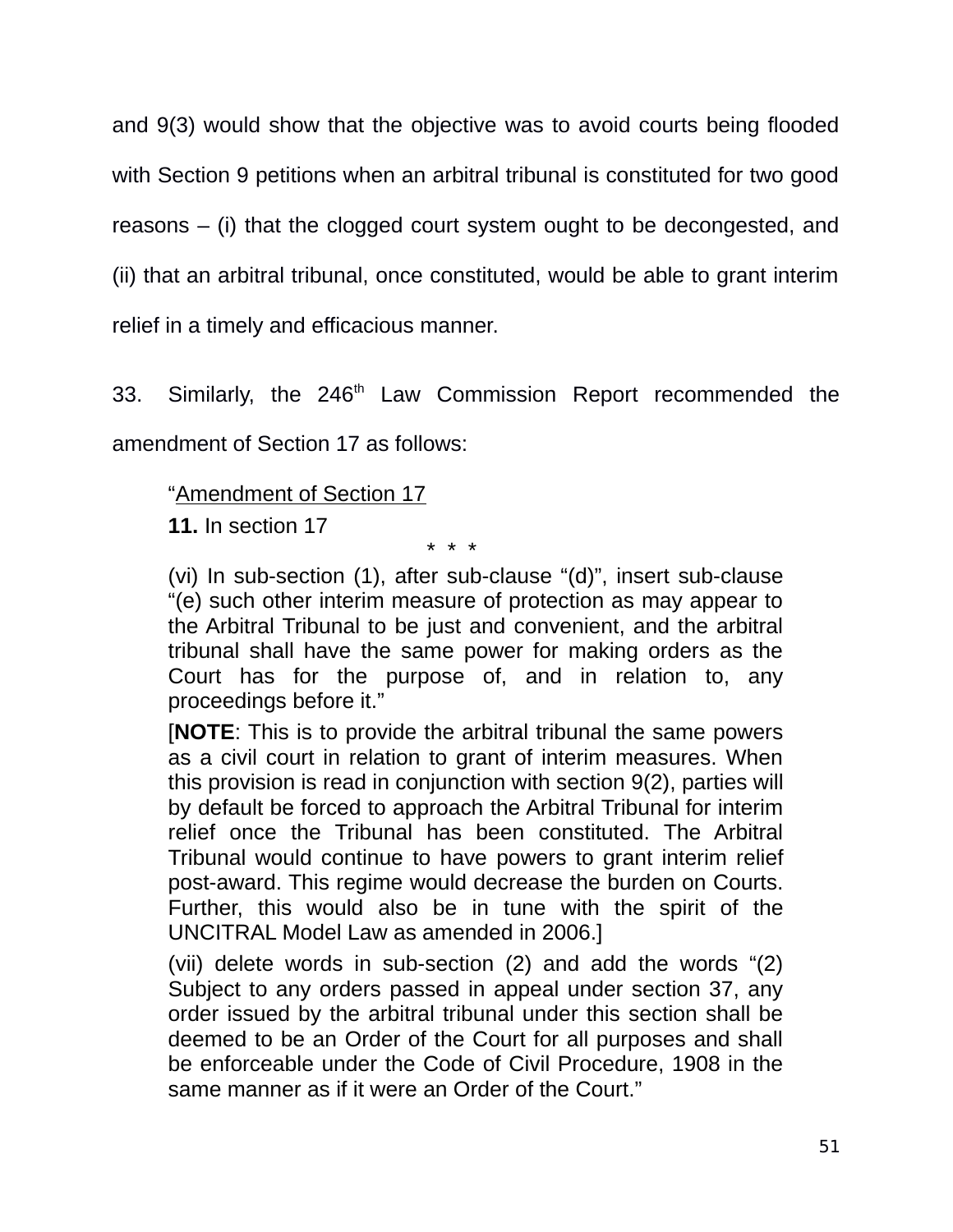[**NOTE**: This is to ensure the effective enforcement of interim measures that may be ordered by an arbitral tribunal.]"

34. Section 17 was then amended by the very same 2015 Amendment Act (which brought in sub-sections (2) and (3) to Section 9) to substitute Section 17 so that Section 17(1) would be a mirror image of Section 9(1), making it clear that an arbitral tribunal is fully clothed with the same power as a court to provide for interim relief. Also, Section 17(2) was added so as to provide for enforceability of such orders, again, as if they were orders passed by a court, thereby bringing Section 17 on par with Section 9.

35. An Emergency Arbitrator's "award", i.e., order, would undoubtedly be an order which furthers these very objectives, i.e., to decongest the court system and to give the parties urgent interim relief in cases which deserve such relief. Given the fact that party autonomy is respected by the Act and that there is otherwise no interdict against an Emergency Arbitrator being appointed, as has been held by us hereinabove, it is clear that an Emergency Arbitrator's order, which is exactly like an order of an arbitral tribunal once properly constituted, in that parties have to be heard and reasons are to be given, would fall within the institutional rules to which the parties have agreed, and would consequently be covered by Section 17(1), when read with the other provisions of the Act, as delineated above.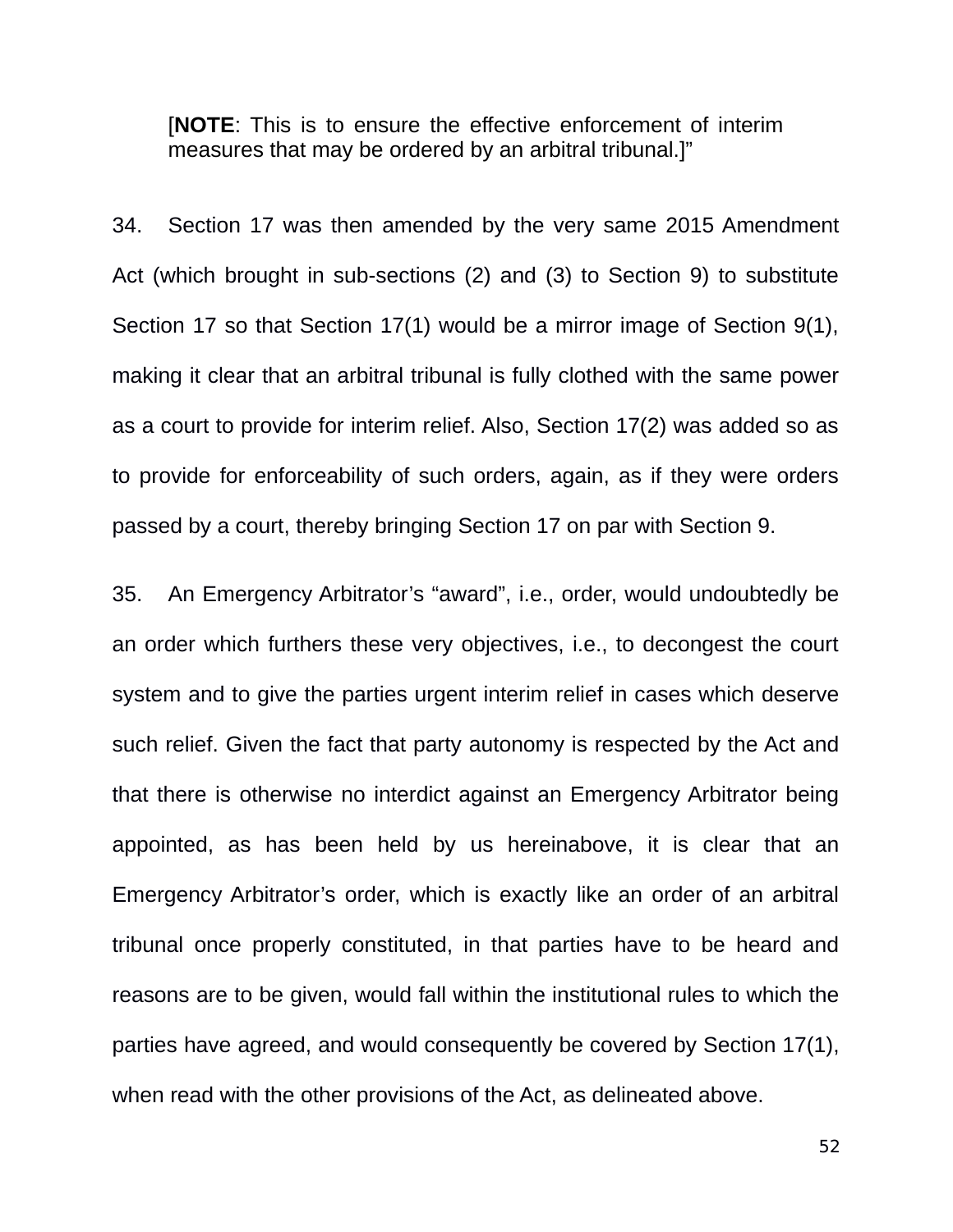36. A party cannot be heard to say, after it participates in an Emergency Award proceeding, having agreed to institutional rules made in that regard, that thereafter it will not be bound by an Emergency Arbitrator's ruling. As we have seen hereinabove, having agreed to paragraph 12 of Schedule 1 to the SIAC Rules, it cannot lie in the mouth of a party to ignore an Emergency Arbitrator's award by stating that it is a nullity when such party expressly agrees to the binding nature of such award from the date it is made and further undertakes to carry out the said interim order immediately and without delay.

37. However, Mr. Viswanathan argued that an Emergency Arbitrator under the SIAC Rules is not an independent judicial body like an arbitral tribunal constituted under the very Rules, and referred to and relied upon Rules 3, 9, and 10 to buttress this proposition. Rule 3 merely states that the President may appoint an Emergency Arbitrator if he determines that the SIAC should accept the application for emergency interim relief. Once the Emergency Arbitrator enters upon the reference, he is given all the powers of an arbitral tribunal under Rule 7 and is to decide completely independently of any other administrative authority under the SIAC Rules. Equally, Rule 9 does not, in any manner, impinge upon the independence of the Emergency Arbitrator as it only lays down the timeframe within which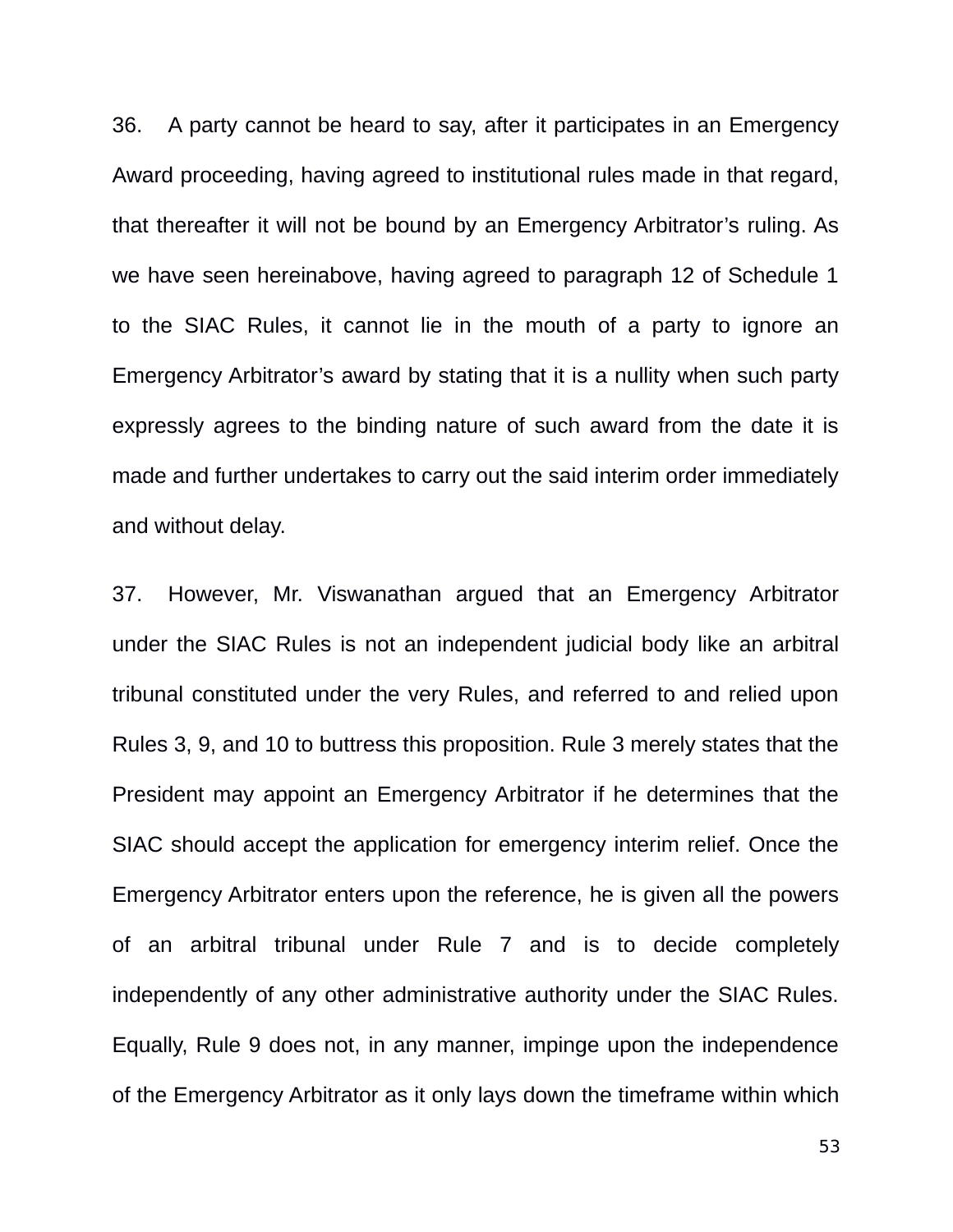an interim order or award is to be made, which time is extendable by the Registrar. The interim order or award that is finally made by the Emergency Arbitrator has only to be approved by the Registrar as to its "form" and not on merits. Further, Rule 10 also does not, in any manner, interfere with the independence of the decision of the Emergency Arbitrator. This argument is, therefore, rejected.

38. Mr. Viswanathan also went on to argue, relying upon Section 28 of the Contract Act, Justice R.S. Bachawat's *Law of Arbitration and Conciliation* (Sixth Ed., LexisNexis), and the Chancery Division judgment of *In Re Franklin and Swathling's Arbitration*, [1929] 1 Ch. 238, for the proposition that arbitration, conceptually, is an ouster of the civil court's jurisdiction and that, therefore, only what is expressly provided in the ouster provisions can be followed – there is no room for any implication here. This argument may have found favour with a court if it were dealing with Arbitration Act, 1940. As has been held in several decisions of this Court, the Arbitration and Conciliation Act, 1996 is a complete break with the past and is no longer to be viewed as an ouster statute but as a statute which favours the remedy of arbitration so as to de-clog civil courts which are, in today's milieu, extremely burdened. As a matter of fact, Section 5 of the Arbitration Act puts paid to the submission when it overrides all other laws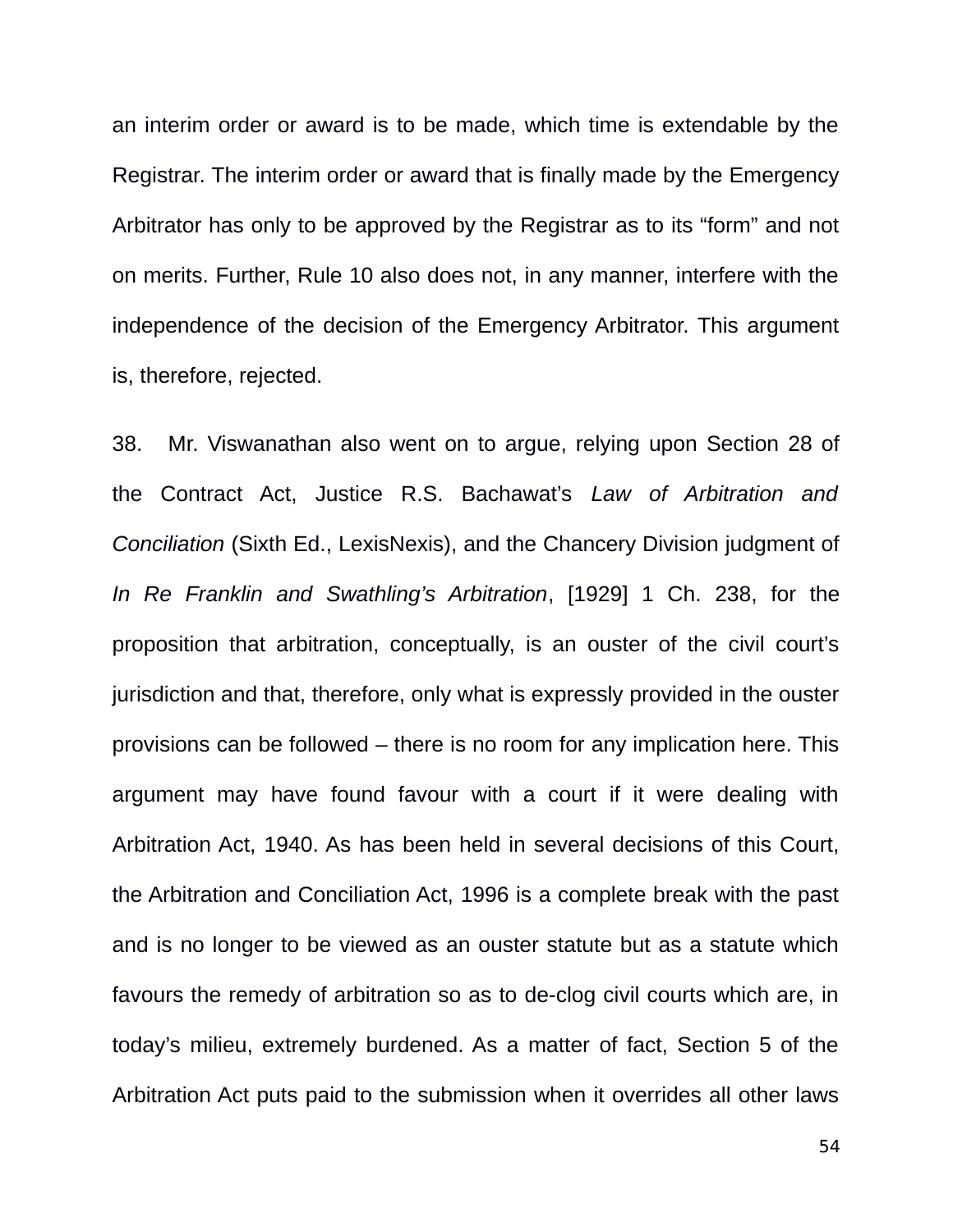for the time being in force and goes on to state that in matters governed by Part I of the Act, no judicial authority shall intervene except where so provided in that Part. The Arbitration Act, therefore, turns the principle of ouster on its head when it comes to arbitration as a favoured means of resolving civil disputes. This argument also, therefore, stands rejected.

39. Even otherwise, as has been correctly pointed out by Mr. Subramanium, no order bears the stamp of invalidity on its forehead and has to be set aside in regular court proceedings as being illegal. This is felicitously stated in several judgments – *See* **Krishnadevi Malchand Kamathia v. Bombay Environmental Action Group**, (2011) 3 SCC 363 (at paragraphs 16 to 19), and **Anita International v. Tungabadra Sugar Works Mazdoor Sangh**, (2016) 9 SCC 44 (at paragraphs 54 and 55). As a matter of fact, in **Tayabbhai M. Bagasarwalla v. Hind Rubber Industries (P) Ltd.**, (1997) 3 SCC 443, this Court has unequivocally held that even if an order is later set aside as having been passed without jurisdiction, for the period of its subsistence, it is an order that must be obeyed. This Court held:

"**15.** The next thing to be noticed is that certain interim orders were asked for and were granted by the Civil Court during this period. Would it be right to say that violation of and disobedience to the said orders of injunction is not punishable because it has been found later that the Civil Court had no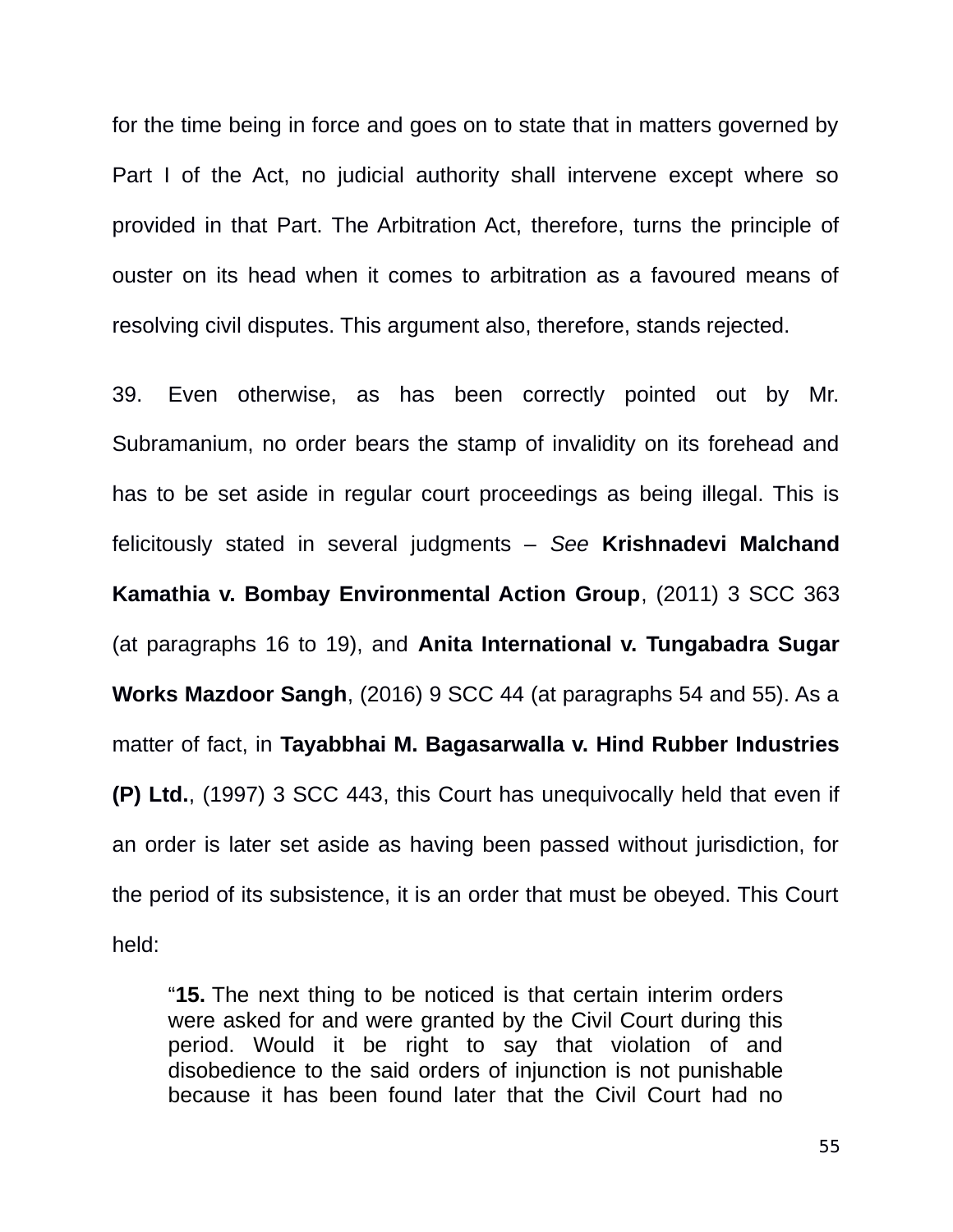jurisdiction to entertain the suit. Mr Sorabjee suggests that saying so would be subversive of the Rule of Law and would seriously erode the majesty and dignity of the courts. It would mean, suggests the learned counsel, that it would be open to the defendants-respondents to decide for themselves whether the order was with or without jurisdiction and act upon that belief. This can never be, says the learned counsel. He further suggests that if any party thinks that an order made by the Civil Court is without jurisdiction or is contrary to law, the appropriate course open to him is to approach that court with that plea and ask for vacating the order. But it is not open to him to flout the said order assuming that the order is without jurisdiction. It is this principle which has been recognised and incorporated in Section 9-A of Civil Procedure Code (inserted by Maharashtra Amendment Act No. 65 of 1977), says Mr Sorabjee. Section 9-A reads as follows:

"9-A. *Where at the hearing of an application relating to interim relief in suit, objection to jurisdiction is taken, such issue to be decided by the Court as a preliminary issue.*— (1) Notwithstanding anything contained in this Code or any other law for the time being in force, if, at the hearing of any application for granting or setting aside an order granting any interim relief, whether by way of stay injunction, appointment of a receiver or otherwise, made in any suit, an objection to the jurisdiction of the Court to entertain such suit is taken by any of the parties to the suit, the Court shall proceed to determine at the hearing of such application the issue as to the jurisdiction as a preliminary issue before granting or setting aside the order granting the interim relief. Any such application shall be heard and disposed of by the Court as expeditiously as possible and shall not in any case be adjourned to the hearing of suit.

(2) Notwithstanding anything contained in sub-section (1), at the hearing of any such application, the Court may grant such interim relief as it may consider necessary, pending determination by it of the preliminary issue as to the jurisdiction."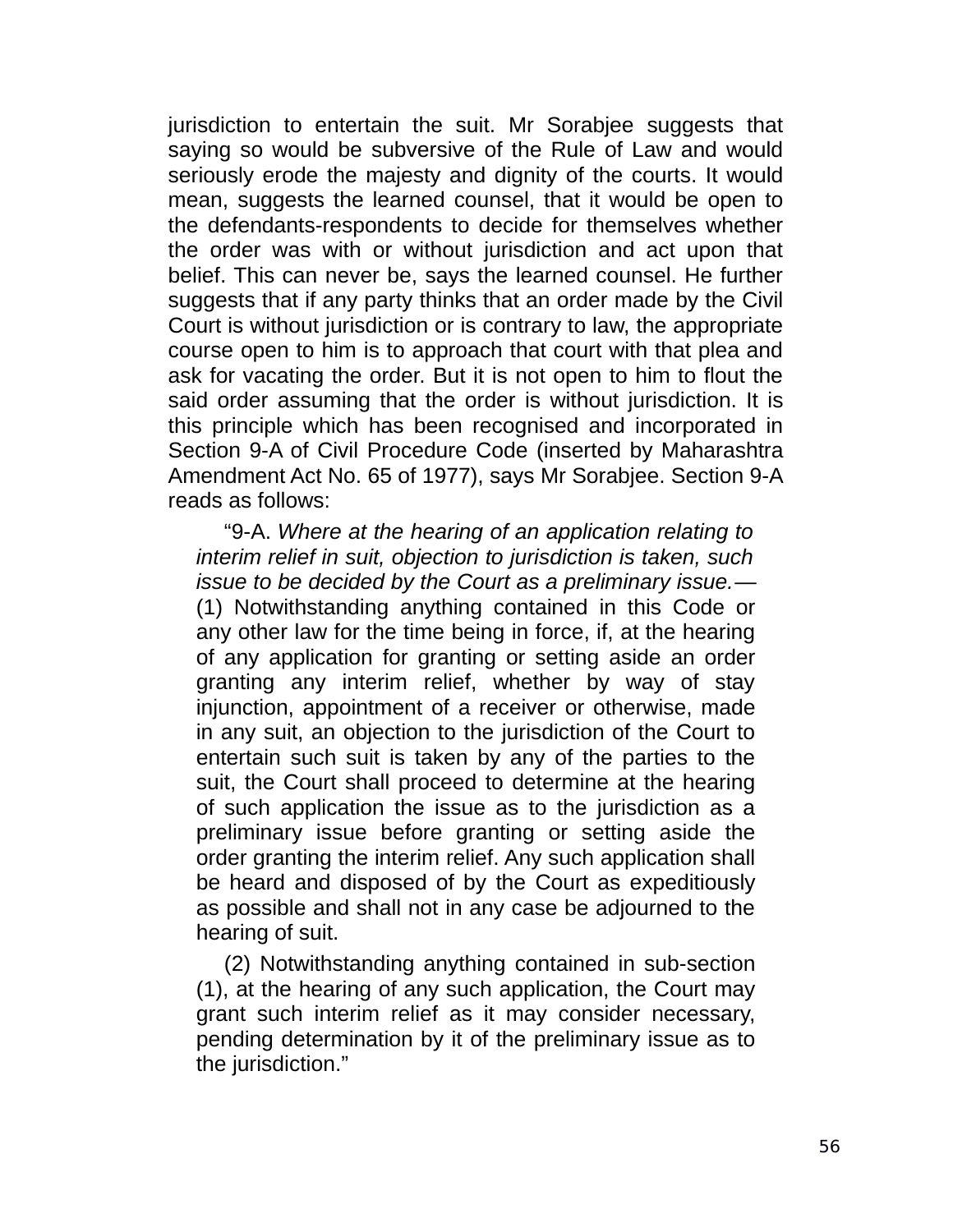**16.** According to this section, if an objection is raised to the jurisdiction of the court at the hearing of an application for grant of, or for vacating, interim relief, the court should determine that issue in the first instance as a preliminary issue before granting or setting aside the relief already granted. An application raising objection to the jurisdiction to the court is directed to be heard with all expedition. Sub-rule (2), however, says that the command in sub-rule (1) does not preclude the court from granting such interim relief as it may consider necessary pending the decision on the question of jurisdiction. In our opinion, the provision merely states the obvious. It makes explicit what is implicit in law. Just because an objection to the jurisdiction is raised, the court does not become helpless forthwith — nor does it become incompetent to grant the interim relief. It can. At the same time, it should also decide the objection to jurisdiction at the earliest possible moment. This is the general principle and this is what Section 9-A reiterates. Take this very case. The plaintiff asked for temporary injunction. An ad interim injunction was granted. Then the defendants came forward objecting to the grant of injunction and also raising an objection to the jurisdiction of the court. The court overruled the objection as to jurisdiction and made the interim injunction absolute. The defendants filed an appeal against the decision on the question of jurisdiction. While that appeal was pending, several other interim orders were passed both by the Civil Court as well as by the High Court. Ultimately, no doubt, the High Court has found that the Civil Court had no jurisdiction to entertain the suit but all this took about six years. Can it be said that orders passed by the Civil Court and the High Court during this period of six years were all non est and that it is open to the defendants to flout them merrily, without fear of any consequence. Admittedly, this could not be done until the High Court's decision on the question of jurisdiction. The question is whether the said decision of the High Court means that no person can be punished for flouting or disobeying the interim/interlocutory orders while they were in force, i.e., for violations and disobedience committed prior to the decision of the High Court on the question of jurisdiction. Holding that by virtue of the said decision of the High Court (on the question of jurisdiction), no one can be punished thereafter for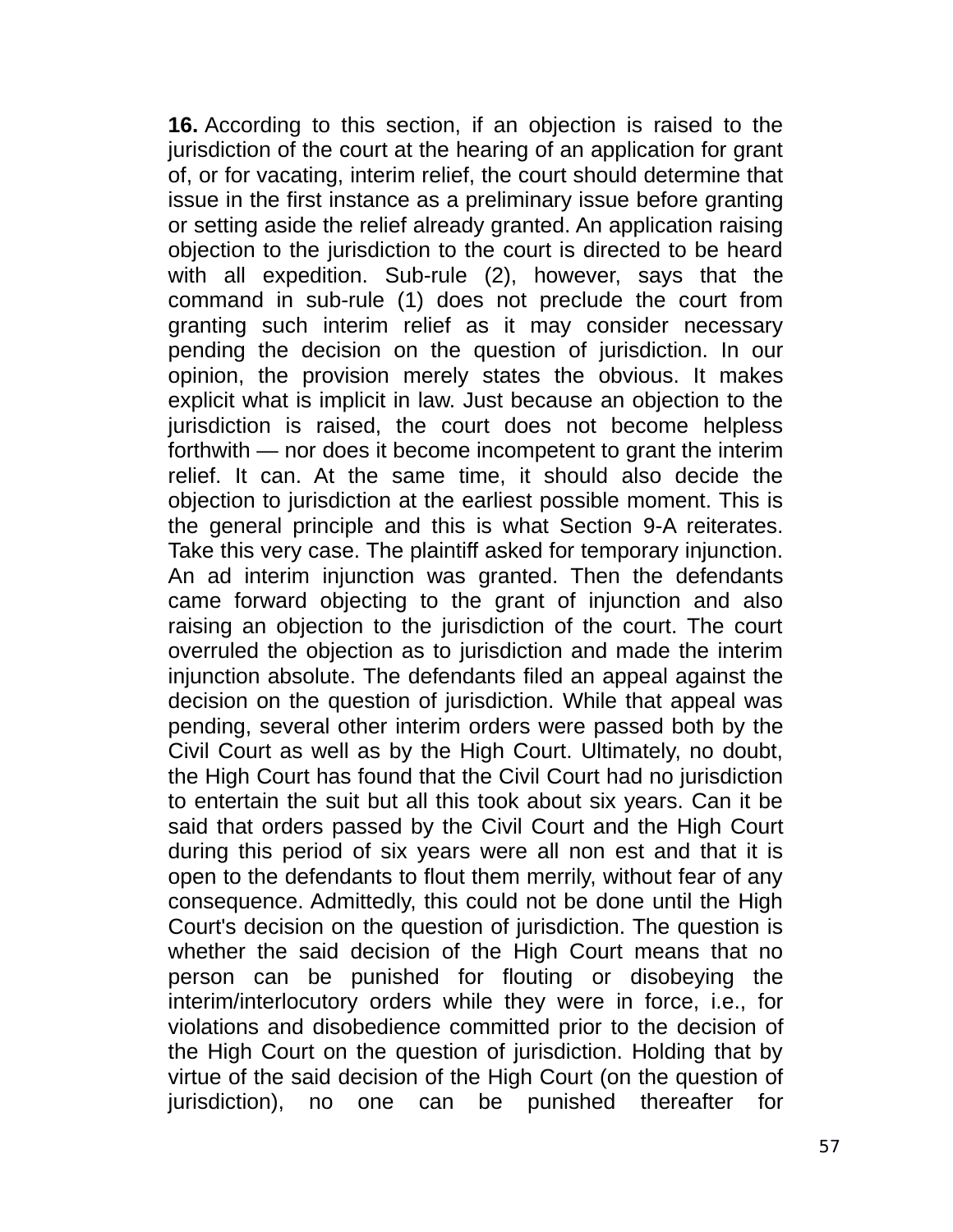disobedience or violation of the interim orders committed prior to the said decision of the High Court, would indeed be subversive of the Rule of Law and would seriously erode the dignity and the authority of the courts. We must repeat that this is not even a case where a suit was filed in the wrong court knowingly or only with a view to snatch an interim order. As pointed out hereinabove, the suit was filed in the Civil Court bona fide. We are of the opinion that in such a case the defendants cannot escape the consequences of their disobedience and violation of the interim injunction committed by them prior to the High Court's decision on the question of jurisdiction.

\* \* \*

"**27.** The learned counsel for Defendants 1 and 2 submitted that this is not a proceeding for contempt but a proceeding under Rule 2-A of Order 39 of the Civil Procedure Code. The learned counsel submitted that proceedings under Order 39 Rule 2-A are a part of the coercive process to secure obedience to its injunction and that once it is found that the Court has no jurisdiction, question of securing obedience to its orders any further does not arise. The learned counsel also submitted that enforcing the interim order *after* it is found that the Court had no jurisdiction to try the said suit would not only be unjust and illegal but would also reflect adversely upon the dignity and authority of the Court. It is also suggested that the plaintiff had instituted the present suit in the Civil Court knowing fully well that it had no jurisdiction to try it. It is not possible to agree with any of these submissions not only on principle but also in the light of the specific provision contained in Section 9-A of the Code of Civil Procedure (Maharashtra Amendment). In the light of the said provision, it would not be right to say that the Civil Court had no jurisdiction to pass interim orders or interim injunction, as the case may be, pending decision on the question of jurisdiction. The orders made were within the jurisdiction of the Court and once this is so, they have to be obeyed and implemented. It is not as if the defendants are being sought to be punished for violations committed *after* the decision of the High Court on the question of jurisdiction of the Civil Court. Here the defendants are sought to be punished for the disobedience and violation of the order of injunction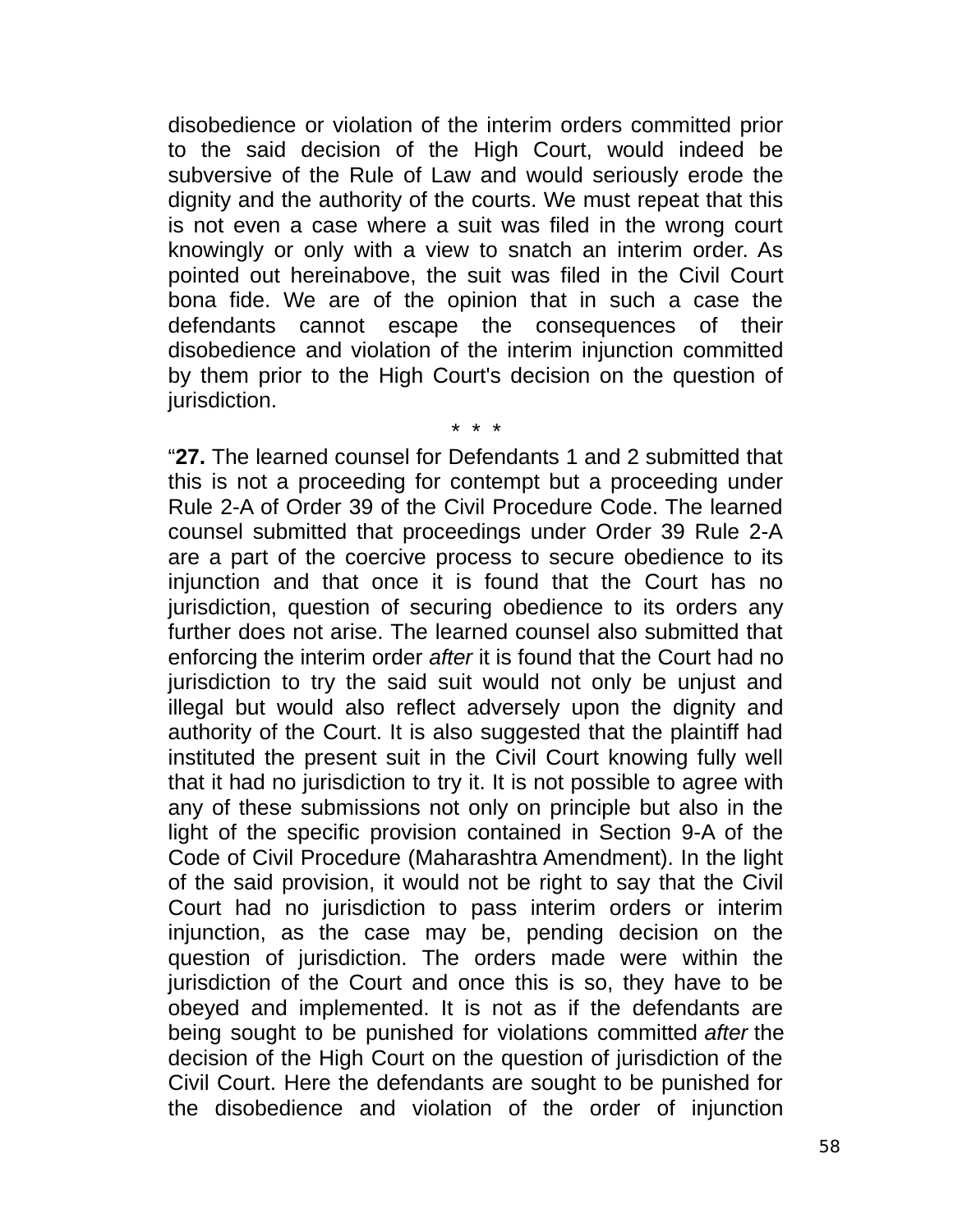committed *before* the decision of the High Court in *Vishanji Virji Mepani* [AIR 1996 Bom 366]. According to Section 9-A, the Civil Court and the High Court did have the power to pass interim orders until that decision. If they had that power, they must also have the power to enforce them. In the light of the said provision, it cannot also be held that those orders could be enforced only till the said decision but not thereafter. The said decision does not render them (the interim orders passed meanwhile) either non est or without jurisdiction. Punishing the defendants for violation of the said orders committed before the said decision (*Vishanji Virji Mepani* [AIR 1996 Bom 366]) does not amount, in any event, to enforcing them after the said decision. Only the orders are being passed now. The violations are those committed before the said decision."

40. However, learned counsel for the Respondents referred to and relied upon the classic passage in **Kiran Singh v. Chaman Paswan**, (1955) 1 SCR 117 (at page 122) and various other judgments following it to contend that in cases of inherent lack of jurisdiction, it would be open to a party to ignore an award by an Emergency Arbitrator. They also referred to the judgment in **CIT v. Pearl Mechanical Engineering & Foundry Works (P) Ltd.**, (2004) 4 SCC 597, where this Court spoke of the jurisdiction of a court or tribunal by stating that such jurisdiction only subsists when a court or tribunal exercises such jurisdiction from the law. It is a power which nobody on whom the law is not conferred can exercise. None of these judgments are applicable in the fact situation of the present case. On the contrary, we have pointed out that no party, after agreeing to be governed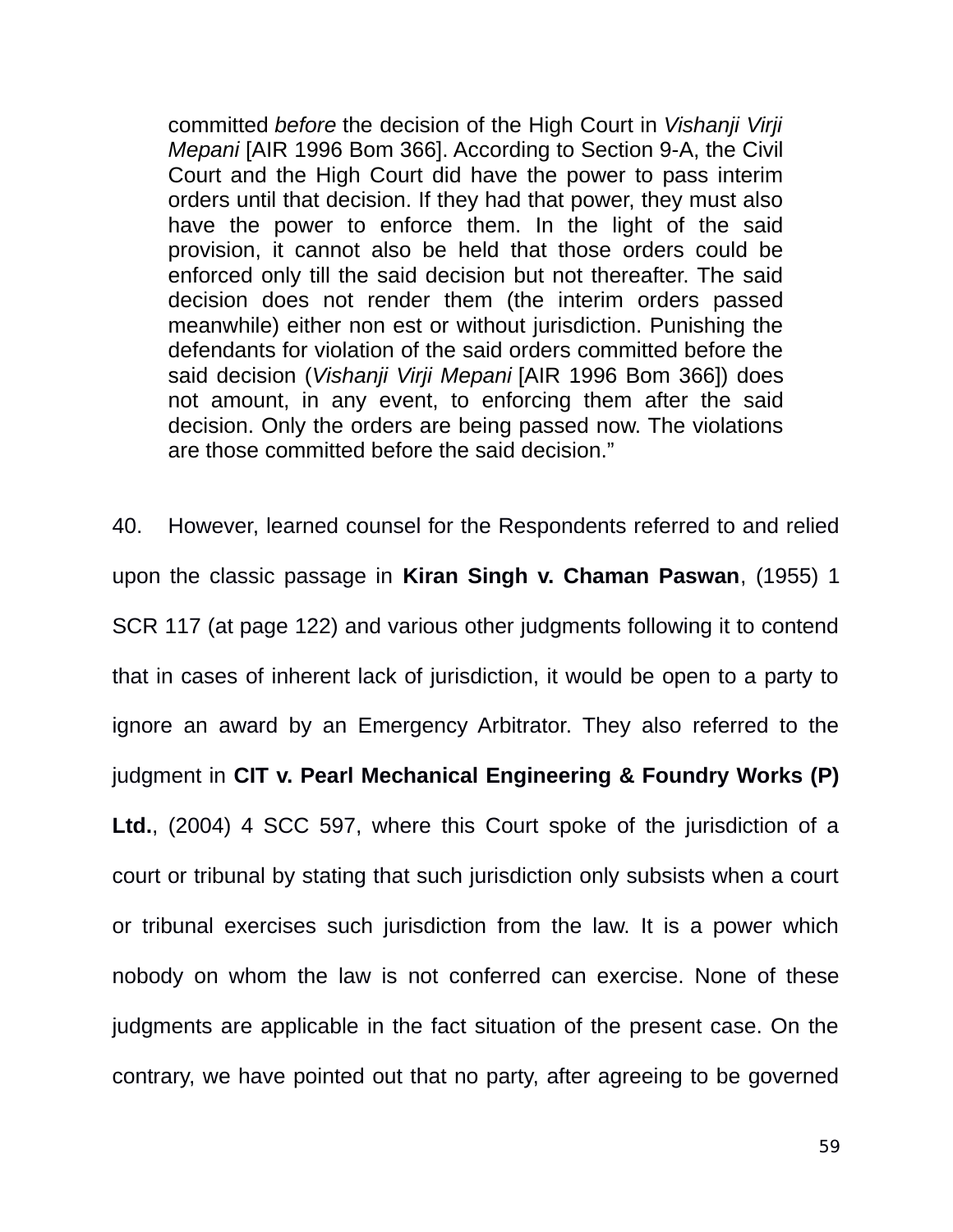by institutional rules, can participate in a proceeding before an Emergency Arbitrator and, after losing, turn around and say that the award is a nullity or *coram non judice* when there is nothing in the Arbitration Act which interdicts an Emergency Arbitrator's order from being made. As has been pointed out, Section 17, as construed in the light of the other provisions of the Act, clearly leads to the position that such emergency award is made under the provisions of Section 17(1) and can be enforced under the provisions of Section 17(2).

41. We, therefore, answer the first question by declaring that full party autonomy is given by the Arbitration Act to have a dispute decided in accordance with institutional rules which can include Emergency Arbitrators delivering interim orders, described as "awards". Such orders are an important step in aid of decongesting the civil courts and affording expeditious interim relief to the parties. Such orders are referable to and are made under Section 17(1) of the Arbitration Act.

42. We now come to the question as to the maintainability of the appeal that has been filed under Order XLIII, Rule 1(r). Order XLIII, Rule 1(r) reads as under:

### "**ORDER XLIII – Appeals from Orders**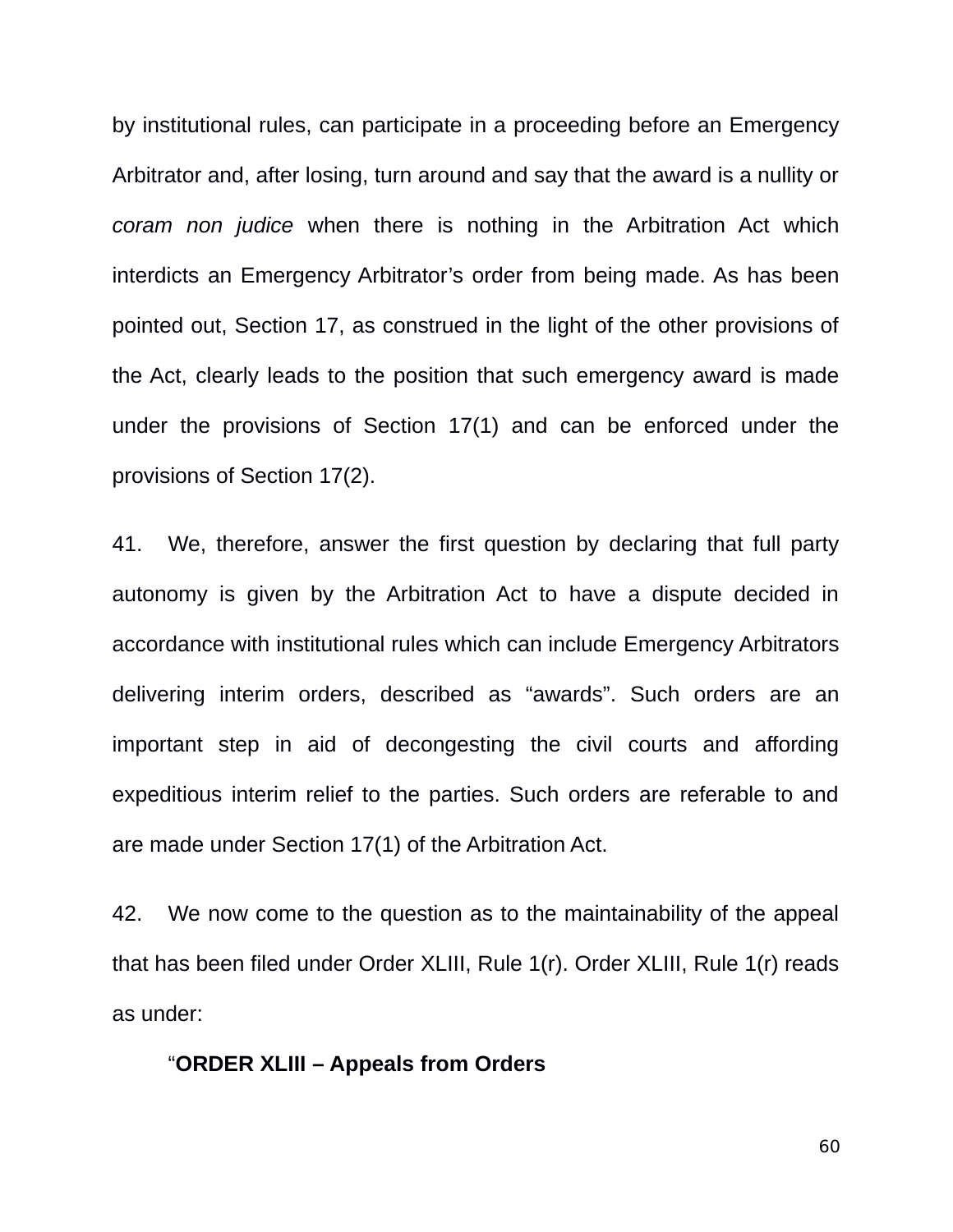**1. Appeals from orders**.—An appeal shall lie from the following orders under the provisions of Section 104, namely:—

\* \* \*

(*r*) an order under Rule 1, Rule 2, Rule 2-A, Rule 4 or Rule 10 of Order XXXIX;"

43. In order to answer this question, it is important to advert to Sections

9, 17, and 37 of the Arbitration Act. Section 9(1) reads as follows:

"**9. Interim measures, etc. by Court**.—(1) A party may, before or during arbitral proceedings or at any time after the making of the arbitral award but before it is enforced in accordance with Section 36, apply to a Court:—

- (*i*) for the appointment of a guardian for a minor or a person of unsound mind for the purposes of arbitral proceedings; or
- (*ii*) for an interim measure of protection in respect of any of the following matters, namely:—
	- (*a*) the preservation, interim custody or sale of any goods which are the subject-matter of the arbitration agreement;
	- (*b*) securing the amount in dispute in the arbitration;
	- (*c*) the detention, preservation or inspection of any property or thing which is the subject-matter of the dispute in arbitration, or as to which any question may arise therein and authorising for any of the aforesaid purposes any person to enter upon any land or building in the possession of any party, or authorising any samples to be taken or any observation to be made, or experiment to be tried, which may be necessary or expedient for the purpose of obtaining full information or evidence;
	- (*d*) interim injunction or the appointment of a receiver;
	- (*e*) such other interim measure of protection as may appear to the Court to be just and convenient,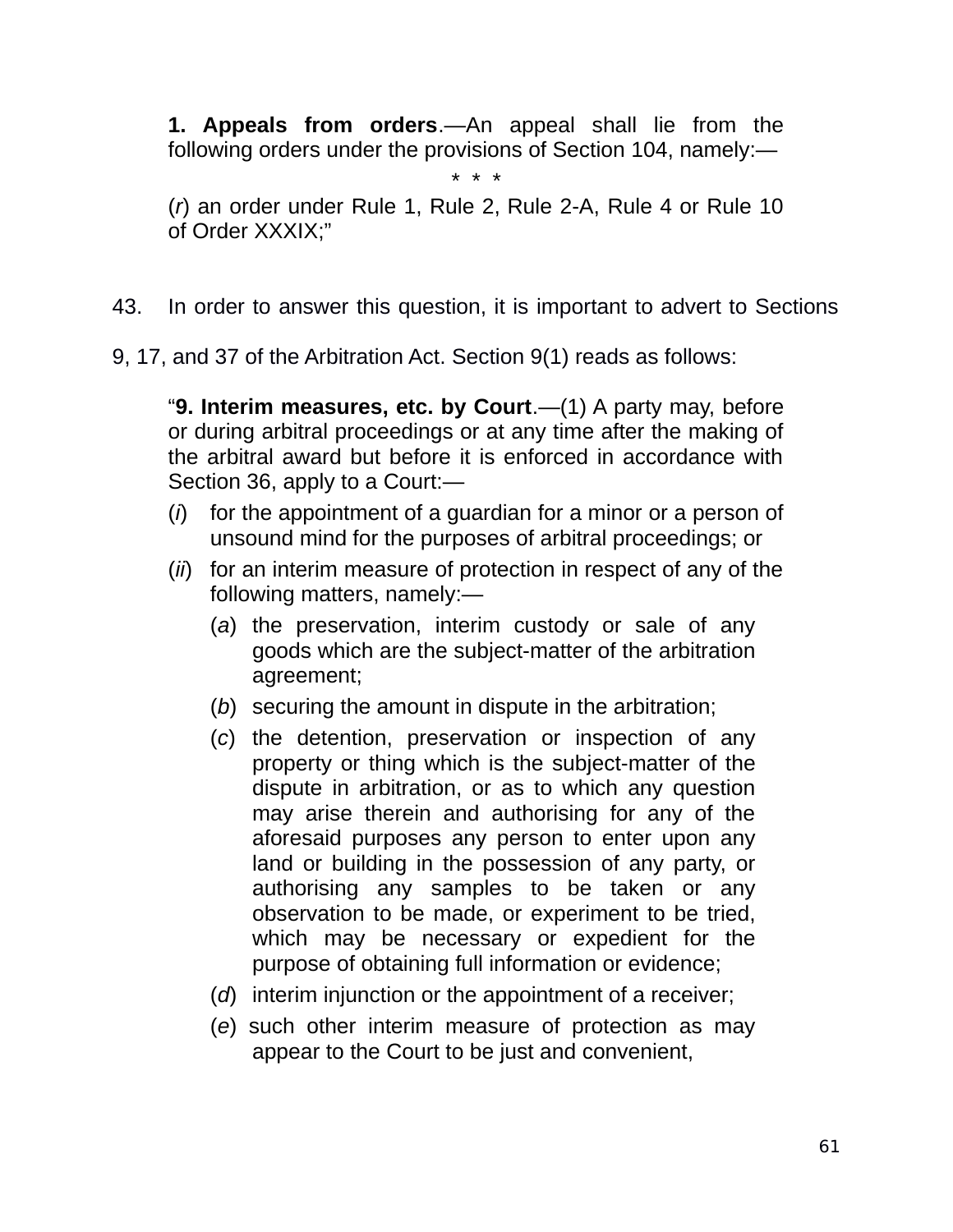and the Court shall have the same power for making orders as it has for the purpose of, and in relation to, any proceedings before it."

After the 2015 Amendment Act, Section 17(1), which, as has been stated

hereinabove, is now a mirror image of Section 9(1), reads as follows:

"**17. Interim measures ordered by arbitral tribunal**.—(1) A party may, during the arbitral proceedings, apply to the arbitral tribunal—

- (*i*) for the appointment of a guardian for a minor or person of unsound mind for the purposes of arbitral proceedings; or
- (*ii*) for an interim measure of protection in respect of any of the following matters, namely—
	- (*a*) the preservation, interim custody or sale of any goods which are the subject matter of the arbitration agreement;
	- (*b*) securing the amount in dispute in the arbitration;
	- (*c*) the detention, preservation or inspection of any property or thing which is the subject matter of the dispute in arbitration, or as to which any question may arise therein and authorising for any of the aforesaid purposes any person to enter upon any land or building in the possession of any party, or authorising any samples to be taken, or any observation to be made, or experiment to be tried, which may be necessary or expedient for the purpose of obtaining full information or evidence;
	- (*d*) interim injunction or the appointment of a receiver;
	- (*e*) such other interim measure of protection as may appear to the arbitral tribunal to be just and convenient,

and the arbitral tribunal shall have the same power for making orders, as the court has for the purpose of, and in relation to, any proceedings before it."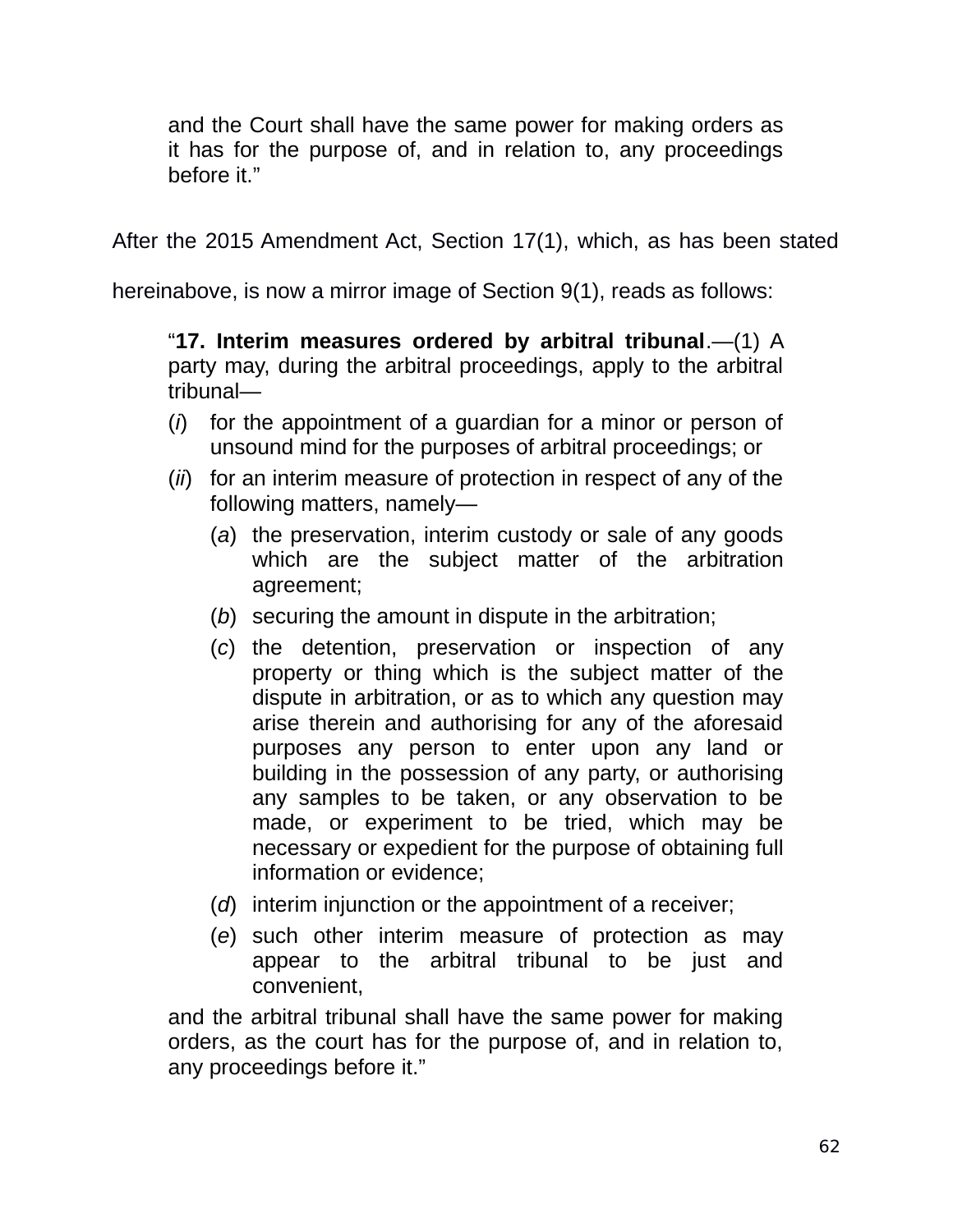Section 17(2), which was also introduced by the same Amendment Act, reads:

# "**17. Interim measures ordered by arbitral tribunal**.—

\* \* \*

(2) Subject to any orders passed in an appeal under section 37, any order issued by the arbitral tribunal under this section shall be deemed to be an order of the court for all purposes and shall be enforceable under the Code of Civil Procedure, 1908 (5 of 1908), in the same manner as if it were an order of the court."

Section 37, within the four corners of which appeals against orders are to

be made under the Arbitration Act, reads as follows:

"**37. Appealable orders**.—(1) Notwithstanding anything contained in any other law for the time being in force, an appeal shall lie from the following orders (and from no others) to the court authorised by law to hear appeals from original decrees of the Court passing the order, namely:—

- (*a*) refusing to refer the parties to arbitration under Section 8;
- (*b*) granting or refusing to grant any measure under Section 9;
- (*c*) setting aside or refusing to set aside an arbitral award under Section 34.

(2) An appeal shall also lie to a court from an order of the arbitral tribunal—

- (*a*) accepting the plea referred to in sub-section (2) or sub-section (3) of Section 16; or
- (*b*) granting or refusing to grant an interim measure under Section 17.

(3) No second appeal shall lie from an order passed in appeal under this section, but nothing in this section shall affect or take away any right to appeal to the Supreme Court."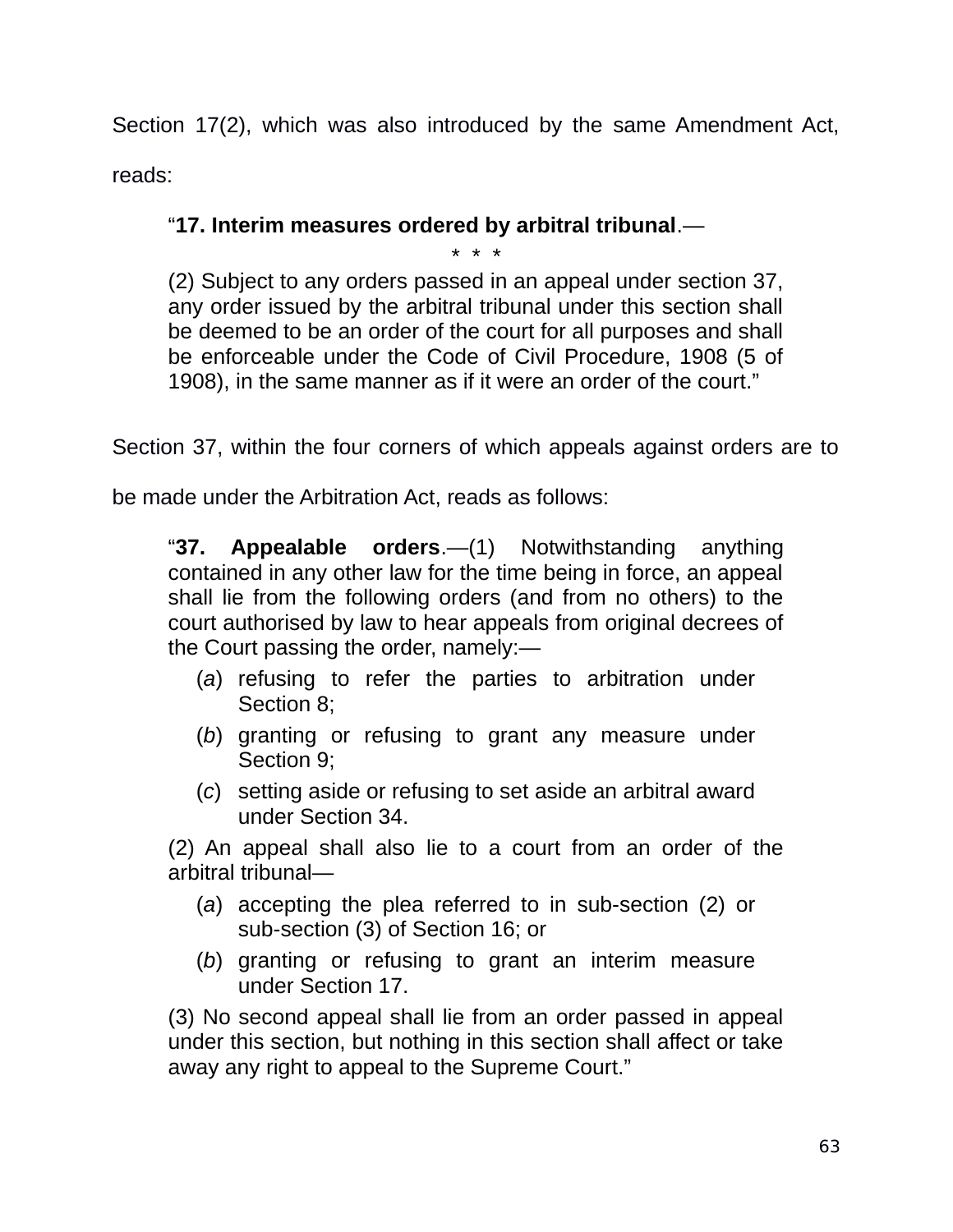44. As has been pointed out hereinabove, the Law Commission recommended an amendment to Section 17 to provide the arbitral tribunal the same powers as a court would have under Section 9.

45. Section 9(1), after setting out in clauses (i) and (ii) what interim measures or protection could be granted, then goes on to add, "*and the*

*court shall have the same power for making orders as it has for the*

*purpose of, and in relation to, any proceedings before it*".

46. The italicised words arose for interpretation in **Adhunik Steels Ltd. v.**

**Orissa Manganese and Minerals (P) Ltd.**, (2007) 7 SCC 125. In

paragraph 11 of the judgment, this Court held:

"**11.** It is true that Section 9 of the Act speaks of the court by way of an interim measure passing an order for protection, for the preservation, interim custody or sale of any goods, which are the subject-matter of the arbitration agreement and such interim measure of protection as may appear to the court to be just and convenient. The grant of an interim prohibitory injunction or an interim mandatory injunction are governed by well-known rules and it is difficult to imagine that the legislature while enacting Section 9 of the Act intended to make a provision which was dehors the accepted principles that governed the grant of an interim injunction. Same is the position regarding the appointment of a receiver since the section itself brings in the concept of "just and convenient" while speaking of passing any interim measure of protection. The concluding words of the section, "and the court shall have the same power for making orders as it has for the purpose and in relation to any proceedings before it" also suggest that the normal rules that govern the court in the grant of interim orders is not sought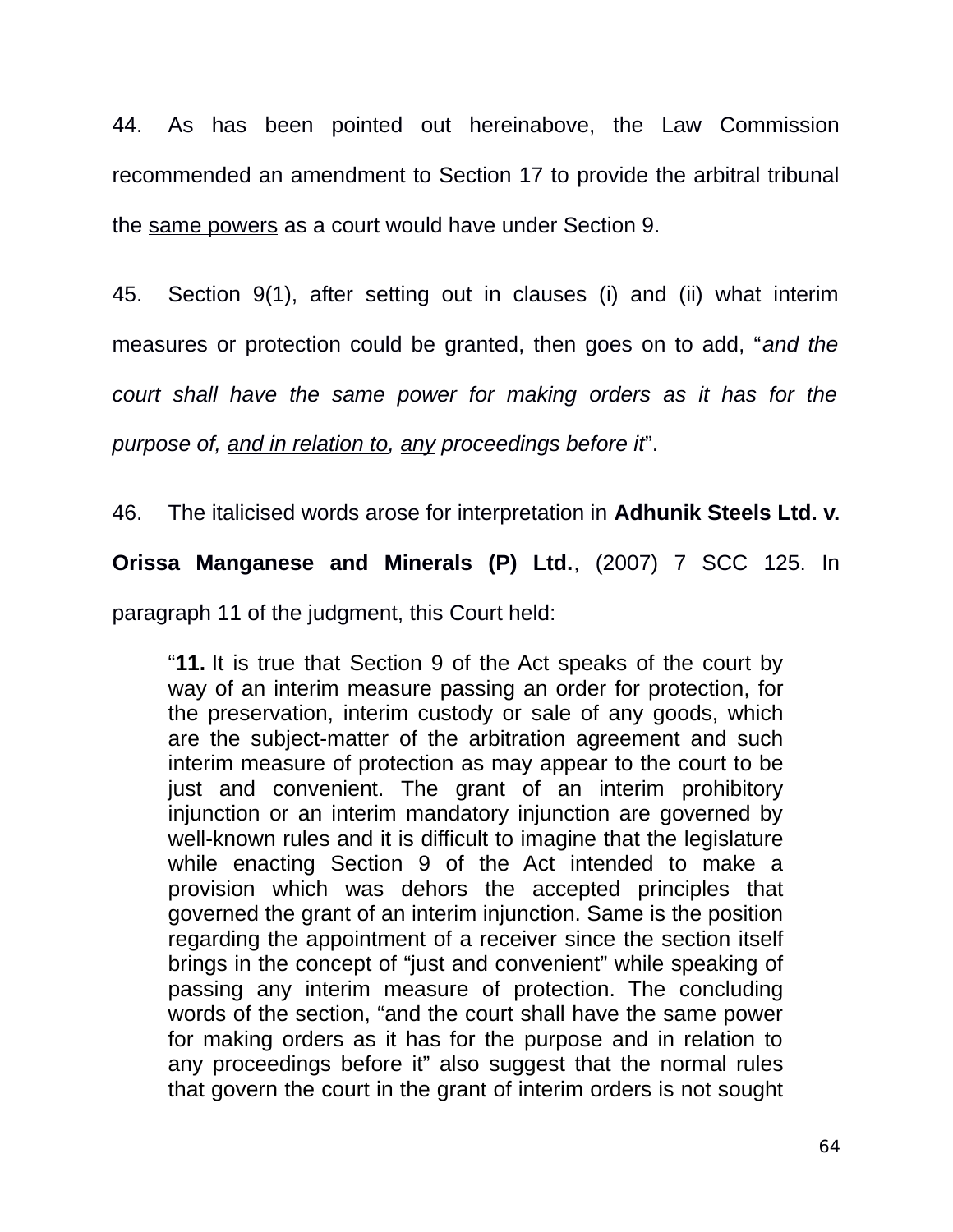to be jettisoned by the provision. Moreover, when a party is given a right to approach an ordinary court of the country without providing a special procedure or a special set of rules in that behalf, the ordinary rules followed by that court would govern the exercise of power conferred by the Act. On that basis also, it is not possible to keep out the concept of balance of convenience, prima facie case, irreparable injury and the concept of just and convenient while passing interim measures under Section 9 of the Act."

47. Quite apart from the above, the language of the last part of Section

9(1) clearly refers to Section 94 of the Code of Civil Procedure read with

Order XXXIX thereof. Section 94 of the Code of Civil Procedure reads as

follows:

"**94. Supplemental proceedings**.—In order to prevent the ends of justice from being defeated the Court may, if it is so prescribed,—

- (*a*) issue a warrant to arrest the defendant and bring him before the Court to show cause why he should not give security for his appearance, and if he fails to comply with any order for security commit him to the civil prison;
- (*b*) direct the defendant to furnish security to produce any property belonging to him and to place the same at the disposal of the Court or order the attachment of any property;
- (*c*) grant a temporary injunction and in case of disobedience commit the person guilty thereof to the civil prison and order that his property be attached and sold;
- (*d*) appoint a receiver of any property and enforce the performance of his duties by attaching and selling his property;
- (*e*) make such other interlocutory orders as may appear to the Court to be just and convenient."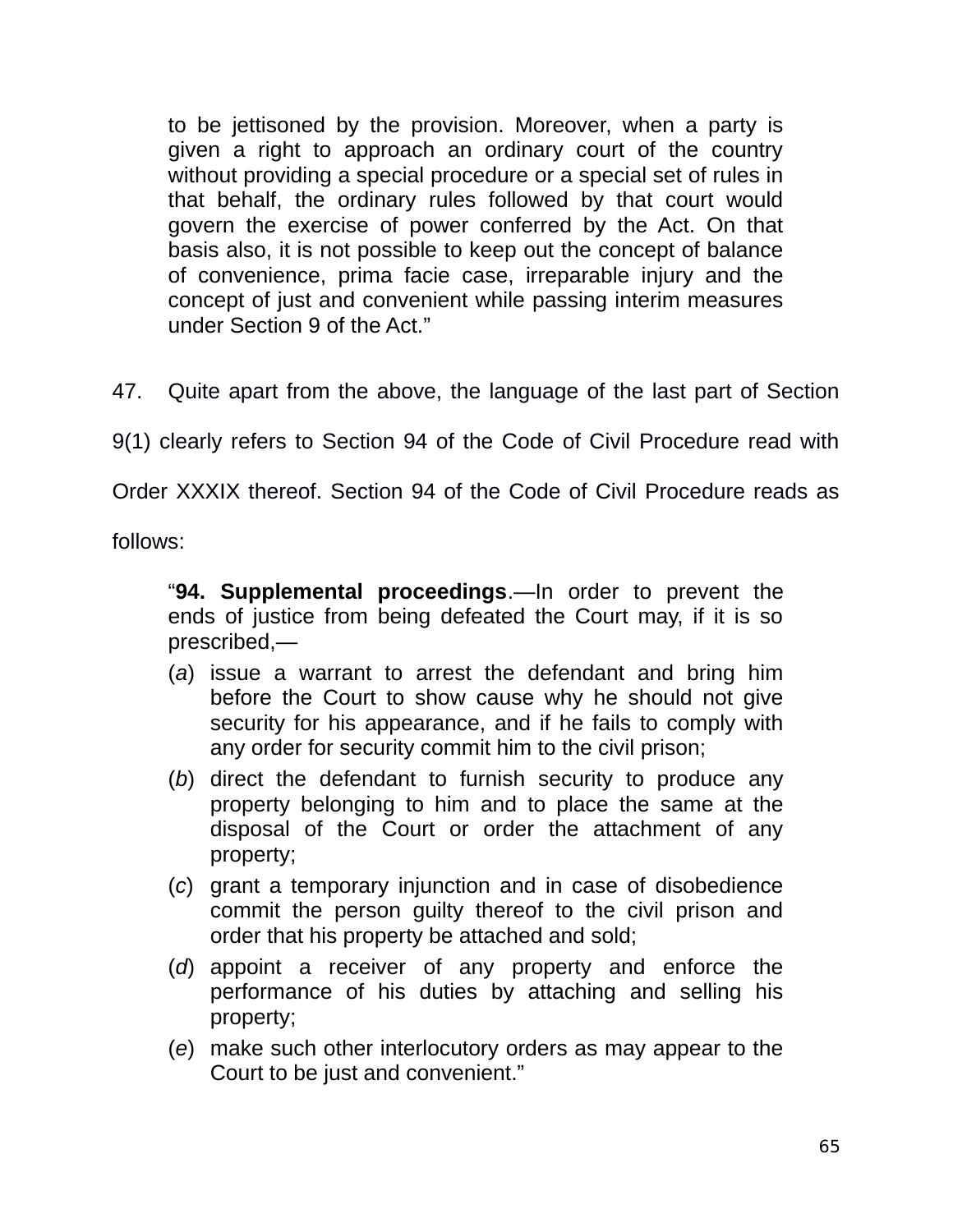Order XXXIX, Rules 1, 2, and 2-A read as follows:

# "**ORDER XXXIX**

*Temporary injunctions*

**1. Cases in which temporary injunction may be granted**.— Where in any suit it is proved by affidavit or otherwise—

- (*a*) that any property in dispute in a suit is in danger of being wasted, damaged or alienated by any party to the suit, or wrongfully sold in execution of a decree, or
- (*b*) that the defendant threatens, or intends, to remove or dispose of his property with a view to defrauding his creditors,
- (*c*) that the defendant threatens to dispossess the plaintiff or otherwise cause injury to the plaintiff in relation to any property in dispute in the suit,

the Court may by order grant a temporary injunction to restrain such act, or make such other order for the purpose of staying and preventing the wasting, damaging, alienation, sale, removal or disposition of the property or dispossession of the plaintiff, or otherwise causing injury to the plaintiff in relation to any property in dispute in the suit] as the Court thinks fit, until the disposal of the suit or until further orders.

**2. Injunction to restrain repetition or continuance of breach**.—(1) In any suit for restraining the defendant from committing a breach of contract or other injury of any kind, whether compensation is claimed in the suit or not, the plaintiff may, at any time after the commencement of the suit, and either before or after judgment, apply to the Court for a temporary injunction to restrain the defendant from committing the breach of contract or injury complained of, or any breach of contract or injury of a like kind arising out of the same contract or relating to the same property or right.

(2) The Court may by order grant such injunction, on such terms as to the duration of the injunction, keeping an account, giving security, or otherwise, as the Court thinks fit.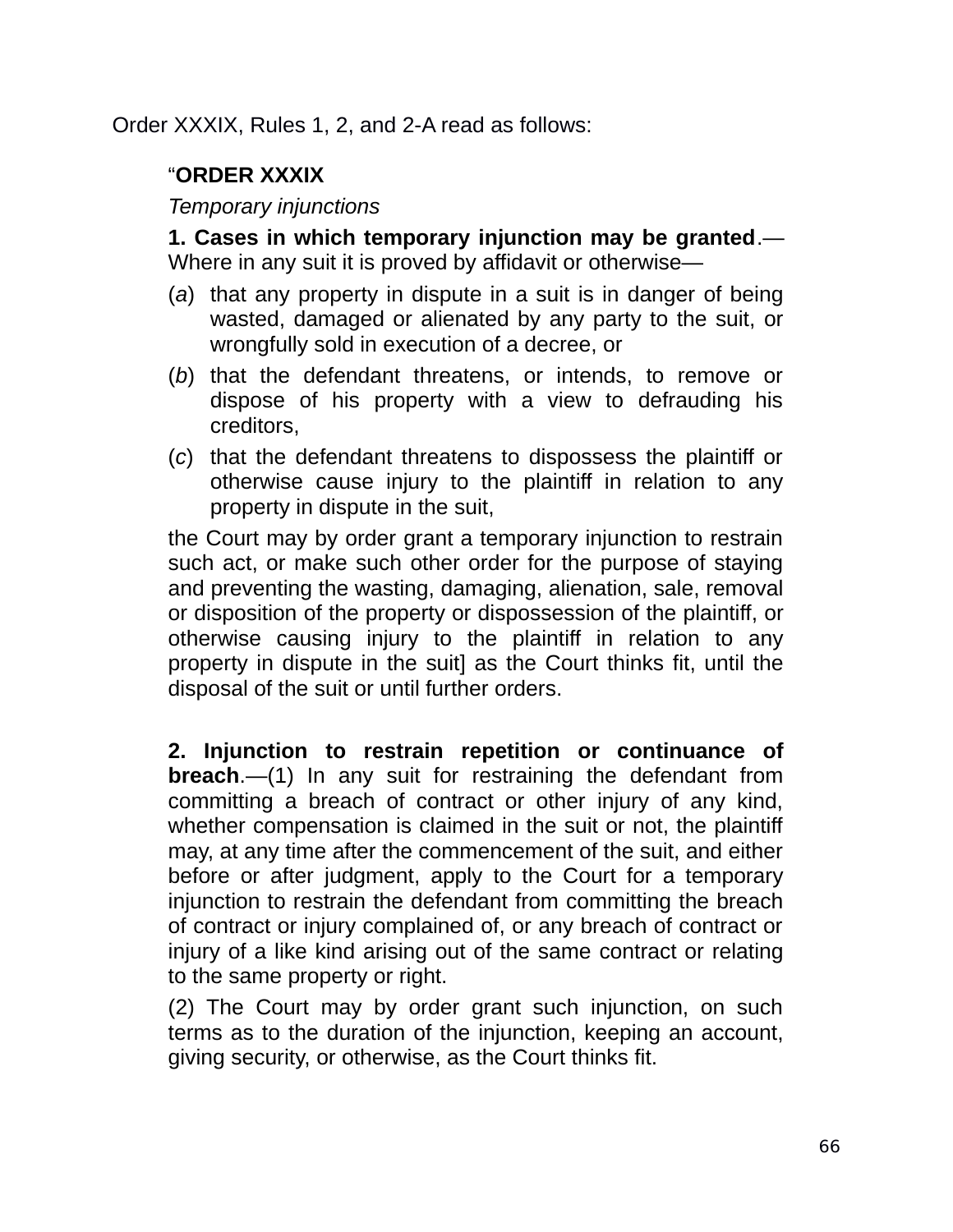**2-A. Consequence of disobedience or breach of injunction**. —(1) In the case of disobedience of any injunction granted or other order made under Rule 1 or Rule 2 or breach of any of the terms on which the injunction was granted or the order made, of the Court granting the injunction or making the order, or any Court to which the suit or proceeding is transferred, may order the property of the person guilty of such disobedience or breach to be attached, and may also order such person to be detained in the civil prison for a term not exceeding three months, unless in the meantime the Court directs his release.

(2) No attachment made under this rule shall remain in force for more than one year, at the end of which time, if the disobedience or breach continues, the property attached may be sold and out of the proceeds, the Court may award such compensation as it thinks fit to the injured party and shall pay the balance, if any, to the party entitled thereto."

Prior to the Code of Civil Procedure (Amendment) Act, 1976 ["**1976**

**Amendment Act**"], disobedience of an injunction or breach of any of its

terms was enforced under sub-rules (3) and (4) of Order XXXIX, Rule 2 as

follows:

### "**2. Injunction to restrain repetition or continuance of breach**.—

\* \* \*

(3) In case of disobedience, or of breach of any such terms, the Court granting an injunction may order the property of the person guilty of such disobedience or breach to be attached, and may also order such person to be detained in the civil prison for a term not exceeding six months, unless in the meantime the Court directs his release."

(4) No attachment under this rule shall remain in force for more than one year, at the end of which time, if the disobedience or breach continues, the property attached may be sold, and out of the proceeds the Court may award such compensation as it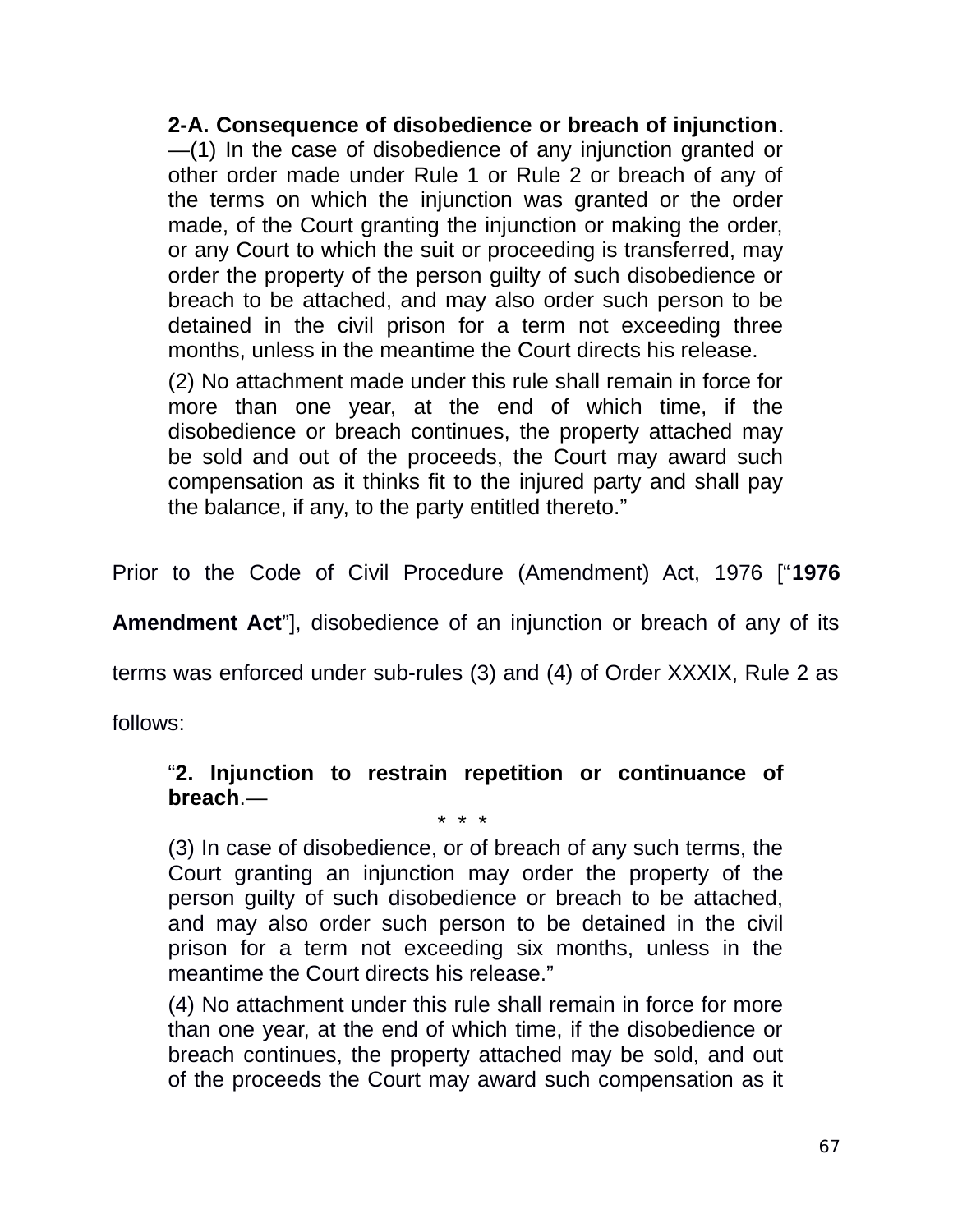thinks fit, and shall pay the balance, if any, to the party entitled thereto."

A controversy arose as to whether sub-rules (3) and (4) to Rule 2 applied to

breach of injunctions that were granted under Rule 1 of Order XXXIX. This

controversy was set at rest by omitting sub-rules (3) and (4) from Order

XXXIX, Rule 2 and introducing a new Rule 2-A to Order XXXIX. The

Statement of Objects and Reasons for this provision read as follows:

"**Clause 89 – Sub-rule (iii) –** New Rule 2-A is being inserted to provide for the consequences of a breach of an injunction issued under Rule 1 which is, at present, not covered. The amendment is intended to seek the application of the provisions for breach, which are, at present, available under an injunction granted under Rule 2, to the said class of cases as well. There is a controversy as to whether under the existing provision, a court to which a suit is transferred can punish disobedience of an injunction issued by the predecessor court. New Rule 2-A provides that the transferee court can also exercise that power." (*See* Gazette of Ind., 8th April 1974, Pt. II, S. 2. Ext. p. 335)

48. A reading of Order XXXIX, Rule 2(3) and 2(4) as it originally stood, and Order XXXIX, Rule 2-A as it stands after the 1976 Amendment Act is to "prescribe" under Section 94 of the Code of Civil Procedure as to what is the consequence when a temporary injunction order and/or an order appointing a receiver of property is flouted. The consequences are mentioned in Sections 94(c) and (d) itself and fleshed out by Order XXXIX as aforesaid.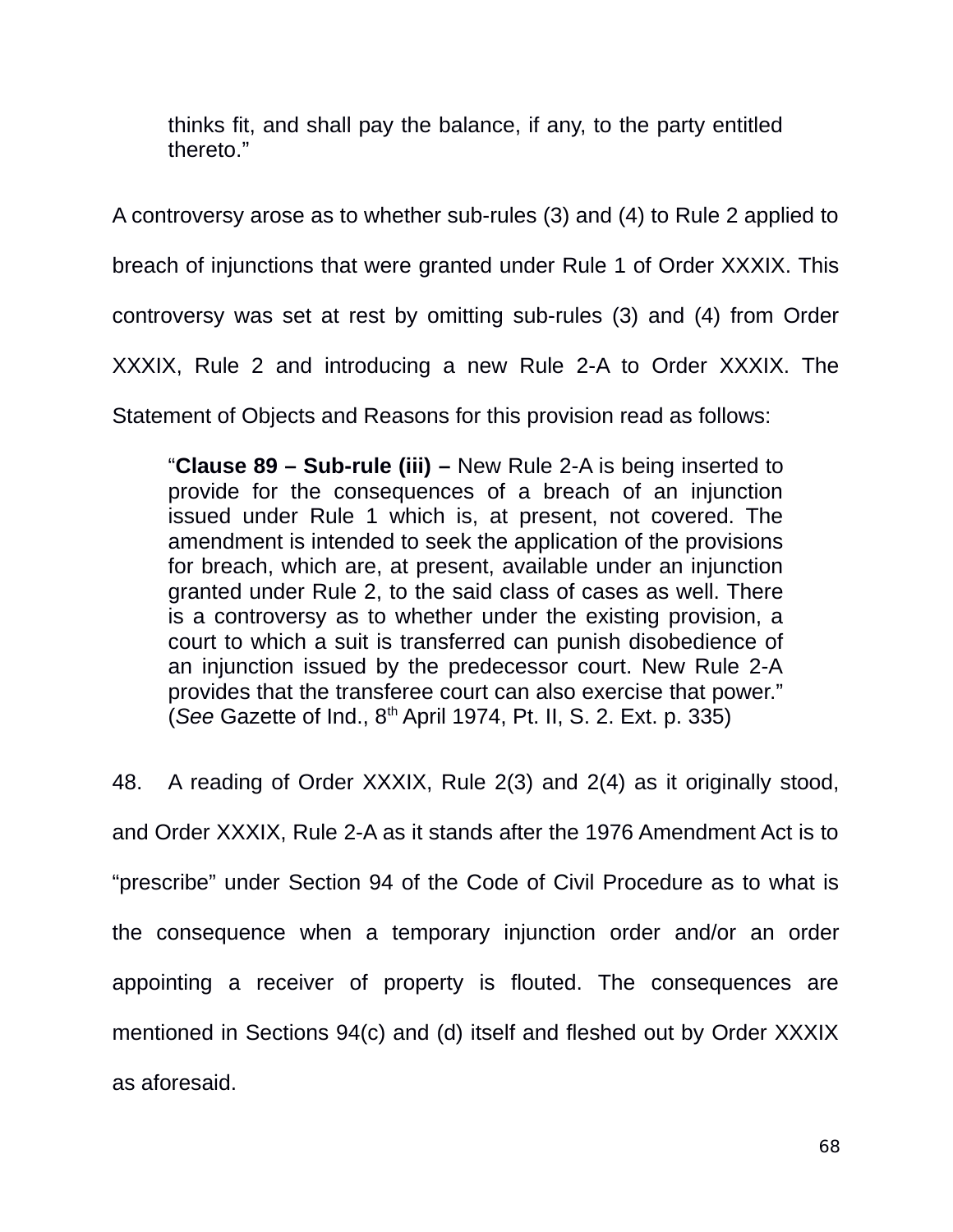49. Mr. Nankani cited the judgment of **Food Corporation of India v.**

**Sukh Deo Prasad**, (2009) 5 SCC 665, in which he relied upon the

following observations of this Court:

"**38.** The power exercised by a court under Order 39 Rule 2-A of the Code is punitive in nature, akin to the power to punish for civil contempt under the Contempt of Courts Act, 1971. The person who complains of disobedience or breach has to clearly make out beyond any doubt that there was an injunction or order directing the person against whom the application is made, to do or desist from doing some specific thing or act and that there was disobedience or breach of such order. While considering an application under Order 39 Rule 2-A, the court cannot construe the order in regard to which disobedience/breach is alleged, as creating an obligation to do something which is not mentioned in the "order", on surmises, suspicions and inferences. The power under Rule 2-A should be exercised with great caution and responsibility."

He also relied upon the judgment of **U.C. Surendranath v. Mambally's**

**Bakery**, (2019) 20 SCC 666, and paragraph 7 in particular, which states:

"**7.** For finding a person guilty of wilful disobedience of the order under Order 39 Rule 2-A CPC there has to be not mere "disobedience" but it should be a "wilful disobedience". The allegation of wilful disobedience being in the nature of criminal liability, the same has to be proved to the satisfaction of the court that the disobedience was not mere "disobedience" but a "wilful disobedience". As pointed out earlier, during the second visit of the Commissioner to the appellant's shop, tea cakes and masala cakes were being sold without any wrappers/labels. The only thing which the Commissioner has noted is that "nonremoval of the hoarding" displayed in front of the appellant's shop for which the appellant has offered an explanation which, in our considered view, is acceptable one."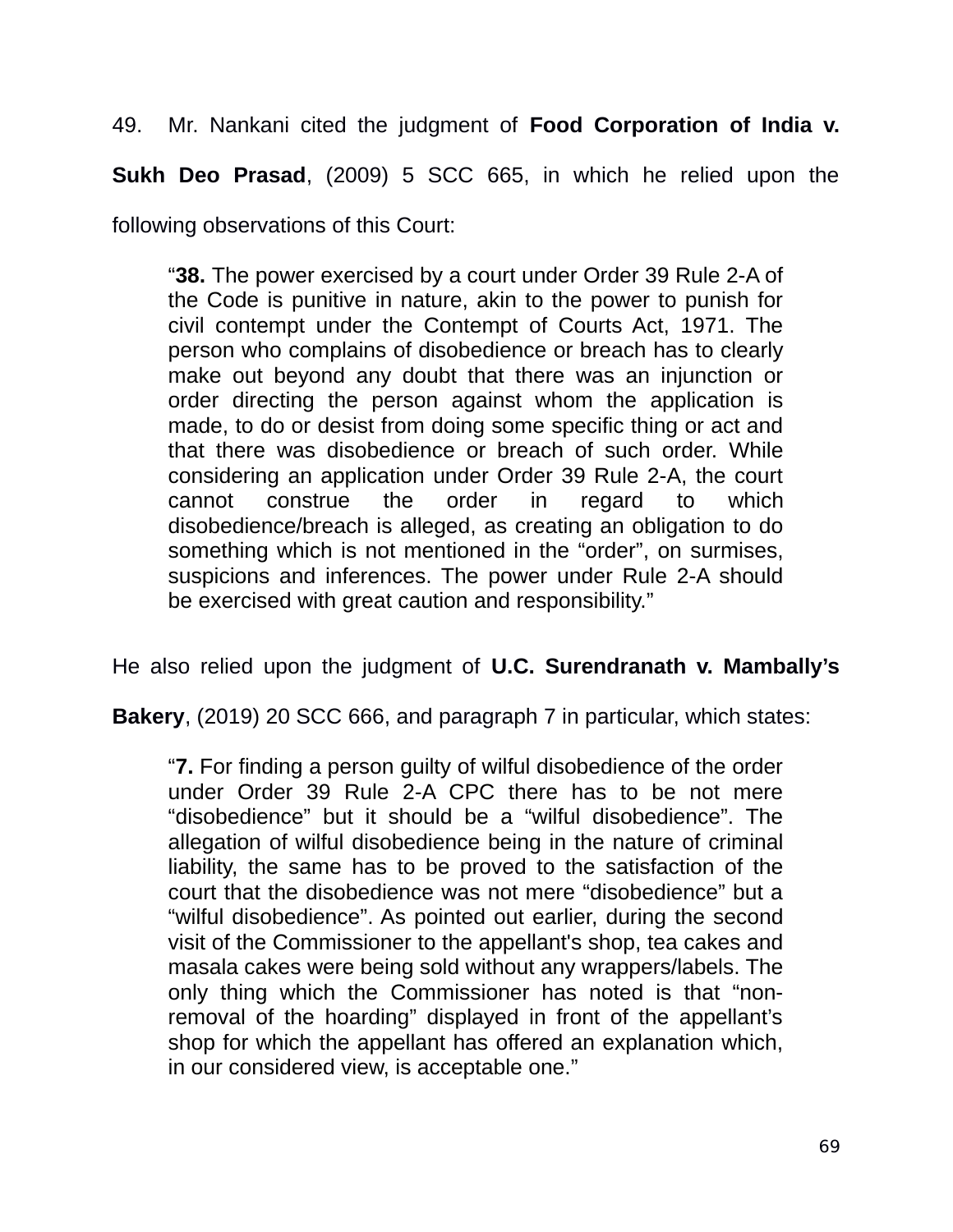50. It is one thing to say that the power exercised by a court under Order XXXIX, Rule 2-A is punitive in nature and akin to the power to punish for civil contempt under the Contempt of Courts Act, 1971. It is quite another thing to say that Order XXXIX, Rule 2-A requires not "mere disobedience" but "wilful disobedience". We are *prima facie* of the view that the latter judgment in adding the word "wilful" into Order XXXIX, Rule 2-A is not quite correct and may require to be reviewed by a larger Bench. Suffice it to say that there is a vast difference between enforcement of orders passed under Order XXXIX, Rules 1 and 2 and orders made in contempt of court. Orders which are in contempt of court are made primarily to punish the offender by imposing a fine or a jail sentence or both. On the other hand, Order XXXIX, Rule 2-A is primarily intended to enforce orders passed under Order XXXIX, Rules 1 and 2, and for that purpose, civil courts are given vast powers which include the power to attach property, apart from passing orders of imprisonment, which are punitive in nature.<sup>[1](#page-69-0)</sup> Orders passed under Section 17(2) of the Arbitration Act, using the power contained in Order XXXIX, Rule 2-A are, therefore, properly referable only to the Arbitration

<span id="page-69-0"></span><sup>1</sup> When an order for permanent injunction is to be enforced, Order XXI, Rule 32 provides for attachment and/or detention in a civil prison. Orders that are passed under Order XXI, Rule 32 are primarily intended to enforce injunction decrees by methods similar to those contained in Order XXXIX, Rule 2-A. This also shows the object of Order XXXIX, Rule 2-A is primarily to enforce orders of interim injunction.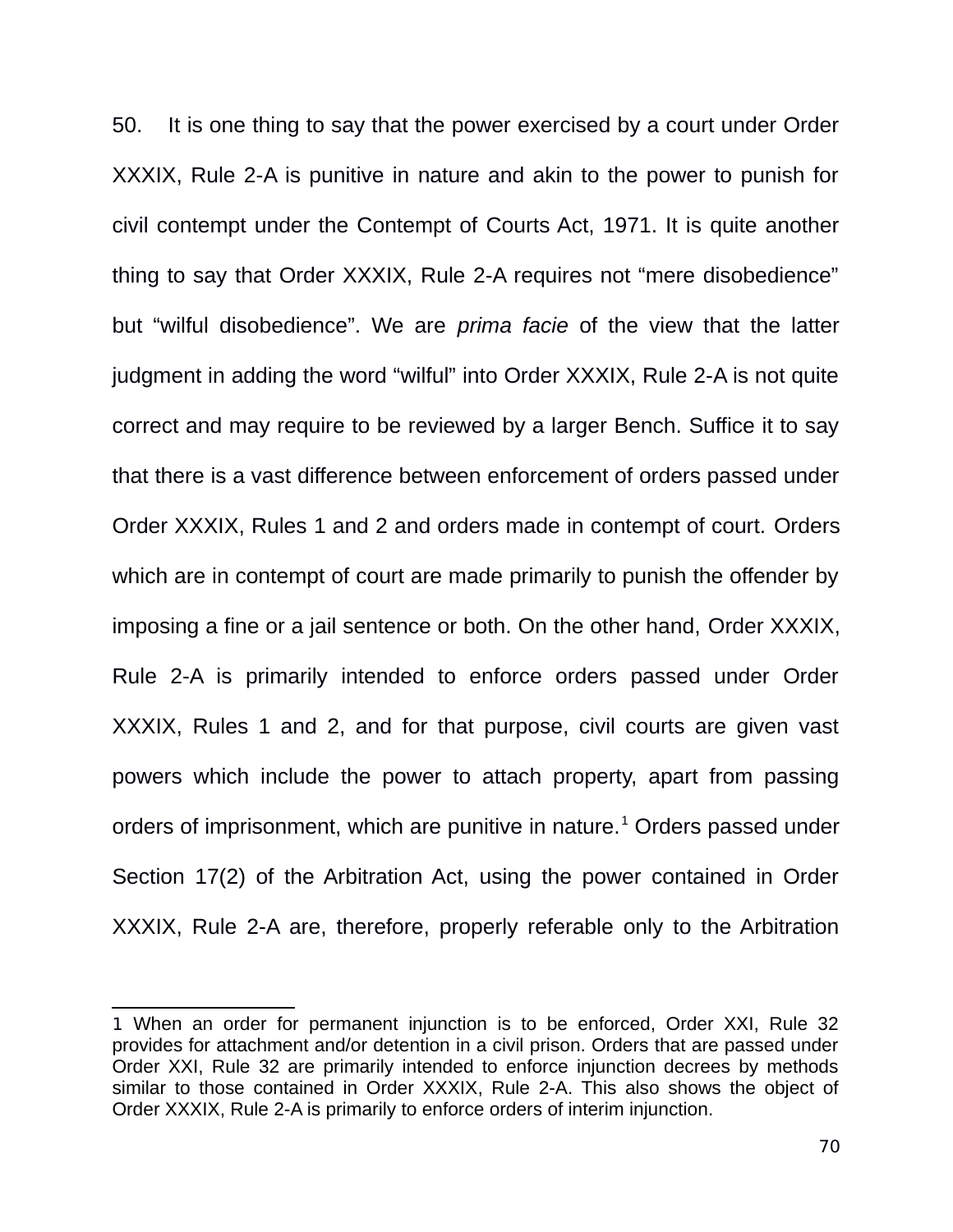Act. Neither of the aforesaid judgments are an authority for any proposition of law to the contrary.

51. It is well settled that the expression "in relation to", which occurs in

both Section 9(1) and Section 17(1), is an expression which is

comprehensive in nature, having both a direct as well as an indirect

significance. Thus, in **Bandekar Brothers Pvt. Ltd. v. Prasad Vassudev**

**Keni**, 2020 SCC OnLine SC 707 this Court held:

"**20.** The words "in relation to" have been the subject matter of judicial discussion in many judgments. Suffice it to say that for the present, two such judgments need to be noticed. In *State Wakf Board, Madras* v. *Abdul Azeez Sahib*, AIR 1968 Mad. 79, the expression "relating to" contained in Section 57(1) of the Wakf Act, 1954 fell for consideration before the Madras High Court. The High Court held:

"*8.* We have no doubt whatever that the learned Judge, (Kailasam, J.), was correct in his view that even the second suit has to be interpreted as within the scope of the words employed in S. 57(1) namely, "In every suit or proceeding relating to title to Wakf property". There is ample judicial authority for the view that such words as "relating to" or "in relation to" are words of comprehensiveness which might both have a direct significance as well as an indirect significance, depending on the context. They are not words of restrictive content and ought not to be so construed. The matter has come up for judicial determination in more than one instance. The case in *Compagnie Financiec Dae Pacifique* v. *Peruvian Guano Co*, is of great interest, on this particular aspect and the judgment of Brett, L.J., expounds the interpretation of O. 31, R. 12 of the Rules of the Supreme Court, 1875, in the context of the phrase "material to any matter in question in the action". Brett, L.J., observed that this could both be direct as well as indirect in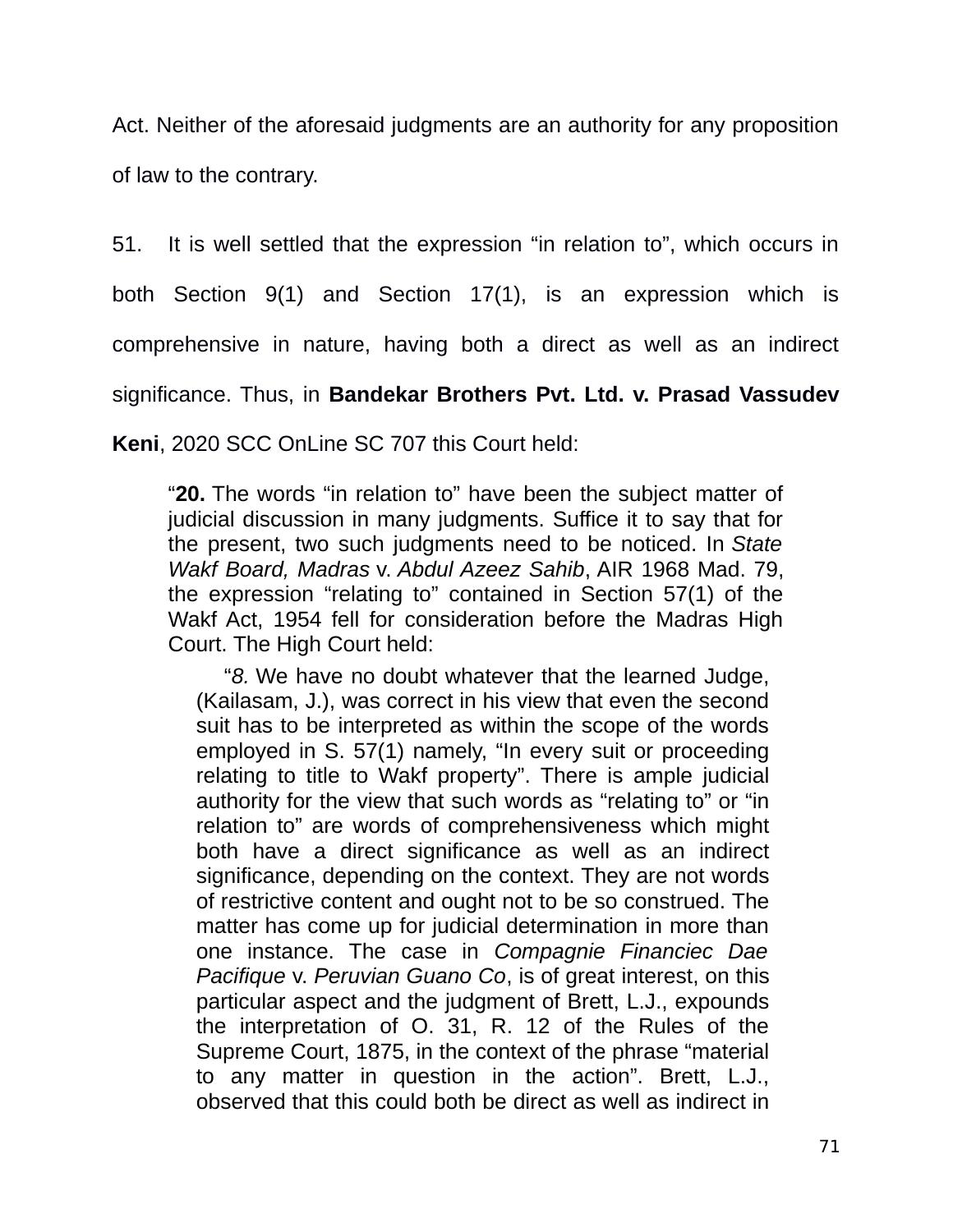consequences and according to the learned Judge the test was this (at page 63):

"…a document can properly be said to contain information which may enable the party requiring the affidavit either to advance his own case or to damage the case of his adversary if it is a document which may fairly lead him to a train of inquiry, which may have either of these consequences.""

**21.** Likewise, in *Mansukhlal Dhanraj Jain* v. *Eknath Vithal Ogale*, (1995) 2 SCC 665, the expression "Suits and proceedings between a licensor and licensee…relating to the recovery of possession" under Section 41(1) of the Presidency Small Cause Courts Act, 1882 came up for consideration before this Court. The Court held:

"*14.* …The words 'relating to' are of wide import and can take in their sweep any suit in which the grievance is made that the defendant is threatening to illegally recover possession from the plaintiff-licensee. Suits for protecting such possession of immovable property against the alleged illegal attempts on the part of the defendant to forcibly recover such possession from the plaintiff, can clearly get covered by the wide sweep of the words "relating to recovery of possession" as employed by Section 41(1)."

\* \* \* "*16.* It is, therefore, obvious that the phrase "relating to recovery of possession" as found in Section 41(1) of the Small Cause Courts Act is comprehensive in nature and takes in its sweep all types of suits and proceedings which are concerned with the recovery of possession of suit property from the licensee and, therefore, suits for permanent injunction restraining the defendant from effecting forcible recovery of such possession from the licensee-plaintiff would squarely be covered by the wide sweep of the said phrase. Consequently, in the light of the averments in the plaints under consideration and the prayers sought for therein, on the clear language of Section 41(1), the conclusion is inevitable that these suits could lie within the exclusive jurisdiction of Small Cause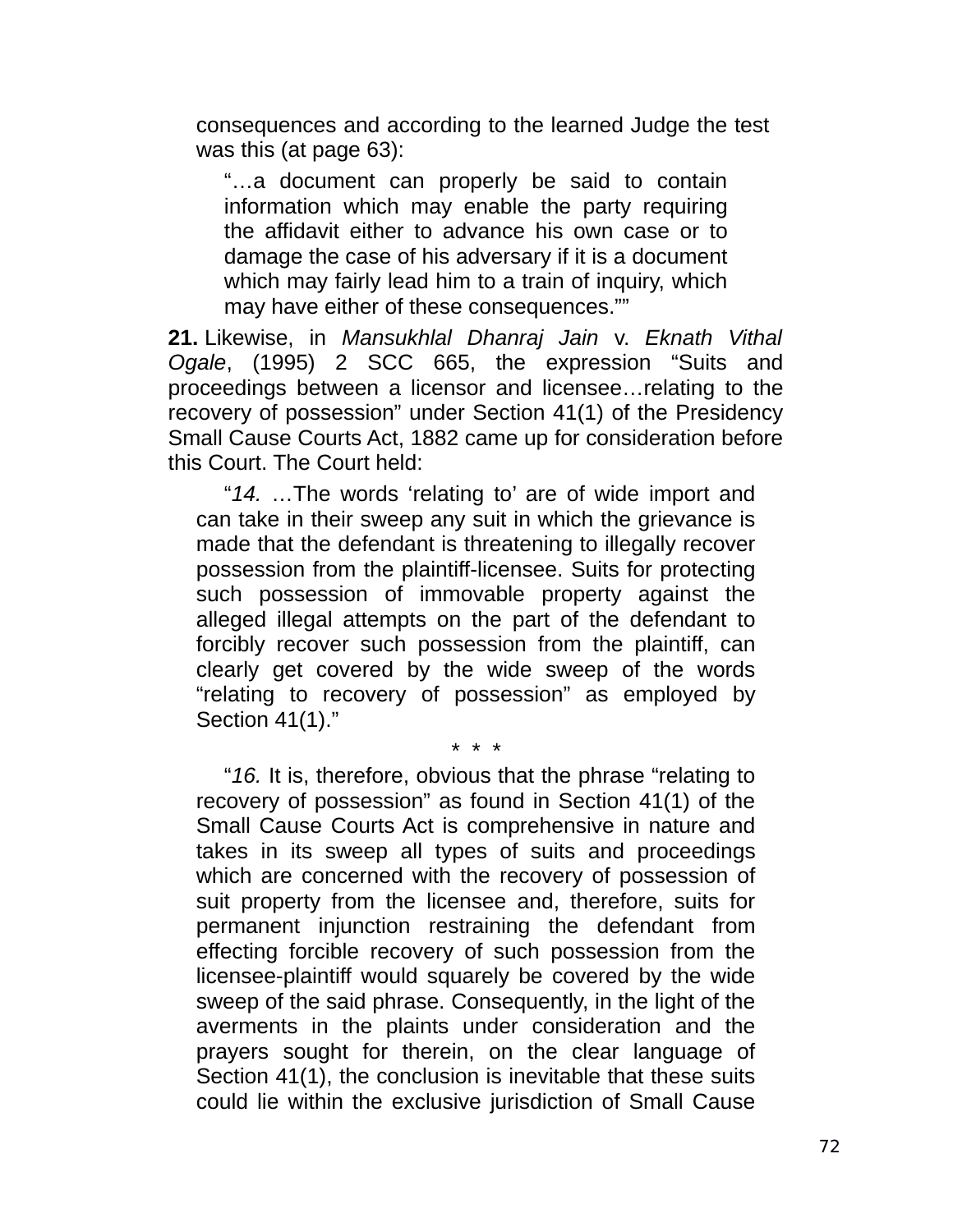Court, Bombay and the City Civil Court would have no jurisdiction to entertain such suits."

52. As a matter of fact, the judgment of this Court in **Thyssen**

## **Stahlunion Gmbh v. Steel Authority of India Ltd.**, (1999) 9 SCC 334, set

out Section 85 of the Arbitration Act in paragraph 2 as follows:

"**2.** This Section 85 of the new Act we reproduce at the outset:

"85. *Repeal and savings*.—(1) The Arbitration (Protocol and Convention) Act, 1937 (6 of 1937), the Arbitration Act, 1940 (10 of 1940) and the Foreign Awards (Recognition and Enforcement) Act, 1961 (45 of 1961) are hereby repealed.

- (2) Notwithstanding such repeal,—
- (*a*) the provisions of the said enactments shall apply in relation to arbitral proceedings which commenced before this Act came into force unless otherwise agreed by the parties but this Act shall apply in relation to arbitral proceedings which commenced on or after this Act comes into force;
- (*b*) all rules made and notifications published, under the said enactments shall, to the extent to which they are not repugnant to this Act, be deemed respectively to have been made or issued under this Act."

The expression "in relation to" appears in Section 85(2)(a). The question

which arose before the Court, and which was answered by the Court, was

whether enforcement proceedings would be included within the ambit of

Section 85(2)(a). Holding that they did, this Court opined:

"**32.** …… We are, therefore, of the opinion that it would be the provisions of the old Act that would apply to the enforcement of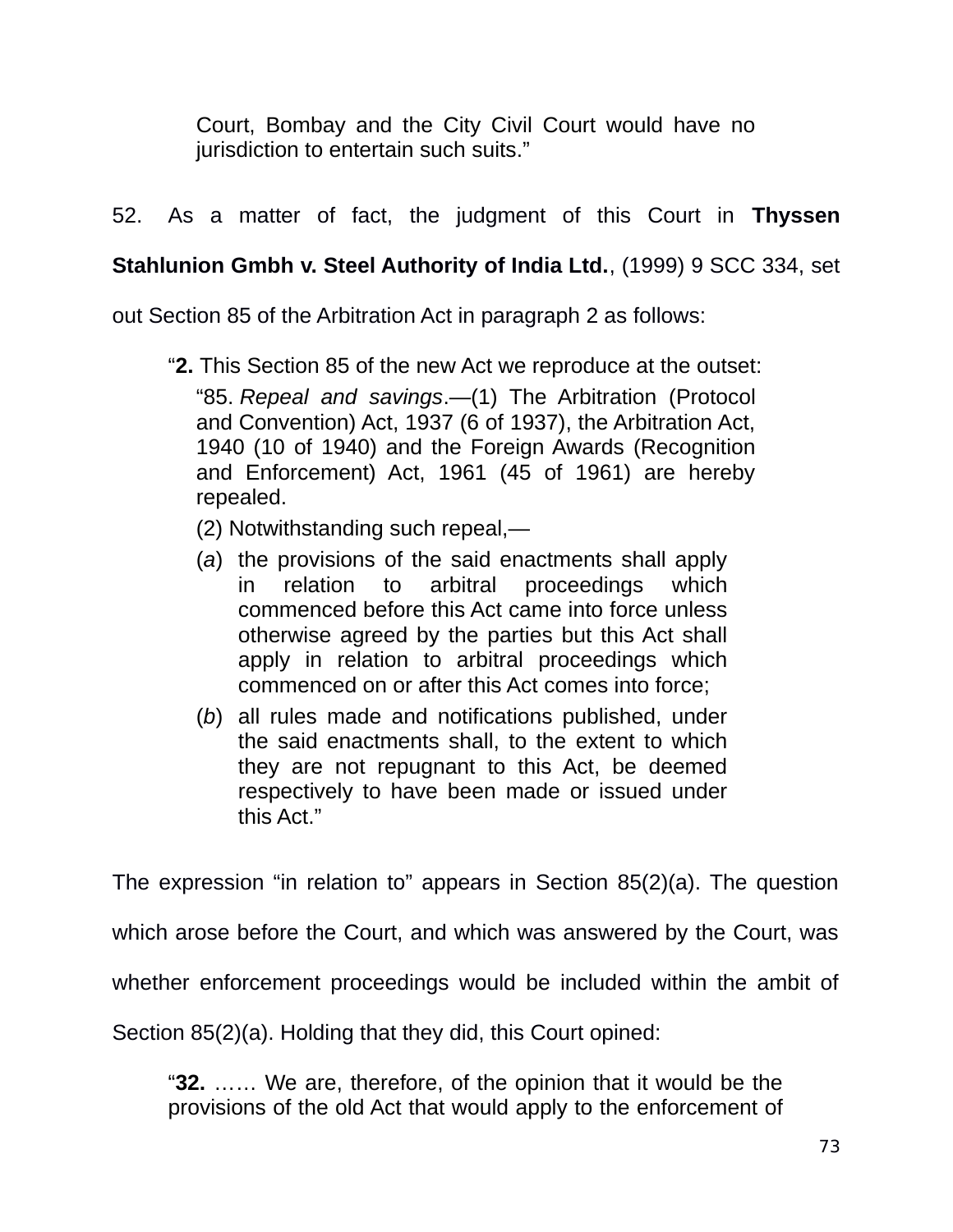the award in the case of Civil Appeal No. 6036 of 1998. Any other construction on Section 85(2)(*a*) would only lead to confusion and hardship. This construction put by us is consistent with the wording of Section 85(2)(*a*) using the terms "provision" and "in relation to arbitral proceedings" which would mean that once the arbitral proceedings commenced under the old Act it would be the old Act which would apply for enforcing the award as well."

This passage was referred to by this Court in **BCCI v. Kochi Cricket (P)**

**Ltd.**, (2018) 6 SCC 287, in paragraph 69, as follows:

"**69.** However, Shri Viswanathan strongly relied upon the observations made in para 32 in *Thyssen* [*Thyssen Stahlunion GmbH* v. *SAIL*, (1999) 9 SCC 334] and the judgment in *Hameed Joharan* v. *Abdul Salam* [*Hameed Joharan* v. *Abdul Salam*, (2001) 7 SCC 573]. It is no doubt true that para 32 in *Thyssen* [*Thyssen Stahlunion GmbH* v. *SAIL*, (1999) 9 SCC 334] does, at first blush, support Shri Viswanathan's stand. However, this was stated in the context of the machinery for enforcement under Section 17 of the 1940 Act which, as we have seen, differs from Section 36 of the 1996 Act, because of the expression "in relation to arbitral proceedings", which took in the entire gamut, starting from the arbitral proceedings before the Arbitral Tribunal and ending up with enforcement of the award. It was also in the context of the structure of the 1940 Act being completely different from the structure of the 1996 Act, which repealed the 1940 Act. ……"

Finally, however, this Court held that Section 36, as amended by the 2015

Amendment Act, should apply to Section 34 applications filed even before

the commencement of the 2015 Amendment Act.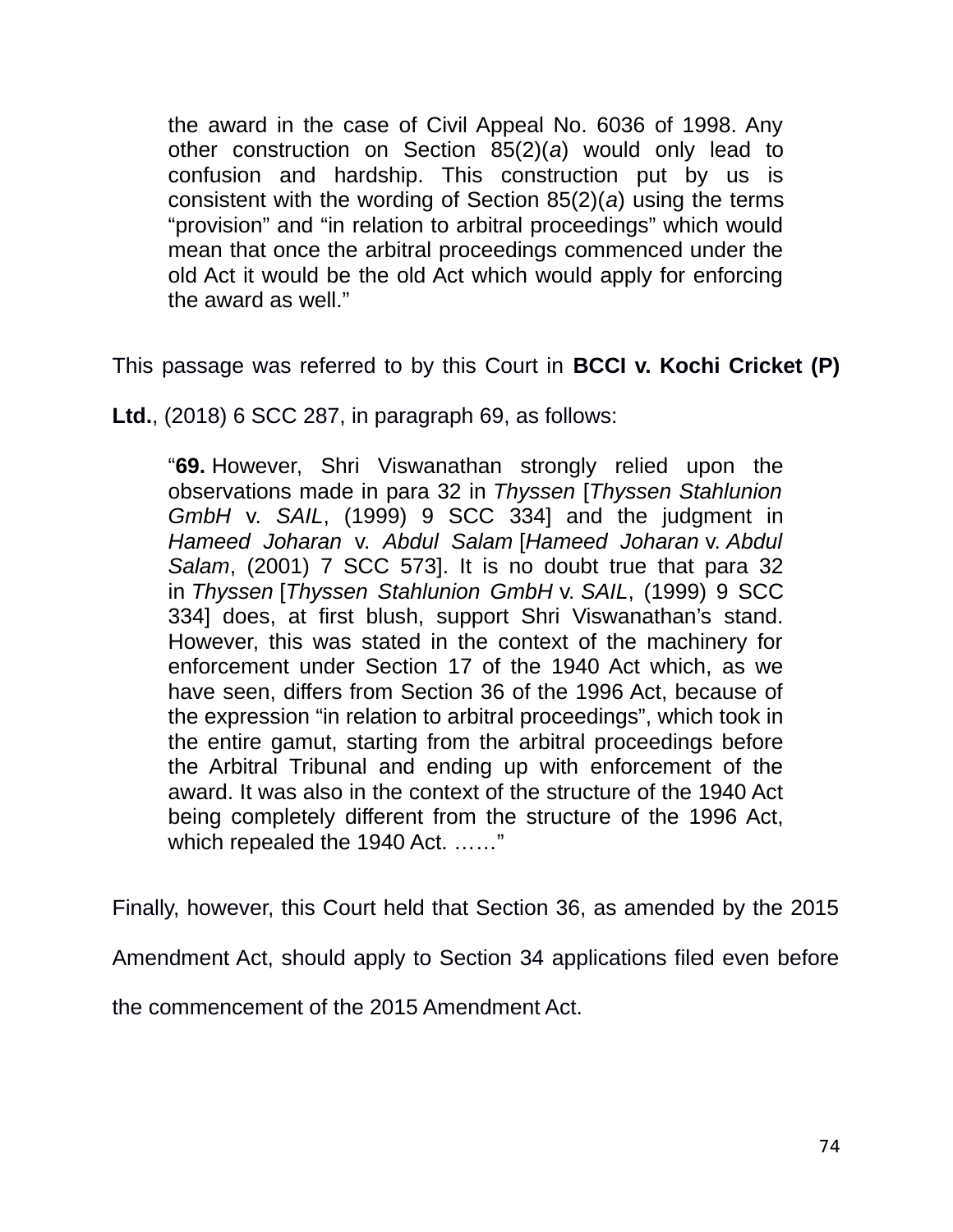53. Coupled with this, the expression "any proceedings", occurring in Section 9(1) and Section 17(1), would also be an expression comprehensive enough to take in enforcement proceedings. The expression "any" has been construed by some of the judgments of this

Court. Thus, in **Shri Balaganesan Metals v. M.N. Shanmugham Chetty**,

(1987) 2 SCC 707, in context of Section 10(3)(c) of the Tamil Nadu

Buildings (Lease and Rent Control) Act, 1960, this Court held as follows:

"**18.** In construing Section 10(3)(c) it is pertinent to note that the words used are "any tenant" and not "a tenant" who can be called upon to vacate the portion in his occupation. The word "any" has the following meaning:

"some; one of many; an indefinite number. One indiscriminately or whatever kind or quantity.

Word 'any' has a diversity of meaning and may be employed to indicate 'all' or 'every' as well as 'some' or 'one' and its meaning in a given statute depends upon the context and the subject-matter of the statute.

It is often synonymous with 'either', 'every' or 'all'. Its generality may be restricted by the context;" (*Black's Law Dictionary*, 5th Ed.)

**19.** Unless the legislature had intended that both classes of tenants can be asked to vacate by the Rent Controller for providing the landlord additional accommodation, be it for residential or non-residential purposes, it would not have used the word "any" instead of using the letter "a" to denote a tenant."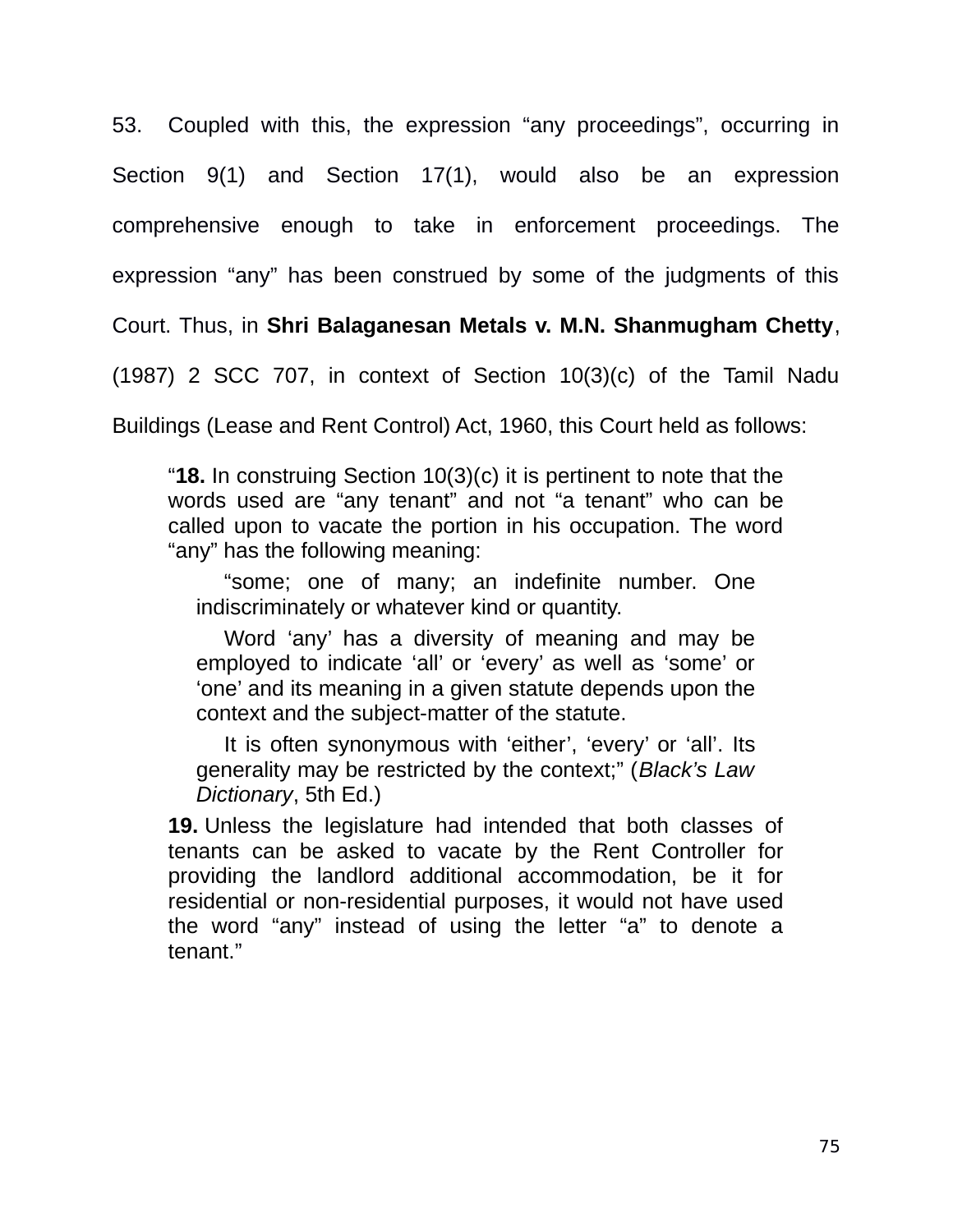Similarly, in **Lucknow Development Authority v. M.K. Gupta**, (1994) 1

SCC 243, this Court, while construing the word "service" under the

Consumer Protection Act, 1986, held as follows:

"**4.** What is the meaning of the word 'service'? Does it extend to deficiency in the building of a house or flat? Can a complaint be filed under the Act against the statutory authority or a builder or contractor for any deficiency in respect of such property. The answer to all this shall depend on understanding of the word 'service'. The term has variety of meanings. It may mean any benefit or any act resulting in promoting interest or happiness. It may be contractual, professional, public, domestic, legal, statutory etc. The concept of service thus is very wide. How it should be understood and what it means depends on the context in which it has been used in an enactment. Clause (*o*) of the definition section defines it as under:

"'service' means service of any description which is made available to potential users and includes the provision of facilities in connection with banking, financing, insurance, transport, processing, supply of electrical or other energy, board or lodging or both, housing construction, entertainment, amusement or the purveying of news or other information, but does not include the rendering of any service free of charge or under a contract of personal service;"

It is in three parts. The main part is followed by inclusive clause and ends by exclusionary clause. The main clause itself is very wide. It applies to any service made available to potential users. The words 'any' and 'potential' are significant. Both are of wide amplitude. The word 'any' dictionarily means 'one or some or all'. In *Black's Law Dictionary* it is explained thus, "word 'any' has a diversity of meaning and may be employed to indicate 'all' or 'every' as well as 'some' or 'one' and its meaning in a given statute depends upon the context and the subject-matter of the statute". The use of the word 'any' in the context it has been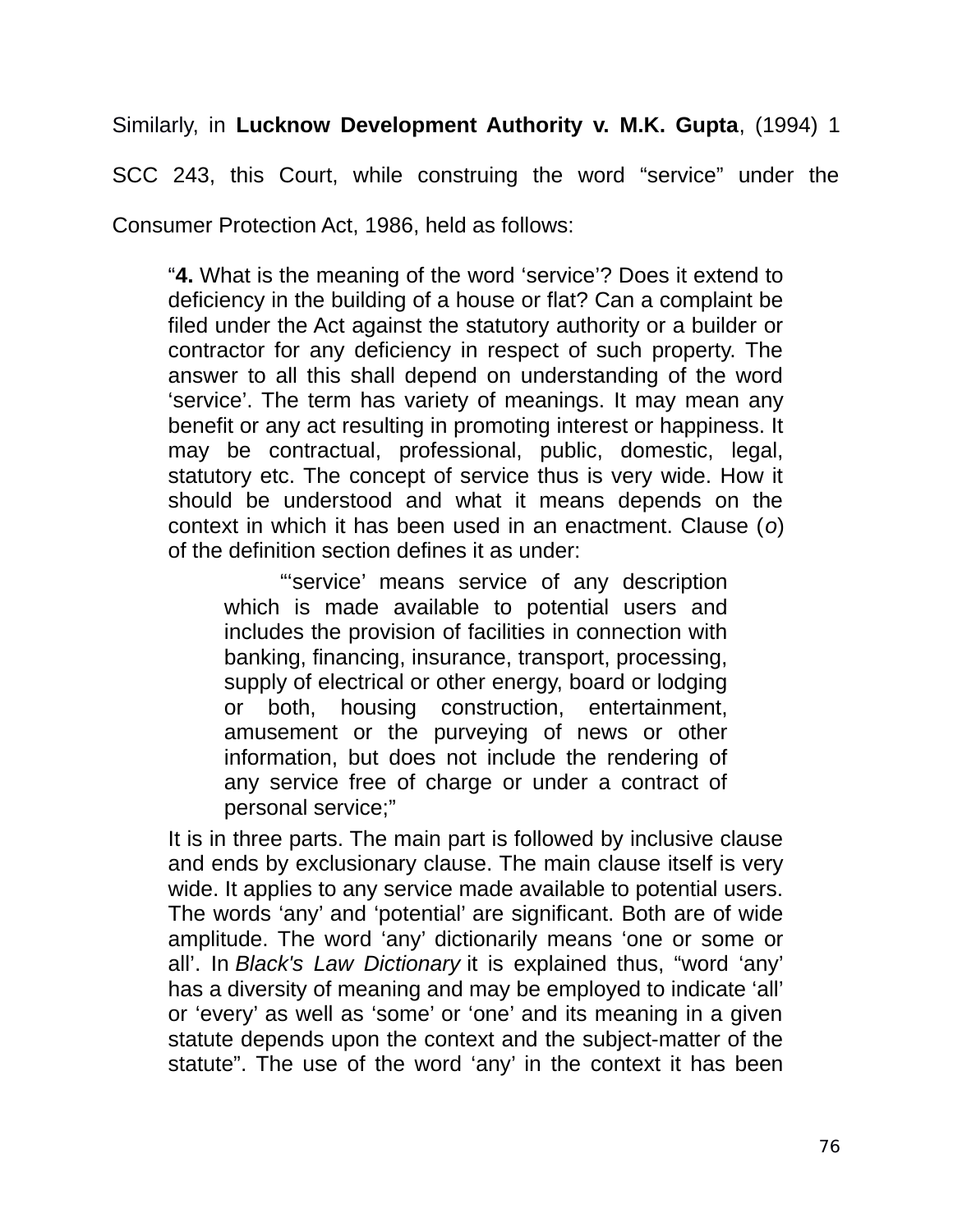used in clause (*o*) indicates that it has been used in wider sense extending from one to all. …"

## In **Union of India v. A.B. Shah**, (1996) 8 SCC 540, this Court, while

examining the purport of the expression "at any time" contained in one of

the conditions set by the Director General of Coal Mines in exercise of his

powers under the Coal Mines Regulations, 1957 read with the Mines Act,

1952, held as follows:

"**12.** If we look into Conditions 3 and 6 with the object and purpose of the Act in mind, it has to be held that these conditions are not only relatable to what was required at the commencement of depillaring process, but the unstowing for the required length must exist always. The expression "at any time" finding place in Condition 6 has to mean, in the context in which it has been used, "at any point of time", the effect of which is that the required length must be maintained all the time. The accomplishment of object of the Act, one of which is safety in the mines, requires taking of such a view, especially in the backdrop of repeated mine disasters which have been taking, off and on, heavy toll of lives of the miners. It may be pointed out that the word 'any' has a diversity of meaning and in *Black's Law Dictionary* it has been stated that this word may be employed to indicate 'all' or 'every', and its meaning will depend "upon the context and subject-matter of the statute". A reference to what has been stated in *Stroud's Judicial Dictionary* Vol. I, is revealing inasmuch as the import of the word 'any' has been explained from pp. 145 to 153 of the 4th Edn., a perusal of which shows it has different connotations depending primarily on the subject-matter of the statute and the context of its use. A Bench of this Court in *Lucknow Development Authority* v. *M.K. Gupta* [(1994) 1 SCC 243], gave a very wide meaning to this word finding place in Section 2(*o*) of the Consumer Protection Act, 1986 defining 'service'. (*See* para 4)"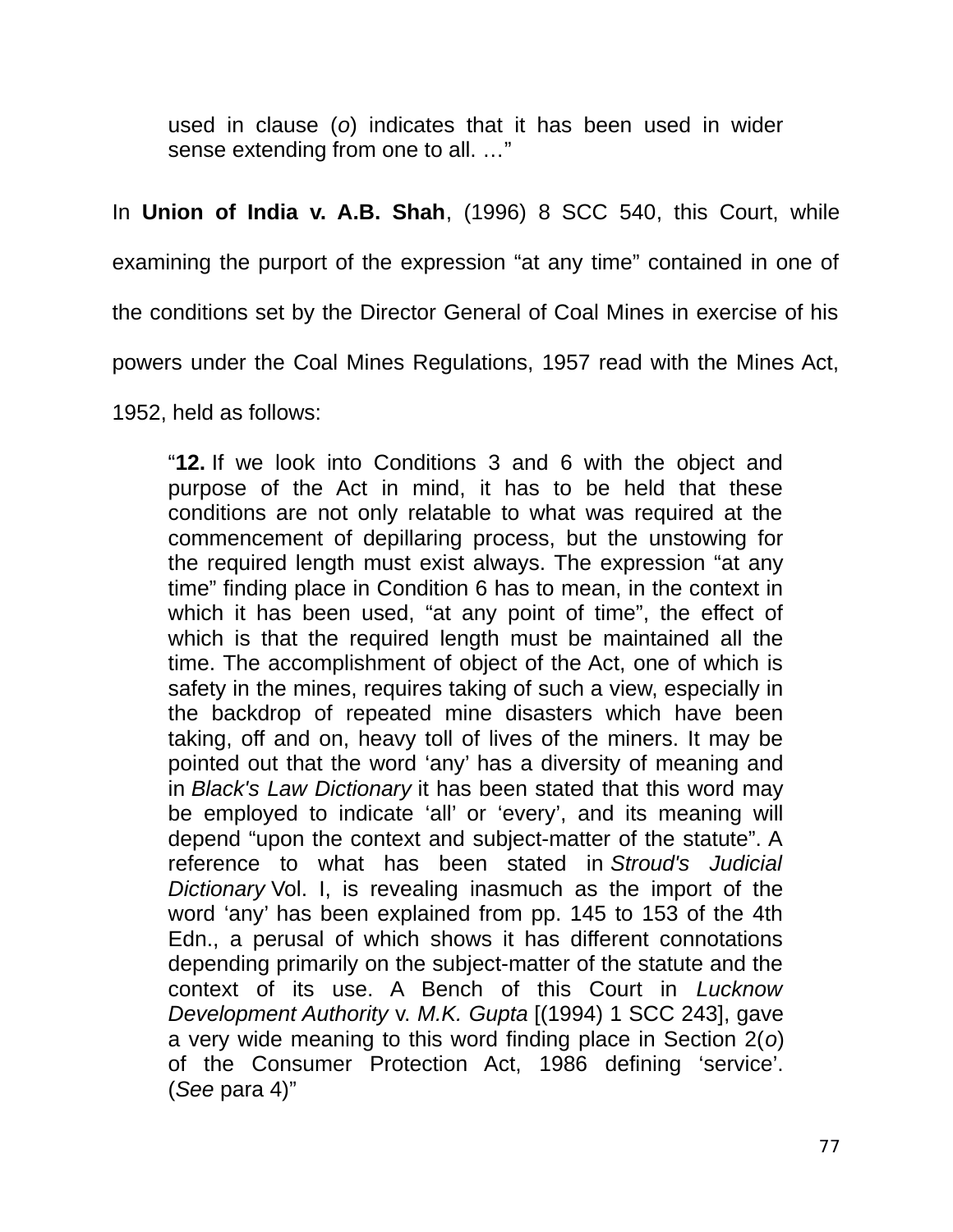54. Properly so read, the expressions "in relation to" and "any proceedings" would include the power to enforce orders that are made under Section 9(1), and are not limited to incidental powers to make interim orders, as was suggested by Mr. Viswanathan. Thus, if an order under Section 9(1) is flouted by any party, proceedings for enforcement of the same are available to the court making such orders under Section 9(1). These powers are, therefore, traceable directly to Section  $9(1)$  of the Act – which then takes us to the Code of Civil Procedure. Thus, an order made under Order XXXIX Rule 2-A, in enforcement of an order made under Section 9, would also be referable to Section 9(1) of the Arbitration Act.

55. Given the fact that the 2015 Amendment Act has provided in Section 17(1) the same powers to an arbitral tribunal as are given to a court, it would be anomalous to hold that if an interim order was passed by the tribunal and then enforced by the court with reference to Order XXXIX Rule 2-A of the Code of Civil Procedure, such order would not be referable to Section 17. Section 17(2) was necessitated because the earlier law on enforcement of an arbitral tribunal's interim orders was found to be too cumbersome. Thus, in **Alka Chandewar v. Shamshul Ishrar Khan**, (2017) 16 SCC 119, this Court referred to the earlier position as follows: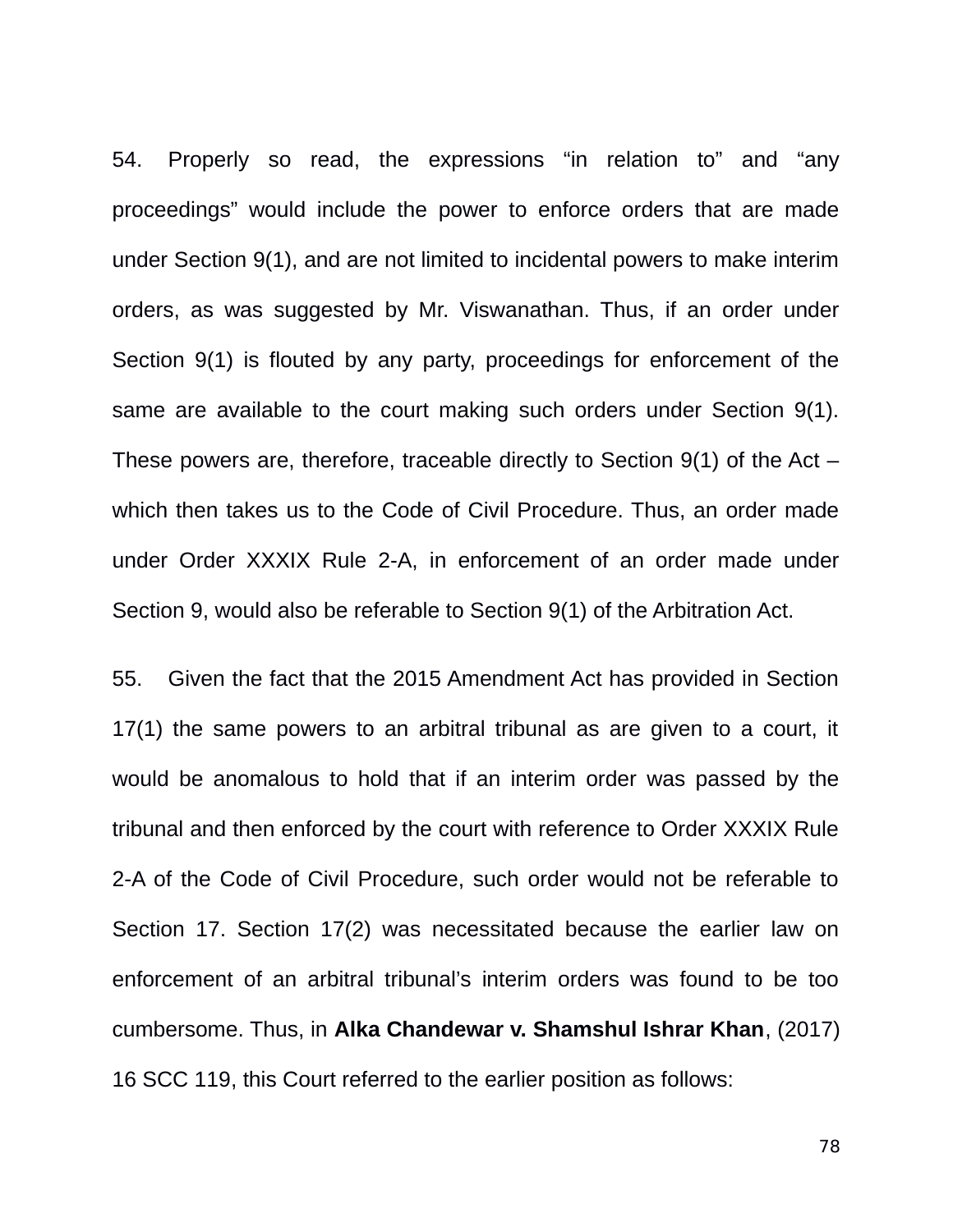"**8.** Coming to Shri Rana Mukherjee's submission that subsection (2) of Section 17 introduced by the 2015 Amendment Act now provides for the necessary remedy against infraction of interim orders by the Tribunal, suffice it to state that the Law Commission itself, in its 246th Report, found the need to go one step further than what was provided in Section 27(5) as construed by the Delhi High Court [*Sri Krishan* v. *Anand*, 2009 SCC OnLine Del 2472 : (2009) 112 DRJ 657 : (2009) 3 Arb LR 447]. The Commission, in its Report, had this to say:

"*Powers of Tribunal to order interim measures*

*46*. Under Section 17, the Arbitral Tribunal has the power to order interim measures of protection, unless the parties have excluded such power by agreement. Section 17 is an important provision, which is crucial to the working of the arbitration system, since it ensures that even for the purposes of interim measures, the parties can approach the Arbitral Tribunal rather than await orders from a court. The efficacy of Section 17 is however, seriously compromised given the lack of any suitable statutory mechanism for the enforcement of such interim orders of the Arbitral Tribunal.

*47*. In *Sundaram Finance Ltd.* [*Sundaram Finance Ltd.* v. *NEPC India Ltd.*, (1999) 2 SCC 479], the Supreme Court observed that though Section 17 gives the Arbitral Tribunal the power to pass orders, the same cannot be enforced as orders of a court and it is for this reason only that Section 9 gives the court power to pass interim orders during the arbitration proceedings. Subsequently, in *Army Welfare Housing Organisation* v. *Sumangal Services (P) Ltd.*, (2004) 9 SCC 619, the Court had held that under Section 17 of the Act no power is conferred on the Arbitral Tribunal to enforce its order nor does it provide for judicial enforcement thereof.

*48*. In the face of such categorical judicial opinion, the Delhi High Court attempted to find a suitable legislative basis for enforcing the orders of the Arbitral Tribunal under Section 17 in *Sri Krishan* v. *Anand,* 2009 SCC OnLine Del 2472 : (2009) 112 DRJ 657 : (2009) 3 Arb LR 447 [followed in *Indiabulls Financial Services Ltd.* v.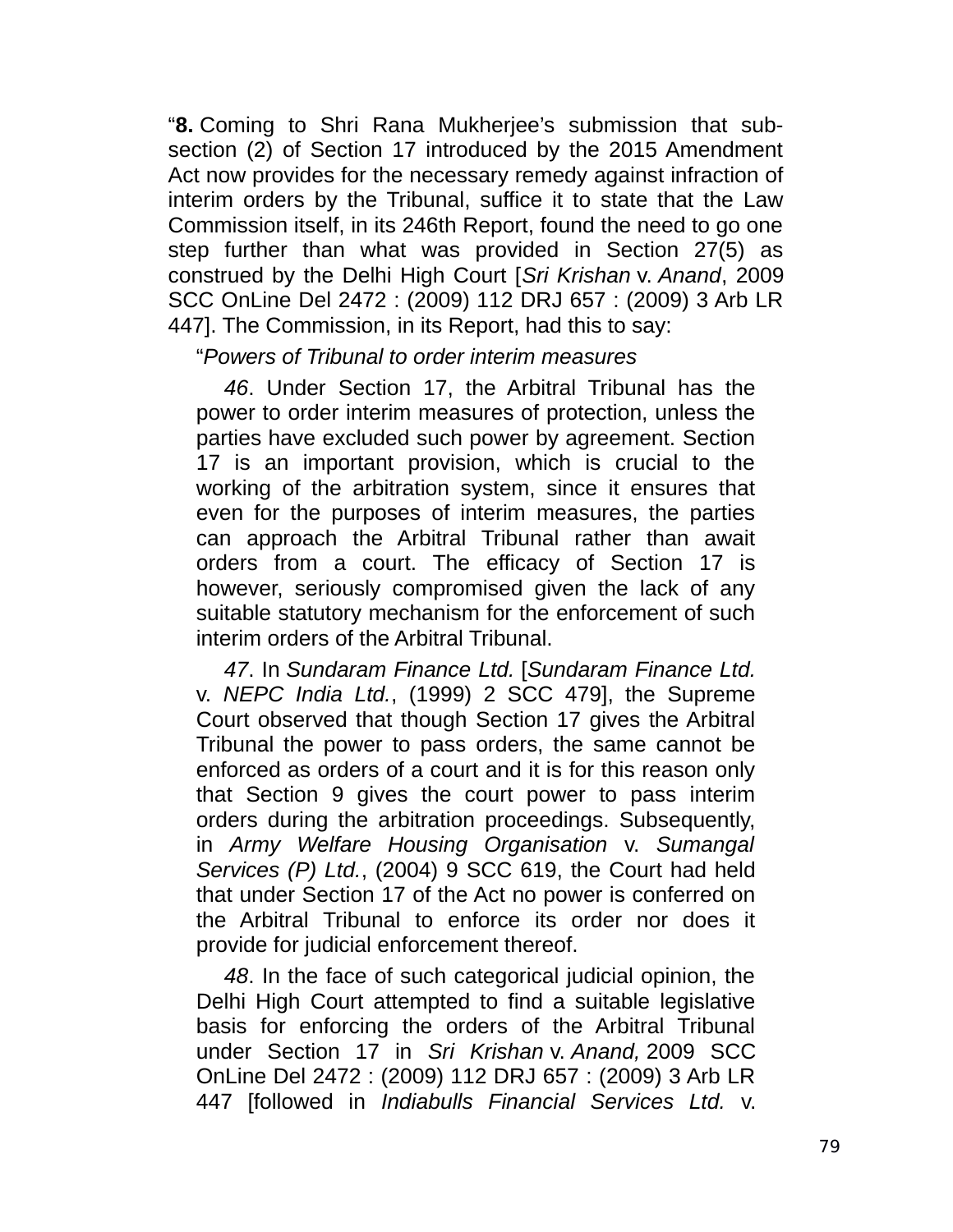*Jubilee Plots & Housing (P) Ltd.*, 2009 SCC OnLine Del 2458]. The Delhi High Court held that any person failing to comply with the order of the Arbitral Tribunal under Section 17 would be deemed to be "making any other default" or "guilty of any contempt to the Arbitral Tribunal during the conduct of the proceedings" under Section 27(5) of Act. The remedy of the aggrieved party would then be to apply to the Arbitral Tribunal for making a representation to the court to mete out appropriate punishment. Once such a representation is received by the court from the Arbitral Tribunal, the court would be competent to deal with such party in default as if it is in contempt of an order of the court i.e., either under the provisions of the Contempt of Courts Act or under the provisions of Order 39 Rule 2-A of the Code of Civil Procedure, 1908.

*49*. The Commission believes that while it is important to provide teeth to the interim orders of the Arbitral Tribunal as well as to provide for their enforcement, *the judgment of the Delhi High Court in Sri Krishan* v. *Anand*, 2009 SCC OnLine Del 2472 : (2009) 112 DRJ 657 : (2009) 3 Arb LR 447 *is not a complete solution*. The Commission has, therefore, recommended amendments to Section 17 of the Act which would give teeth to the orders of the Arbitral Tribunal and the same would be statutorily enforceable in the same manner as the orders of a court. In this respect, the views of the Commission are consistent with (though do not go as far as) the 2006 amendments to Article 17 of the UNCITRAL Model Law."

(emphasis in original)

**9.** Pursuant to this 246<sup>th</sup> Report, sub-section (2) to Section 17 was added by the 2015 Amendment Act, so that the cumbersome procedure of an Arbitral Tribunal having to apply every time to the High Court for contempt of its orders would no longer be necessary. Such orders would now be deemed to be orders of the court for all purposes and would be enforced under the Civil Procedure Code, 1908 in the same manner as if they were orders of the court. Thus, we do not find Shri Rana Mukherjee's submission to be of any substance in view of the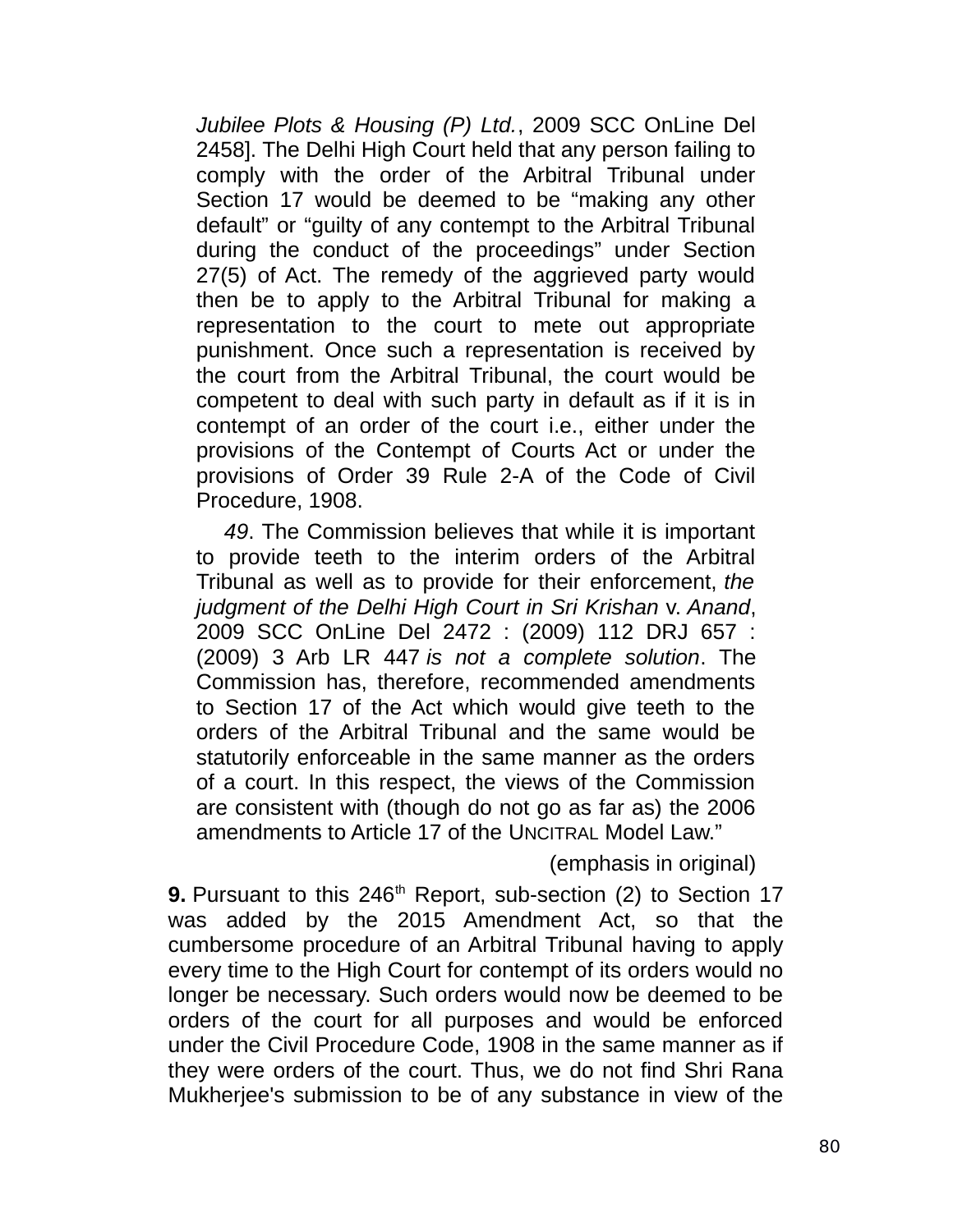fact that Section 17(2) was enacted for the purpose of providing a "complete solution" to the problem."

56. It was to remedy this situation that Section 17(2) was introduced. There is no doubt that the arbitral tribunal cannot itself enforce its orders, which can only be done by a court with reference to the Code of Civil Procedure. But the court, when it acts under Section 17(2), acts in the same manner as it acts to enforce a court order made under Section 9(1). If this is so, then what is clear is that the arbitral tribunal's order gets enforced under Section 17(2) read with the Code of Civil Procedure.

57. There is no doubt that Section 17(2) creates a legal fiction. This fiction is created only for the purpose of enforceability of interim orders made by the arbitral tribunal. To extend it to appeals being filed under the Code of Civil Procedure would be a big leap not envisaged by the legislature at all in enacting the said fiction. As a matter of fact, this Court, in **Paramjeet Singh Patheja v. ICDS Ltd.**, (2006) 13 SCC 322, dealt with Section 36 of the Arbitration Act as it stood immediately before the 2015 Amendment Act (Section 36 as it then stood is the mirror image of Section 36(1) post amendment). In answering the question raised before it  $-$  as to whether an arbitration award can be said to be a decree for the purpose of Section 9 of the Presidency Towns Insolvency Act, 1909, this Court held: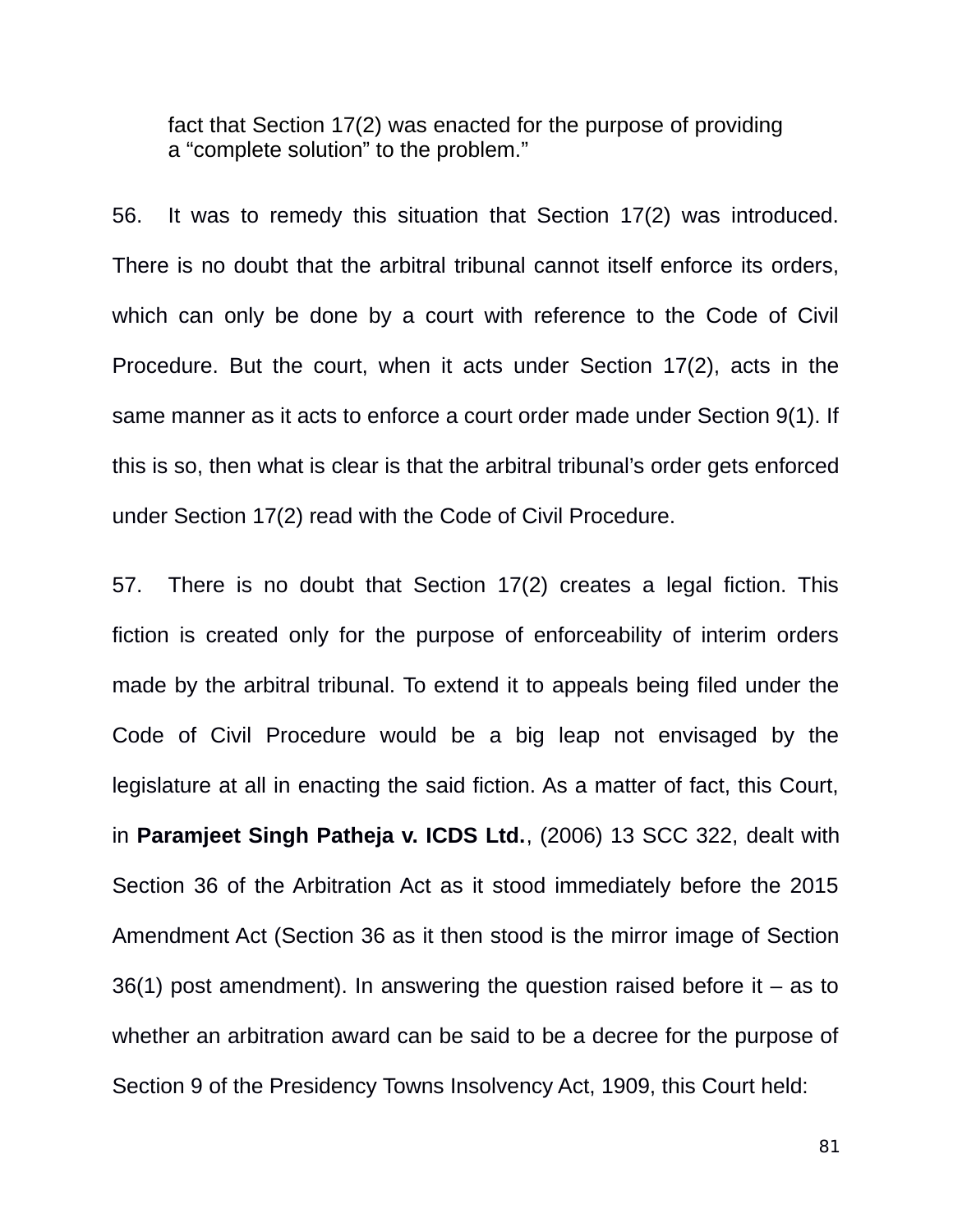"**39.** Section 15 of the Arbitration Act, 1899 provides for "enforcing" the award as if it were a decree. Thus, a final award, without actually being followed by a decree (as was later provided by Section 17 of the Arbitration Act of 1940), could be enforced i.e., executed in the same manner as a decree. For this limited purpose of enforcement, the provisions of CPC were made available for realising the money awarded. However, the award remained an award and did not become a decree either as defined in CPC and much less so far the purposes of an entirely different statute such as the Insolvency Act are concerned.

**40.** Section 36 of the Arbitration and Conciliation Act of 1996 brings back the same situation as it existed from 1899 to 1940. Only under the Arbitration Act, 1940, was the award required to be made a rule of court i.e., required a judgment followed by a decree of court.

**41.** Issuance of a notice under the Insolvency Act is fraught with serious consequences: it is intended to bring about a drastic change in the status of the person against whom a notice is issued viz. to declare him an insolvent with all the attendant disabilities. Therefore, firstly, such a notice was intended to be issued only after a regularly constituted court, a component of the judicial organ established for the dispensation of justice, has passed a decree or order for the payment of money. Secondly, a notice under the Insolvency Act is not a mode of enforcing a debt; enforcement is done by taking steps for execution available under CPC for realising monies.

**42.** The words "*as if*" demonstrate that award and decree or order are two different things. The legal fiction created is for the limited purpose of enforcement as a decree. The fiction is not intended to make it a decree for all purposes under all statutes, whether State or Central."

(emphasis supplied)

58. Mr. Viswanathan cited the judgment **Rajasthan State Industrial**

**Development & Investment Corporation v. Diamond & Gem**

**Development Corporation Ltd.**, (2013) 5 SCC 470. Far from supporting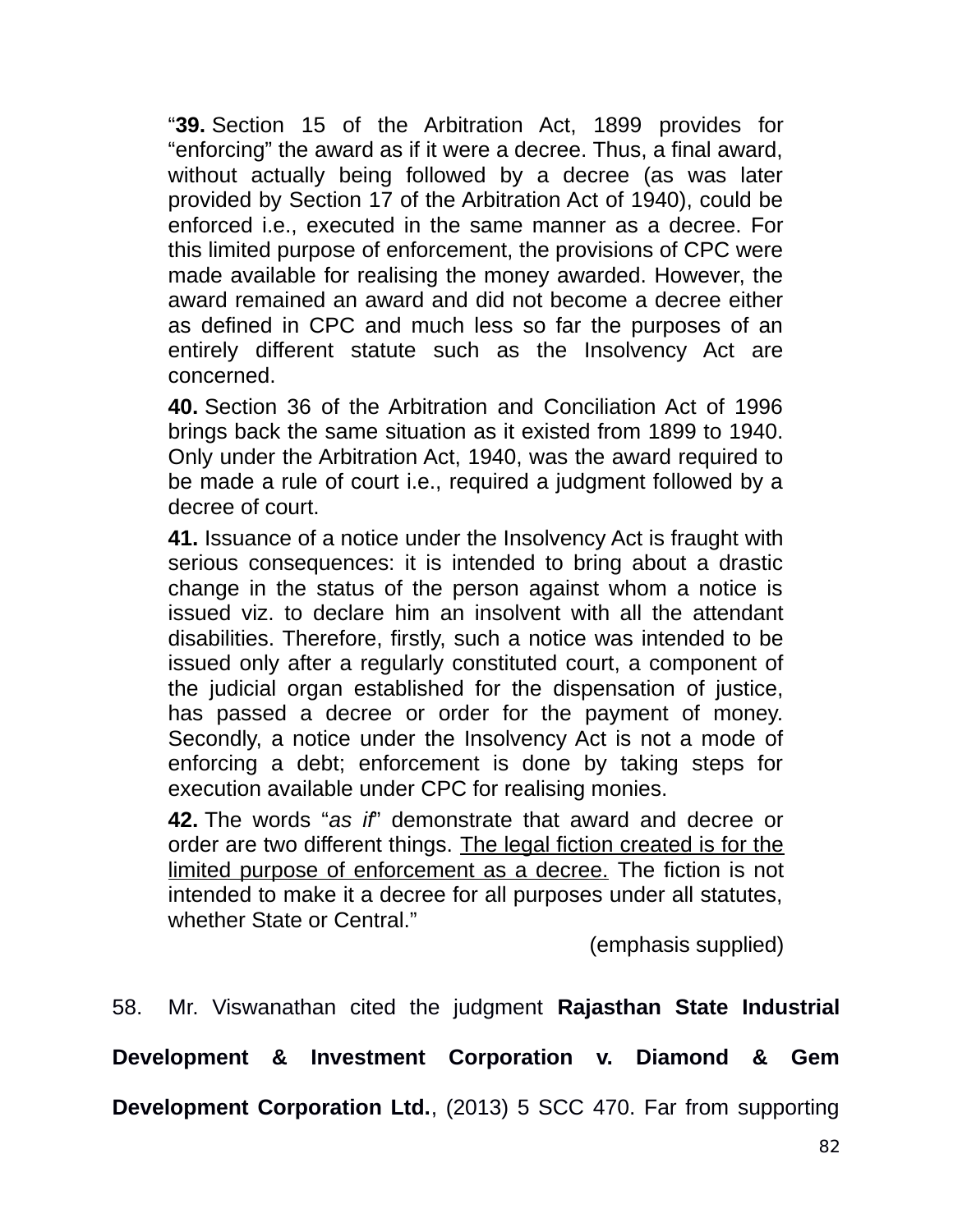his contention that the legal fiction contained in Section 17(2) extends to the filing of an appeal under the Code of Civil Procedure as enforcement proceedings are different from interim orders, paragraph 26 states as follows:

## "**VI.** *"As if"—Meaning of*

**26.** The expression "as if" is used to make one applicable in respect of the other. The words "as if" create a legal fiction. By it, when a person is "deemed to be" something, the only meaning possible is that, while in reality he is not that something, but for the purposes of the Act of legislature he is required to be treated that something, and not otherwise. It is a well-settled rule of interpretation that, in construing the scope of a legal fiction, it would be proper and even necessary to assume all those facts on the basis of which alone such fiction can operate. The words "as if" in fact show the distinction between two things and, such words must be used only for a limited purpose. They further show that a legal fiction must be limited to the purpose for which it was created. [Vide *Radhakissen Chamria* v. *Durga Prosad Chamria* [(1939-40) 67 IA 360 : (1940) 52 LW 647 : AIR 1940 PC 167], *CIT* v. *S. Teja Singh* [AIR 1959 SC 352], *Ram Kishore Sen* v. *Union of India* [AIR 1966 SC 644], *Sher Singh* v. *Union of India* [(1984) 1 SCC 107 : AIR 1984 SC 200], *State of Maharashtra* v. *Laljit Rajshi Shah* [(2000) 2 SCC 699 : 2000 SCC (Cri) 533 : AIR 2000 SC 937], *Paramjeet Singh Patheja* v. *ICDS Ltd.* [(2006) 13 SCC 322 at p. 341, para 28] and *CIT* v. *Willamson Financial Services* [(2008) 2 SCC 202].]"

(emphasis supplied)

The celebrated judgment in **East End Dwellings Co. Ltd. v. Finsbury**

**Borough Council**, 1952 AC 109 : (1951) 2 All ER 587 (HL) then follows in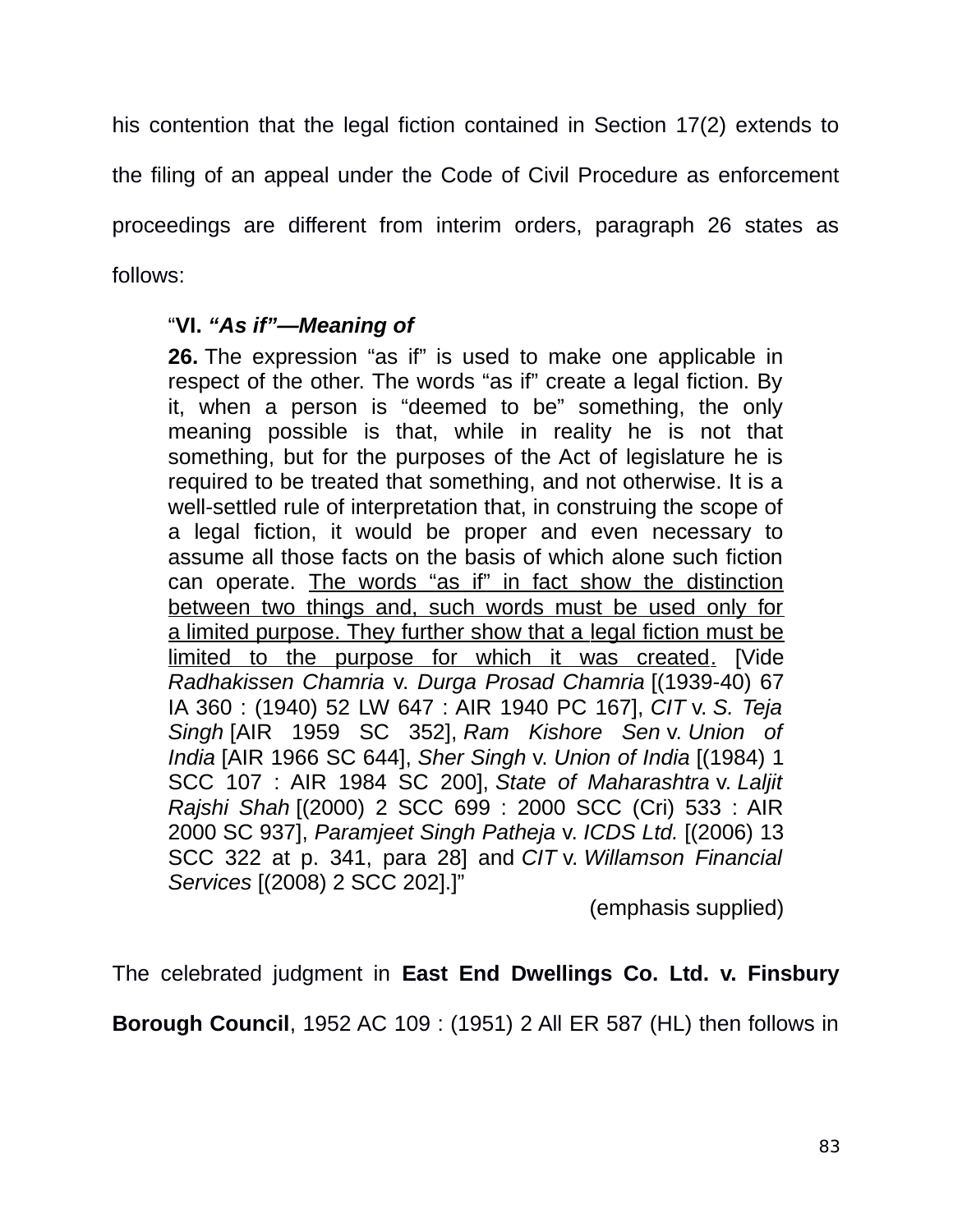paragraph 27, followed by another judgment of this Court in paragraph 28,

as follows:

"**27.** In *East End Dwellings Co. Ltd.* v. *Finsbury Borough Council* [1952 AC 109 : (1951) 2 All ER 587 (HL)] this Court approved the approach which stood adopted and followed persistently. It set out as under: (AC p. 133)

"… The statute says that you must imagine a certain state of affairs; it does not say that having done so, you must cause or permit your imagination to boggle when it comes to the inevitable corollaries of that state of affairs."

**28.** In *Industrial Supplies (P) Ltd.* v. *Union of India* [(1980) 4 SCC 341] this Court observed as follows: (SCC p.351, para 25)

"*25.* It is now axiomatic that when a legal fiction is incorporated in a statute, the court has to ascertain for what purpose the fiction is created. After ascertaining the purpose, full effect must be given to the statutory fiction and it should be carried to its logical conclusion. The court has to assume all the facts and consequences which are incidental or inevitable corollaries to giving effect to the fiction. The legal effect of the words 'as if he were' in the definition of 'owner' in Section 3(*n*) of the Nationalisation Act read with Section 2(1) of the Mines Act is that although the petitioners were not the owners, they being the contractors for the working of the mine in question, were to be treated as such though, in fact, they were not so."

(emphasis supplied)

59. There can be no doubt that the legal fiction created under Section 17(2) for enforcement of interim orders is created only for the limited purpose of enforcement as a decree of the court. To extend this fiction to encompass appeals from such orders is to go beyond the clear intention of the legislature. Mr. Salve's argument in stressing the words "under the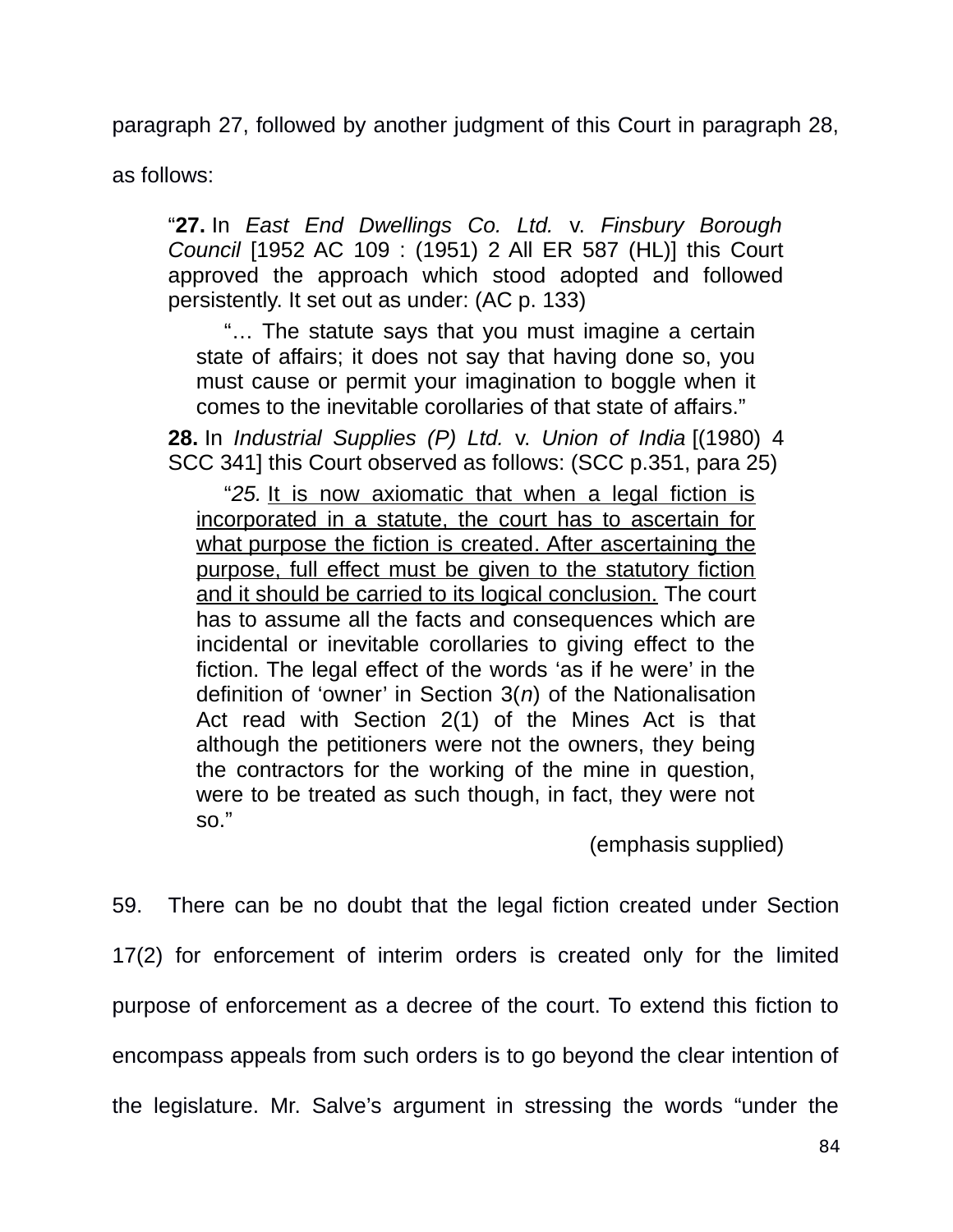Code of Civil Procedure" in Section 17(2), thus holds no water as a limited fiction for the purpose of enforcement cannot be elevated to the level of a genie which has been released from a statutory provision and which would encompass matters never in the contemplation of the legislature.

60. In a recent judgment of this Court in **Union of India v. Vedanta Ltd.**,

(2020) 10 SCC 1, this Court held that a petition to enforce a foreign award,

made under Section 49 of the Arbitration Act, is governed by Article 137 of

the Limitation Act, 1963 and not by Article 136 of the said Act. This

conclusion was arrived at as follows:

"**69.** Section 36 of the Arbitration Act, 1996 creates a statutory fiction for the limited purpose of enforcement of a "domestic award" as a decree of the court, even though it is otherwise an award in an arbitral proceeding [*Umesh Goel* v. *H.P. Coop. Group Housing Society Ltd.*, (2016) 11 SCC 313 : (2016) 3 SCC (Civ) 795]. By this deeming fiction, a domestic award is deemed to be a decree of the court [*Sundaram Finance Ltd.* v. *Abdul Samad*, (2018) 3 SCC 622 : (2018) 2 SCC (Civ) 593], even though it is as such not a decree passed by a civil court. The Arbitral Tribunal cannot be considered to be a "court", and the arbitral proceedings are not civil proceedings. The deeming fiction is restricted to treat the award as a decree of the court for the purposes of execution, even though it is, as a matter of fact, only an award in an arbitral proceeding. In *Paramjeet Singh Patheja* v. *ICDS Ltd.*, (2006) 13 SCC 322, this Court in the context of a domestic award, held that the fiction is not intended to make an award a decree for all purposes, or under all statutes, whether State or Central. It is a legal fiction which must be limited to the purpose for which it was created. Paras 39 and 42 of the judgment in *Paramjeet Singh Patheja* v. *ICDS Ltd.*, (2006) 13 SCC 322] read as: (SCC pp. 345-46)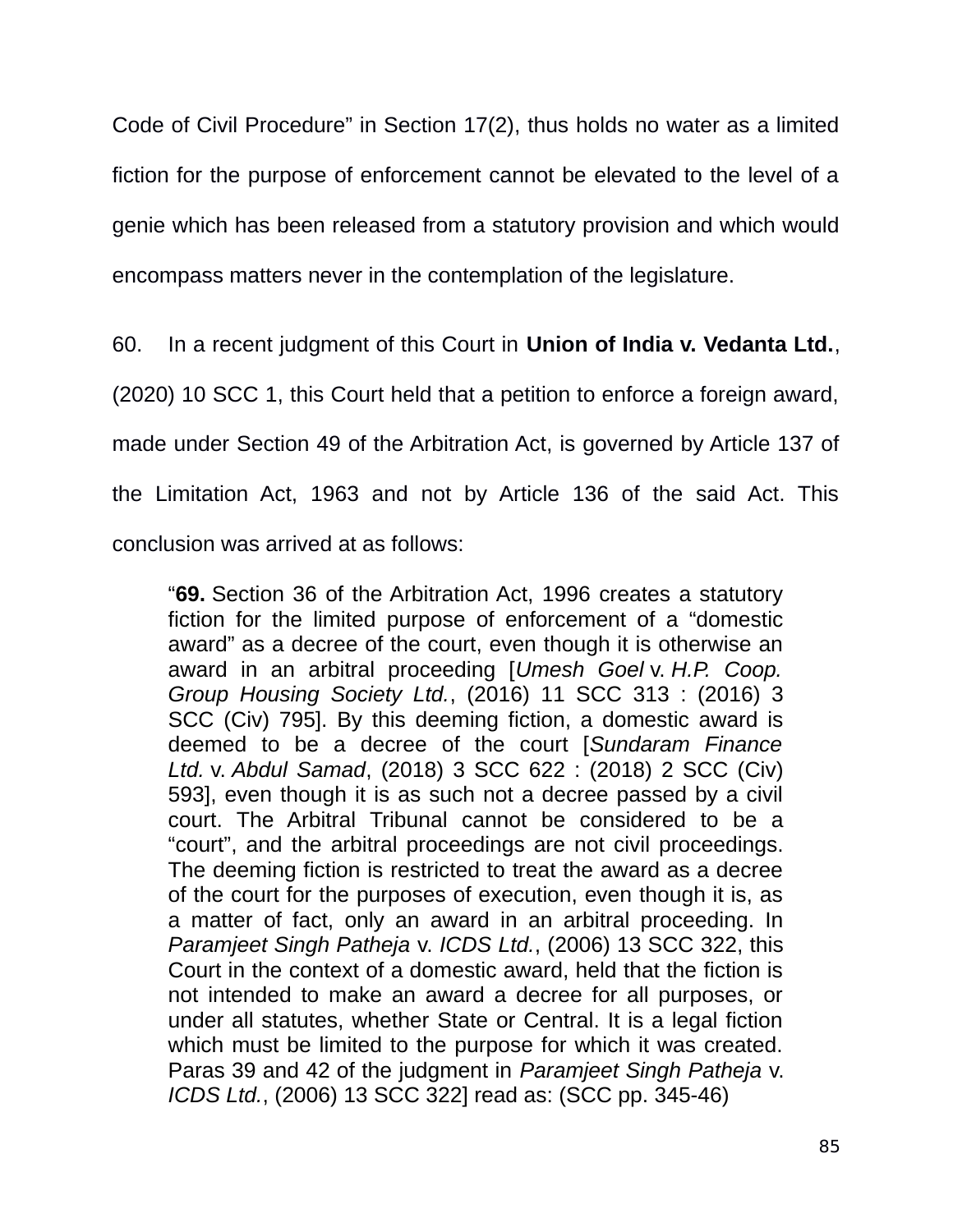"*39*. Section 15 of the Arbitration Act, 1899 provides for "enforcing" the award as if it were a decree. Thus *a final award, without actually being followed by a decree* (as was later provided by Section 17 of the Arbitration Act of 1940), *could be enforced i.e. executed in the same manner as a decree. For this limited purpose of enforcement, the provisions of CPC were made available for realising the money awarded. However, the award remained an award and did not become a decree either as defined in CPC and much less so far the purposes of an entirely different statute such as the Insolvency Act are concerned*.

*42*. *The words "as if" demonstrate that award and decree or order are two different things. The legal fiction created is for the limited purpose of enforcement as a decree. The fiction is not intended to make it a decree for all purposes under all statutes, whether State or Central*."

\* \* \*

\* \* \*

(emphasis in original)

"**72.** Foreign awards are not decrees of an Indian civil court. By a legal fiction, Section 49 provides that a foreign award, after it is granted recognition and enforcement under Section 48, would be deemed to be a decree of "that court" for the limited purpose of enforcement. The phrase "that court" refers to the court which has adjudicated upon the petition filed under Sections 47 and 49 for enforcement of the foreign award. In our view, Article 136 of the Limitation Act would not be applicable for the enforcement/execution of a foreign award, since it is not a decree of a civil court in India.

**73.** The enforcement of a foreign award as a deemed decree of the High Court concerned [as per the amended Explanation to Section 47 by Act 3 of 2016 confers exclusive jurisdiction on the High Court for execution of foreign awards] would be covered by the residuary provision i.e. Article 137 of the Limitation Act. A three-Judge Bench of this Court in *Kerala SEB* v. *T.P. Kunhaliumma* [*Kerala SEB* v. *T.P. Kunhaliumma*, (1976) 4 SCC 634] held that the phrase "any other application" in Article 137 cannot be interpreted on the principle of *ejusdem generis* to be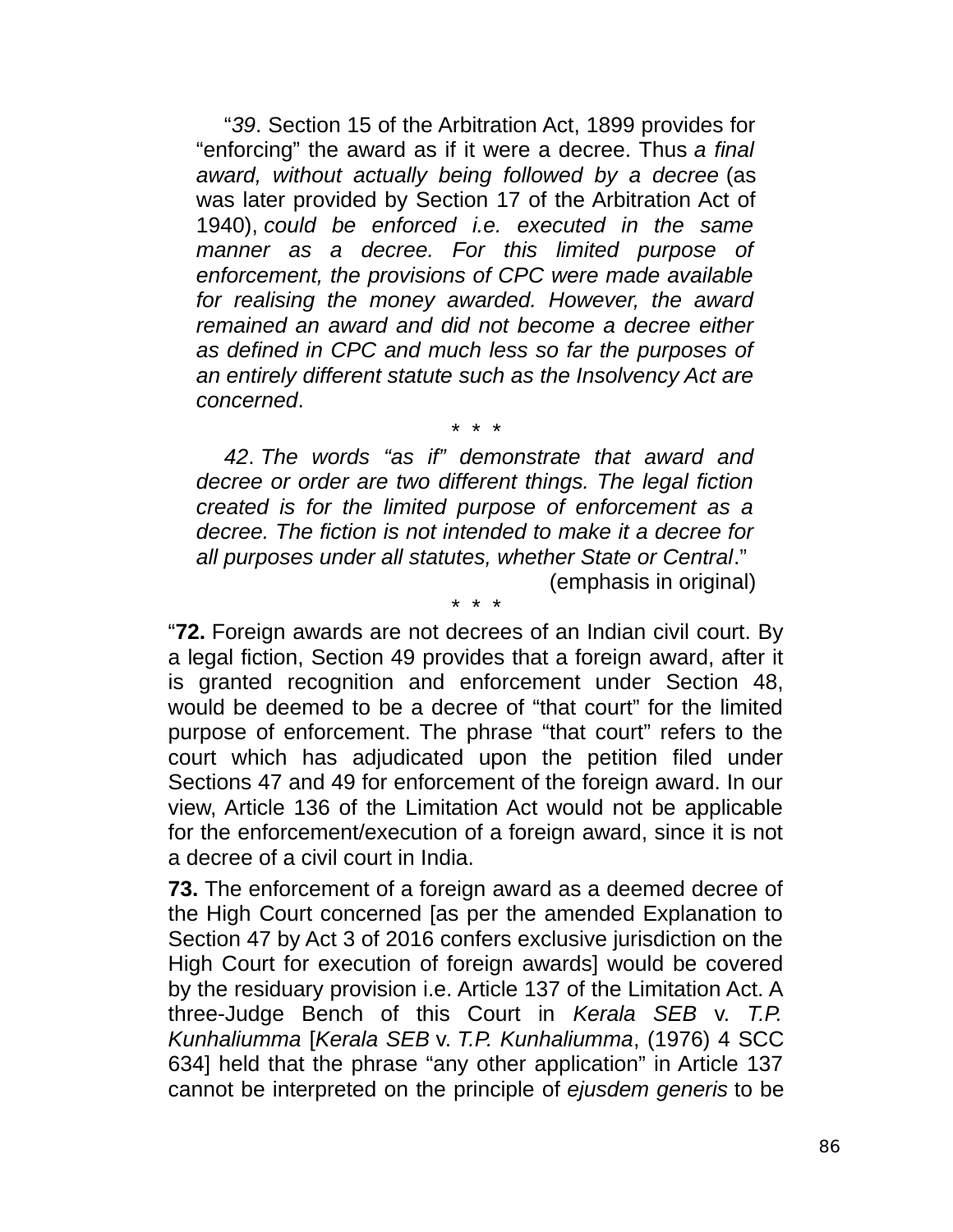applications under the Civil Procedure Code. The phrase "any other application" used in Article 137 would include petitions within the word "applications", filed under any special enactment. This would be evident from the definition of "application" under Section 2(*b*) of the Limitation Act, which includes a petition. Article 137 stands in isolation from all other Articles in Part I of the Third Division of the Limitation Act, 1963."

\* \* \*

"**77.** The application under Sections 47 and 49 for enforcement of the foreign award, is a substantive petition filed under the Arbitration Act, 1996. It is a well-settled position that the Arbitration Act is a self-contained code. [*Fuerst Day Lawson Ltd.* v. *Jindal Exports Ltd.*, (2011) 8 SCC 333 : (2011) 4 SCC (Civ) 178; *Kandla Export Corpn.* v. *OCI Corpn.*, (2018) 14 SCC 715 : (2018) 4 SCC (Civ) 664; *Shivnath Rai Harnarain (India) Co.* v. *Glencore Grain Rotterdam*, 2009 SCC OnLine Del 3564 : (2009) 164 DLT 197; *Usha Drager (P) Ltd.* v. *Dragerwerk AG*, 2009 SCC OnLine Del 2975 : (2010) 170 DLT 628; *Sumitomo Corpn.* v. *CDC Financial Services (Mauritius) Ltd.*, (2008) 4 SCC 91; *Conros Steels (P) Ltd.* v. *Lu Qin (Hong Kong) Co. Ltd.*, 2014 SCC OnLine Bom 2305 : (2015) 1 Arb LR 463 : (2015) 2 Bom CR 1] The application under Section 47 is not an application filed under any of the provisions of Order 21 CPC, 1908. The application is filed before the appropriate High Court for enforcement, which would take recourse to the provisions of Order 21 CPC only for the purposes of execution of the foreign award as a deemed decree. The bar contained in Section 5, which excludes an application filed under any of the provisions of Order 21 CPC, would not be applicable to a substantive petition filed under the Arbitration Act, 1996. Consequently, a party may file an application under Section 5 for condonation of delay, if required in the facts and circumstances of the case."

This judgment is, therefore, authority for the proposition that the fiction created by Section 49 of the Arbitration Act is limited to enforcement of a foreign award, with the important corollary that an application to enforce an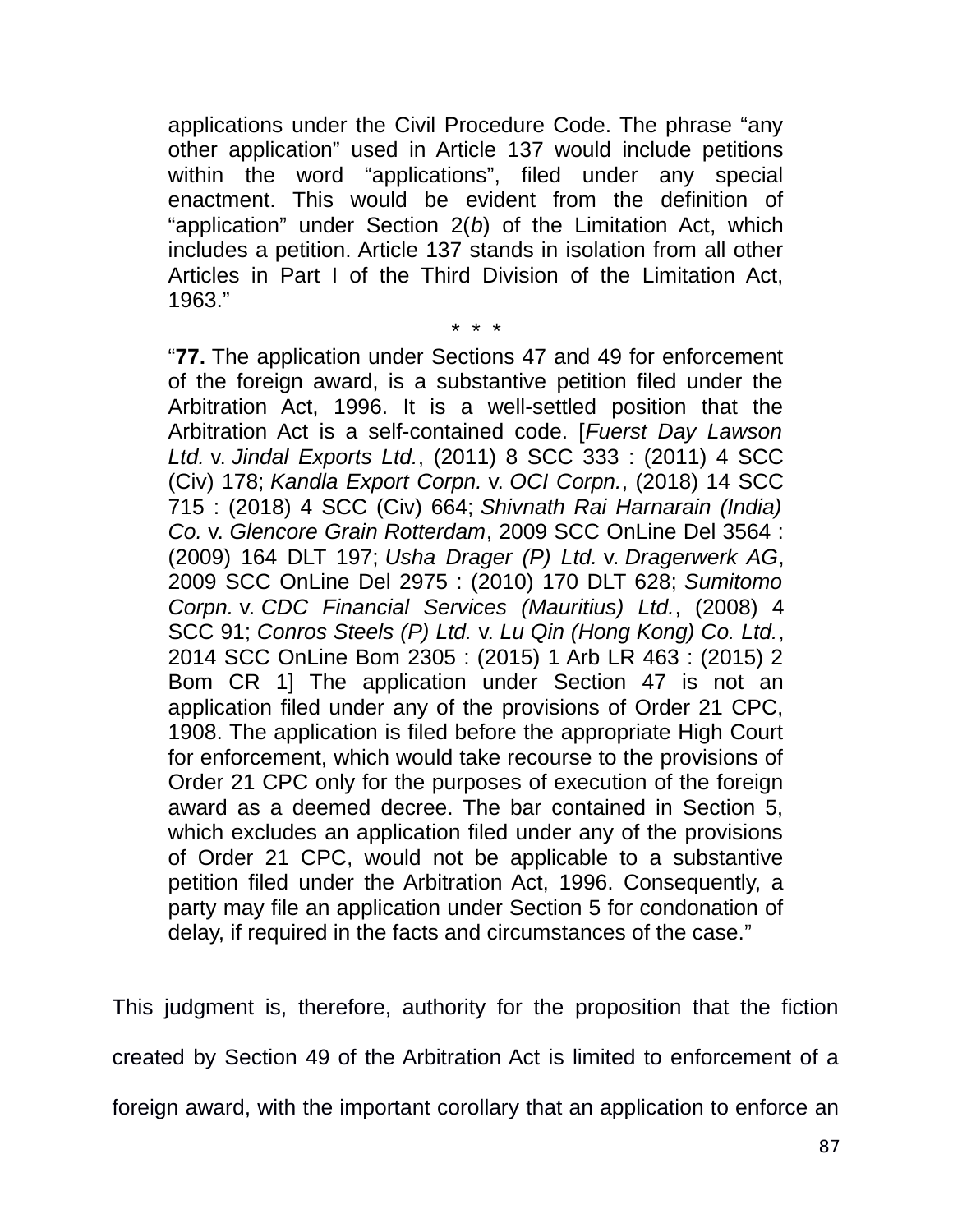award is an application under the Arbitration Act and not an application under Order XXI of the Code of Civil Procedure (in which case, such application would have been governed by Article 136 of the Limitation Act as an execution application under Order XXI, and not an application under the residuary Article 137 of the Limitation Act). Mr. Salve's attempt to distinguish this judgment on the ground that Section 49 lays down an entirely different procedure from the procedure to be followed for a domestic award qua enforceability does not, in any manner, distinguish the ratio of this judgment which is that an application to enforce a foreign award is not under Order XXI of the Code of Civil Procedure but under the Arbitration Act. Also, the deeming provision in Section 49, having reference to a decree of "that Court", which refers to the court which is satisfied that the foreign award is enforceable, again, makes no difference to the aforesaid ratio of the judgment.

61. Mr. Salve then painted a lurid picture of third parties being affected in enforcement proceedings. No such third party is before us. As to a third party, i.e., a party who is not a party to the arbitration agreement and to the subject matter covered by the award and who is affected by an order made in enforcement, we say nothing, leaving the question open to be argued on the facts of a future case.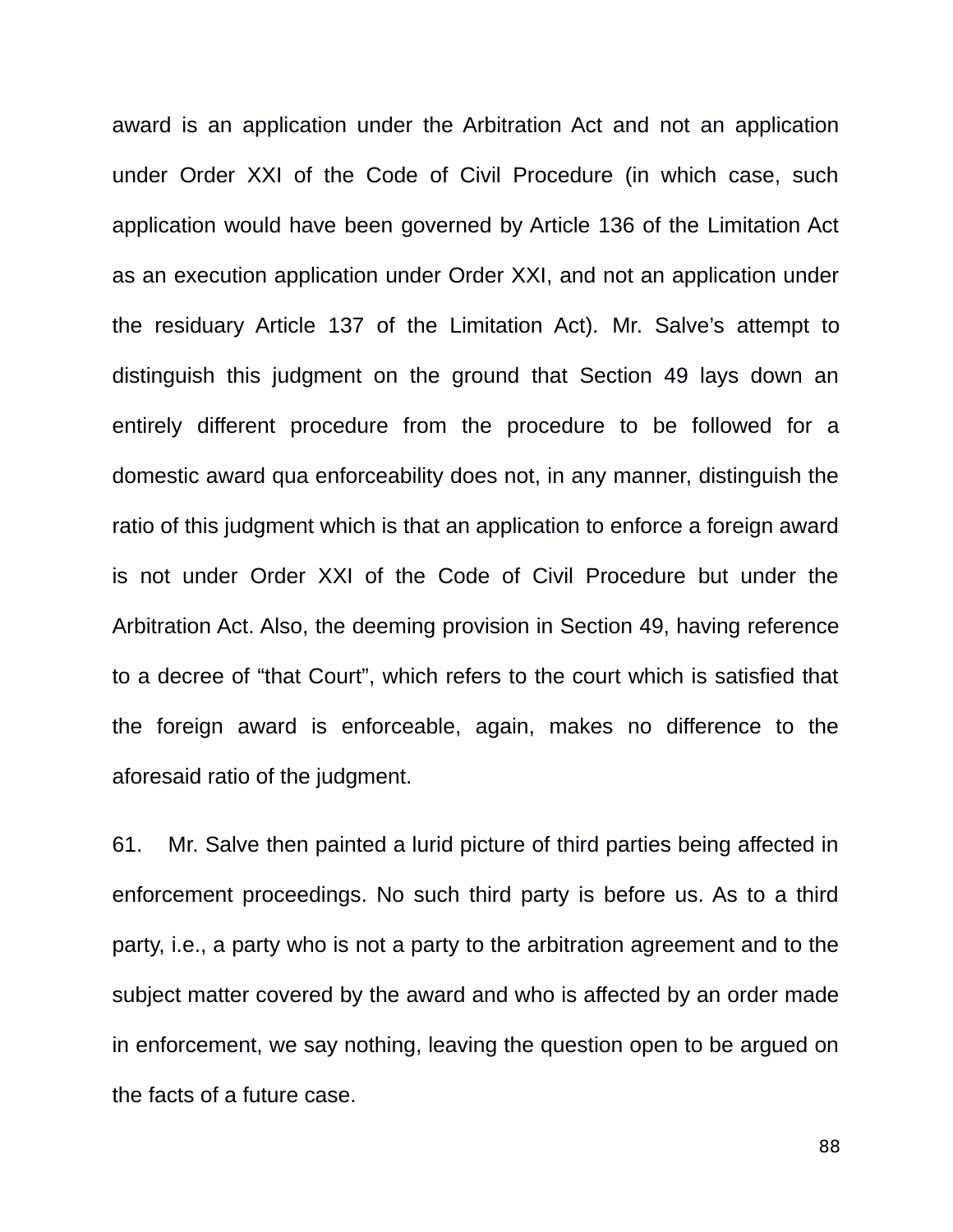62. Mr. Salve then read the provisions of the New Zealand Arbitration Act, 1996, the Hong Kong Arbitration Ordinance (Cap. 209), the Singapore Arbitration Act, 2001 as well as the Singapore International Arbitration Act, 1994, and the English Arbitration Act, 1996 to argue that in all the aforesaid legislations, awards passed by an Emergency Arbitrator were expressly included with varying provisions as to their enforcement. A contrast of these legislations with the provisions of the Indian Arbitration Act, again, does not take us very far, given the fact that we have, on a proper interpretation of the said Act, held that an award/order by an Emergency Arbitrator would be covered by Section 17 of the Arbitration Act, when properly read with other provisions of the Act.

63. Mr. Salve and Mr. Viswanathan then argued that Section 36(1), which is a *pari materia* provision with Section 17(2), must be contrasted with the provisions of Section 36(3). They argued that there is a basic difference between having "due regard to the provisions for grant of stay of a money decree under the provisions of the Code of Civil Procedure" and enforcement of an award "in accordance with the provisions of the Code of Civil Procedure". According to them, it is clear that the court granting a stay under sub-sections (2) and (3) of Section 36 does so under the Arbitration Act only having due regard to the provisions regarding grant of stay of a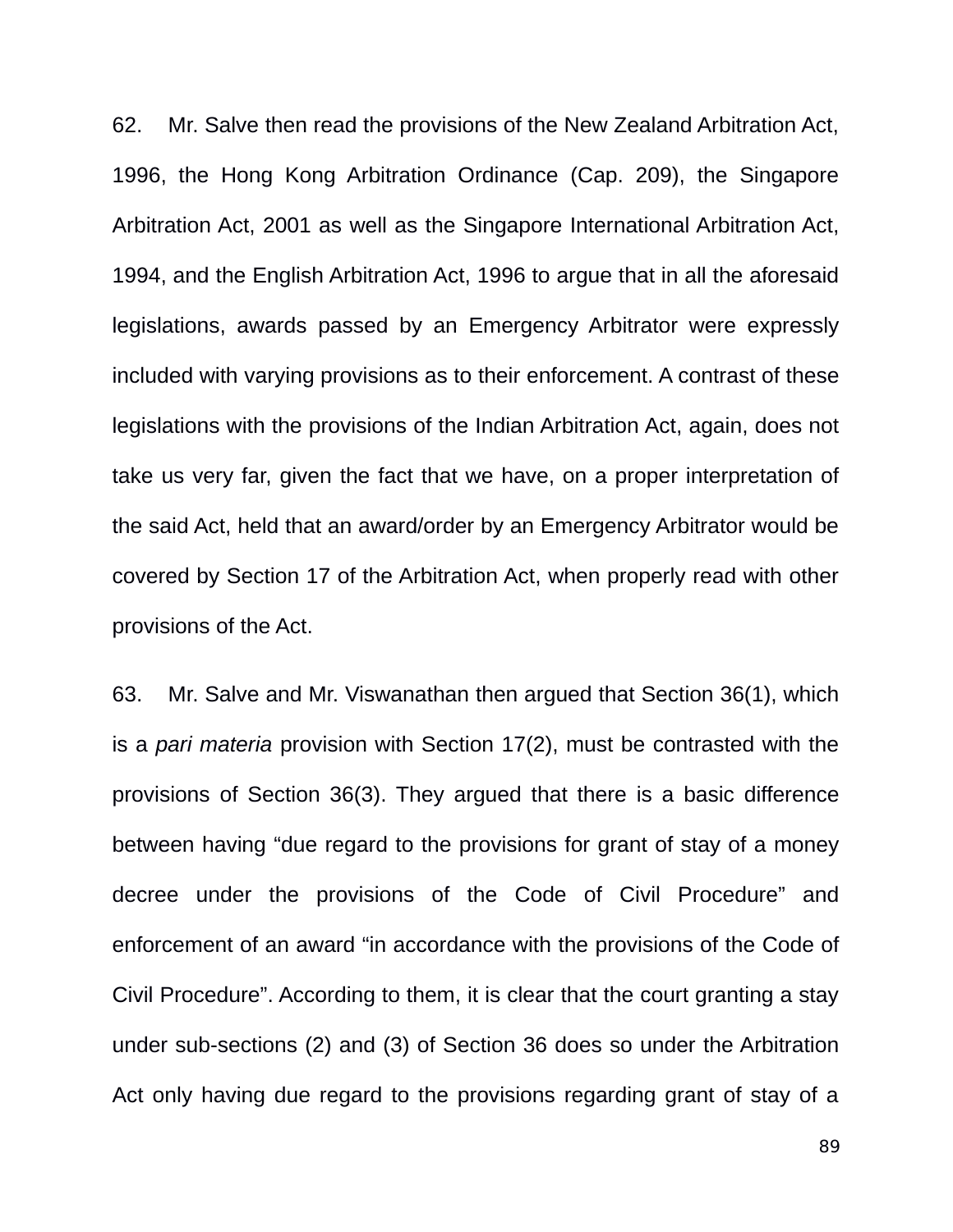money decree under the Code of Civil Procedure. By way of contrast, an award is enforced in accordance with the provisions of the Code of Civil Procedure and not under the Arbitration Act. It was also argued that Section 17(2) and Section 36(1) are instances of legislation by reference and not legislation by incorporation.

64. The interpretation of Section 36 is not before us – the interpretation of Section 17 read with Section 9 is. As far as Section 17 is concerned, as has been pointed out by us hereinabove, the scheme qua interim orders passed by an arbitral tribunal mirrors the scheme qua interim orders passed by civil courts under Section 9. This vital difference between the provisions of Section 17 read with Section 9 and as contrasted with Section 36 puts paid to this argument.

65. We will now deal with some of the judgments of this Court cited by the learned counsel for the Respondents. They strongly relied upon the judgment of the Delhi High Court in **Daelim Industrial Co. Ltd. v. Numaligarh Refinery Ltd.**, 2009 SCC OnLine Del 511 : (2009) 159 DLT 579 ["**Daelim Industrial Co.**"] for the proposition that enforcement applications under Section 36 of the Arbitration Act are independent of arbitral proceedings which culminate in an award. The Delhi High Court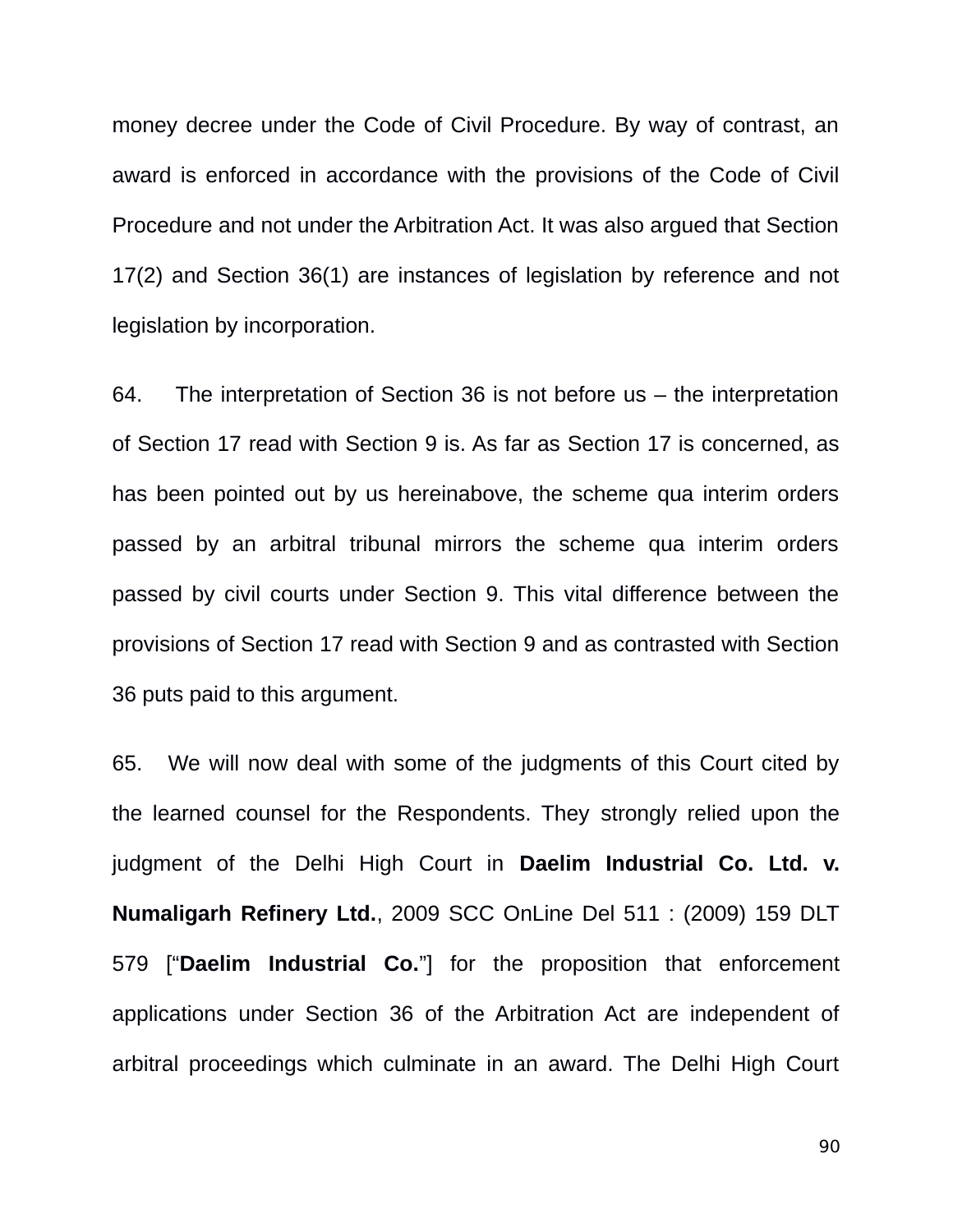held that since execution applications would be governed by Sections 38 and 39 of the Code of Civil Procedure, Section 42 of the Arbitration Act cannot be held to apply and as a result, the courts mentioned in Sections 38 and 39 of the Code of Civil Procedure would have jurisdiction to execute arbitral awards.

66. In **Sundaram Finance Ltd. v. Abdul Samad**, (2018) 3 SCC 622, this Court, in paragraph 18, referred to **Daelim Industrial Co.** (supra) with approval. The question which arose before this Court was posed thus:

"The divergence of legal opinion of different High Courts on the question as to whether an award under the Arbitration and Conciliation Act, 1996 (hereinafter referred to as "the said Act") is required to be first filed in the court having jurisdiction over the arbitration proceedings for execution and then to obtain transfer of the decree or whether the award can be straightaway filed and executed in the Court where the assets are located is required to be settled in the present appeal."

A Division Bench of this Court, after setting out the relevant provisions of

the Code of Civil Procedure and the Arbitration Act, then held:

"**14.** …… The aforesaid provision would show that an award is to be enforced in accordance with the provisions of the said Code in the same manner as if it were a decree. It is, thus, the enforcement mechanism, which is akin to the enforcement of a decree but the award itself is not a decree of the civil court as no decree whatsoever is passed by the civil court. It is the Arbitral Tribunal, which renders an award and the tribunal does not have the power of execution of a decree. For the purposes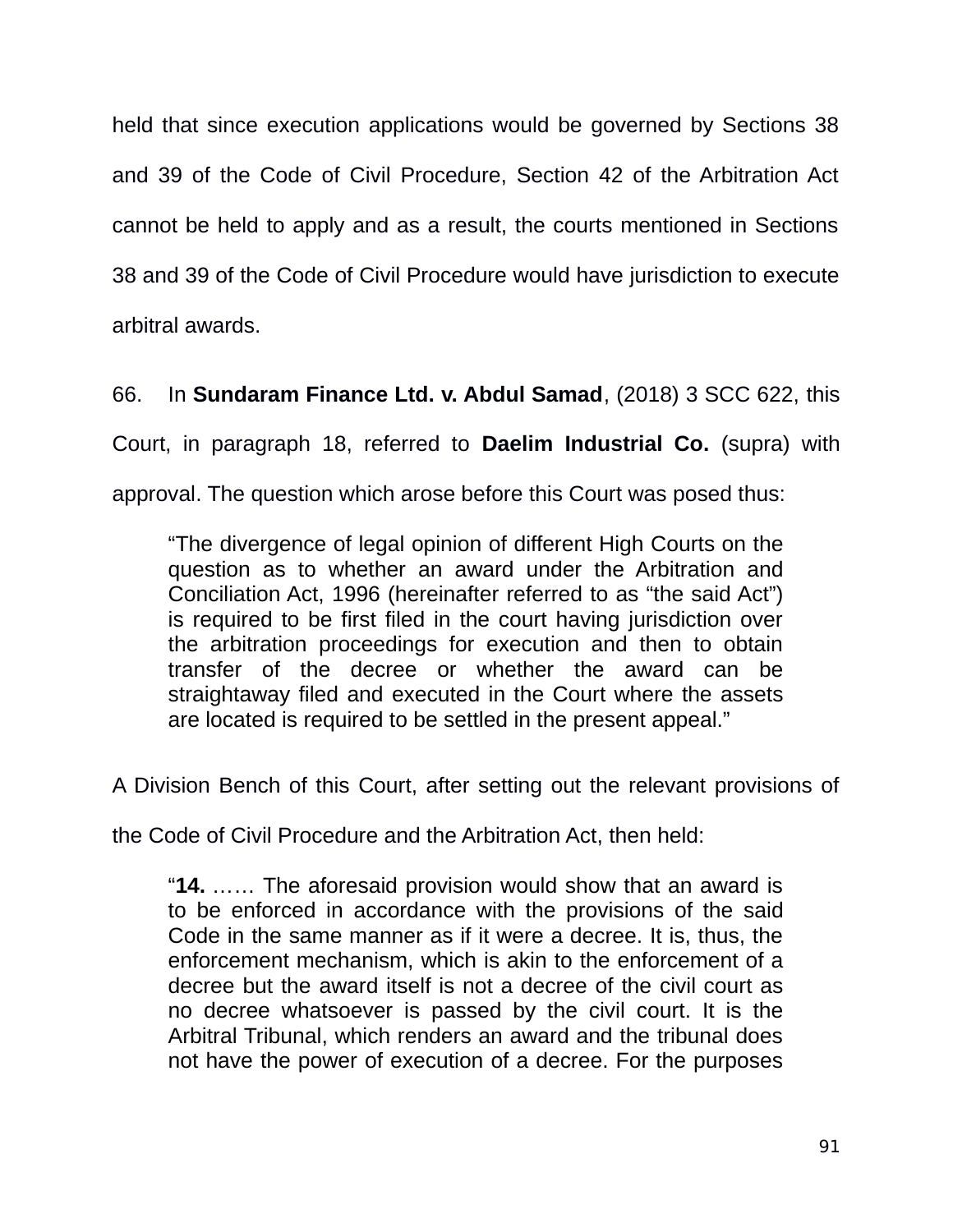of execution of a decree the award is to be enforced in the same manner as if it was a decree under the said Code."

The judgment ultimately turned on Section 32 of the Arbitration Act, which made it clear that after arbitral proceedings had been terminated, Section 42 of the Act would not apply. This being so, the question posed before the Court was answered thus:

"**20.** We are, thus, unhesitatingly of the view that the enforcement of an award through its execution can be filed anywhere in the country where such decree can be executed and there is no requirement for obtaining a transfer of the decree from the court, which would have jurisdiction over the arbitral proceedings."

This judgment does not, in any manner, take the matter any further as it does not advert to Section 17 of the Act at all and is on a completely different point as to whether execution of an award can only be in the first court which is approached under Section 42 of the Act or can be a proceeding which can be filed and pursued in any court.

67. The learned counsel for the Respondents then relied upon the Full Bench judgment of the Bombay High Court in **Gemini Bay Transcription Pvt. Ltd. v. Integrated Sales Service Ltd.**, 2018 SCC OnLine Bom 216 : AIR 2018 Bom 89 (FB) ["**Gemini Bay**"] which dealt with the same question and decided that Section 42 of the Act would not apply to enforcement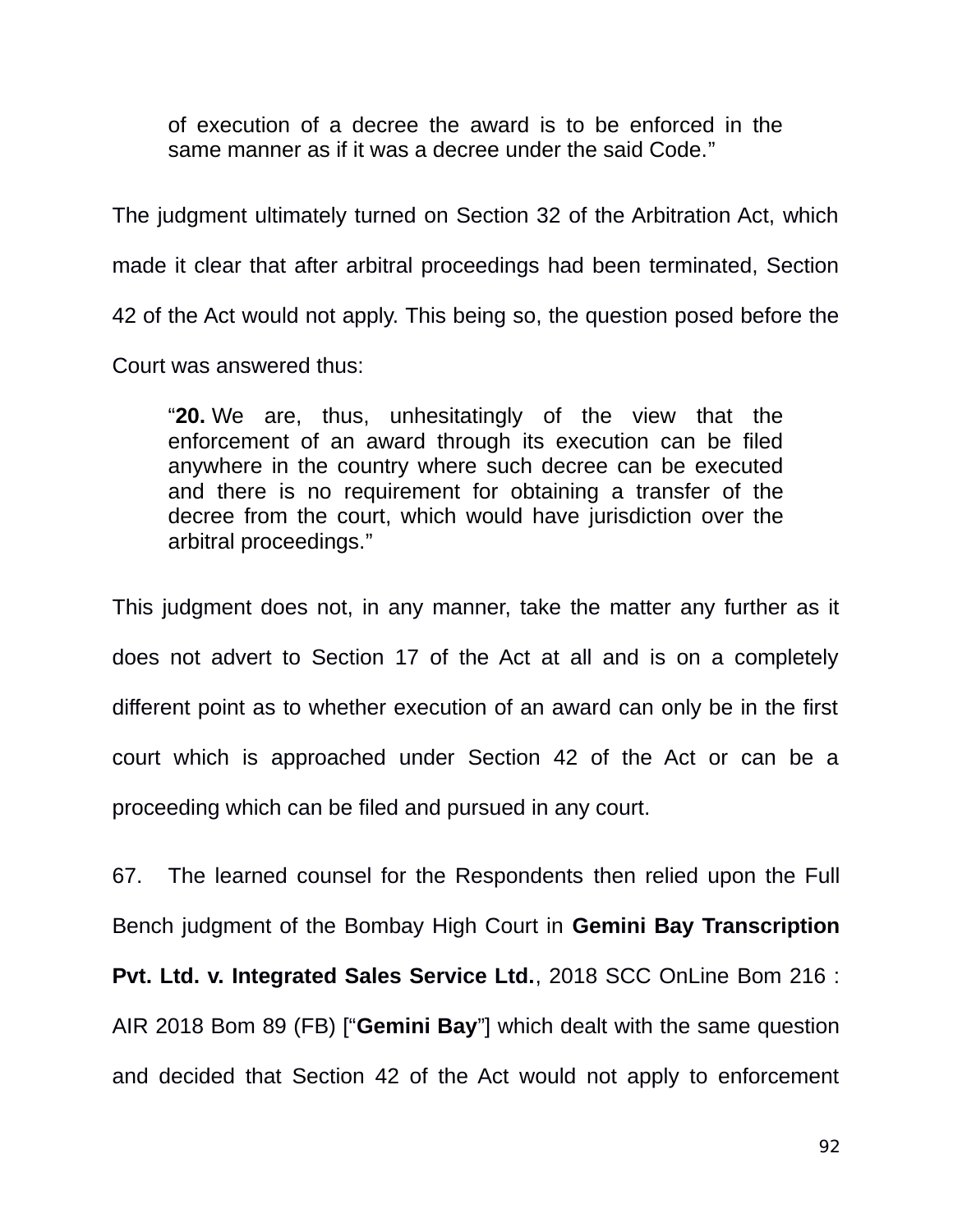applications under the Act, which have to follow the drill of Sections 38 and 39 of the Code of Civil Procedure. The learned counsel for Amazon, however, strongly relied upon judgments of the Bombay High Court in **Jet Airways** (supra), **Kakade Construction** (supra), and **Global Asia Venture Co. v. Arup Parimal Deb**, 2018 SCC OnLine Bom 13061. Since these judgments deal with enforcement proceedings filed under Section 36 of the Arbitration Act, we do not express any opinion on their correctness.

68. Mr. Salve then relied upon **Punjab State Civil Supplies Corporation**

**Ltd. v. Atwal Rice & General Mills**, (2017) 8 SCC 116. This judgment

dealt with objections to the enforcement of an arbitral award in execution.

In the course of dealing with the aforesaid objections, the Court observed:

"**18.** In other words, the arbitral award has been given the status of a decree of the civil court and, therefore, it is enforced like a decree of the civil court by applying the provisions of Order 21 of the Code and all other provisions, which deal with the execution of the decree of the civil court."

This judgment again does not take the matter very much further. It does not deal with Section 17 of the Act at all but deals with Section 36 which, as has been pointed out by us, contains a scheme different from that contained for enforcement of interim orders under Section 17.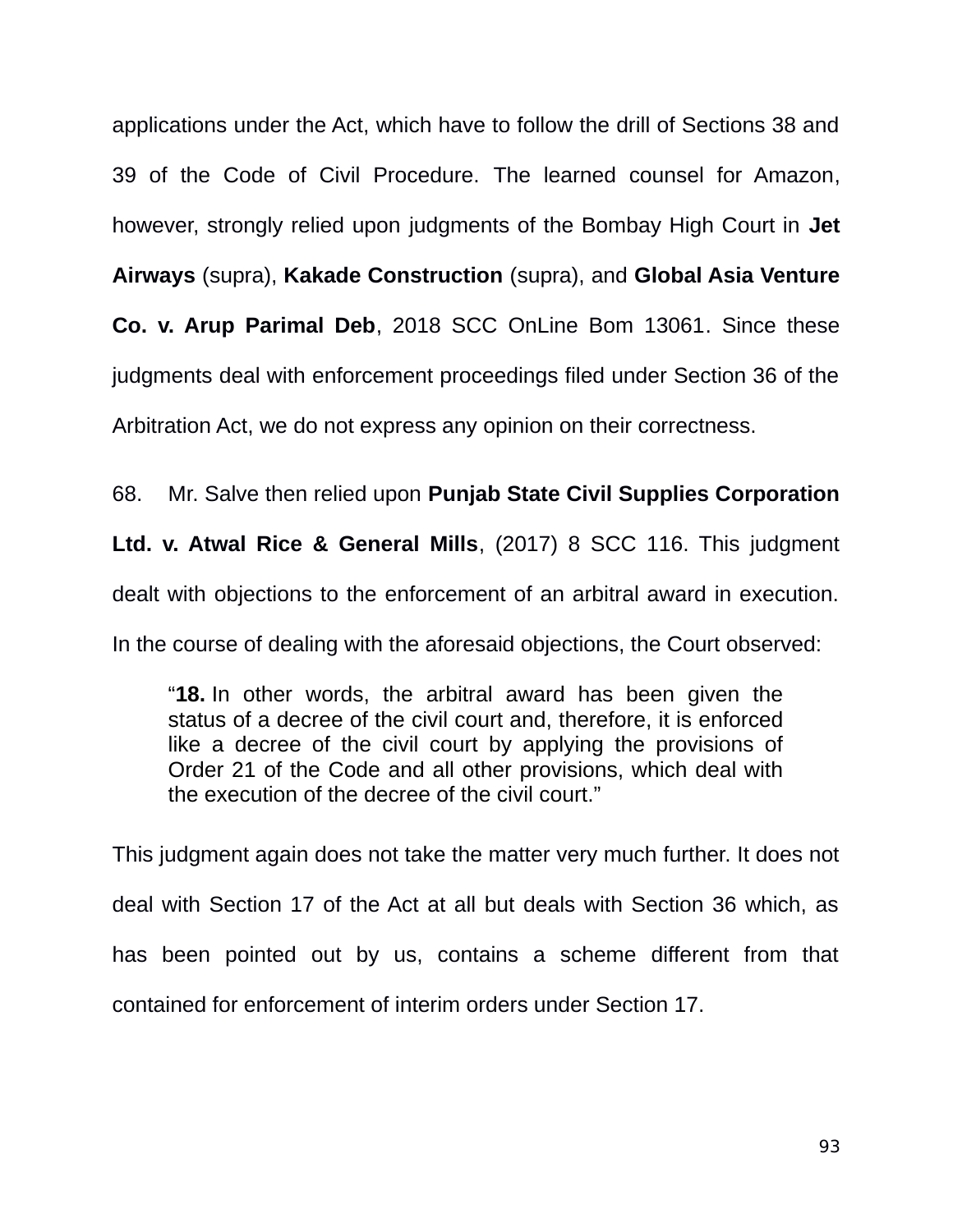69. We now come to the appeal provision in the Arbitration Act. There can be no doubt that Section 37 is a complete code so far as appeals from orders and awards made under the Arbitration Act are concerned. This has further been strengthened by the addition of the non-obstante clause by the Arbitration and Conciliation (Amendment) Act, 2019.

70. This Court, in **Kandla Export Corporation v. OCI Corporation**,

(2018) 14 SCC 715 ["**Kandla Export**"], held in the context of a Section 50

appeal as follows:

"**20.** Given the judgment of this Court in *Fuerst Day Lawson* [*Fuerst Day Lawson Ltd.* v. *Jindal Exports Ltd.*, (2011) 8 SCC 333 : (2011) 4 SCC (Civ) 178] , which Parliament is presumed to know when it enacted the Arbitration Amendment Act, 2015, and given the fact that no change was made in Section 50 of the Arbitration Act when the Commercial Courts Act was brought into force, it is clear that Section 50 is a provision contained in a self-contained code on matters pertaining to arbitration, and which is exhaustive in nature. It carries the negative import mentioned in para 89 of *Fuerst Day Lawson* [*Fuerst Day Lawson Ltd.* v. *Jindal Exports Ltd.*, (2011) 8 SCC 333 : (2011) 4 SCC (Civ) 178] that appeals which are not mentioned therein, are not permissible. This being the case, it is clear that Section 13(1) of the Commercial Courts Act, being a general provision vis-à-vis arbitration relating to appeals arising out of commercial disputes, would obviously not apply to cases covered by Section 50 of the Arbitration Act.

**21.** However, the question still arises as to why Section 37 of the Arbitration Act was expressly included in the proviso to Section 13(1) of the Commercial Courts Act, which is equally a special provision of appeal contained in a self-contained code, which in any case would be outside Section 13(1) of the Commercial Courts Act. One answer is that this was done *ex*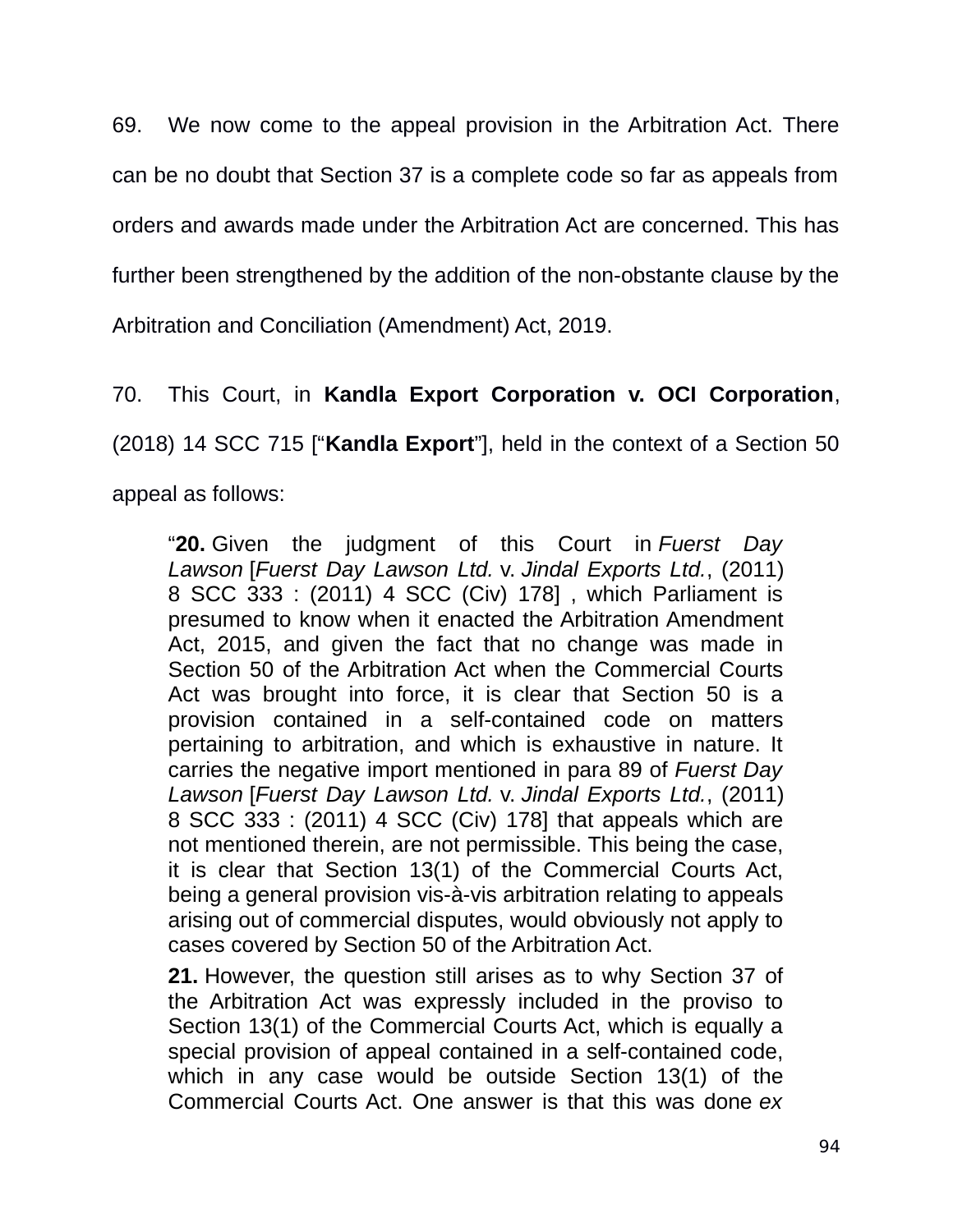*abundanti cautela*. Another answer may be that as Section 37 itself was amended by the Arbitration Amendment Act, 2015, which came into force on the same day as the Commercial Courts Act, Parliament thought, in its wisdom, that it was necessary to emphasise that the amended Section 37 would have precedence over the general provision contained in Section 13(1) of the Commercial Courts Act. Incidentally, the amendment of 2015 introduced one more category into the category of appealable orders in the Arbitration Act, namely, a category where an order is made under Section 8 refusing to refer parties to arbitration. Parliament may have found it necessary to emphasise the fact that an order referring parties to arbitration under Section 8 is not appealable under Section 37(1)(*a*) and would, therefore, not be appealable under Section 13(1) of the Commercial Courts Act. Whatever may be the ultimate reason for including Section 37 of the Arbitration Act in the proviso to Section 13(1), the *ratio decidendi* of the judgment in *Fuerst Day Lawson* [*Fuerst Day Lawson Ltd.* v. *Jindal Exports Ltd.*, (2011) 8 SCC 333 : (2011) 4 SCC (Civ) 178] would apply, and this being so, appeals filed under Section 50 of the Arbitration Act would have to follow the drill of Section 50 alone.

**22.** This, in fact, follows from the language of Section 50 itself. In all arbitration cases of enforcement of foreign awards, it is Section 50 alone that provides an appeal. Having provided for an appeal, the forum of appeal is left "to the Court authorised by law to hear appeals from such orders". Section 50 properly read would, therefore, mean that if an appeal lies under the said provision, then alone would Section 13(1) of the Commercial Courts Act be attracted as laying down the forum which will hear and decide such an appeal.

**23.** In fact, in *Sumitomo Corpn.* v. *CDC Financial Services (Mauritius) Ltd.* [*Sumitomo Corpn.* v. *CDC Financial Services (Mauritius) Ltd.*, (2008) 4 SCC 91], this Court adverted to Section 50 of the Arbitration Act and to Sections 10(1)(*a*) and 10-F of the Companies Act, 1956, to hold that once an appeal is provided for in Section 50, the Court authorised by law to hear such appeals would then be found in Sections 10(1)(*a*) and 10- F of the Companies Act. The present case is a parallel instance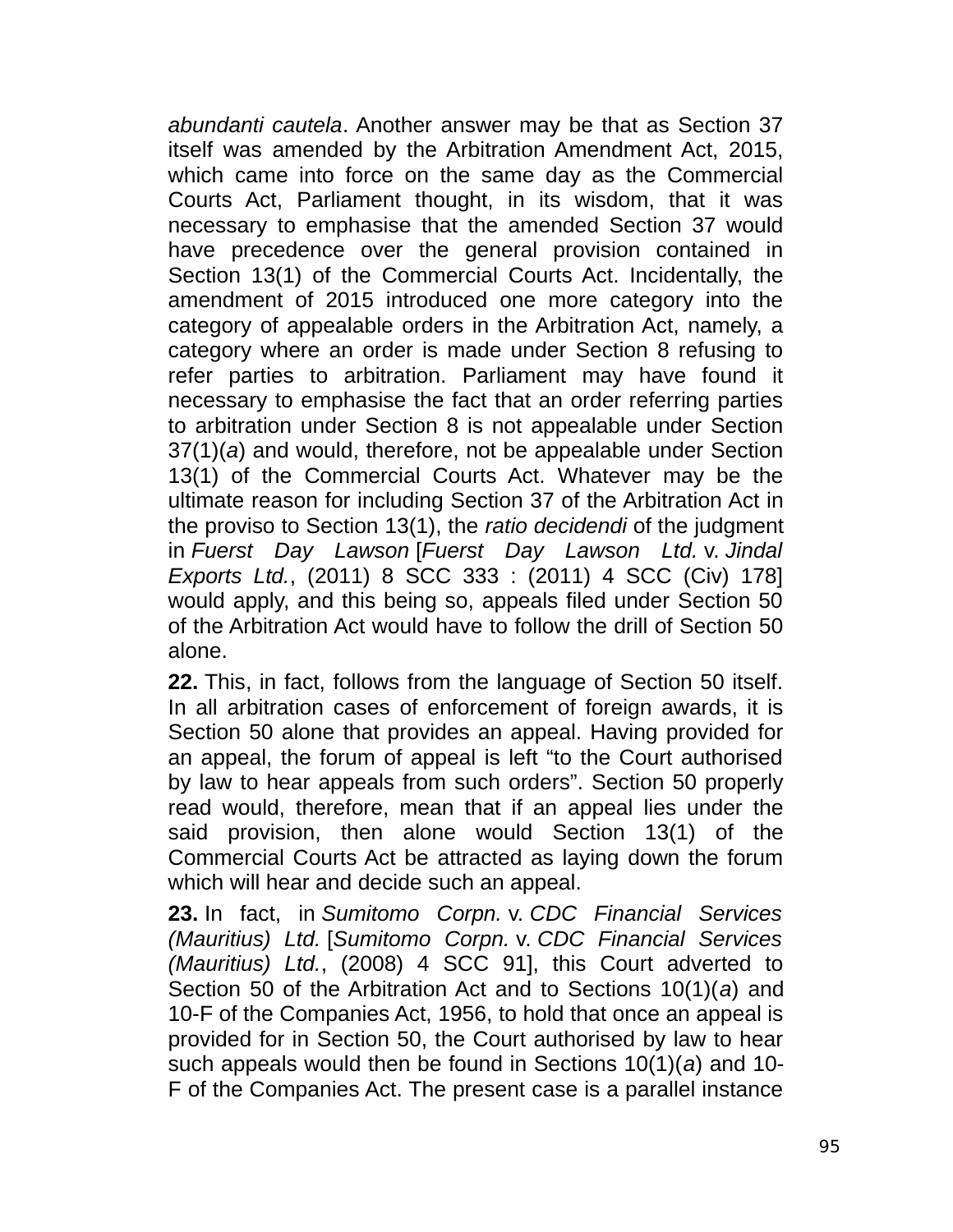of Section 50 of the Arbitration Act providing for an appeal, and Section 13(1) of the Commercial Courts Act providing the forum for such appeal. Only, in the present case, as no appeal lies under Section 50 of the Arbitration Act, no forum can be provided for."

\* \* \*

"**25.** What is important to note is that it is Section 50 that provides for an appeal, and not the letters patent, given the subject-matter of appeal. Also, the appeal has to be adjudicated within the parameters of Section 50 alone. Concomitantly, where Section 50 excludes an appeal, no such appeal will lie."

This judgment is, therefore, an authority for the proposition that the Arbitration Act is a self-contained code on matters pertaining to arbitration, which is exhaustive in nature. The appeal provision in that case (Section 50) was held to carry a negative import that only such matters as are mentioned in the Section are permissible, and matters not mentioned therein cannot be brought in. It was further held that what follows from this is that the substantive provision of appeal is contained in Section 50 of the Act, which alone must be read, Section 13(1) of the Commercial Courts Act, 2015 being a general provision, which must give way to the specific provision contained in Section 50.

71. Likewise, in **Deep Industries Ltd. v. ONGC**, (2020) 15 SCC 706, this Court opined:

"**15.** Given the aforesaid statutory provision and given the fact that the 1996 Act repealed three previous enactments in order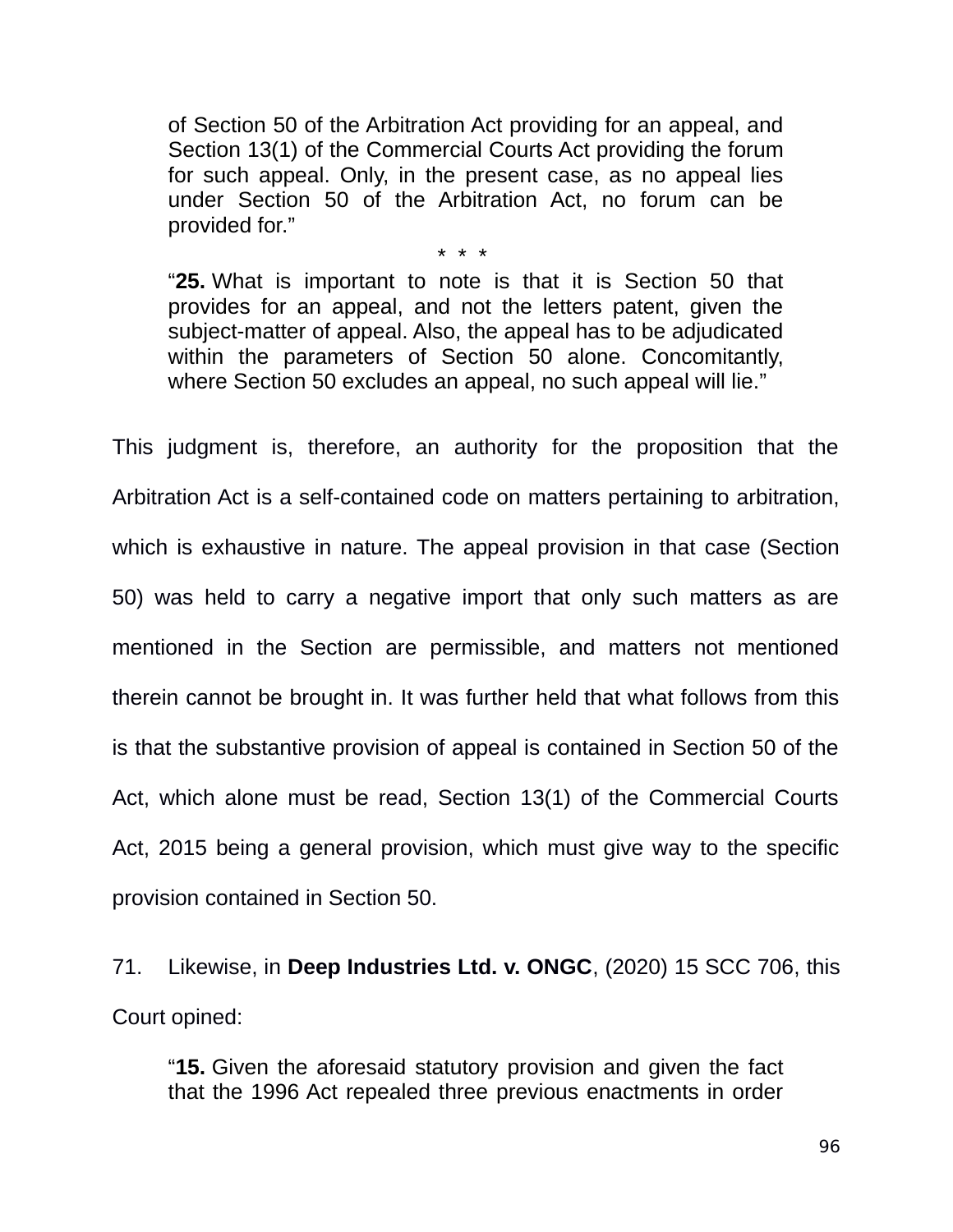that there be speedy disposal of all matters covered by it, it is clear that the statutory policy of the Act is that not only are timelimits set down for disposal of the arbitral proceedings themselves but time-limits have also been set down for Section 34 references to be decided. Equally, in *Union of India* v. *Varindera Constructions Ltd.* (2020) 2 SCC 111 : (2020) 1 SCC (Civ) 277, dated 17-9-2018, disposing of SLP (C) No. 23155 of 2013, this Court has imposed the selfsame limitation on first appeals under Section 37 so that there be a timely resolution of all matters which are covered by arbitration awards.

**16.** Most significant of all is the non obstante clause contained in Section 5 which states that notwithstanding anything contained in any other law, in matters that arise under Part I of the Arbitration Act, no judicial authority shall intervene except where so provided in this Part. Section 37 grants a constricted right of first appeal against certain judgments and orders and no others. Further, the statutory mandate also provides for one bite at the cherry, and interdicts a second appeal being filed [*see* Section 37(2) of the Act]."

72. In **BGS SGS SOMA JV v. NHPC**, (2020) 4 SCC 234, this time, the

Court dealt with the maintainability of an appeal under Section 37 of the Act

in a case in which an application under Section 34 of the Act was ordered

to be transferred from a court which had no jurisdiction to a court which had

jurisdiction. In deciding this question, this Court referred copiously to

**Kandla Export** (supra) in paragraph 12. It then went on to decide:

"**13.** Given the fact that there is no independent right of appeal under Section 13(1) of the Commercial Courts Act, 2015, which merely provides the forum of filing appeals, it is the parameters of Section 37 of the Arbitration Act, 1996 alone which have to be looked at in order to determine whether the present appeals were maintainable. Section 37(1) makes it clear that appeals shall only lie from the orders set out in sub-clauses (*a*), (*b*) and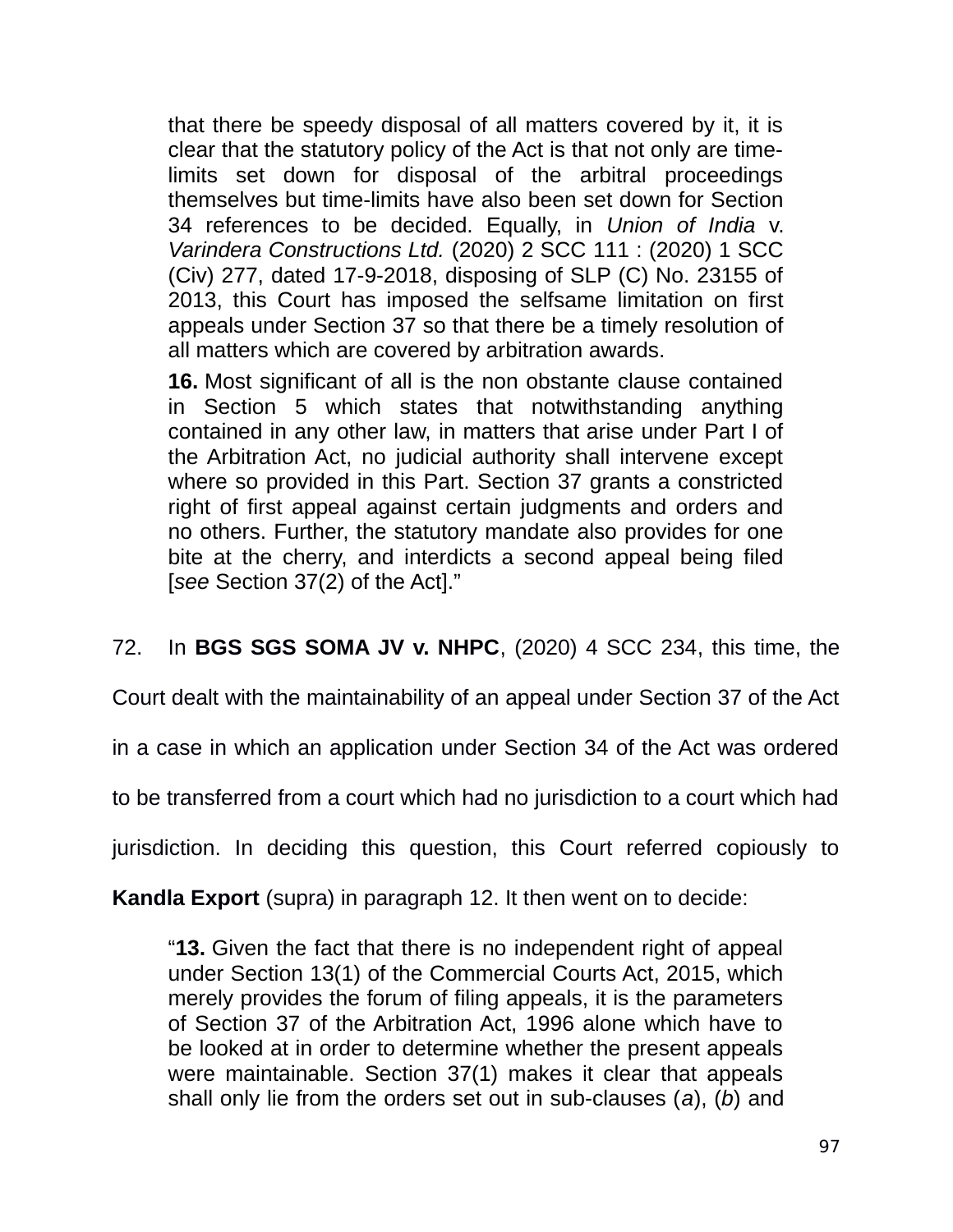(*c*) *and from no others*. The pigeonhole that the High Court in the impugned judgment [*NHPC Ltd.* v. *Jaiparkash Associates Ltd.*, 2018 SCC OnLine P&H 1304 : (2019) 193 AIC 839] has chosen to say that the appeals in the present cases were maintainable is sub-clause (*c*). According to the High Court, even where a Section 34 application is ordered to be returned to the appropriate court, such order would amount to an order "refusing to set aside an arbitral award under Section 34".

**14.** Interestingly, under the proviso to Section 13(1-A) of the Commercial Courts Act, 2015, Order 43 CPC is also mentioned. Order 43 Rule 1(*a*) reads as follows:

"**1.** *Appeals from orders*.— An appeal shall lie from the following orders under the provisions of Section 104, namely—

(*a*) an order under Rule 10 of Order 7 returning a plaint to be presented to the proper court except where the procedure specified in Rule 10-A of Order 7 has been followed;"

This provision is conspicuous by its absence in Section 37 of the Arbitration Act, 1996, which alone can be looked at for the purpose of filing appeals against orders setting aside, or refusing to set aside awards under Section 34. Also, what is missed by the impugned judgment [*NHPC Ltd.* v. *Jaiparkash Associates Ltd.*, 2018 SCC OnLine P&H 1304 : (2019) 193 AIC 839] is the words "under Section 34". Thus, the refusal to set aside an arbitral award must be under Section 34 i.e. after the grounds set out in Section 34 have been applied to the arbitral award in question, and after the Court has turned down such grounds. Admittedly, on the facts of these cases, there was no adjudication under Section 34 of the Arbitration Act, 1996 — all that was done was that the Special Commercial Court at Gurugram allowed an application filed under Section 151 read with Order 7 Rule 10 CPC, determining that the Special Commercial Court at Gurugram had no jurisdiction to proceed further with the Section 34 application, and therefore, such application would have to be returned to the competent court situate at New Delhi."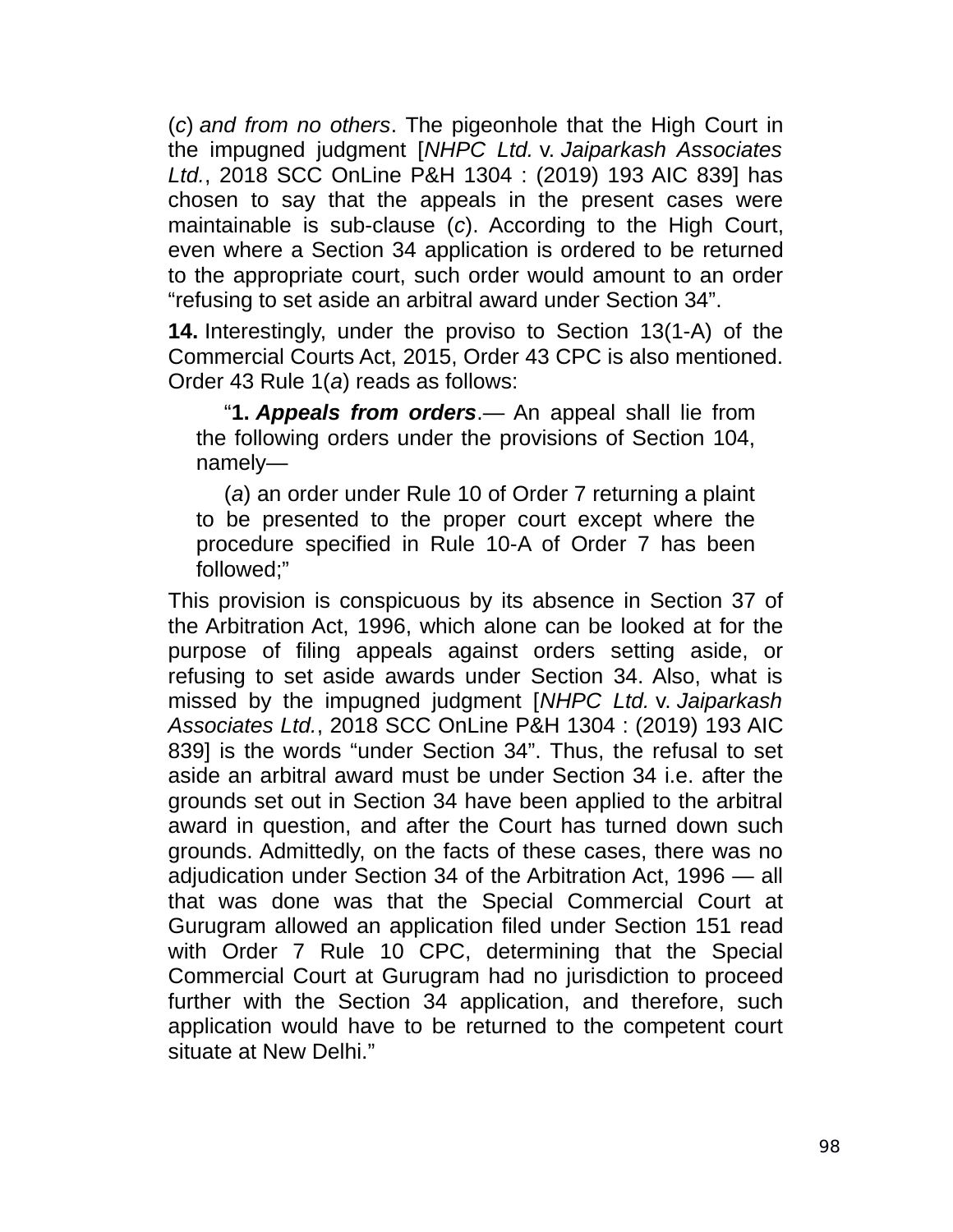This judgment is determinative of the issue before us as it specifically ruled out appeals under Order XLIII Rule 1 of the Code of Civil Procedure when it comes to orders being made under the Arbitration Act.

73. At this juncture, it is important to notice that Section 37 did not remain untouched by the 2015 Amendment Act. As a matter of fact, a new category of appeals was infused into the said provision by adding a new sub-section (1)(a), which reads as follows:

"**37. Appealable orders**.—(1) Notwithstanding anything contained in any other law for the time being in force, an appeal shall lie from the following orders (and from no others) to the court authorised by law to hear appeals from original decrees of the Court passing the order, namely:—

(*a*) refusing to refer the parties to arbitration under Section 8;"

\* \* \*

74. Despite Section 17 being amended by the same Amendment Act, by making Section 17(1) the mirror image of Section 9(1) as to the interim measures that can be made, and by adding Section 17(2) as a consequence thereof, significantly, no change was made in Section 37(2) (b) to bring it in line with Order XLIII, Rule 1(r). The said Section continued to provide appeals only from an order granting or refusing to grant any interim measure under Section 17. There can be no doubt that granting or refusing to grant any interim measure under Section 17 would only refer to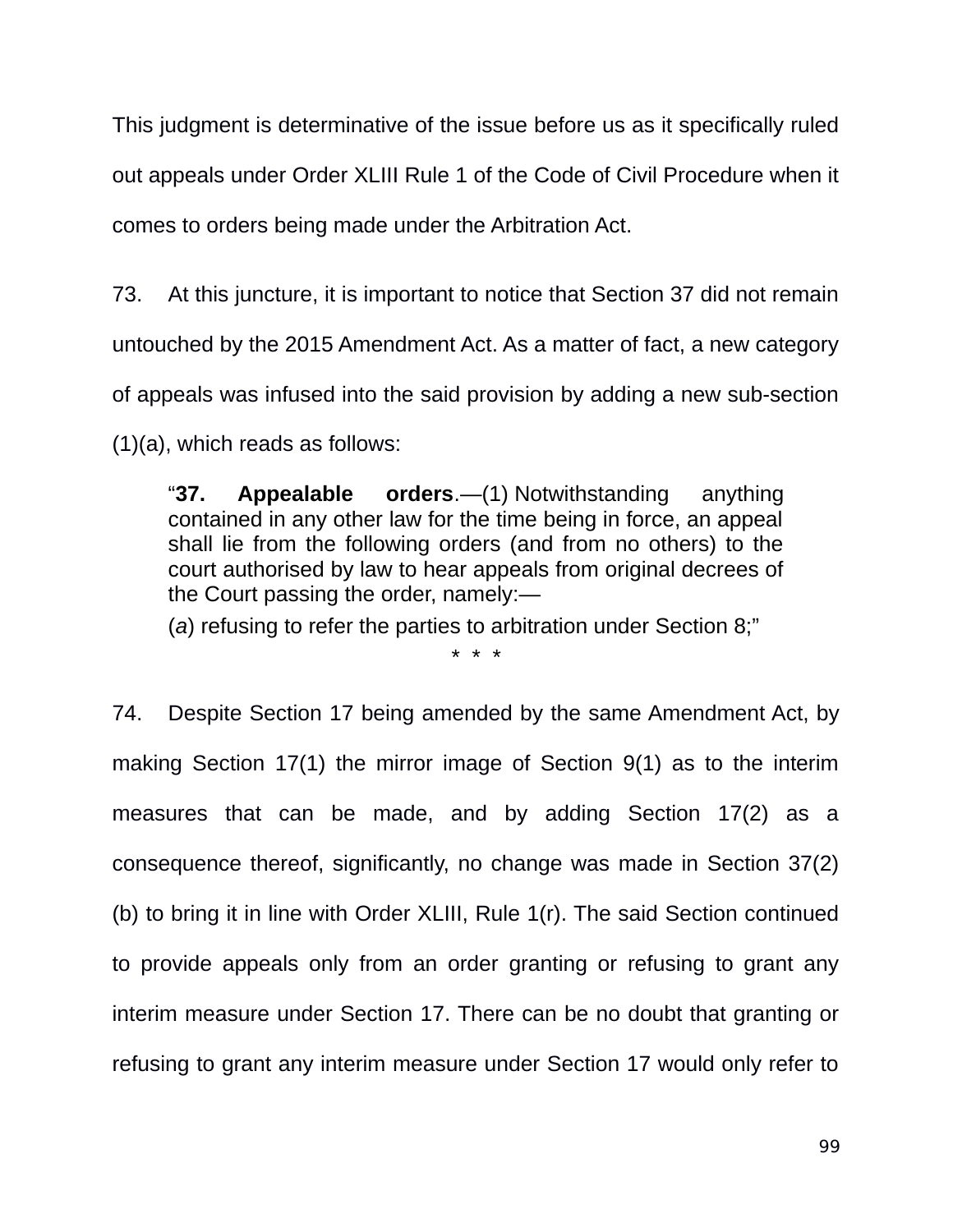the grant or non-grant of interim measures under Section 17(1)(i) and 17(1) (ii). In fact, the opening words of Section 17(2), namely, "*subject to any orders passed in appeal under Section 37…*" also demonstrates the legislature's understanding that orders that are passed in an appeal under Section 37 are relatable only to Section 17(1). For example, an appeal against an order refusing an injunction may be allowed, in which case subsection (2) of Section 17 then kicks in to enforce the order passed in appeal. Also, the legislature made no amendment to the granting or refusing to grant any measure under Section 9 to bring it in line with Order XLIII, Rule 1(r), under Section 37(1)(b). What is clear from this is that enforcement proceedings are not covered by the appeal provision.

75. However, learned counsel appearing on behalf of the Respondents pressed into service a recent judgment of this Court in **Chintels (India) Ltd. v. Bhayana Builders (P) Ltd.**, (2021) 4 SCC 602. The precise question that arose before this Court was as to when an application seeking condonation of delay in filing an appeal is dismissed, whether this would amount to "refusal to set aside an arbitral award" under Section 34 and thus be appealable under Section 37(1)(c) of the Act. In answering this question, this Court referred to Section 37(1) of the Act and stressed the fact that an application for setting aside an award must be in accordance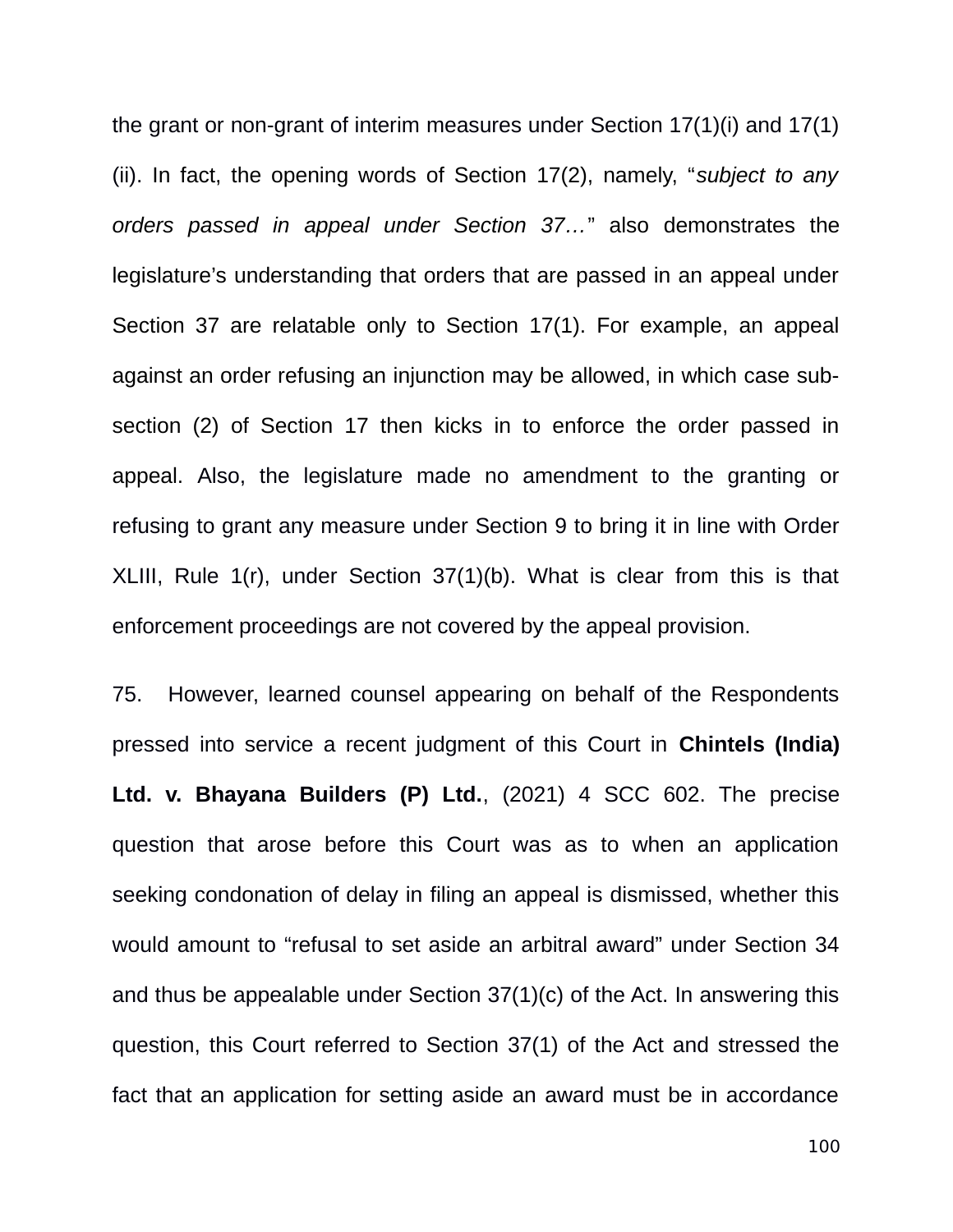with sub-sections (2) and (3) of Section 34 – *See* paragraph 9. The Court

then set out Section 34(3) and opined:

**11.** A reading of Section 34(1) would make it clear that an application made to set aside an award has to be in accordance with both sub-sections (2) and (3). This would mean that such application would not only have to be within the limitation period prescribed by sub-section (3), but would then have to set out grounds under sub-sections (2) and/or (2-A) for setting aside such award. What follows from this is that the application itself must be within time, and if not within a period of three months, must be accompanied with an application for condonation of delay, provided it is within a further period of 30 days, this Court having made it clear that Section 5 of the Limitation Act, 1963 does not apply and that any delay beyond 120 days cannot be condoned — see *State of H.P.* v. *Himachal Techno Engineers* [*State of H.P.* v. *Himachal Techno Engineers*, (2010) 12 SCC 210 : (2010) 4 SCC (Civ) 605] at para 5."

Coming to Section 37(1)(c), the Court then held:

"**12.** We now come to Section 37(1)(*c*). It is important to note that the expression "setting aside or refusing to set aside an arbitral award" does not stand by itself. The expression has to be read with the expression that follows— "under Section 34". Section 34 is not limited to grounds being made out under Section 34(2). Obviously, therefore, a literal reading of the provision would show that a refusal to set aside an arbitral award as delay has not been condoned under sub-section (3) of Section 34 would certainly fall within Section 37(1)(*c*). The aforesaid reasoning is strengthened by the fact that under Section 37(2)(*a*), an appeal lies when a plea referred to in subsection (2) or (3) of Section 16 is accepted. This would show that the legislature, when it wished to refer to part of a section, as opposed to the entire section, did so. Contrasted with the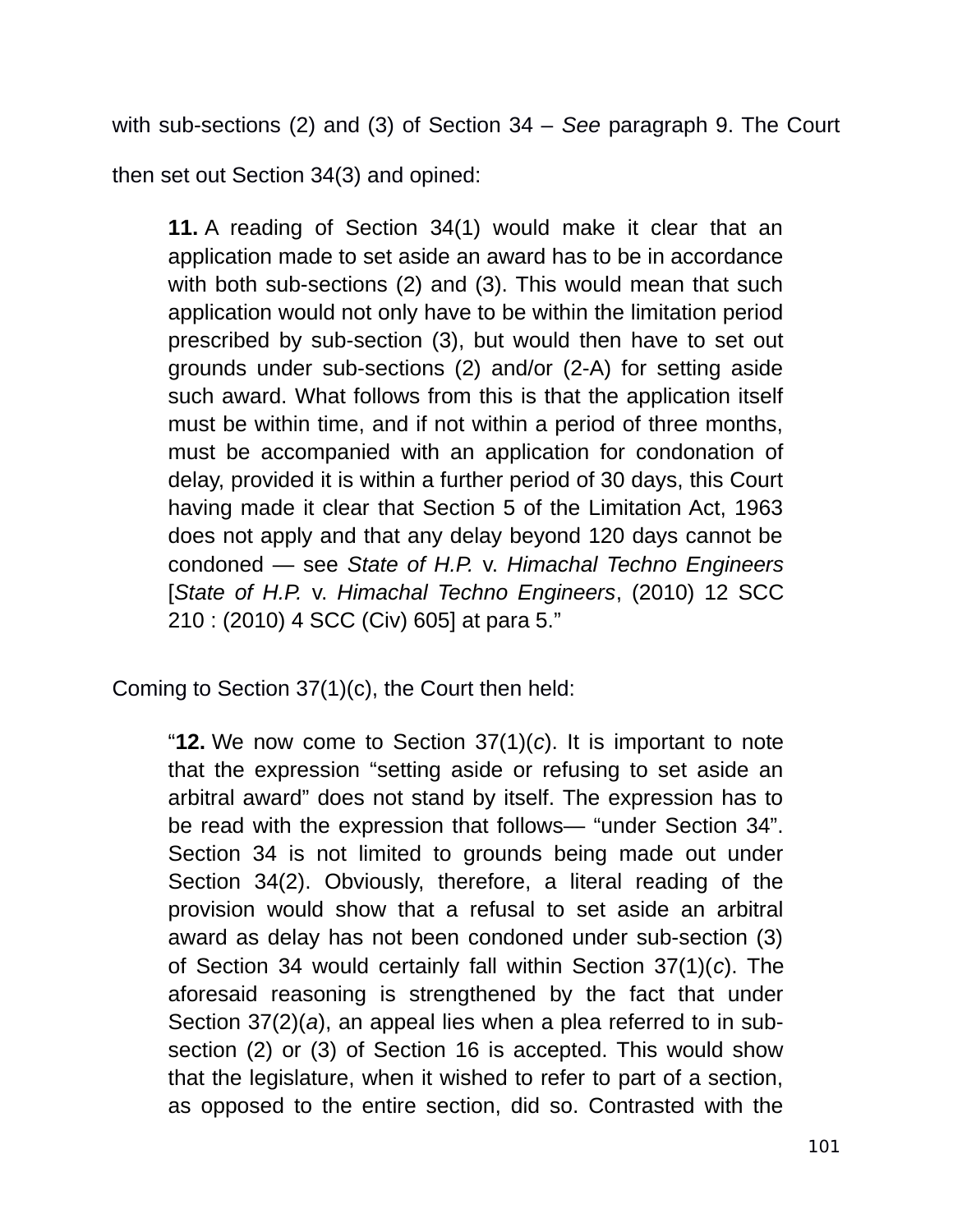language of Section 37(1)(*c*), where the expression "under Section 34" refers to the entire section and not to Section 34(2) only, the fact that an arbitral award can be refused to be set aside for refusal to condone delay under Section 34(3) gets further strengthened."

Unlike the language of Section 34, a literal reading of Section 17 would show that the grant or non-grant of interim measures under Section 37(2) (b) refers only to Section 17(1) of the Act. Also, in the context of Section 37(2)(b), the entirety of Section 17 was referred to when Sections 17 and 37 were first enacted in 1996. It is only by the 2015 Amendment Act that Section 17 was bifurcated into two sub-sections. What is significant in this context is that no corresponding amendment was made to Section 37(2)(b) to include within its scope the amended Section 17, as has been pointed out hereinabove. This judgment is also distinguishable and, therefore, does not carry the Respondents' argument any further.

76. The second question posed is thus answered declaring that no appeal lies under Section 37 of the Arbitration Act against an order of enforcement of an Emergency Arbitrator's order made under Section 17(2) of the Act. As a result, all interim orders of this Court stand vacated. The